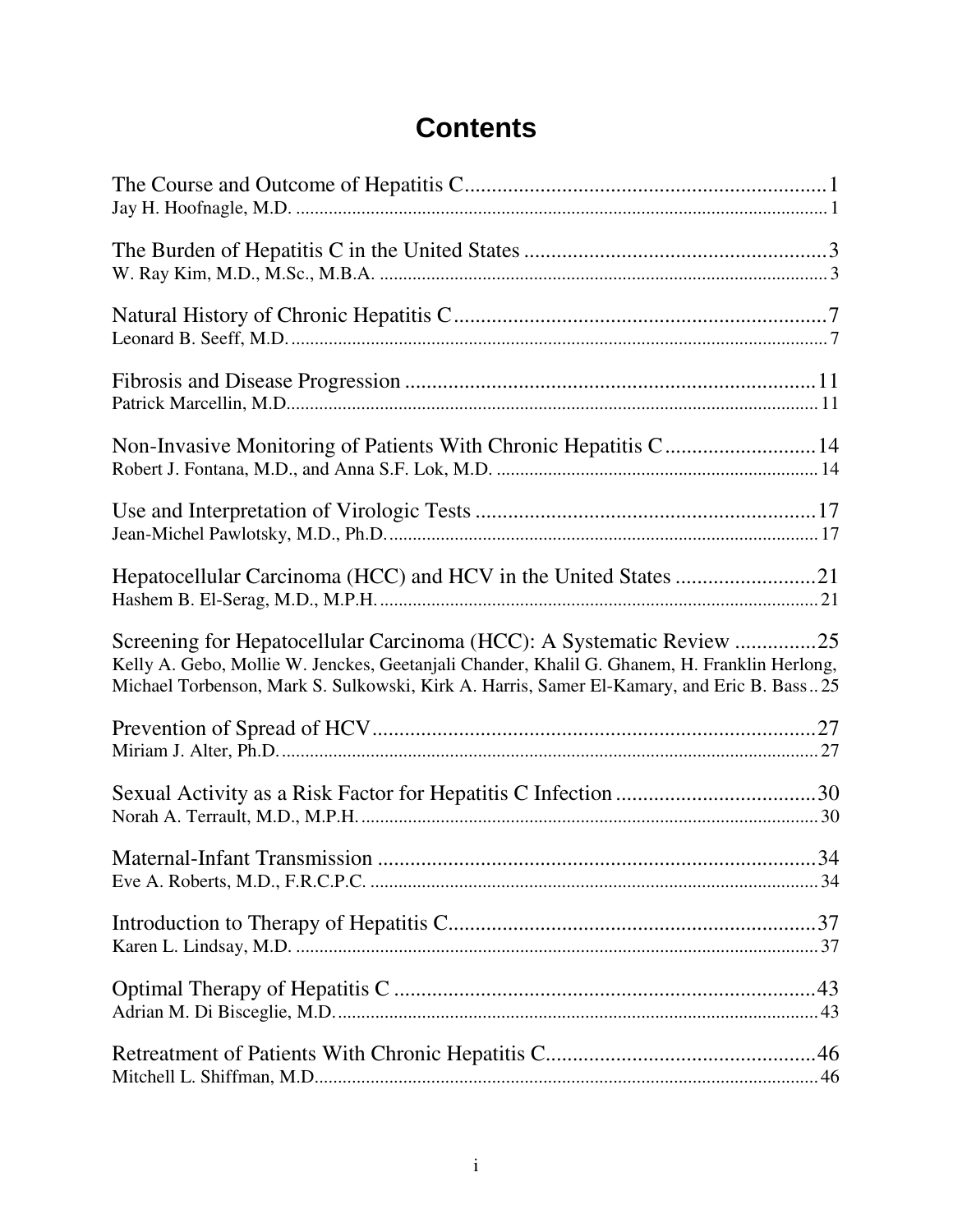| Geetanjali Chander, Mark S. Sulkowski, Mollie W. Jenckes, Kelly A. Gebo, Khalil G. Ghanem,<br>H. Franklin Herlong, Michael Torbenson, Kirk A. Harris, Samer El-Kamary, and Eric B. Bass 49                                                                                 |
|----------------------------------------------------------------------------------------------------------------------------------------------------------------------------------------------------------------------------------------------------------------------------|
| Utilization of Virologic Testing in the Treatment of Chronic Hepatitis C51                                                                                                                                                                                                 |
|                                                                                                                                                                                                                                                                            |
| Utility of Liver Biopsy in Management of Hepatitis C: A Systematic Review58<br>Khalil G. Ghanem, Michael Torbenson, Mollie W. Jenckes, Kelly A. Gebo, Geetanjali Chander,<br>Mark S. Sulkowski, Kirk A. Harris, Samer El-Kamary, Eric B. Bass, and H. Franklin Herlong. 58 |
|                                                                                                                                                                                                                                                                            |
|                                                                                                                                                                                                                                                                            |
|                                                                                                                                                                                                                                                                            |
|                                                                                                                                                                                                                                                                            |
|                                                                                                                                                                                                                                                                            |
|                                                                                                                                                                                                                                                                            |
|                                                                                                                                                                                                                                                                            |
|                                                                                                                                                                                                                                                                            |
|                                                                                                                                                                                                                                                                            |
|                                                                                                                                                                                                                                                                            |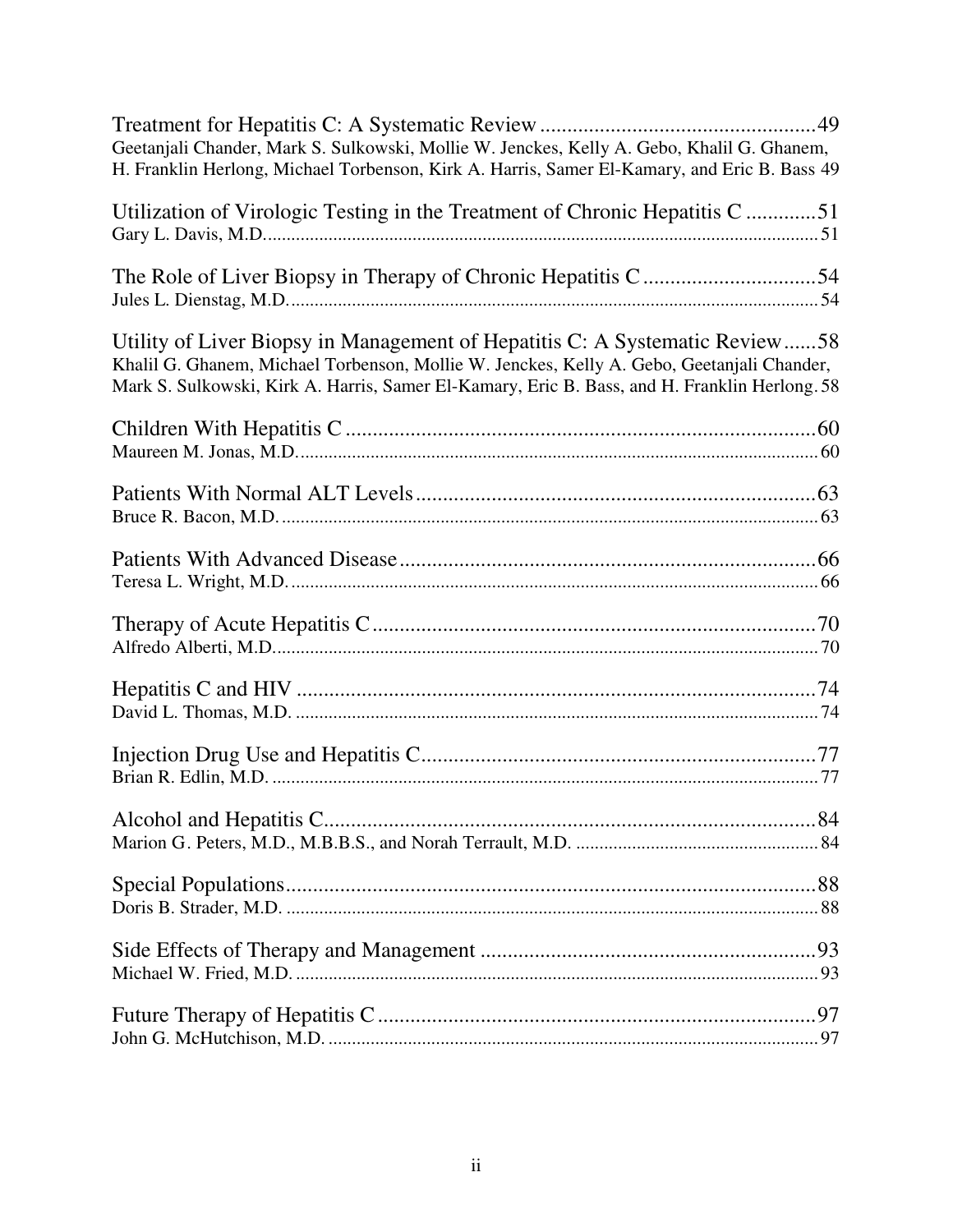# **The Course and Outcome of Hepatitis C**

## **Jay H. Hoofnagle, M.D.**

Hepatitis C is caused by a small RNA virus that belongs to the family flaviviridae and is the sole member of the genus hepacivirus. First identified in 1989, the hepatitis C virus (HCV) has a single-stranded RNA genome that is  $\sim$  9.6 kilobases in length and encodes a single, large polyprotein of ~ 3000 amino acids. The HCV polyprotein is cleaved post-translationally into multiple structural and non-structural peptides: structural components consist of a nucleocapsid core [C] and two envelope glycoproteins [E1 & E2] and the non-structural proteins are labeled NS2 through NS5. The specific functions of the individual NS proteins have not been completely elucidated. NS3 has both helicase and protease activities and the NS5 region contains the RNAdependent RNA polymerase activity essential for RNA viral replication. These enzymatic activities are potential targets for antiviral compounds. HCV RNA also has important and highly conserved 5' and 3' untranslated regions (UTRs). The 5' UTR has an internal ribosomal entry site (IRES) essential for initiation of viral protein translation and the 3' UTR has structured RNA elements essential for both viral replication and translation.

There are neither robust cell culture systems for propagation of HCV nor simple small animal models of the infection, so the replicative cycle of the virus has largely been deduced from that of other flaviviruses. HCV replicates in the cytoplasm of hepatocytes where it is not directly cytopathic. Persistent infection appears to rely upon rapid production of virus and continuous cell-to-cell spread along with a lack of vigorous T cell immune response to HCV antigens. The HCV RNA genome mutates frequently and circulates in serum not as a single species but as a population of quasispecies with individual viral genomes differing by 1 to 5 percent in nucleotide sequence. Six major genotypes (1 to 6) and more than 50 subtypes (e.g., 1a, 1b, 2a, 2b) have been described. Different isolates of HCV differ by 5–15 percent, subtypes by 10–30 percent, and genotypes by as much as 30–50 percent in nucleotide sequence.

Hepatitis C can cause both acute and chronic hepatitis. Knowledge of the course and outcome of infection arises largely from studies in chimpanzees and previous post-transfusion and more current post-needlestick accident cases of hepatitis C. In acute hepatitis, HCV RNA can be detected in the serum within one to two weeks after exposure, rising thereafter to levels of  $10<sup>5</sup>$  to  $10<sup>7</sup>$  viral genomes per ml. Serum alanine aminotransferase (ALT) levels indicative of hepatocyte injury and necrosis start to rise 2 to 8 weeks after exposure and usually reach levels of greater than 10 times the upper limit of normal. About one-third of adults with acute HCV infection develop clinical symptoms and jaundice, the symptomatic onset ranging from 3 to 12 weeks after exposure. In self-limited acute hepatitis C, symptoms last for several weeks and subside as ALT and HCV levels fall. Acute hepatitis C can be severe and prolonged but is rarely fulminant. Antibody to HCV as detected by enzyme immunoassay (EIA) arises at the time of or shortly after onset of symptoms, so that 30 percent of patients test negative for anti-HCV at onset of symptoms, making anti-HCV testing unreliable in diagnosis. Almost all patients eventually develop anti-HCV, although titers can be low or even undetectable in patients with immune deficiencies.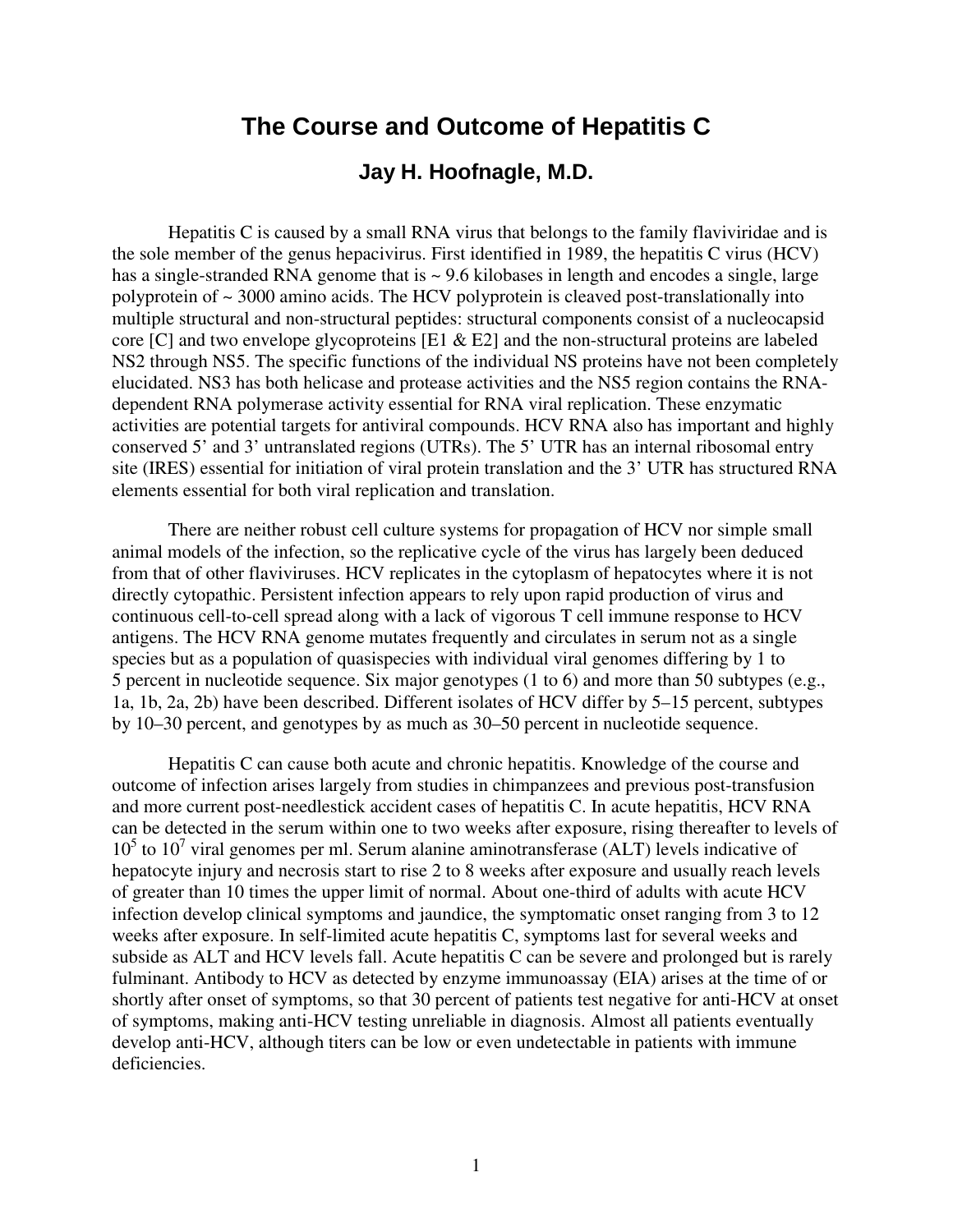Chronic hepatitis C is marked by persistence of HCV RNA for at least six months after onset of infection. The chronicity rate of hepatitis C averages 70–80 percent, but varies by age, sex, race, and immune status. During the evolution of acute to chronic infection, HCV RNA and ALT levels can fluctuate markedly, some patients having periods during which HCV RNA is undetectable and ALT levels normal. Once chronic infection is established, however, serum HCV RNA levels tend to be stable. Most patients with chronic hepatitis C have few if any symptoms, the most common being fatigue, which is typically intermittent. Right upper quadrant pain (liver ache), nausea, and poor appetite occur in some patients. Serum ALT levels are usually continuously or intermittently elevated, but the height of elevations correlates poorly with disease activity and at least one-third of infected persons have persistently normal ALT levels. In these patients, the underlying disease is usually, but not always, mild and non-progressive. Liver histology in chronic HCV infection demonstrates chronic mononuclear cell infiltration in the parenchyma and portal areas, focal hepatocyte necrosis, and variable degrees of fibrosis.

The major long-term complications of chronic hepatitis C are cirrhosis, end-stage liver disease, and hepatocellular carcinoma (HCC), which develop only in a proportion of patients and only after many years or decades of infection. Progression to cirrhosis is often silent clinically and some patients are not known to have hepatitis C until they present with the complications of end-stage liver disease or HCC. Once cirrhosis is present, the ultimate prognosis is poor.

Other complications of chronic hepatitis C can be important and affect quality of life. The major extrahepatic manifestations of chronic HCV infection are cryoglobulinemia, glomerulonephritis, seronegative arthritis, sicca syndrome, and porphyria cutanea tarda. HCVrelated cryoglobulinemia is the most common: up to 40 percent of patients with chronic hepatitis C may have low levels of cryoglobulins in serum, but only 1 percent have symptomatic cryoglobulinemia with fatigue, arthralgias, skin rash, renal disease, or neuropathy.

Thus, the course of hepatitis C is variable, the severity of illness ranging from a transient, self-limited and asymptomatic infection to a chronic, progressive liver disease that leads ultimately to cirrhosis and HCC.

- 1. Lauer GM, Walker BD. Hepatitis C virus infection. N Engl J Med 2001;345:41–52.
- 2. Robertson B, Myers G, Howard C, et al. Classification, nomenclature, and database development for hepatitis C virus (HCV) and related viruses: proposals for standardization. Arch Virol 1998;143:2393–503.
- 3. Farci P, Alter HJ, Wong D, et al. A long-term study of hepatitis C virus replication in non-A, non-B hepatitis. N Engl J Med 1991;325:98–104.
- 4. Alter MJ, Kniszon-Moran D, Nainan OV, et al. The prevalence of hepatitis C virus infection in the United States, 1988 through 1994. N Engl J Med 1999;341:556–62.
- 5. Bellentani S, Tiribelli C. The spectrum of liver disease in the general population: lesson from the Dionysos study. J Hepatol 2001;35:531–7.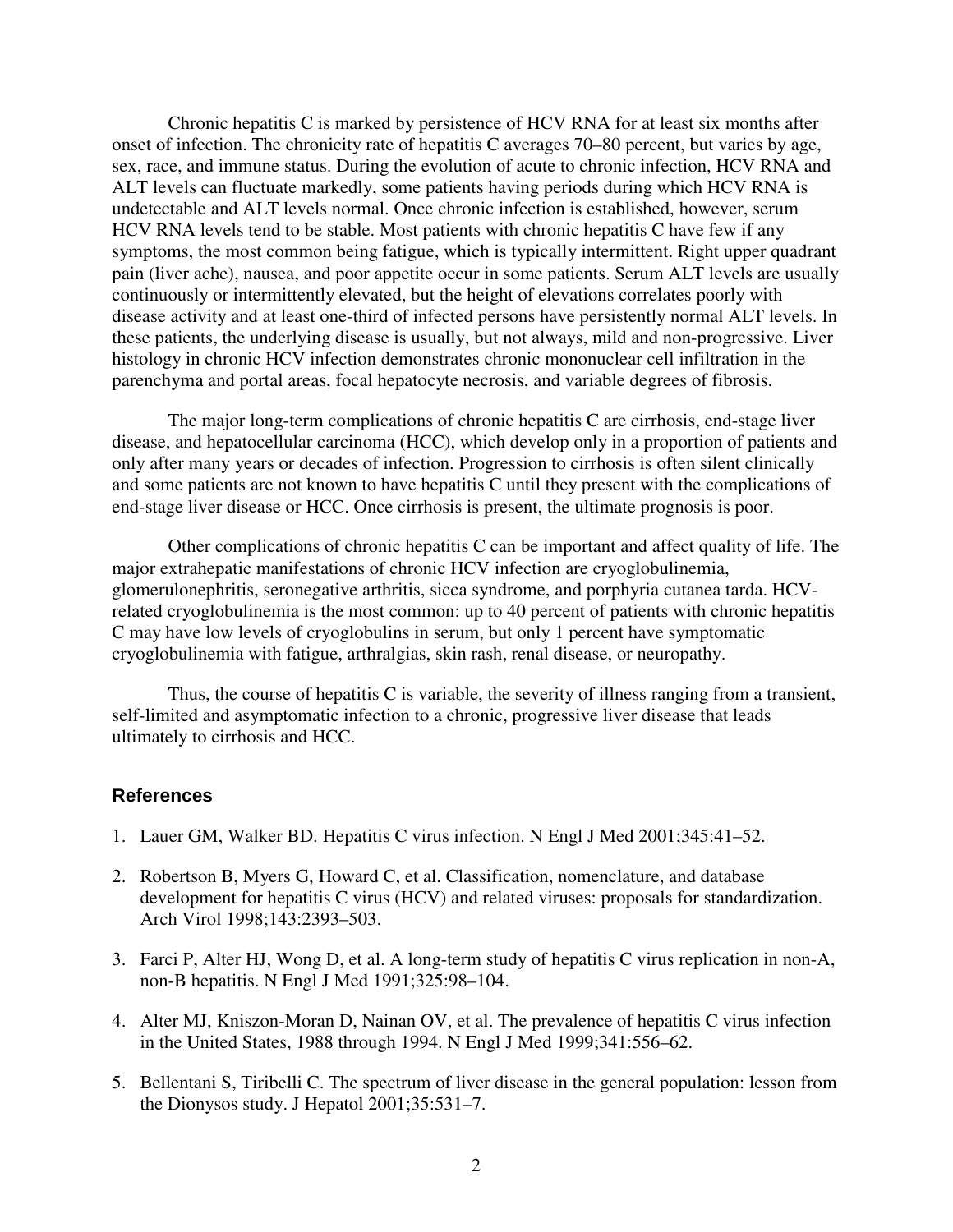# **The Burden of Hepatitis C in the United States**

## **W. Ray Kim, M.D., M.Sc., M.B.A.**

## **Incidence and Prevalence**

Disease frequency may be measured either by the pool of existing cases (prevalence), or by the occurrence of new cases (incidence). The most widely quoted data on the prevalence of HCV in the United States are derived from the third National Health and Nutrition Examination Survey (NHANES), a national survey of a representative sample of non-institutionalized civilian Americans conducted between 1988 and 1994. Of 21,000 people tested for HCV, 380 people (1.8 percent) carried antibodies against the virus (anti-HCV), of whom 280 (74 percent) had detectable viral RNA in their serum. These numbers project to 3.9 million Americans (95 percent confidence interval (CI): 3.1–4.8 million) who have been infected with HCV, of whom 2.7 million (95 percent CI: 2.4–3.0 million) have ongoing chronic infection. Hepatitis C is **the most common chronic blood-borne infection in the United States**.

While HCV is a reportable infectious disease in the United States, the incidence of new HCV infection is much more difficult to estimate than its prevalence. Since the majority of acute HCV infections are not accompanied by recognizable symptoms and thus not reported, enumerating reported cases of acute hepatitis C significantly underestimates the true incidence of hepatitis C infection. Nonetheless, the Centers for Disease Control and Prevention (CDC) estimate that the annual incidence of acute HCV infection in the United States decreased from an average of approximately 230,000 new cases per year in the 1980s to 38,000 cases per year in the 1990s.

It may be expected that the reduction in new incident cases will eventually lead to a decrease in the prevalence of HCV. A report from CDC projected that, following a peak in the mid-1990s at slightly above 2.0 percent, the HCV prevalence would gradually decrease to 1.0 percent by 2030. While the prevalence of **HCV infection** may be decreasing, **the prevalence of liver disease caused by HCV is on the rise**. This is because there is a significant lag, often 20 years or longer, between the onset of infection and clinical manifestation of liver disease. CDC projects a fourfold increase in the number of persons with longstanding (20 years or longer) infection between 1990 and 2015. Furthermore, it is uncertain whether the projected decline in the HCV prevalence based on NHANES data (non-institutionalized civilians) translates to other population groups known to have very high prevalence of HCV. Examples of these groups include patients at Veterans Affairs (VA) hospitals, active intravenous drug users, and prison inmates.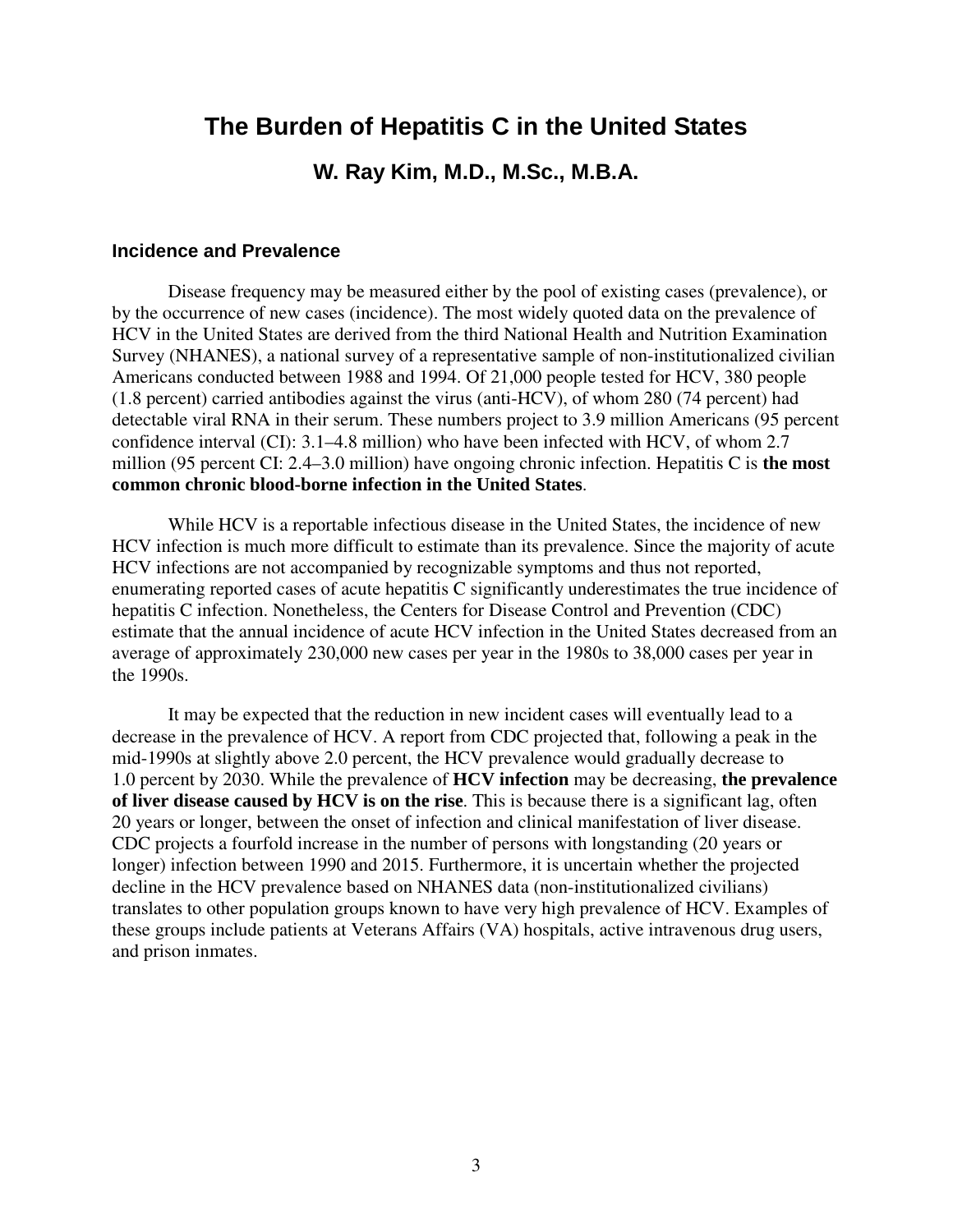#### **Mortality from HCV**

Chronic liver disease is one of the 10 most common causes of death in the United States. Figure 1 summarizes the secular trend in liver-related mortality in the United States. There has been a steady increase in the number of deaths from liver disease over time. The increase was mainly **attributable to viral hepatitis and hepatic malignancies**. On the other hand, the ageadjusted death rate (deaths per 100,000 living persons, adjusted to 2000 population census) from liver disease has been relatively constant.

Mortality statistics in the United States are based on the "underlying cause of death" listed on death certificates. As deaths attributable to viral hepatitis primarily result from chronic liver disease and liver failure and, in those cases, viral hepatitis may not necessarily be listed as the underlying cause of death, it is likely that deaths classified as viral hepatitis underestimate the true incidence of deaths related to viral hepatitis. Further, until 1999, when the International Classification of Disease version 10 (ICD-10) began to be used to classify causes of death, HCV was not given an independent code, making it difficult to estimate the total number of deaths attributable to HCV.



**Figure 1.** Mortality from Liver Disease in the United States  $(82 - 98)^4$ 

Bars represent number of deaths (axis on the left) from viral hepatitis, whereas dots represent death rate (axis on the right). The top two bars (viral hepatitis and hepatocellular carcinoma) mainly account for the rise in deaths.

With these caveats in mind, there was a sixfold increase in the number of deaths from viral hepatitis (all types) between 1982 (n=814) and 1999 (n=4853). In 1999, the first year HCV was reported separately, **the majority (77 percent, n=3759) of deaths from viral hepatitis were due to HCV**. During the same period, there was a commensurate increase in the ageadjusted death rate from 0.4 to 1.8 deaths per 100,000 persons per year. To estimate the degree of under-reporting of HCV as the underlying cause of death in the mortality data, the number of in-hospital deaths from liver disease related to hepatitis C was enumerated (see below for details). In 1998, there were an estimated 4500 in-hospital deaths in the United States for liver disease related to HCV (source: Healthcare Utilization Project, AHRQ).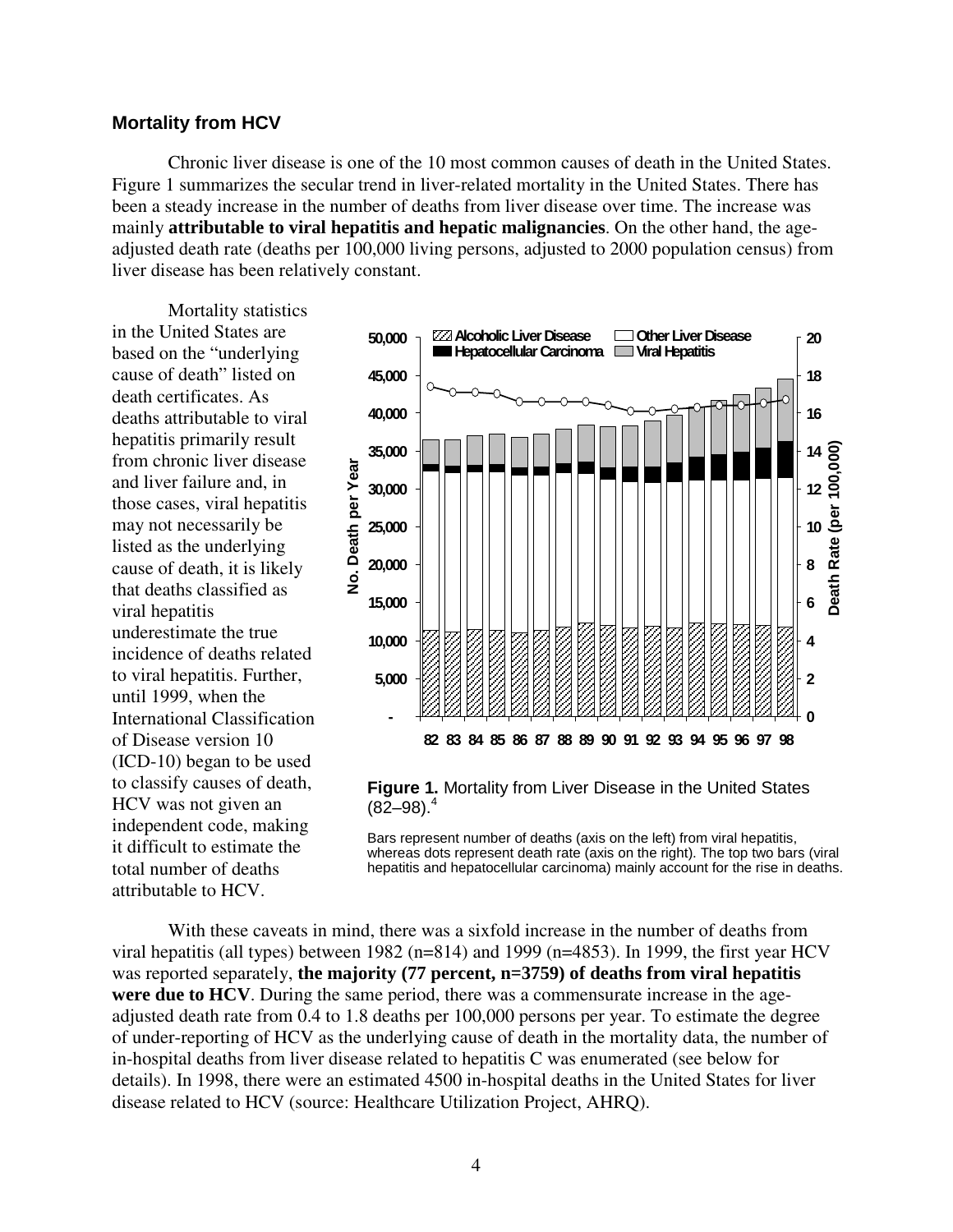### **Morbidity and Health Care Cost from HCV**

As chronic hepatitis C has a prolonged natural history and it is only a relative minority of the infected that require ongoing medical care for their hepatitis, it is difficult to estimate the magnitude of morbidity at the population level. A cost-of-illness study conducted by the American Gastroenterological Association estimated that there were 317,000 outpatient visits for the treatment of hepatitis C in the United States in 1998. The cost for outpatient physician services was projected to be \$23.9 million. During the same year, \$530 million was spent for antiviral treatment of HCV.

Patients with more advanced stage liver disease present with portal hypertension and hepatic decompensation, as manifested by ascites, hepatic encephalopathy, or gastrointestinal bleeding, which often necessitates inpatient care, including liver transplantation. End-stage liver disease and/or hepatocellular carcinoma related to HCV is already the **most common indication for liver transplantation in the United States**. In 1999, approximately one-third of available cadaveric livers were transplanted into recipients with HCV infection.

The nationwide impact of liver disease due to HCV has been estimated based on data derived from the Nationwide Inpatient Sample of the Healthcare Utilization Project. This database represents a 20 percent stratified sample from all non-Federal, acute-care hospitals, which account for approximately 95 percent of all hospitalizations in the nation. As liver disease from HCV may not be the main reason for all hospitalizations with a HCV diagnosis, hospitalizations were divided into three groups. These included hospitalizations in which liver disease from hepatitis C was the primary reason for hospitalization, those in which liver disease from HCV was a secondary reason, and those in which HCV was an incidental notation. Because of the uncertainty of ascertainment of HCV in the early 90s, hospitalizations for other chronic hepatitis (non-A, non-B) were also captured.

There was an almost **fourfold increase during the five-year period between 1993 (n=35,700) and 1998 (n=134,200)** in the total number of hospitalizations in which HCV was mentioned in the discharge diagnosis. Some of the increase was due to lack of ascertainment of HCV in the early 1990s, as there was a partially corresponding decrease in the non-A, non-B hepatitis hospitalizations (from 69,600 in 1993 to 47,800 in 1998). The number of hospitalizations in which liver disease was the principal diagnosis increased from 10,100 to 32,800 and secondary diagnosis from 6,000 to 27,100 between 1993 and 1998. As expected, the increase in hospital services for HCV-related morbidity was accompanied by a similar increase in hospital charges. Hospitalizations were given differential weight depending on the relevance of hepatitis C (principal diagnosis vs. incidental notation). After adjustment for inflation (1998 US\$), **the total hospital charges for 1998 were slightly over 1 billion dollars** nationwide. This represents doubling in three years (\$528M for 1995) and tripling in five years (\$348M for 1993).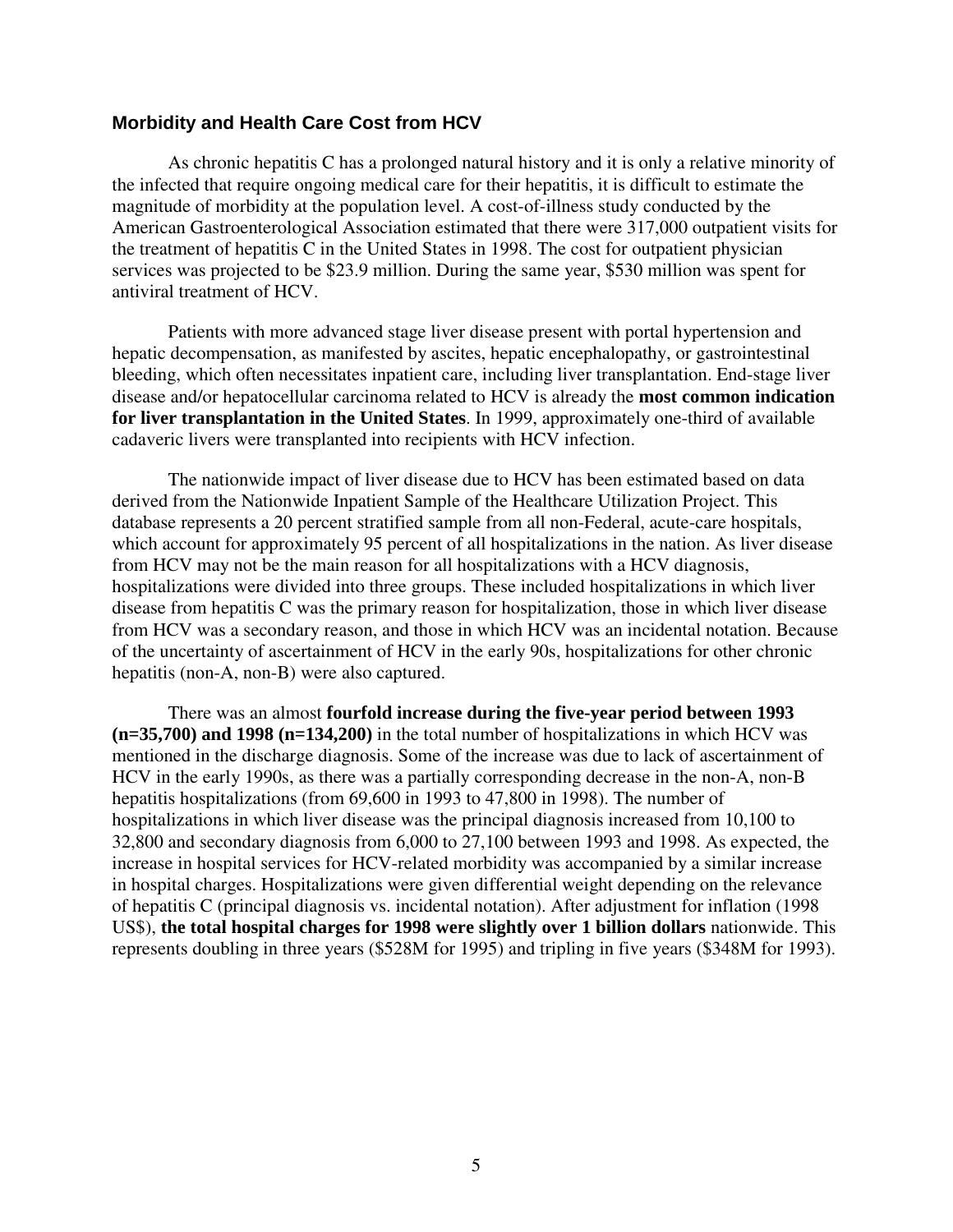## **Summary**

Hepatitis C infection is common, affecting nearly 2 percent of the general population and a much higher percentage of people under special circumstances. Since the early 1990s, national statistics indicate that morbidity, mortality, and health care utilization associated with consequences of long-standing infection with hepatitis C are increasing in epidemic proportions. Future projection studies predict that the increase will continue in the foreseeable future.

- 1. Alter MJ, Kruszon-Moran D, Nainan OV, et al. The prevalence of hepatitis C virus infection in the United States, 1988 through 1994. New Eng J of Med, 1999:341(8):556–62.
- 2. Anonymous. Recommendations for prevention and control of hepatitis C virus infection and HCV-related chronic disease. MMWR 1998, Centers for Disease Control and Prevention (CDC): Atlanta, GA. 1–9.
- 3. Armstrong GL, Alter MJ, McQuillan GM, Margolis HS. The past incidence of hepatitis C virus infection: implications for the future burden of chronic liver disease in the United States. Hepatology 2000;31(3):777–82.
- 4. Anonymous. Compressed mortality file <http://wonder.cdc.gov>. 2002 (accessed on 3/10), Centers for Disease Control and Prevention.
- 5. Anonymous. The burden of gastrointestinal diseases. 2001, The American Gastroenterological Association: Bethesda, MD. 41–60.
- 6. Kim W, Gross J, Poterucha J, Locke G, Dickson E. Outcome of hospital care of liver disease associated with hepatitis C in the United States. Hepatology 2001;33:201–6.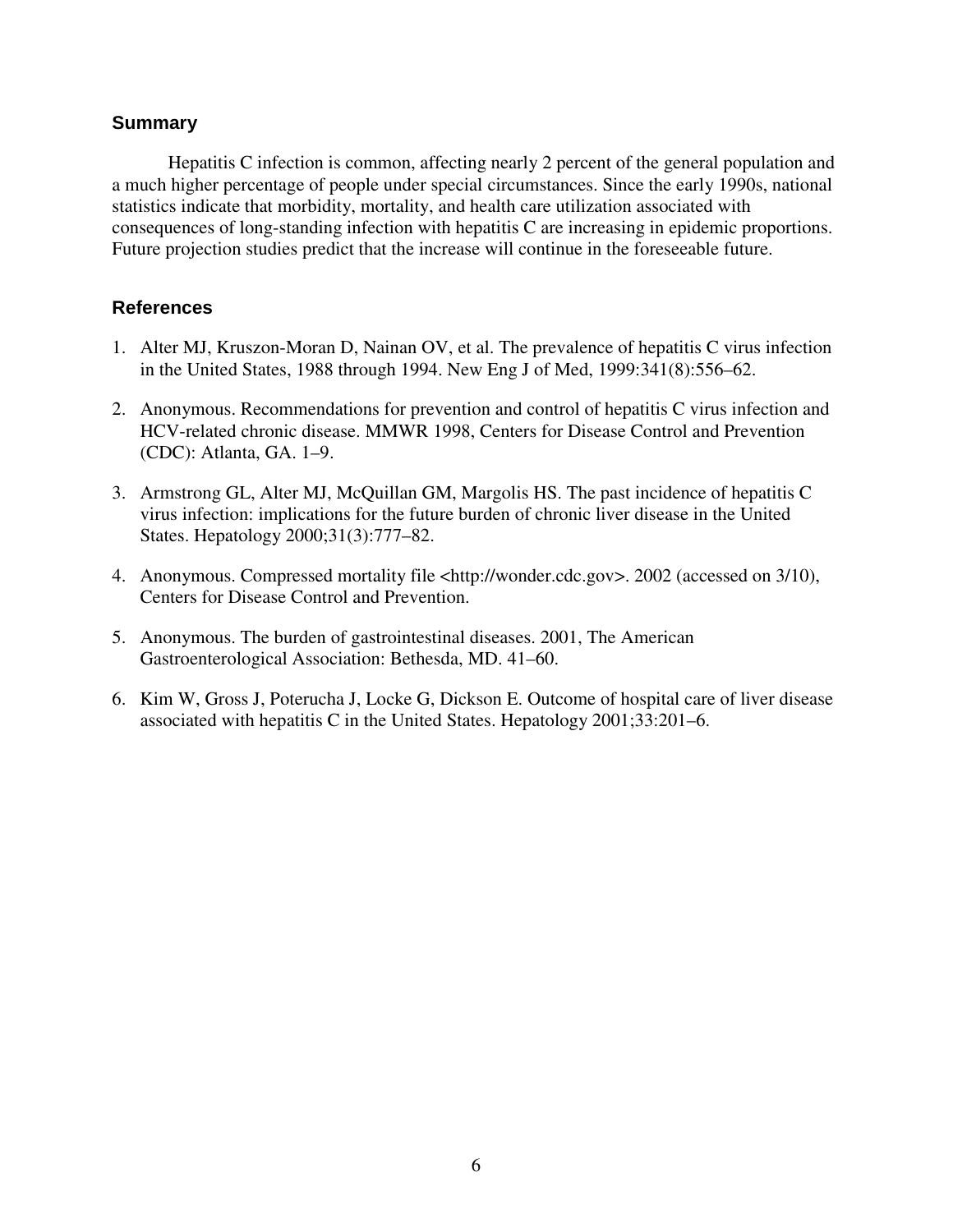# **Natural History of Chronic Hepatitis C**

## **Leonard B. Seeff, M.D.**

#### **Introduction**

The rationale for establishing the natural history of any disease is to inform both the patient and physician of future expectations and to assess the need for treatment. Unfortunately, the characteristics of hepatitis C—its silent onset, evolution to a generally asymptomatic and greatly prolonged chronic phase, its co-mingling with other morbid conditions, and the fact that treatment that alters the course is now almost routine—have limited the ability to accurately define its natural history. Several strategies have been used for this purpose, all of which have their drawbacks but still have provided useful information. Because of the many inherent difficulties, there is much controversy regarding the natural history of hepatitis C. The outcome of concern is increasing fibrosis progression, culminating in cirrhosis and, occasionally, advancement to hepatocellular carcinoma (HCC). Some believe this sequence to be common; others believe that serious progression is relatively limited. Both of these views may be valid, both identifying a frequency of progression that is modified by differing demographic characteristics of the population studied and by varying intrinsic and extrinsic factors. In essence, the controversy derives from the uncertainty of whether or not fibrosis progression is linear.

#### **Advancement from Acute to Chronic Hepatitis**

The natural history is a product of the outcome of the acute infection as well as the outcome of the subsequent chronic hepatitis. A problematic issue is the actual timing of evolution to chronic hepatitis. Traditionally, this has been based on persistence of virus for at least 6 months. However, viremia may persist beyond this time, although it is believed that loss of virus after one year is exceptional. Prospective study has indicated that chronic hepatitis evolves in about 85 percent of acutely infected persons. On the other hand, cross-sectional studies of large, untreated anti-HCV positive cohorts, consisting mainly of young persons, many of them female, have reported absent virus in as many as 45–50 percent of instances, implying a higher rate of spontaneous recovery in some groups. Thus, spontaneous recovery from acute hepatitis C occurs in 15–45 percent of instances.

#### **Progression to Cirrhosis**

Once chronic hepatitis has developed, the question then is: What are the long-term sequelae? Numerous efforts have been made to define the frequency and rate of progression to cirrhosis and HCC. Evident in all these studies is that clinically overt liver disease is generally not seen in the first two decades following the acute infection. This does not imply that cirrhosis does not evolve during this period, but the actual timing of its onset cannot be determined without performing serial liver biopsies. Early reports, based largely on retrospective studies, indicated that, at the end of two decades of infection, about 20 percent had developed cirrhosis,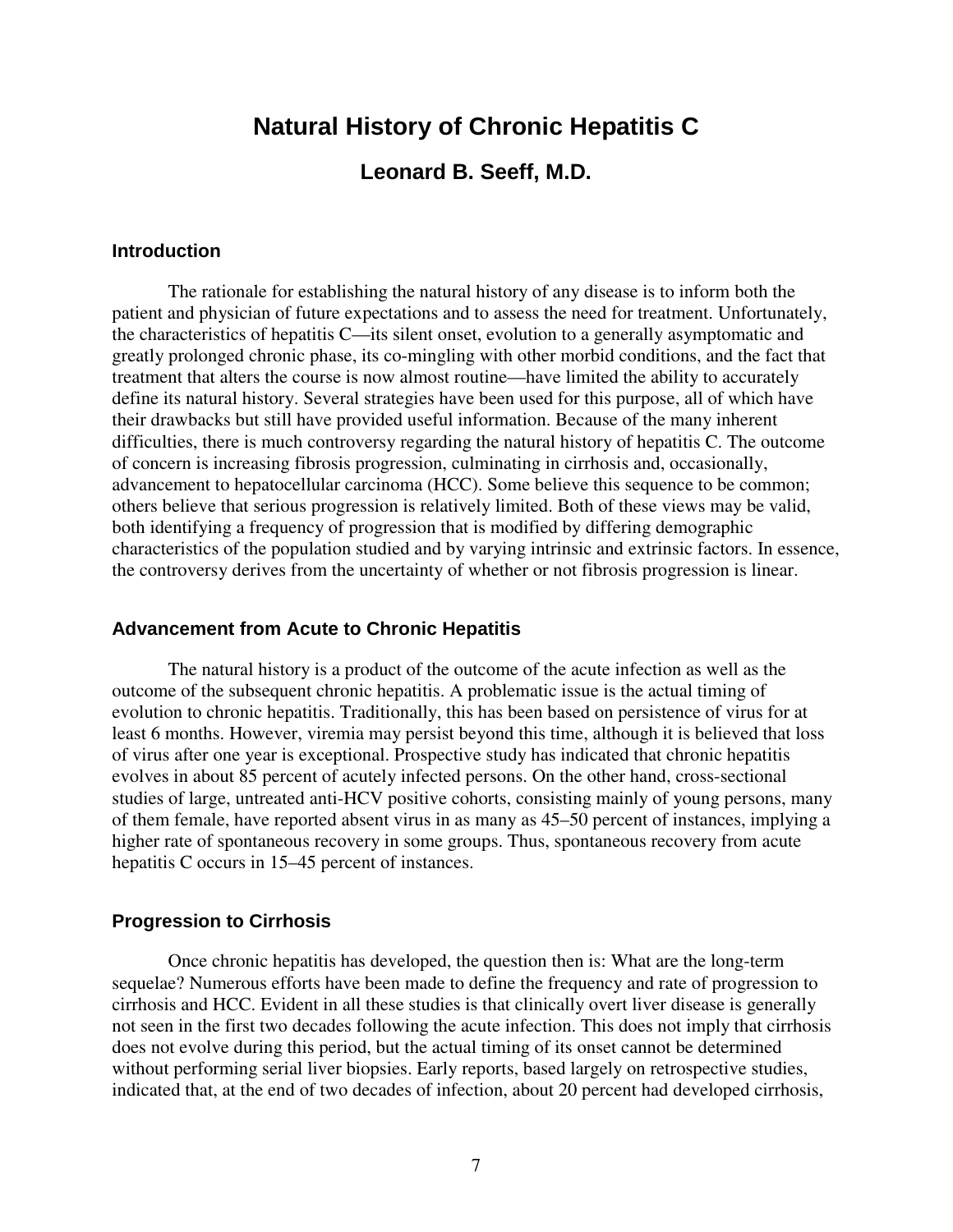although some of the studies have reported rates of almost 50 percent. The drawbacks of retrospective studies are that evaluation is limited to those who have achieved an end point and that tracing to disease onset is hindered by the paucity of symptoms at onset. Thus, ascertainment bias may exist using this approach. Later prospective studies, mainly of HCV-infected transfusion recipients, reported a lower rate of development of cirrhosis (7–16 percent), but most of these studies were too short in duration to provide an accurate assessment of the ultimate outcome. Even lower rates of cirrhosis have been reported among several groups in whom it was possible to trace back far in the past to the time of onset or near onset. Thus, among children infected through transfusion in the first years of life and traced 20 years later, and among young women infected through receipt of HCV-contaminated Rh immunoglobulin and traced over approximately the same time period, cirrhosis was noted to have occurred in about 2 percent. A similar rate was noted in a 45-year followup of young HCV-positive military recruits who had been bled at the time of serving on a military base, the samples having been retained in a repository. The common theme of this lower rate of cirrhosis is that it was noted among persons infected at a young age.

Taking the numerous variety of studies into account, a group of Australian investigators who reviewed the world's literature for the rate of cirrhosis development at 20 years concluded that the studies could be divided into 4 broad categories: those performed in liver clinics, the mean cirrhosis rate being 22 percent (95 percent CI, 18–26 percent); post-transfusion hepatitis studies, with a mean of 24 percent (11–37 percent); studies of blood donors, with a mean of 4 percent (1–7 percent); and studies of community-based cohorts, with a mean of 7 percent (4–10 percent). They concluded that selection bias accounted for the two higher rates, and that the community-based cohort studies appeared more representative in estimating disease progression at a population level. These data provide useful figures for the frequency of progression to cirrhosis two decades after acute infection that appears to range between about 2–4 percent to 20–25 percent, depending on several factors, to be described below. However, many of those infected are young and are destined to live for several more decades. Therefore the question that must be posed is: What happens after the first two decades with regard to liver disease progression? Does fibrosis progression continue to increase at a linear rate? Does the rate level off and remain the same throughout life? Does fibrosis progression increase as age advances? Certainly, many chronically infected persons are known to live for a lifetime without succumbing to liver disease, whereas others are known to develop end-stage liver disease 30 to 60 years after acute infection. Thus, these questions can only be answered by conducting markedly extended studies, few of which have been accomplished for obvious reasons. Other approaches have been to model the expected outcome based on preconceived notions, models that may or may not turn out to be valid. Most important, is it possible to predict in the individual HCV-infected person what the outcome is likely to be? The answer is a qualified *maybe*, taking into account the many factors that might enhance progression.

### **Factors That May Determine Progression**

The differing outcomes suggest that there are variables that may contribute to the rate of liver disease progression. These can be considered as being viral-related, host-related, or a consequence of external factors.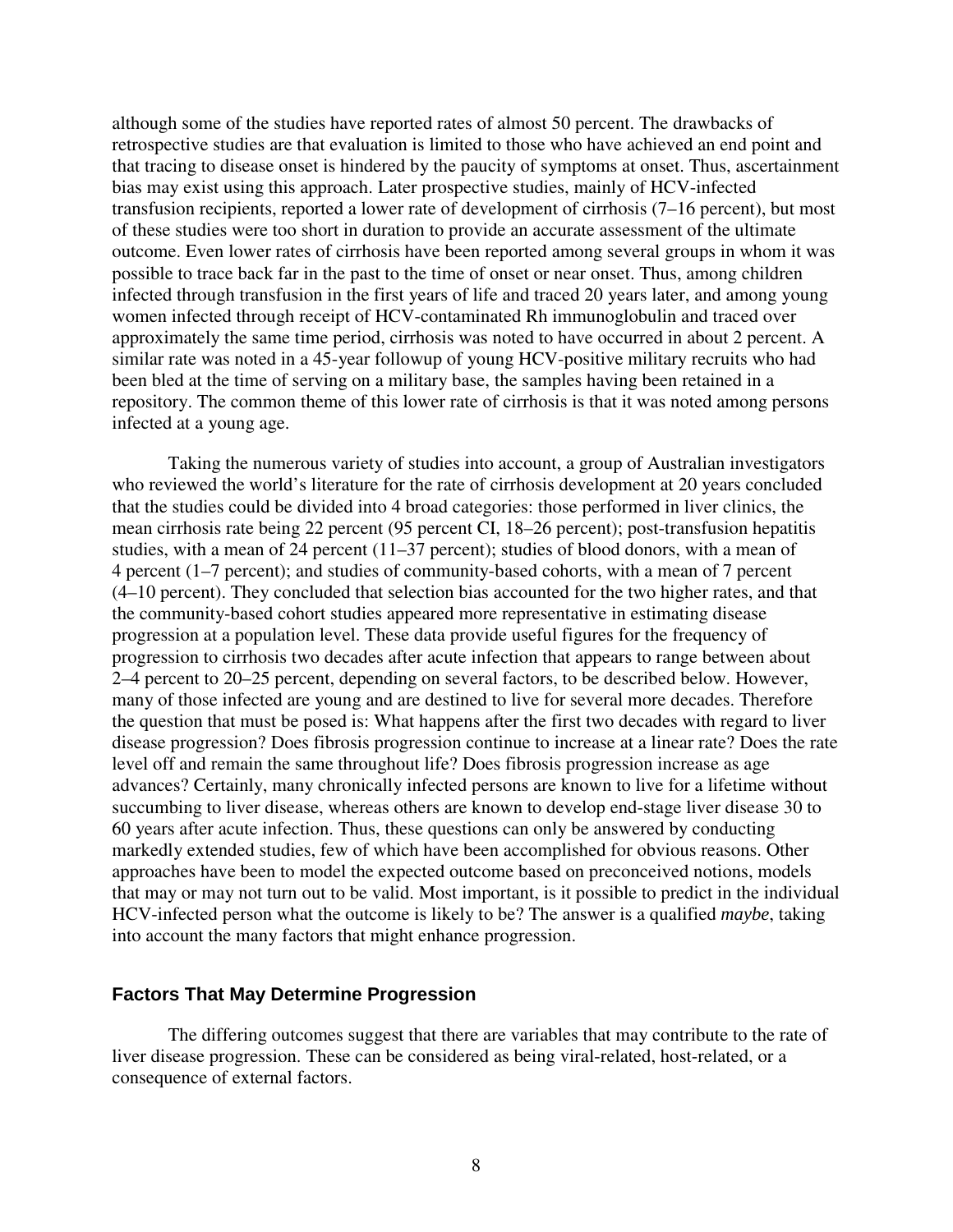## *Viral-Related*

Factors that might contribute include viral load, viral genotype, and quasispecies diversity. There is little evidence to indicate that viral load plays a role in disease progression; there are suggestions that progression is more likely following infection with genotypes 1a and 1b than genotype 2, although this has been disputed, most studies now reporting that there is no effect of genotype characteristics on disease outcome. While the degree of quasispecies diversity appears to play a role in evolution from acute to chronic hepatitis, there is no evidence that it enhances progression of already established chronic hepatitis.

## *Host-Related*

One of the most important determinants is age at the time of infection, the relationship being an inverse one. What is not yet established is whether the relatively mild disease seen two decades after infection of young people will begin to accelerate with increasing age. This brings into account the fact of duration of infection, since it is rare although not unheard of, to identify end-stage liver disease in under one-and-a-half to two decades. Perhaps the flourishing of liver disease with time may be a consequence in part of age-related immune depression. Certainly, an immune suppressed state vigorously enhances disease progression as is noted among infected persons with hypogammaglobulinemia and, especially, HIV co-infection. Hepatitis B and schistosomal co-infection also increase disease progression perhaps through induced immune dysfunction as well as through direct cytotoxicity. Genetic background also may be of importance. Genes of the major histocompatability complex appear also to play a role, not so much in fibrogenesis, but in clearance of the virus. HLA class I antigens seem to be associated with viral persistence whereas class II antigens (DRB1 alleles) are identified more frequently in those who clear virus and therefore have milder disease. Inheritance of high TGF-β1 and angiotensinogen-producing genotypes has been linked to fibrosis progression. Co-morbid conditions such as hemochromatosis and non-alcoholic steatohepatitis are also associated with advancing chronic liver disease. In addition, outcome may be influenced by gender and race. Females are reported to have a slower rate of progression, a finding that seems to be emerging also among African-Americans. Finally, the expression of the disease plays a role in outcome. HCV-infected persons with raised aminotransferase levels are far more likely to develop progressive liver disease than are those with normal serum enzymes.

#### *External Factors*

Clearly, associated chronic alcoholism is a powerful co-factor in liver disease progression. Yet to be determined is what is the least amount of alcohol and the type of drinking pattern that plays a role in advancing chronic hepatitis C. Also of note are the data suggesting that smoking may increase disease progression. Exposure to toxic products, either in the form of administered drugs that may be hepatotoxic or as environmental contaminants, may have important effects. It is noteworthy that death associated with chronic hepatitis C in the United States is more likely to be a result of end-stage liver disease rather than HCC, whereas in Japan, virtually all deaths are attributed to HCC. It has been suggested that the difference is a consequence of a longer duration of HCV infection in Japan than in the United States, a view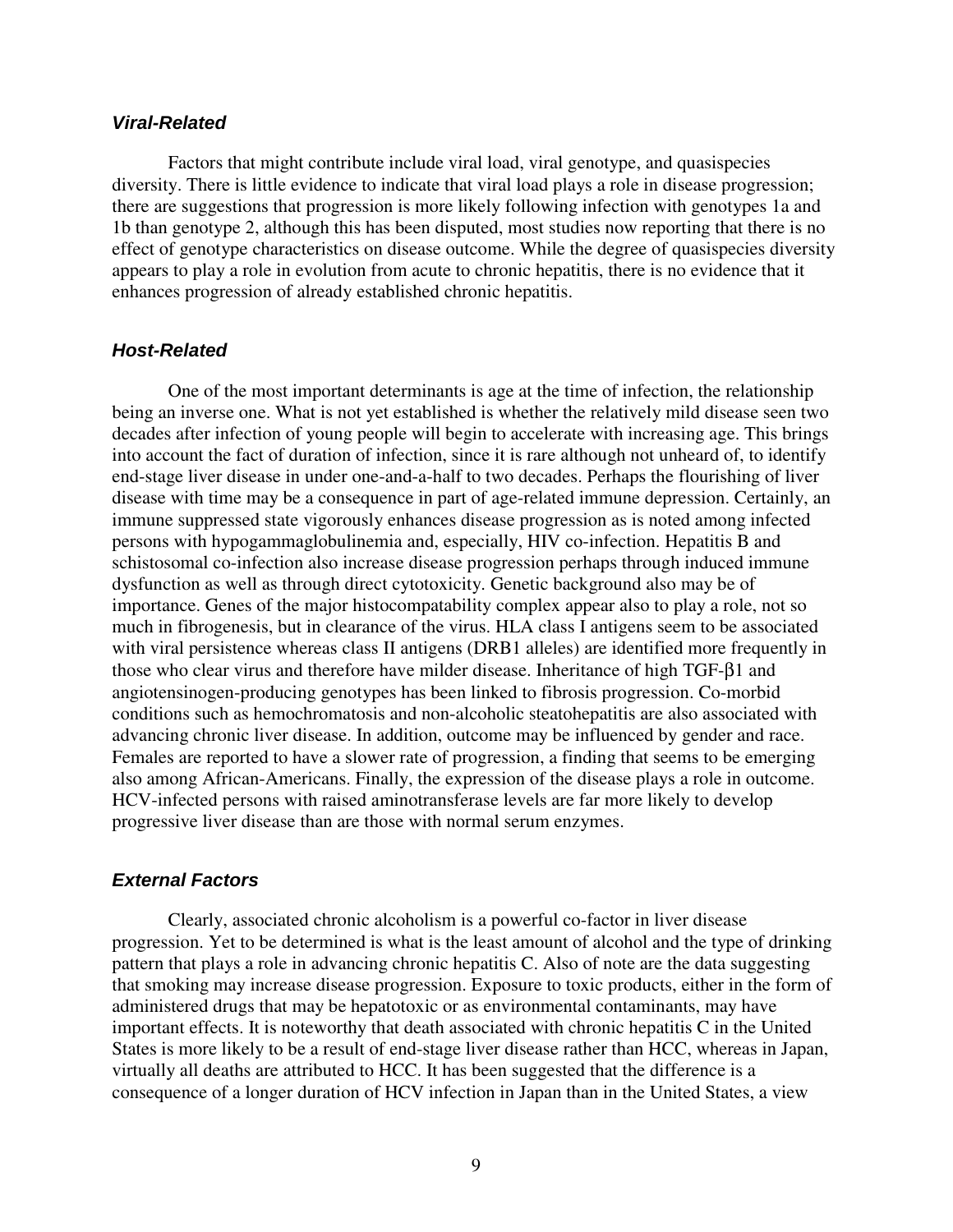that may or may not be valid. Another possible explanation is that toxic environmental contaminants may play a contributory role in Japan.

## *Progression From Cirrhosis to HCC*

HCC rarely (if ever) develops in persons with chronic hepatitis C without preceding cirrhosis or significant fibrosis. The strongest evidence for a relationship between HCV infection and HCC comes from Japan, but supporting evidence comes from many other countries including the United States, Italy, Spain, Egypt, France, and elsewhere. Recent evidence indicates that the incidence of HCC increasing in the United States is presumed to be a consequence of the mushrooming of hepatitis C infection in the 1960s and 1970s. The data in the United States indicate that once cirrhosis has developed, HCC evolves at the rate of 1–4 percent per year. The figure in Japan is even higher.

- 1. Alter HJ, Seeff LB. Recovery, persistence, and sequelae in hepatitis C infection: a perspective on long-term outcome. Semin Liv Dis 2000;20:17–35.
- 2. Poynard T, Bedossa P, Opolon P, for the OBSVIRC, METAVIR, CLINIVIR, and DOSVIRC groups. Natural history of liver fibrosis progression in patients with chronic hepatitis C. Lancet 1997;349:825–32.
- 3. Tong MJ, El-Farra NS, Reikes AR, Co RL. Clinical outcomes after transfusion-associated hepatitis C. N Engl J Med 1995;332:1463–6.
- 4. Kenny-Walsh E for the Irish Hepatology Research Group. Clinical outcomes after hepatitis infection from contaminated anti-globulin. N Engl J Med 1999;340:1228–33.
- 5. Vogt M, Lang T, Frosner, et al. Prevalence and clinical outcome of hepatitis C infection in children who underwent cardiac surgery after implementation of blood-donor screening. N Engl J Med 1999;341:866–70.
- 6. Wiese M, Berr F, Lafrenz M, et al. Low frequency of cirrhosis in a hepatitis C (genotype 1b) single-source outbreak in Germany: a 20-year multicenter study. Hepatology 2000;32:91–6.
- 7. Thomas DL, Astemborski J, Rai, et al. The natural history of hepatitis C virus infection: host, viral, and environmental factors. JAMA 2000;284:450–6.
- 8. Freeman AJ, Dore GJ, Law MG, et al. Estimating progression to cirrhosis in chronic hepatitis C virus infection. Hepatology 2001;34:809–16.
- 9. Seeff LB, Hollinger FB, Alter HJ, et al. Long-term mortality and morbidity of transfusionassociated non-A, non-B and type C hepatitis: a National Heart, Lung, and Blood Institute collaborative study. Hepatology 2001;33:455–63.
- 10. Seeff LB. Why is there such difficulty in defining the natural history of hepatitis C? Transfusion 2000;40:1161–4.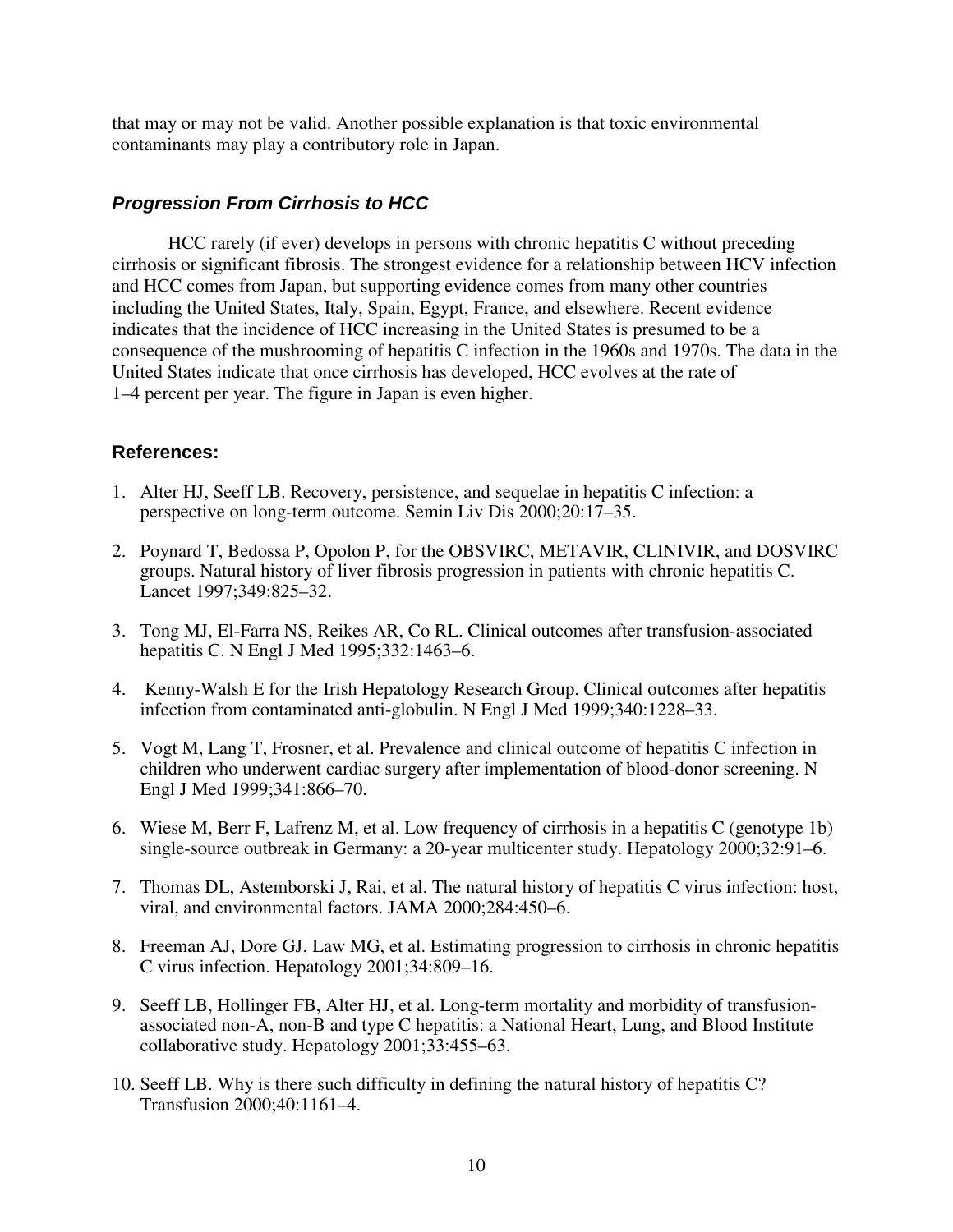# **Fibrosis and Disease Progression**

## **Patrick Marcellin**, **M.D.**

Chronic infection with HCV is associated with the typical histological features of chronic hepatitis including hepatocellular necrosis and inflammation (activity or grade) and fibrosis (stage). While the activity of the chronic liver disease can fluctuate over time, the stage of fibrosis is believed to be progressive and largely irreversible. In chronic hepatitis C, the rate at which fibrosis progresses varies markedly. In some individuals, fibrosis ultimately leads to cirrhosis, which is associated with the major complications of the liver disease: portal hypertension, liver failure, and hepatocellular carcinoma. In others, fibrosis does not appear to progress even after decades of infection. For these reasons, assessment of the stage and rapidity of progression of fibrosis can be helpful in determining the prognosis and the need for therapy in the individual patient. Factors associated with fibrosis progression are not well defined and the role of necroinflammatory activity is still controversial.

#### **Assessment of the Stage of Fibrosis**

Liver biopsy remains the gold standard to assess fibrosis. Several systems for scoring liver fibrosis have been proposed, each based upon visual assessment of portal and periportal fibrosis. The more frequently used systems are the Histology Activity Index (HAI: Knodell score), the Ishak modification of the HAI score, and the METAVIR. The HAI scoring system ranges from 0 to 22 and fibrosis is staged as 0, 1, 3, and 4. This discontinous scale was developed to allow for clear separation of mild  $(1+)$  from extensive  $(3+)$  fibrosis which has important prognostic value. The HAI system is simple and has been widely used, particularly in the large multicenter trials of interferon and ribavirin therapy of chronic hepatitis C. However, the intra- and inter-observer reproducibility of the HAI is not very good and distinction between stages 1 and 3 may be difficult. In addition, its discontinous scale complicates statistical analysis in clinical trials.

The modification of the HAI scoring system proposed by Ishak et al. is more sensitive in assessing fibrosis. Fibrosis stage is scored continuously from 0 to 6, which permits a better assessment of the effect of therapy on fibrosis. The Ishak score is better validated and gives a more accurate assessment of fibrosis.

The METAVIR scoring system is simple; fibrosis stages are scored continuously from 0 to 4. This system has been carefully validated in large groups of patients with chronic hepatitis C and has shown good intra- and inter-observer reproducibility.

Important limitations of these scoring systems should be emphasized. Hepatic fibrosis may not be homogenous throughout the liver and the liver specimen obtained by needle biopsy may not accurately reflect the overall average degree of fibrosis. The reliability of the assessment of fibrosis stage increases with the size of the liver sample. In most studies, a minimum length of 10 mm is required. Regardless of biopsy length, however, fibrosis may be underestimated and cirrhosis missed in some patients.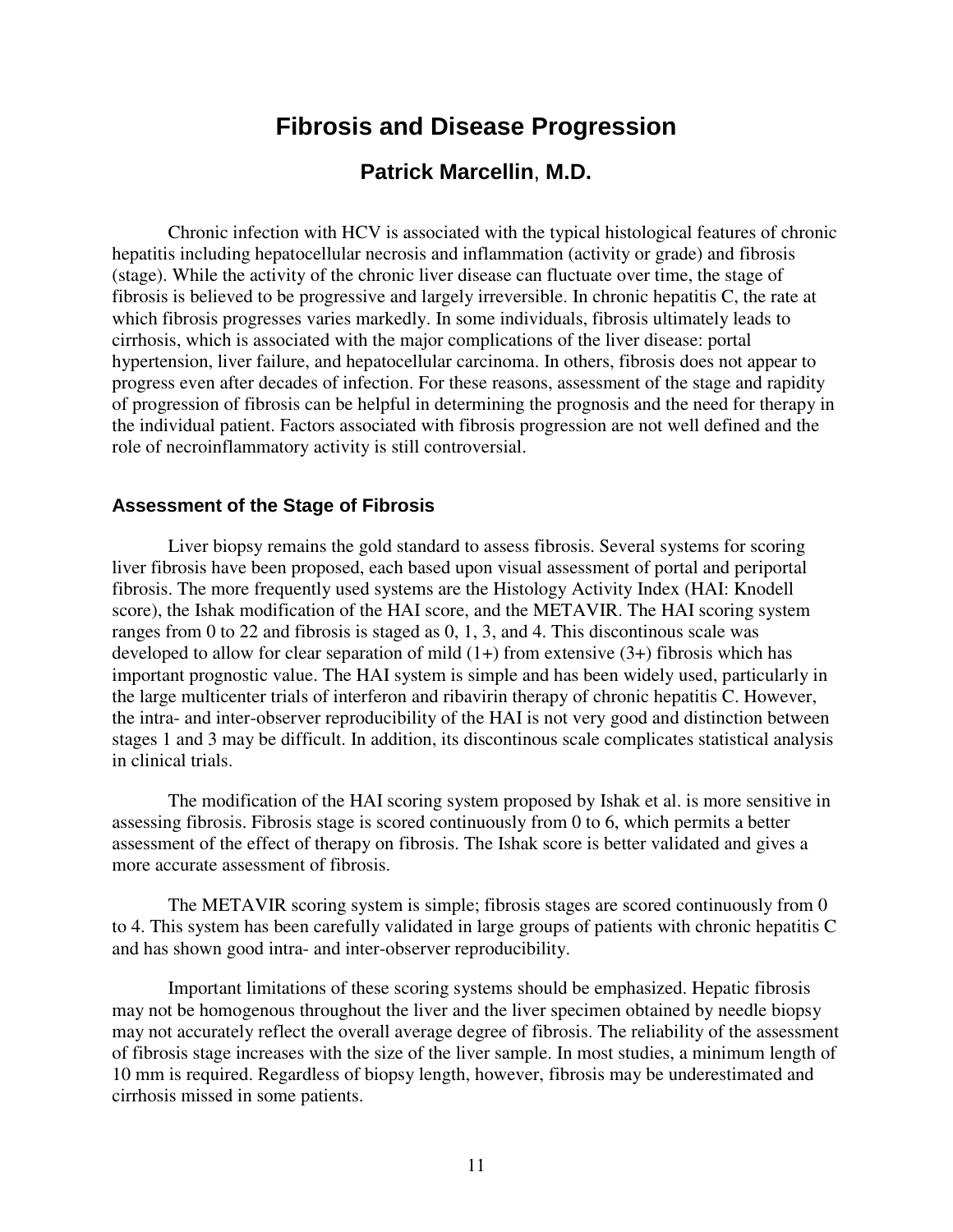## **Factors Associated With the Stage of Fibrosis**

Most cross-sectional studies of large numbers of liver biopsies have shown that the stage of fibrosis is associated with patient age, the age at onset of infection, male sex, a history of heavy alcohol consumption, and the presence of immune deficiency, such as HIV co-infection or immunosuppressive therapy. The mechanisms by which age and sex affect the degree of fibrosis are not known. Alcohol, which by itself can cause liver disease and fibrosis, may worsen fibrosis in hepatitis C at amounts that are not injurious in non-infected persons, but the amount of alcohol beyond which the progression of fibrosis is increased is unknown.

Serum biochemical tests do not reliably predict the stage of fibrosis. Currently available, indirect serum markers of fibrosis are not reliable, particularly in discriminating between mild and moderate degrees of fibrosis. In cross-sectional studies, serum alanine and aspartate aminotransferase (ALT and AST) levels do not correlate well with fibrosis. However, patients with documented, persistently normal ALT levels usually have mild degrees of hepatitis and either no or mild stages of fibrosis. The association between fibrosis stage and the necroinflammatory activity scores on liver biopsy is controversial. Necroinflammatory activity is a dynamic process in chronic hepatitis C and may fluctuate over time. Therefore, the activity score reflects the severity of necrosis and inflammation at a given point.

### **Factors Associated With Progression of Fibrosis**

From retrospective studies and from some prospective studies done in patients infected by blood transfusion at a relatively older age, it is estimated that 20 percent of patients with chronic hepatitis C develop cirrhosis within 20 years of onset. In contrast, studies of cohorts of women who did not drink alcohol and who were infected by Rh immune globulin at a young age indicated that fewer than 5 percent developed cirrhosis within 20 years. These natural history studies validate the importance of age, sex, and alcohol intake in progression of fibrosis.

Cross-sectional studies using mathematical modelling performed on cohorts of patients with a single liver biopsy suggest that the average rate of progression of fibrosis in chronic hepatitis C is 0.133 METAVIR points per year. Based on this rate, the estimate is that cirrhosis develops in the average patient after 30 years. The average delay to the development of cirrhosis ranges from 13 years in infected men aged 40 or more years who drink more than 50 g of alcohol to 42 years in infected women under 40 years of age who do not drink alcohol. Furthermore, the progression of fibrosis is probably not linear. For instance, the time required to progress from stage 0 to 2 may be far longer than the time required to progress from stage 3 to 4. Moreover, fibrosis progression may accelerate with age (particularly after the age of 50). Finally, fibrosis may remain mild and stable for decades and may even regress spontaneously in some patients.

The progression of fibrosis is difficult to predict in the individual patient particularly based upon assessment at one point in time. There are no good clinical, biochemical, or virological tests that predict progression of fibrosis. High serum ALT levels have been associated with more active liver disease and more rapid progression of fibrosis in some prospective studies, which supports the use of monitoring of ALT levels in assessing prognosis and need for therapy. However, the validity of this approach and the level above which the ALT elevations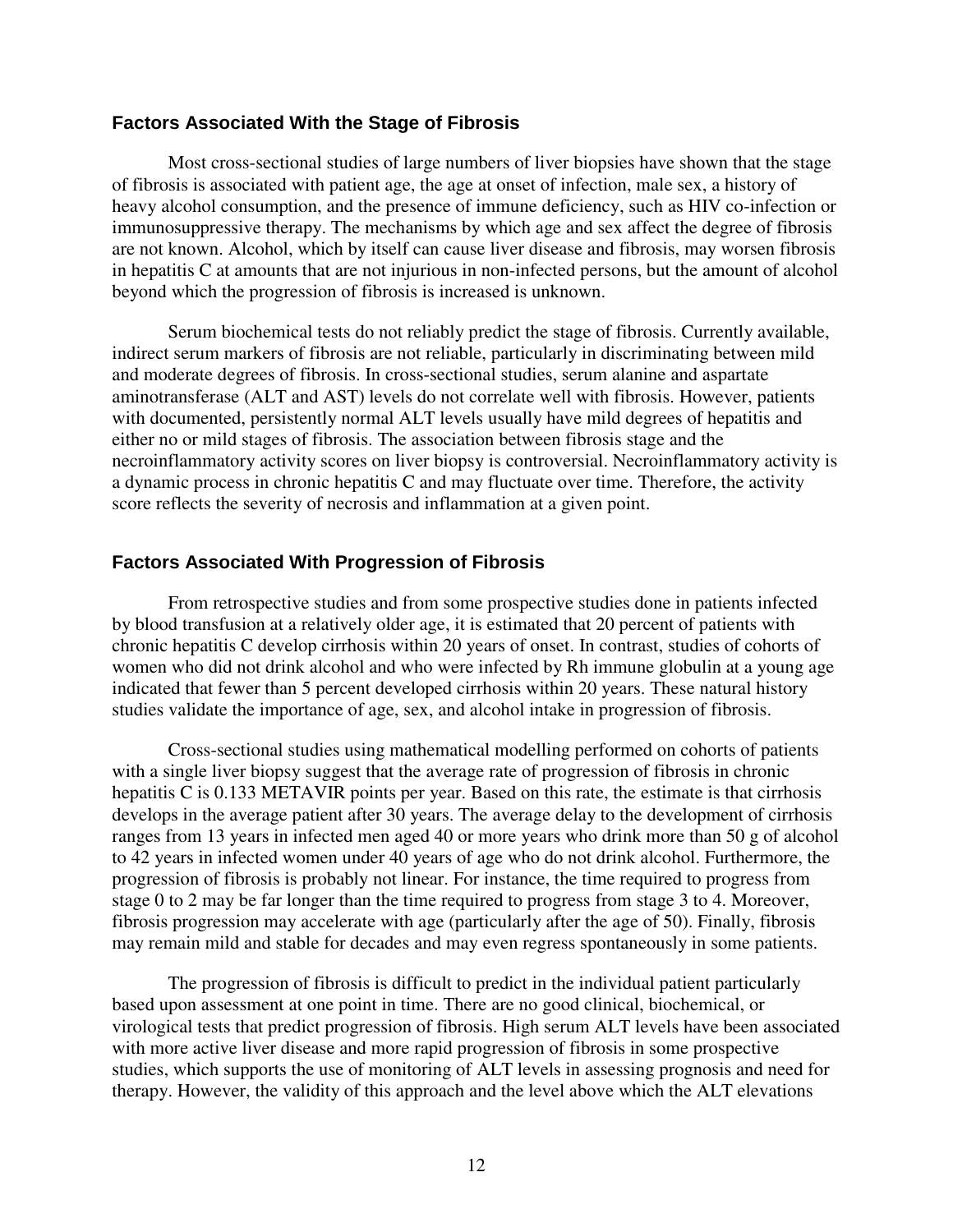are predictive of more rapid progression is not known. Virological factors such as serum HCV RNA level and HCV genotype are not predictive of fibrosis. Genotype 3 is associated with more liver steatosis than other genotypes, and steatosis itself, as well as other metabolic factors (such as lipid disorders, obesity, insulin resistance, and diabetes) may also predispose to more rapid progression of fibrosis.

Repeat liver biopsy is the only reliable means of assessing the progression of fibrosis and is commonly recommended every 3 to 5 years in untreated patients. A second liver biopsy can distinguish patients with rapidly progressive fibrosis, but may also merely indicate that the initial biopsy underestimated the degree of fibrosis. Overall, the risk of progression of fibrosis of more than one point in a 3 to 5 year period is low. In patients with factors associated with a higher risk of progression such as age beyond 50 years, alcohol consumption, or high serum ALT levels, liver biopsy may be recommended more frequently (2 to 3 years); in contrast, in the younger patient with no other risk factors, liver biopsies may be performed less frequently (every 5 to 6 years).

- 1. Ishak K, Baptista A, Bianchi L, Callea F, De Groote J, Gudat F, Denk H, et al. Histologic grading and staging of chronic hepatitis. J Hepatol 1995;22:696–9.
- 2. Bedossa P, Poynard T. The METAVIR cooperative study group. An algorithm for the grading of activity in chronic hepatitis C. Hepatology 1996;24:289–93.
- 3. Tong MJ, El-Farra NS, Reijes AR, Co RL. Clinical outcomes after transfusion-associated hepatitis C. N Engl J Med 1995; 332:1463–6.
- 4. Poynard T, Bedossa P, Opolon P for the OBSVIRC, METAVIR, CLINIVIR, and DOSVIRC groups. Natural history of liver fibrosis progression in patients with chronic hepatitis C. Lancet 1997;349:825–32.
- 5. Alter HJ, Seeff LB. Recovery, persistence, and sequelae in hepatitis C virus infection: a perspective on long-term outcome. Sem Liver Dis 2000;20:17–35.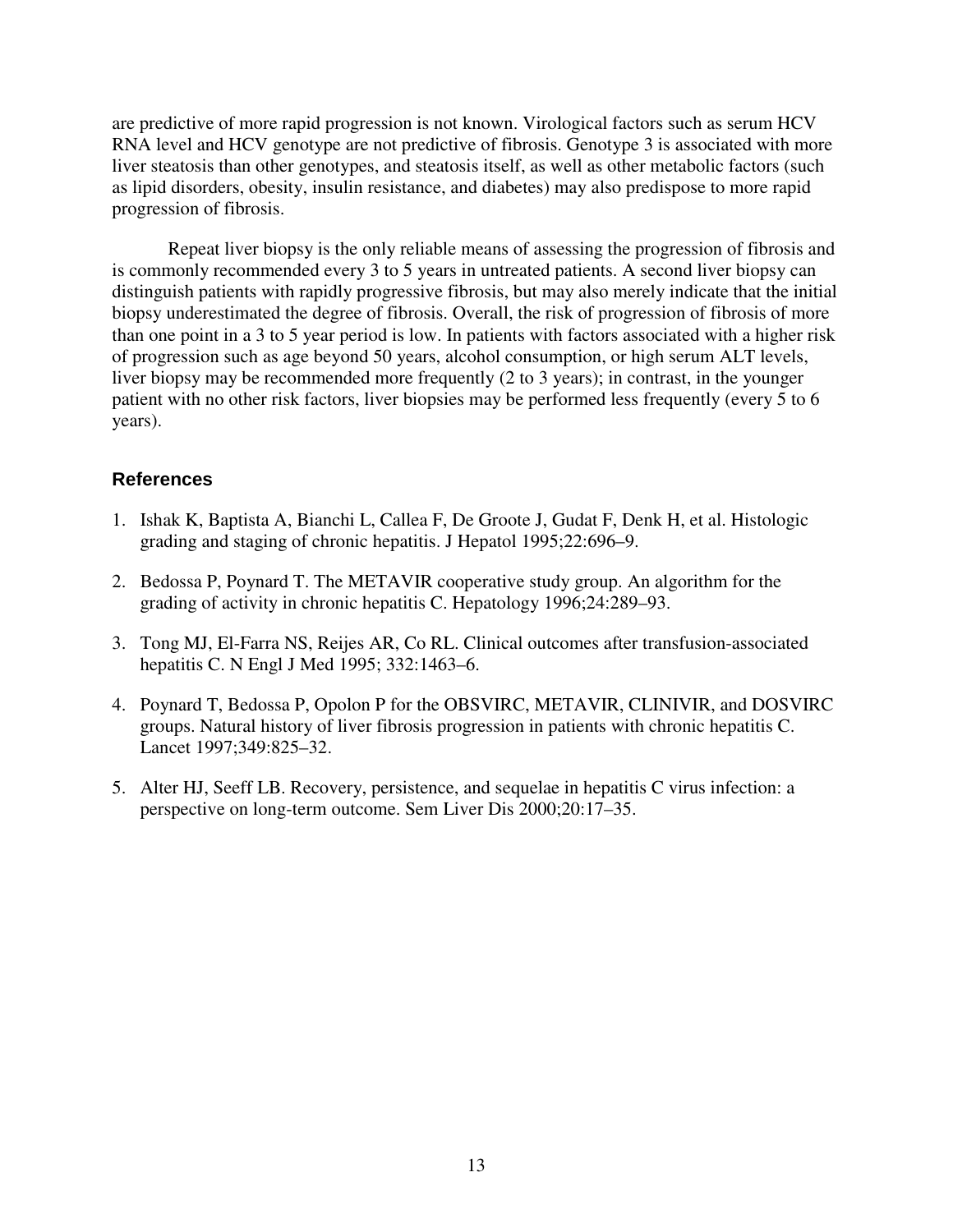# **Non**-**Invasive Monitoring of Patients With Chronic Hepatitis C Robert J. Fontana, M.D., and Anna S.F. Lok, M.D.**

Patients with chronic hepatitis C (CHC) are at risk of developing cirrhosis, liver failure, and hepatocellular carcinoma (HCC). However, specific symptoms and physical findings of chronic liver disease are frequently absent until patients develop hepatic decompensation. Thus, clinical examination is often unreliable in assessing the severity of liver disease in patients with CHC. Liver histology is the gold standard for establishing the severity of liver injury and fibrosis, but this procedure is associated with risks of complications, discomfort, and expense. In addition, sampling error may occur leading to erroneous staging. Nonetheless, information on the extent of hepatic fibrosis or stage of liver disease is important for prognostication as well as for decisions on treatment. As a result, practicing physicians are in need of simple, safe, inexpensive, and reliable means to non-invasively assess the severity of liver disease in patients with CHC.

The initial evaluation of patients with CHC should include a thorough history and physical examination. A PCR assay for HCV RNA is recommended to confirm the presence of viremia because up to 30 percent of individuals who test positive for HCV antibody (anti-HCV) may have resolved infection or a false positive EIA result. Quantitative HCV RNA levels and HCV genotypes do not correlate with disease severity, but these results are useful in predicting the likelihood of an antiviral treatment response. The initial evaluation should include a comprehensive metabolic panel, prothrombin time, and complete blood counts (CBC) with platelets. Serum aspartate and alanine aminotransferase (AST/ALT) levels reflect liver injury, but the correlation with histologic necroinflammatory activity as well as the severity of hepatic fibrosis is poor<sup> $(1,2)$ </sup>. Serum albumin and bilirubin levels and prothrombin time reflect hepatic function, but these values usually remain normal even in patients with compensated cirrhosis. Thus, routine blood tests cannot differentiate early (minimal fibrosis) from advanced (compensated cirrhosis) stage of liver disease. Among the routine blood tests, decreased platelet count is the earliest indicator of cirrhosis<sup>(3)</sup>. Other investigators have found that as patients progress from chronic viral hepatitis to cirrhosis, there is reversal of AST/ALT ratio to  $>1.^{(4)}$ .

Ultrasound is often recommended as part of the initial evaluation of patients with CHC. Ultrasound and other imaging techniques such as CT and MRI can be used to diagnose cirrhosis based on the presence of an enlarged spleen, small nodular liver, ascites, or varices. In addition, these techniques may detect HCC. However, current imaging is unable to assess the extent of hepatic fibrosis and to diagnose early cirrhosis.

Other novel but less well-established non-invasive means of assessing disease severity in patients with compensated CHC are under development. Serum fibrosis markers that reflect the balance between fibrogenesis and fibrolysis have been proposed as a simple, non-invasive means of assessing hepatic fibrosis.(5,6) To date, none of these markers alone correlates well with hepatic fibrosis. Whether a panel of markers such as hyaluronic acid, YKL-40, and PIIINP will replace liver biopsies remains to be determined.<sup> $(7,8)$ </sup> Contrast-enhanced ultrasound doppler has also been proposed as a simple, non-invasive means of detecting advanced hepatic fibrosis.<sup>(9)</sup> However, this method has not yet been validated and will require sophisticated instruments and operators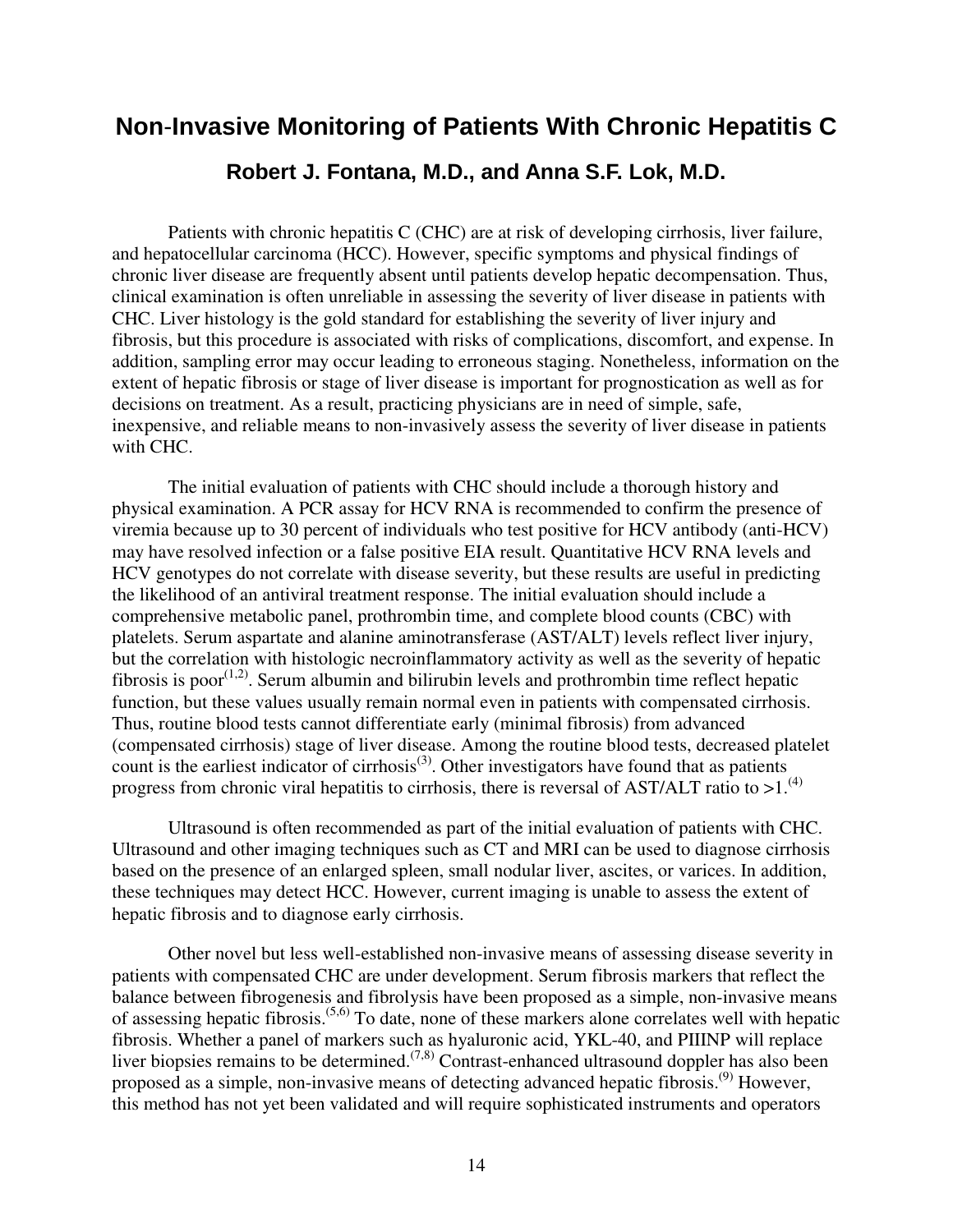for optimal performance. Radionuclide liver spleen scans can detect the presence of portal hypertension but are insensitive in the diagnosis of early cirrhosis. Similarly, the use of various metabolic probes to assess functional liver mass has been reported to be reliable in differentiating patients with compensated from decompensated liver disease, but these studies are cumbersome and have not been proven to be useful in distinguishing patients with various stages of hepatic fibrosis. $(10)$ 

The optimal frequency and types of tests that should be performed for monitoring CHC patients who are not on antiviral therapy have not been determined. In general, tests for CBC and platelets and a comprehensive metabolic panel should be performed every six months. As discussed above, a progressive decrease in platelet counts or a reversal of the AST/ALT ratio suggests the development of cirrhosis. Repeat testing of anti-HCV, HCV RNA level, or HCV genotype is unnecessary and does not provide any information on the stability or progression of liver disease. For patients with known cirrhosis, alfa-fetoprotein testing and ultrasound should be included although the efficacy of these tests in HCC surveillance is low. Upper endoscopy should be performed in patients with cirrhosis, especially those with clinical evidence of portal hypertension, to determine the need for prophylaxis against variceal bleeding. Patients with decompensated cirrhosis may need more frequent monitoring to determine the optimal timing for transplant evaluation. Monitoring may be less frequent in patients with persistently normal aminotransferases and those with minimal hepatic fibrosis after a long duration of infection (slow progressors). Because of the variable natural course of CHC and the possibility of sampling error, many hepatologists recommend repeat liver biopsies in 4–5 years in patients who decide not to receive antiviral treatment based on the finding of early disease at initial evaluation. The availability of non-invasive tests that correlate with progression of hepatic fibrosis will obviate the need for repeat liver biopsies.

- 1. McCormick SE, Goodman ZD, Maydonovitch CL, Sjorgen MH. Evaluation of liver histology, ALT elevation, and HCV RNA titer in patients with chronic hepatitis C. Am J Gastroenterol 1996;91:1516–22.
- 2. Haber MM, West AB, Haber AD, Reuben A. Relationship of aminotransferases to liver histological status in chronic hepatitis C. Am J Gastroenterol 1995;90:1250–7.
- 3. Poynard T, Bedossa P, Metavir and Clinivir Cooperative Study Groups. Age and platelet: a simple index for predicting the presence of histological lesions in patients with antibodies to hepatitis C virus. J Viral Hepat 1997;4:199–208.
- 4. Williams AL, Hoofnagle JH. Ratio of serum aspartate to alanine aminotransferase in chronic hepatitis. Relationship to cirrhosis. Gastroenterology 1988;95:734–9.
- 5. Oberti F, Valsesia E, Pilette C, et al. Non-invasive diagnosis of hepatic fibrosis or cirrhosis. Gastroenterology. 1997;113:1609–16.
- 6. Wong VS, Hughes V, Trull A, et al. Serum hyaluronic acid is a useful marker of liver fibrosis in chronic hepatitis C virus infection. J Viral Hepatitis 1998;5:187–192.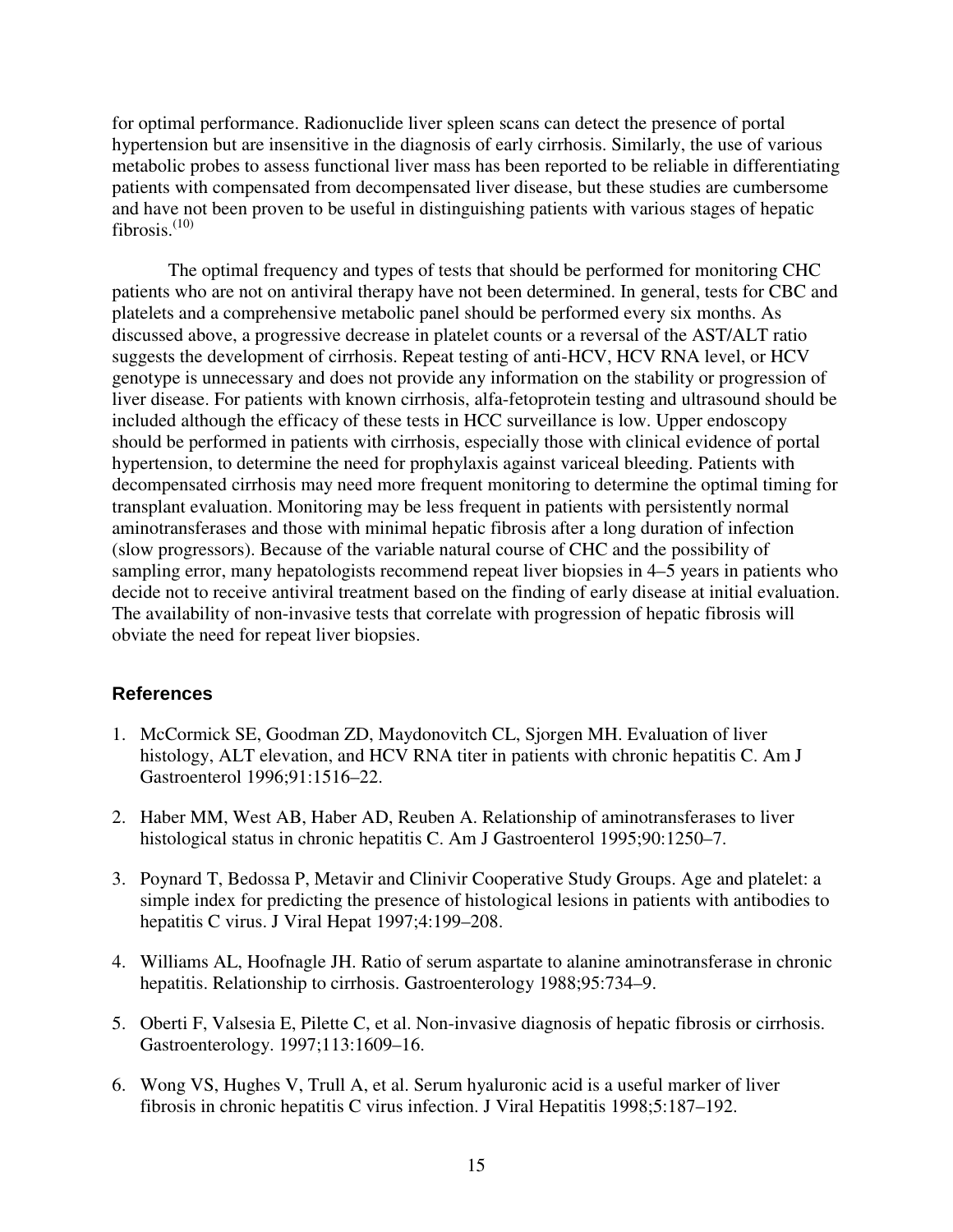- 7. Kamal SM, Turner B, Koziel MJ, Afdhal NH. YKL-40 and PIIINP correlate with the progression of fibrosis in chronic hepatitis C. Gastroenterology (Abstract) 2001;120:1895A.
- 8. Rosenberg WM, Burt A, Hubscher S, et al. Serum markers predict liver fibrosis. Hepatology (Abstract) 2001;34:396A.
- 9. Albrecht T, Blomley MJK, Cosgrove DO, et al. Non-invasive diagnosis of hepatic cirrhosis by transit-time analysis of ultrasound contrast agent. Lancet 1999;353:1579–83.
- 10. Lotterer E, Hogel J, Gaus W, et al. Quantitative liver function tests as surrogate markers for end-points in controlled Clinical Trials: A retrospective feasibility study. Hepatology 1997;26:1426–33.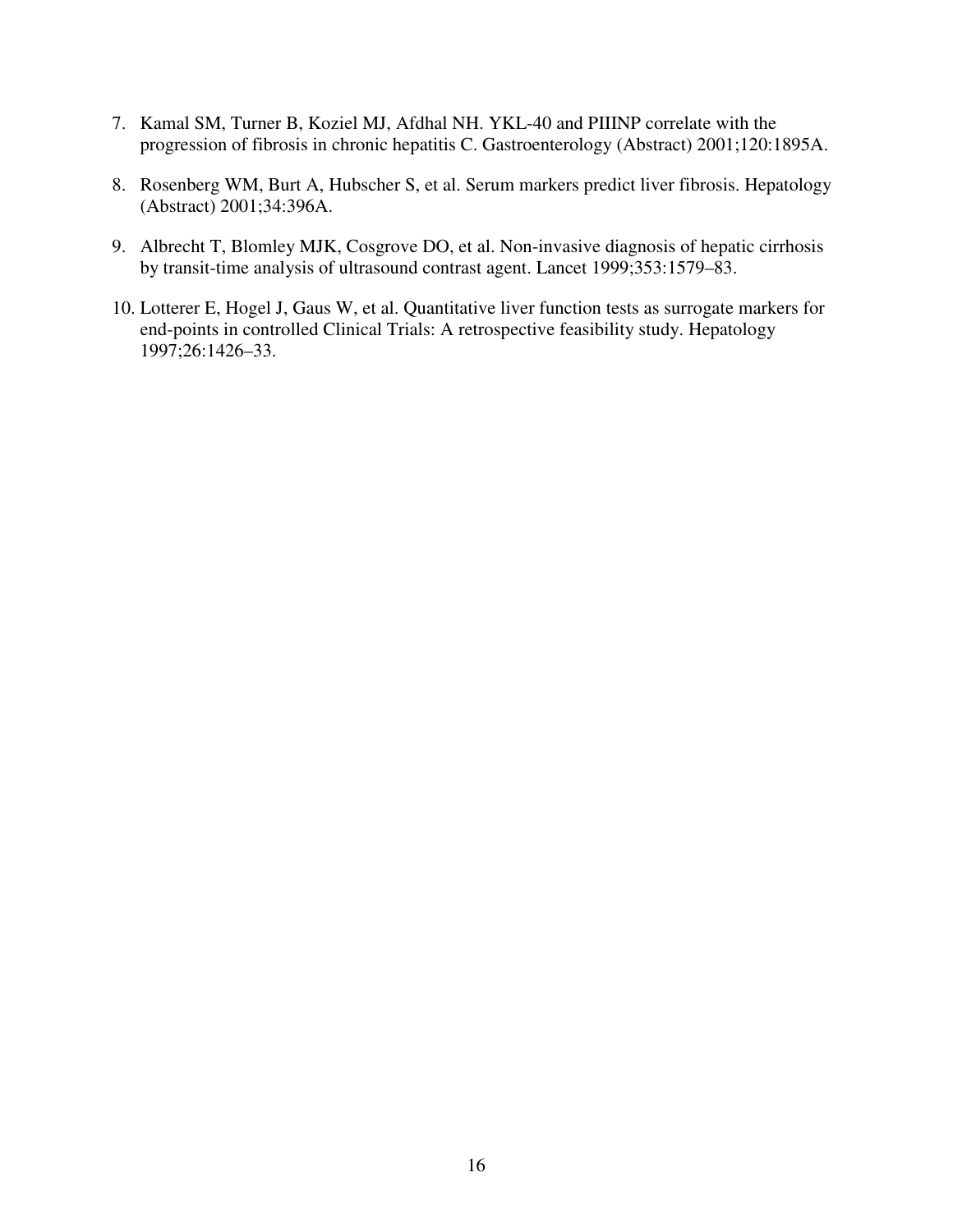# **Use and Interpretation of Virologic Tests**

## **Jean-Michel Pawlotsky, M.D., Ph.D.**

Two categories of tests are used in the management of hepatitis C virus (HCV)-infected patients: (i) indirect tests that detect antibodies to HCV (anti-HCV); (ii) direct tests that detect, quantify, or characterize viral particle components, such as HCV RNA or core antigen. Direct and indirect virological tests play a crucial role in the diagnosis of infection, therapeutic choices, and assessment of the virological response to therapy.

### **Indirect Tests**

*Anti-HCV detection.* Anti-HCV is typically detected using second- or third-generation enzyme immunoassays (EIAs) that detect mixtures of antibodies directed to various HCV epitopes. The specificity of currently available EIAs for anti-HCV is higher than 99 percent. Their sensitivity is more difficult to determine in the absence of a more sensitive gold standard. EIAs for anti-HCV detect antibodies in more than 99 percent of immunocompetent patients with detectable HCV RNA. EIAs are sometimes negative despite the presence of active HCV replication in hemodialysis patients or patients with profound immunodeficiencies. Immunoblot tests have been used in the past as confirmatory assays. Given the good performance of the current anti-HCV EIAs, immunoblot tests no longer have utility in the clinical virology setting. They are still useful in the blood bank setting, where the positive predictive value of a positive EIA result is significantly lower than in the diagnostic setting.

*Serological determination of HCV genotype.* HCV genotype can be determined by detection of type-specific antibodies using a competitive EIA (so-called "serotyping"). This assay provides interpretable results in approximately 90 percent of immunocompetent patients with chronic hepatitis C. Its sensitivity is lower in hemodialysis or immunodepressed patients. The assay identifies the type (1 to 6) but not the subtype of HCV. Concordance with molecular assays is in the order of 95 percent. Currently, no serotyping assay is FDA-approved.

## **Available Tests**

#### *Direct Tests*

*Qualitative detection of HCV RNA.* Qualitative (i.e., nonquantitative) HCV RNA detection assays are useful because they are significantly more sensitive than most available quantitative assays. The qualitative assays are based on the principle of target amplification using either polymerase chain reaction (PCR) or transcription-mediated amplification (TMA). The lower detection cutoffs of the corresponding commercial assays are 50 HCV RNA international units (IU)/ml and 10 IU/ml, respectively. Their specificity is of the order of 98–99 percent. The PCR assay is FDA-approved.

*Viral level quantification.* HCV RNA level can be quantified by means of target amplification techniques (PCR or TMA) or signal amplification techniques ("branched DNA"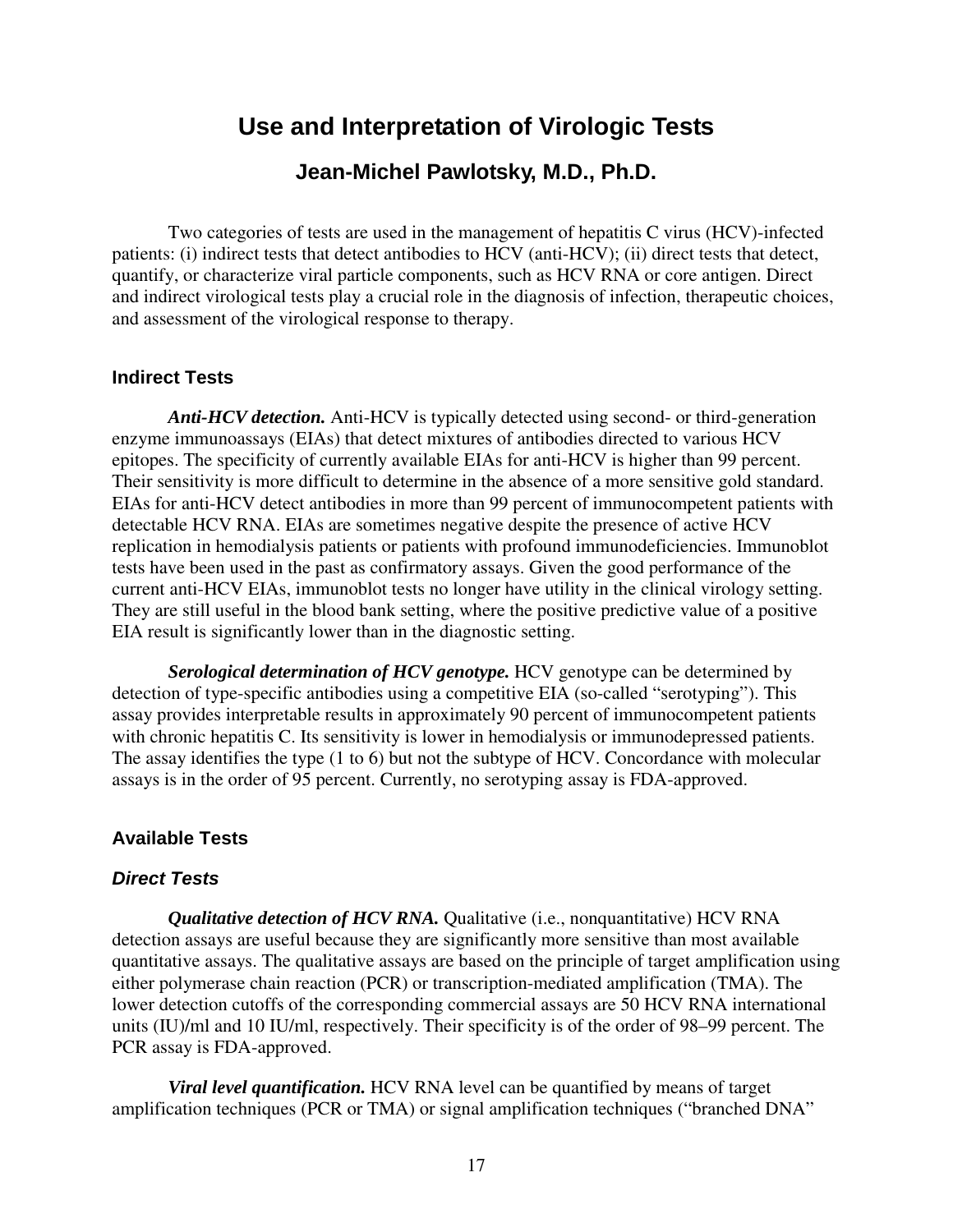assay). The lower detection cutoffs of the current assays vary between 30 IU/ml and 615 IU/ml, and the upper limit of linear quantification between 500,000 IU/ml and 7,700,000 IU/ml. Samples with a viral level higher than the upper limit of an assay should be retested after 1/10 or 1/100 dilution. Quantification is independent of the HCV genotype. The international unit, recently defined with reference to the WHO HCV RNA standard, should be used in any HCV RNA quantitative assay in order to compare results given by different assays and to apply global recommendations. Variations of less than 0.5 logs (i.e., of less than threefold) should not be taken into account as they may relate to the intrinsic variability of the assays. No HCV RNA quantification assay is approved currently in the United States, but several are likely to be in the future.

*Molecular determination of HCV genotype (genotyping).* The gold standard for genotyping is direct sequencing of the NS5B or E1 regions. In clinical practice, HCV genotype can be determined by direct sequence analysis, reverse hybridization onto genotype-specific oligonucleotide probes, or restriction fragment length polymorphism analysis after PCR amplification of the 5' noncoding region. Typing errors are uncommon, but subtyping errors may occur in 10–25 percent of cases. These errors may be related to the region studied (5' noncoding) rather than the technique used. Subtyping errors have few clinical consequences because only the genotype is useful for clinical decisions. No genotyping assay is currently approved in the United States.

*Detection and quantification of total HCV core antigen.* Total HCV core antigen can be detected and quantified by means of EIA assay. The HCV core antigen titer (in pg/ml) correlates closely with HCV RNA level, and thus can be used as an indirect marker of viral replication. However, the current version of the assay does not detect HCV core antigen when HCV RNA is below approximately 20,000 IU/ml. This assay is not FDA-approved.

## **Practical Use of Virological Tests**

The phrase "HCV RNA detection by means of a sensitive technique" used in this presentation refers to a technique with a lower limit of detection of 50 IU/ml or less. Furthermore, in discussing HCV RNA quantitation, it is assumed that the results are within the limits of its range of linear quantification of the assay.

#### *Diagnosis of HCV Infection*

*Acute hepatitis C.* During acute hepatitis of unknown origin, anti-HCV should be tested by EIA and HCV RNA by a sensitive HCV RNA technique. The presence of HCV RNA without anti-HCV is strongly indicative of acute hepatitis C, a diagnosis that can be confirmed by subsequent seroconversion. In the absence of both markers, acute hepatitis C is unlikely. In the presence of both, it is difficult to differentiate acute hepatitis C from an acute exacerbation of chronic hepatitis C or from acute hepatitis of other cause in a patient with chronic hepatitis C.

*Chronic hepatitis C.* In a patient with chronic liver disease, the diagnosis of chronic hepatitis C can be made based on detection of both anti-HCV and HCV RNA using a sensitive technique. The lack of anti-HCV in the presence of HCV RNA is uncommon in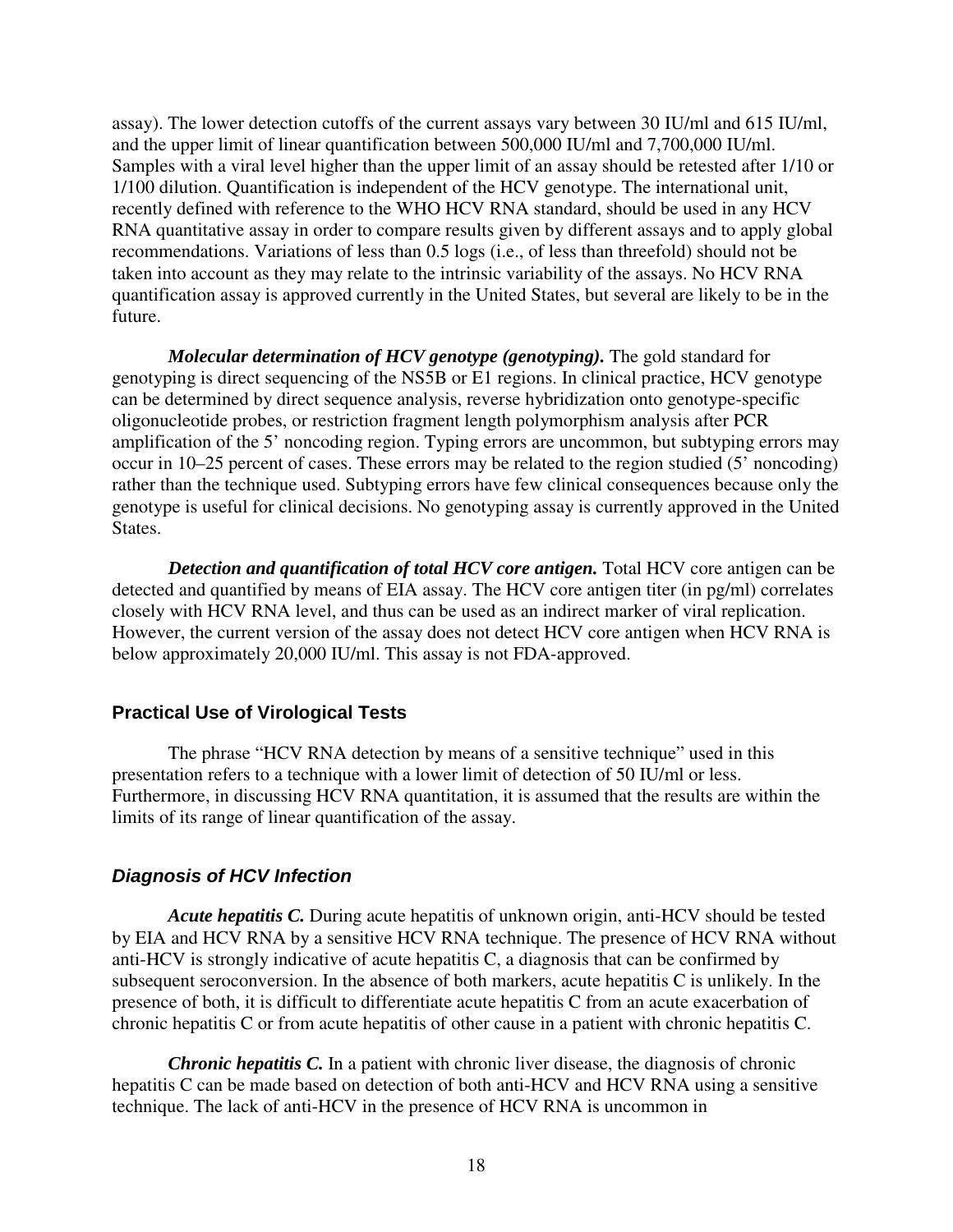immunocompetent patients with chronic hepatitis C. It can occur (although rarely with the current EIAs) in hemodialysis or profoundly immunodeficient patients.

*Mother-to-infant transmission.* The diagnosis of HCV infection in a baby born to an HCV-infected mother should be based on the detection of HCV RNA with a sensitive technique rather than anti-HCV, because antibodies are passively transferred *in utero* and remain detectable for several months to more than a year after delivery regardless of whether transmission occurs. The optimal timing for HCV RNA testing for diagnosis is not known. Appropriate times are 6 to 12 months after birth.

*Diagnosis of infection after an occupational exposure.* HCV RNA is detectable in serum within one to two weeks after an accidental parenteral exposure. The diagnosis of acute infection should be based on detection of HCV RNA by a sensitive technique. This testing can be performed at any time after the first week after exposure, but antiviral treatment is not an emergency in this setting and can be initiated after appearance of serum aminotransferase elevations or clinical symptoms appear.

## *Prognosis of HCV-Related Disease*

No virologic test (including viral load and genotype) correlates with the severity of liver injury or fibrosis, or predicts the natural course or outcome of disease or presence of extrahepatic disease. Virologic tests are not helpful as prognostic markers.

## *Antiviral Treatment of HCV Infection*

*Decision to treat.* Only patients with detectable HCV RNA should be considered for treatment. HCV genotype determination should be performed before treatment as results may help in the decision to treat as well as in determining the duration of treatment. Thus, because of the high rates of response and need for 24 weeks of therapy only in patients with HCV genotypes 2 and 3, many investigators recommend therapy to all such patients provided there are no contraindications. Because response rates are only 40–45 percent and therapy must be given for 48 weeks in patients with genotype 1, the benefits of therapy must be balanced against its risks and cost. In this context, the assessment of the natural prognosis of infection by liver biopsy examination may help in making the decision to treat. In the absence of sufficient information, the same applies to genotypes 4, 5, and 6.

*Virologic followup and assessment of response.* Measurement of HCV RNA levels before treatment and again at 12 weeks has been proposed as an appropriate approach to monitoring patients with chronic hepatitis C who are treated with peginterferon and ribavirin. This is particularly true for patients with genotype 1. In patients infected with genotypes 2, 3, 4, 5, and 6, monitoring of HCV RNA levels may be less important, and there is little data supporting its usefulness. The basis for this will be discussed later in this conference. In all patients, however, the virological response should be assessed by testing for HCV RNA by a sensitive technique at the end of therapy. The presence of HCV RNA at the end of treatment is highly predictive of a relapse when therapy is stopped. The absence of HCV RNA at the end of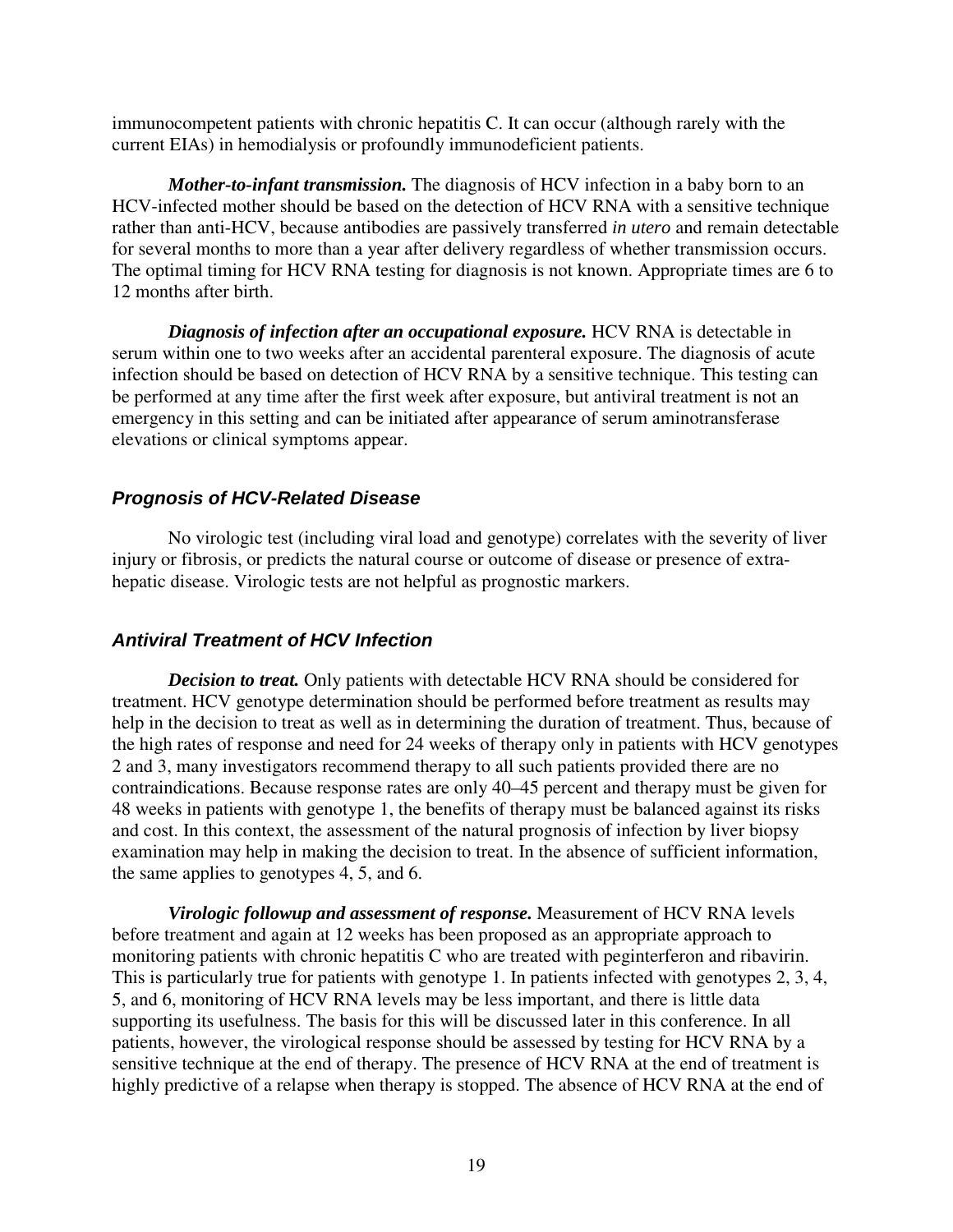treatment indicates virological response and should lead to retesting for HCV RNA by a sensitive method 24 weeks later to document that the virological response is sustained.

## *Followup of Untreated Patients*

Repeat virological testing is not necessary in untreated patients, as results have no prognostic value.

- 1. Thio CL, Nolt KR, Astemborski J, Vlahov D, Nelson KE, Thomas DL. Screening for hepatitis C virus in human immunodeficiency virus-infected individuals. J Clin Microbiol. 2000;38:575–7.
- 2. Pawlotsky JM, Bouvier-Alias M, Hezode C, Darthuy F, Remire J, Dhumeaux D. Standardization of hepatitis C virus RNA quantification. Hepatology 2000;32:654–9.
- 3. Pawlotsky JM, Lonjon I, Hezode C, Raynard B, Darthuy F, Remire J, Soussy CJ, Dhumeaux D. What strategy should be used for diagnosis of hepatitis C virus infection in clinical laboratories? Hepatology 1998;27:1700–2.
- 4. Manns MP, McHutchison JG, Gordon SC, Rustgi VK, Shiffman M, Reindollar R, Goodman ZD, Koury K, Ling M, Albrecht JK. Peginterferon alfa-2b plus ribavirin compared with interferon alfa-2b plus ribavirin for initial treatment of chronic hepatitis C: a randomised trial. Lancet 2001;358:958–65.
- 5. Fried MW, Shiffman ML, Reddy RK, Smith C, Marinos G, Goncales Jr FL, et al. Pegylated (40kDa) interferon alfa-2a (PEGASYS) in combination with ribavirin: efficacy and safety results from a phase III, randomized, actively-controlled, multicenter study. Gastroenterology 2001;120 (suppl. A):55.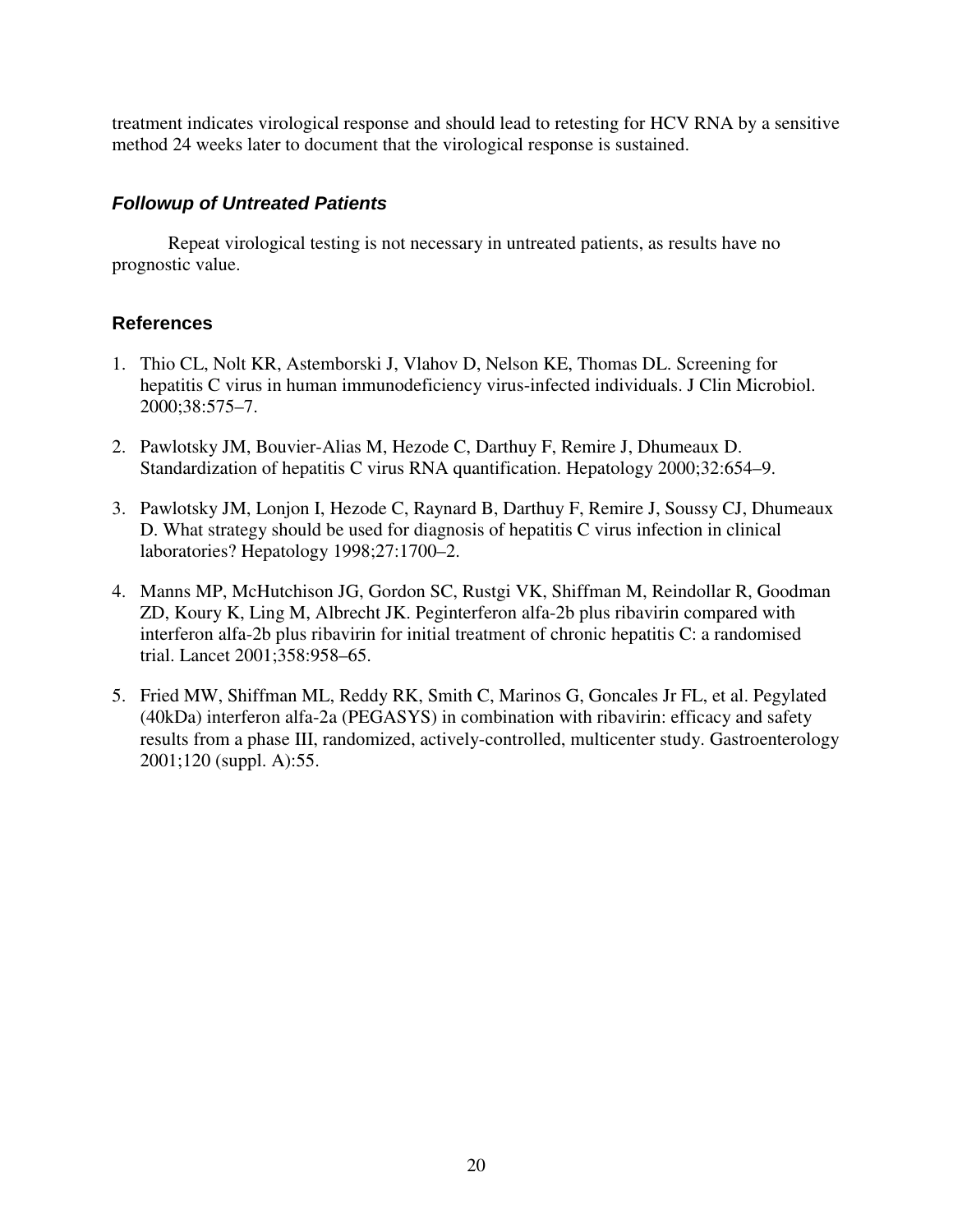# **Hepatocellular Carcinoma (HCC) and HCV in the United States**

## **Hashem B. El-Serag, M.D., M.P.H.**

#### **HCC in the United States**

A progressive increase in HCC-related mortality has been observed over the last 3 decades. According to the United States vital statistics, the overall age-adjusted mortality rate for HCC (ICD-9 155.0, which excludes cholangiocarcinoma and metastatic liver cancer) has risen significantly from 1.7 per 100,000 (95 percent CI, 1.7 to 1.8) during 1981–1995 to 2.4 per 100,000 (2.4 to 2.5) during 1991–1995. The recent rise in HCC mortality in the United States is a result of the rising incidence rate of HCC observed during the same time period coupled with a dismal survival rate (5 percent at 5 years). Data from the population-based SEER registries indicate that the age-adjusted incidence rate of HCC (ICD-O 8170) has increased from 1.4 per 100,000 during 1976–1980 to 3.0 per 100,000 during 1996–1998, more than a twofold increase. The latter rates probably underestimate the true incidence by approximately 30 percent as they represent only histologically confirmed HCC. During the same time, the temporal trends for hospitalizations with primary liver cancer have mirrored those of incidence and mortality. For example, data from the national VA computerized database show that the overall number of hospitalizations as well as the age-adjusted proportional hospitalization rate for HCC have increased by 42 percent from 1981–1997, reaching a hospitalization rate of 4.1 per 10,000 (3.7 to 4.5) during 1993–1997.

#### **Demographic Risk Factors for HCC**

There are significant gender, ethnicity, and geographic variations in the incidence of HCC in the United States. Caucasians are two to three times less affected than African Americans, who in turn are two to three times less affected than Asians, Pacific Islanders, or Native Americans. For all ethnic groups, men are two to three time more affected than women. Asians men have the highest age-adjusted incidence rates (up to 23 per 100,000). However, men and women of all ethnic groups have been affected by the recent increase in incidence. The reasons for these ethnic and gender variations probably relate to the prevalence and time of acquisition of the major HCC risk factors. It is known that the prevalence of HCV, HBV, and alcoholic cirrhosis is two- to threefold higher in African-Americans and Hispanics than in whites. Native American Eskimos and recent immigrants from China, Taiwan, Korea, and Vietnam have high prevalence rates of HBV similar to those in their original countries. There are significant geographic variations within the United States in HCC (irrespective of the demographic differences between these regions): Hawaii had the highest age-adjusted incidence rate (4.6/100,000), followed by San Francisco-Oakland (3.2/100,000) and New Mexico (2.0/100,000), whereas Iowa and Utah have the lowest rates of approximately 1.0/100,000.

We used hierarchical linear multivariate analysis to examine the temporal trends in HCC incidence while controlling for age, gender, and ethnicity as well as adjusting for potential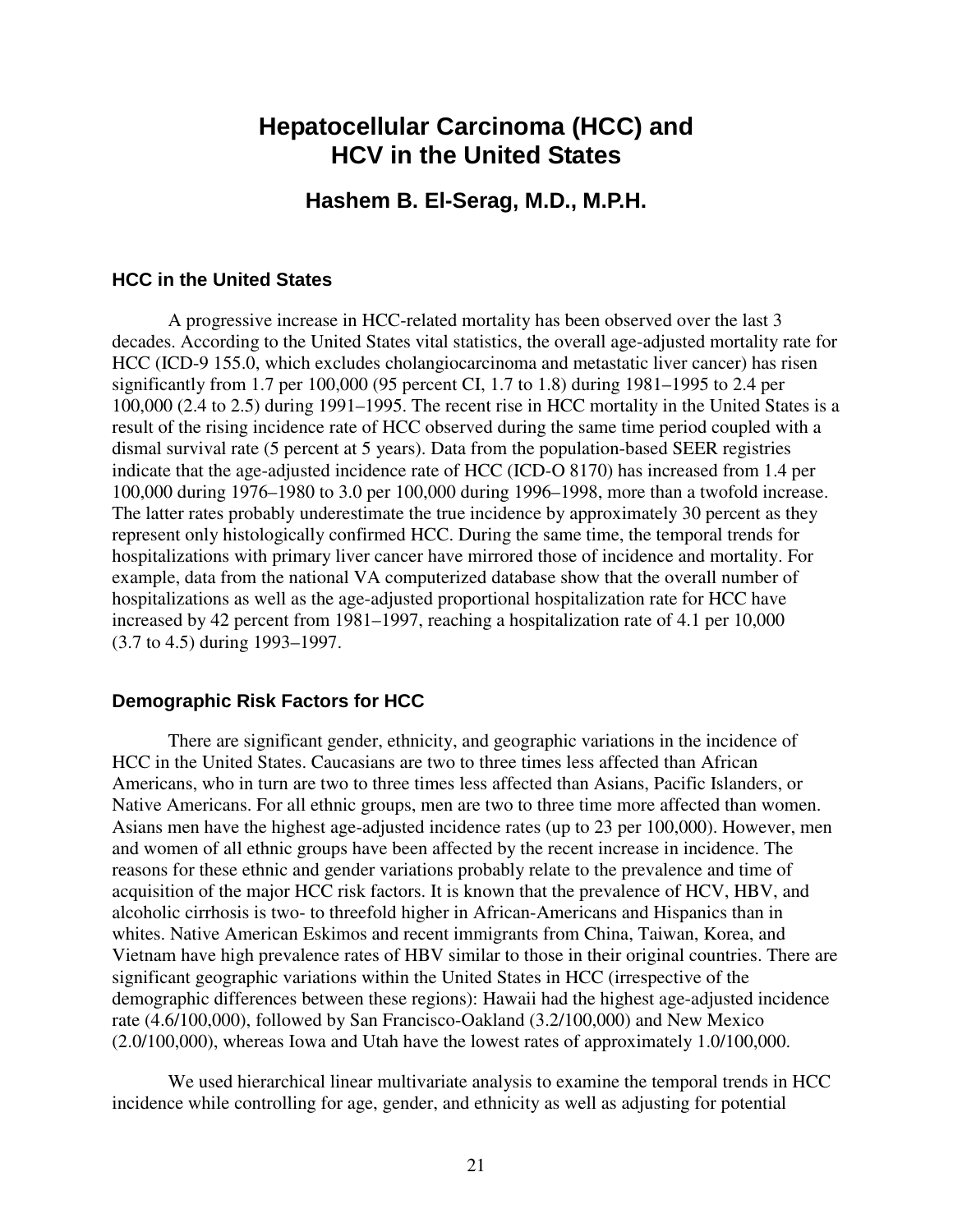## clustering of persons with similar demographic characteristics within geographic regions. **This analysis has confirmed a twofold increase in HCC over a time period between 1975 and 1998 while adjusting for all the variables described above**.

Concomitant with the rising rates of HCC, there has been a shift of incidence from typically elderly patients to relatively younger patients between ages 40 to 60. This shift reflects a cohort/period effect, affecting those who were born after 1920 and who seem to have been exposed to environmental agent(s) that have caused a cumulative increase in the HCC risk in all age groups of these cohorts. One plausible hypothesis is that these cohorts were infected with HCV during the 1950s–1970s, when they were in their twenties to forties, and are now presenting with HCV-related HCC. The full extent of this cohort/period effect has not been realized yet (the incidence rates have not leveled off yet).

### **Underlying Etiology for the Rising Incidence of HCC in the United States**

Due to the essential role of cirrhosis in the development of HCC in the majority of cases, an increase in the number of persons living with cirrhosis is the likely explanation of the rising incidence of HCC. Declines in the mortality rates due to cirrhosis (partly related to improved management of esophageal varices and peritonitis) have been observed in the United States over the last 25 years. In addition, the incidence of cirrhosis related to HCV infection is rising. We carried out a population-based study in which the computerized records of hospitalized HCC patients during 1993 and 1998 (n=1,605) in all VA hospitals were searched for specific risk factors. There was a threefold increase in the age-adjusted rates for HCC associated with HCV from 2.3 per 100,000 (1.8 to 3.0) between 1993 and 1995 to 7.0 per 100,000 (5.9 to 8.1) between 1996 and 1998. HCV infection accounted for at least half of the increase in the number of HCC cases among United States veterans. During the same time periods, age-adjusted rates for HCC with either HBV (2.2 vs. 3.1 per 100,000) or alcoholic cirrhosis (8.4 vs. 9.1 per 100,000) remained stable. The rates for HCC without risk factors have also remained without a statistically significant change from 17.5 (15.8 to 19.1) between 1993 and 1995 to 19.0 per 100,000 (17.3 to 20.7) between 1996 and 1998. Thirty-eight percent of patients without specific risk factors had a diagnosis of nonspecific cirrhosis, many of whom were not tested for HCV. Similar trends have been observed from the large referral setting of M.D. Anderson Medical Center, where we recently reviewed the medical records of all patients residing in the United States who received a pathological diagnosis of HCC during 1993–1998; all patients were tested for HCV and HBV. The number of patients referred with HCC steadily increased from 143 in 1993–1995 to 216 in 1996–1998; of those, 26 patients (18 percent) and 66 patients (31 percent) were HCV positive during 1993–1995 and 1996–1998, respectively  $(P = 0.01)$ . These data and a summary of all published HCC studies in the United States indicate that HCV is present in approximately 25–30 percent of cases, with more recent series reporting a greater proportion of HCV-related cirrhosis.

The risk of HCC in HCV: Cirrhosis is present in virtually all cases of HCV-related HCC. Once cirrhosis is established, HCC develops at an annual rate of 1 percent to 5 percent. The more important figure, the incidence of cirrhosis in HCV-infected patients, is more difficult to determine. We have examined the natural history of HCV (i.e., non-treated) in a systematic review of the literature among all subjects at risk for chronic HCV infection (excluding studies in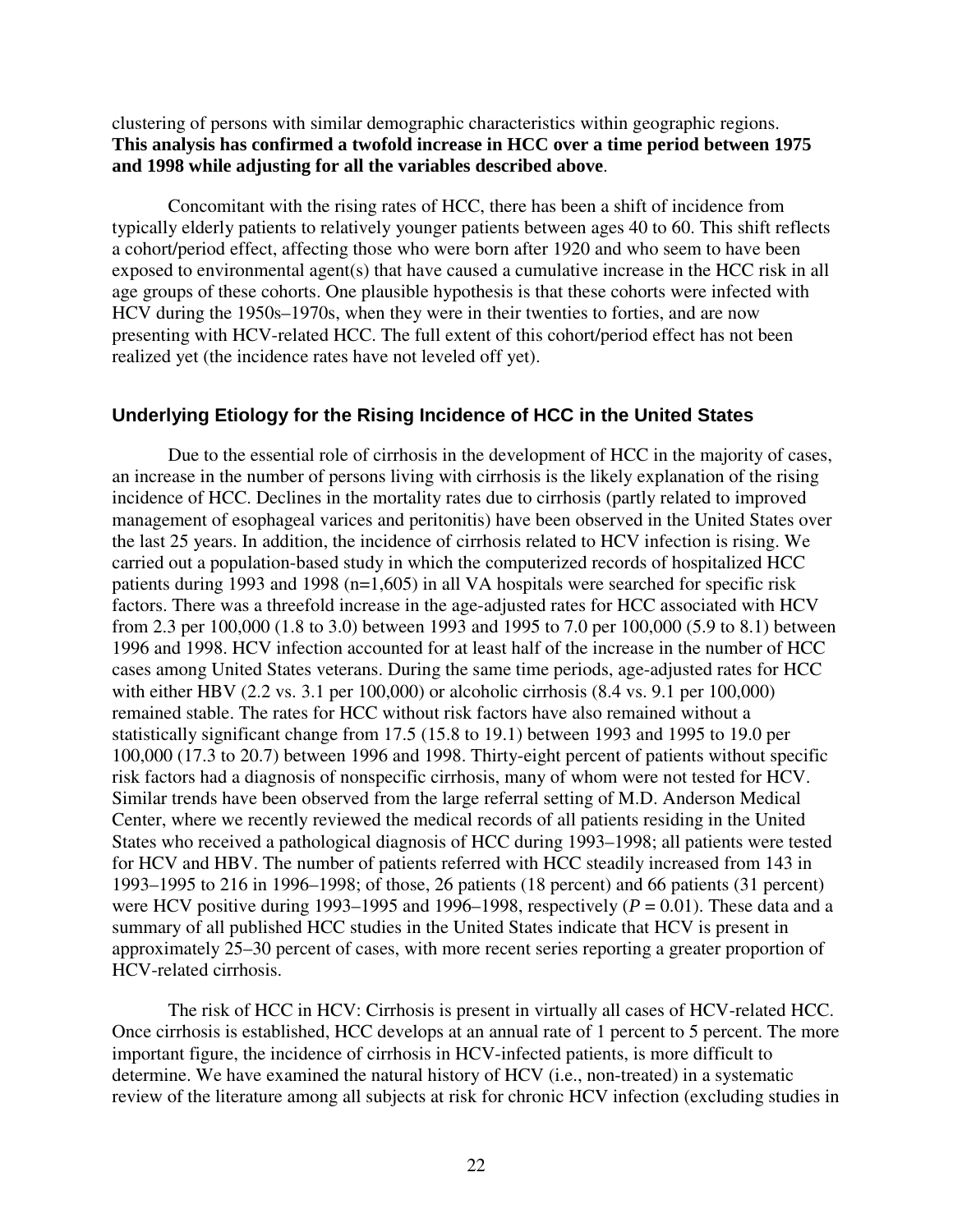which cohorts were selected from patients with chronic liver disease and those where the onset time of infection could not be identified). The incidence rates of cirrhosis and HCC were determined in 21 studies. Even within this selected groups of studies, large variations were found in the estimates of cirrhosis (0–33 percent) and HCC (0–2.8 percent), time to cirrhosis (13–23 yrs), and time to HCC (17–31 yrs). Short duration of followup, small sample size, incomplete documentation of risk factors (e.g., alcohol), and incomplete screening for cirrhosis/HCC explain some of these variations. Due to the significant heterogeneity in these results, pooled estimates from studies are unlikely to be valid. Nevertheless, in studies with the best-documented onset of infection, there is an average incidence of cirrhosis of 1 percent per year and of HCC of 0.05 percent per year (20 percent and 1 percent at 20 years, respectively) in patients with chronic HCV infection. The mode of HCV acquisition appears to affect the progression of HCV; studies of community-acquired or Anti-D IgG related HCV infection had more benign course than that associated with transfusion or hemophilia. A graphic presentation of the incidence rates of cirrhosis or HCC vs. the sample size/duration of followup suggests the presence of publication bias and that the true estimates could be significantly higher or lower than those described above.

Host related factors seem to be more important than viral factors in determining the progression of HCV infection to cirrhosis and HCC. These factors include **older age of HCV acquisition**, **male gender (x2–3)**, **heavy alcohol intake > 50 gm/day (x5–50)**, **HBV (x 5–15) or HIV co-infection**, and possibly increased hepatic iron. Most important of all seems to be **time elapsed since acquiring HCV infection** with a median time of 30 years being the time frame when most HCC starts appearing. All HCV genotypes have been implicated in HCV-related HCC. **Diabetes and obesity** are also emerging risk factors; in a large case-control study among veterans (823 patients with HCC and 3,459 controls), we found diabetes to be associated with a 1.5-fold increase in the risk of HCC in the presence of other major HCC risk factors such as HCV, HBV, and alcoholic cirrhosis. Obesity has been shown to increase the risk of hepatic steatosis and fibrosis in HCV-infected patients, and diabetes is a known risk for NASH, which could progress to cirrhosis.

Due to the large pool of HCV-infected persons, it is likely that the rising incidence of HCC will continue over the next several years. Despite having a current HCV prevalence similar to that of Japan 20–30 years earlier, extrapolating the current Japanese HCC trends (10 times that of the current United States rates) to future trends in the United States may be inappropriate. (For example, <40 percent in the United States is HCV-related vs. 90 percent of HCC in Japan; also, most patients with end-stage liver disease in the United States die from non-HCC cirrhosis related complications, whereas in Japan, decompensated liver disease is unusual.)

- 1. El-Serag HB, Mason AC. Rising incidence of hepatocellular carcinoma in the United States. N Engl J Med 1999;340:745–50.
- 2. El-Serag HB, Mason AC. Risk factors for the rising rates of primary liver cancer in the United States. Arch Intern Med 2000;160:3227–30.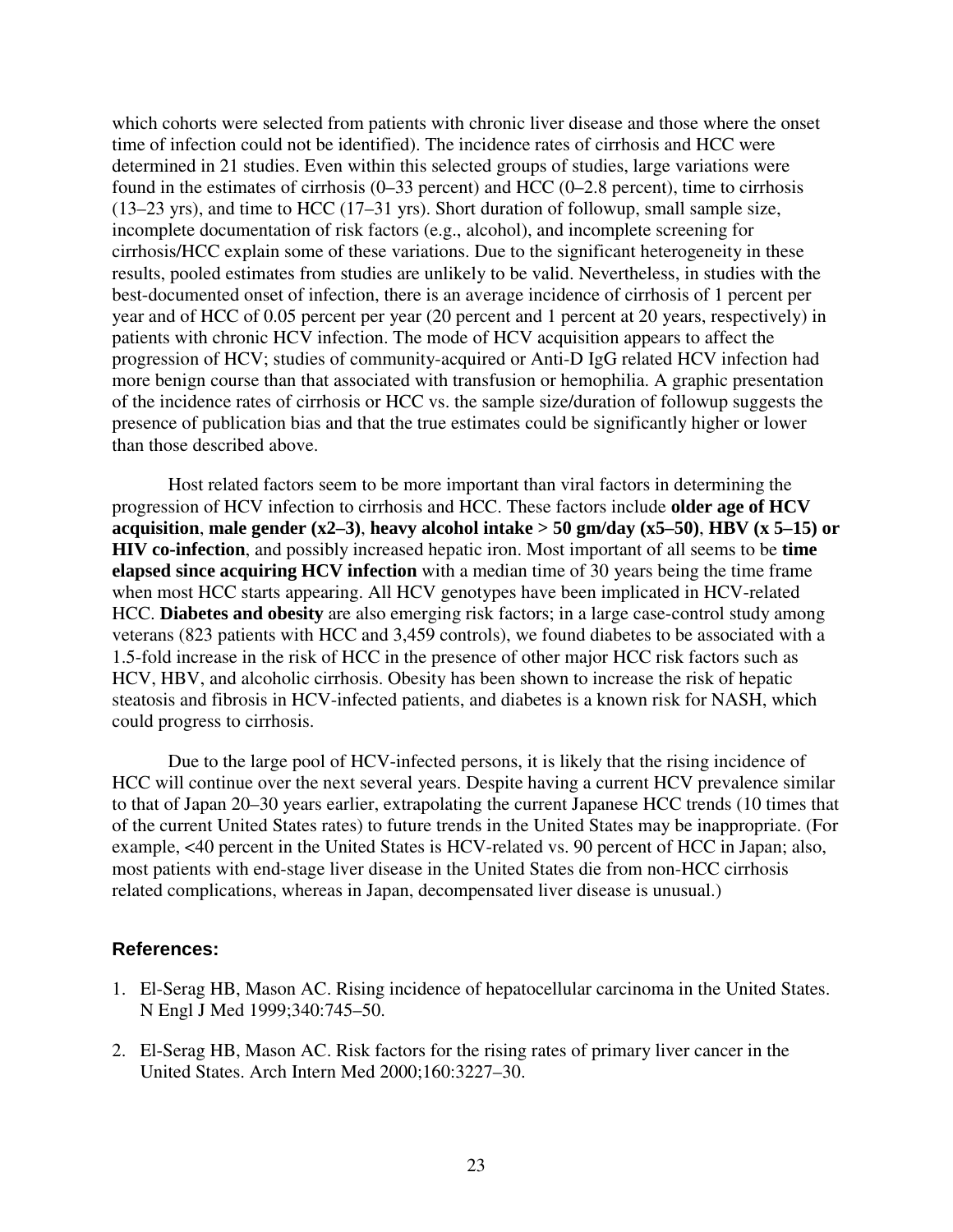- 3. El-Serag HB, Mason AC, Key CR. Temporal trends in survival of patients with hepatocellular carcinoma in the US. Hepatology 2001;33:62–5.
- 4. El-Serag HB. Global Epidemiology of Hepatocellular Carcinoma. Clin Liver Dis 2001;5:87–107, vi.
- 5. El-Serag HB, Everhart JE. Improved survival following variceal hemorrhage over an 11-year period in the Department of Veteran Affairs. Am J Gastroenterol 2000;95:3566–73.
- 6. El-Serag HB, Richardson P, Everhart JE. The role of diabetes in hepatocellular carcinoma among veterans: A case-control study. Am J Gastroenterol 2001;96:2462–7.
- 7. Di Bisceglie AM. Hepatitis C and hepatocellular carcinoma. Hepatology 1997;26:34s–8s.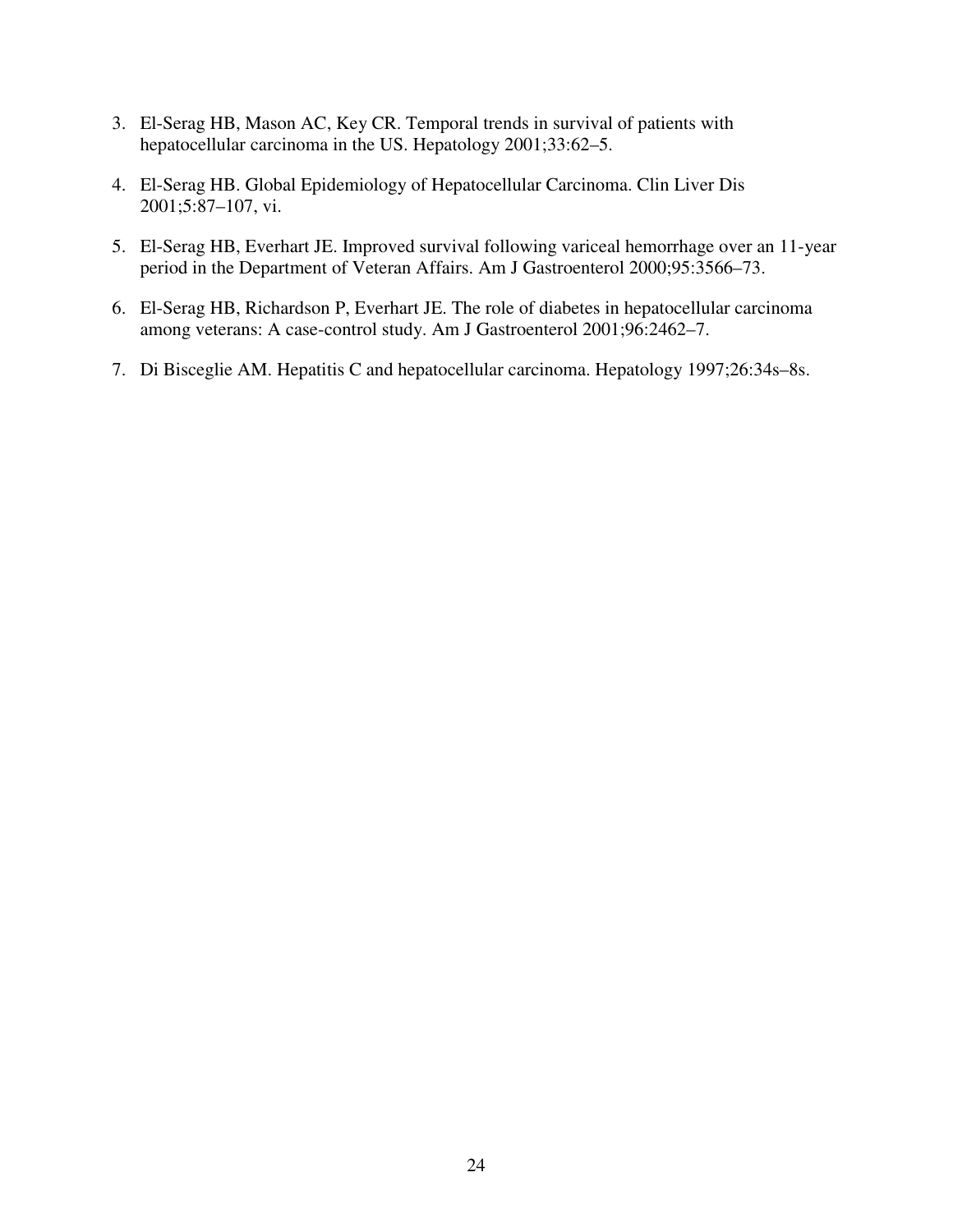# **Screening for Hepatocellular Carcinoma (HCC): A Systematic Review**

## **Kelly A. Gebo, Mollie W. Jenckes, Geetanjali Chander, Khalil G. Ghanem, H. Franklin Herlong, Michael Torbenson, Mark S. Sulkowski, Kirk A. Harris, Samer El-Kamary, and Eric B. Bass**

## **Introduction**

Hepatocellular carcinoma (HCC) is one of the most serious complications of chronic hepatitis C. For patients with chronic hepatitis C, practices of screening for HCC vary widely, largely because of uncertainty about the efficacy of screening tests in this population.

## **Objective**

We conducted a systematic review of the literature to determine: (1) the performance characteristics of screening tests for HCC in patients with chronic hepatitis C (e.g., sensitivity, specificity); and (2) whether use of screening tests for HCC in patients with chronic hepatitis C can improve outcomes.

## **Methods**

*Literature Sources:* Seven electronic databases were searched through DIALOG for the period from January 1996 to March 2002. Additional articles were identified by searching references in pertinent articles, hand searching relevant journals, and querying technical experts.

*Eligibility Criteria:* Exclusion criteria for review included: non-English language, articles limited to basic science or non-human data, previously reported data, and meeting abstracts.

Inclusion criteria for review were: study designed to address our key question, information pertinent to management of hepatitis C, and 30 or more study subjects with hepatitis C. In addition, we required histologic confirmation of at least 50 percent of the HCC cases for studies on performance characteristics of screening tests, and at least six months of followup for studies evaluating use of screening tests to improve outcomes.

*Assessment of Study Quality:* Each eligible article was reviewed by a pair of reviewers, including at least one team member with relevant clinical training and/or one with training in epidemiology and research methods. Paired reviewers independently rated the quality of each study in terms of the following categories: representativeness of study subjects (5 items); bias and confounding (4 items); description of therapy (4 items); outcomes and followup (5 items); statistical quality and interpretation (4 items). Reviewers assigned each response level a score of 0 (criterion not met), 1 (criterion partially met), or 2 (criterion fully met) to each relevant item on the quality form. The score for each category of study quality was the percentage of the total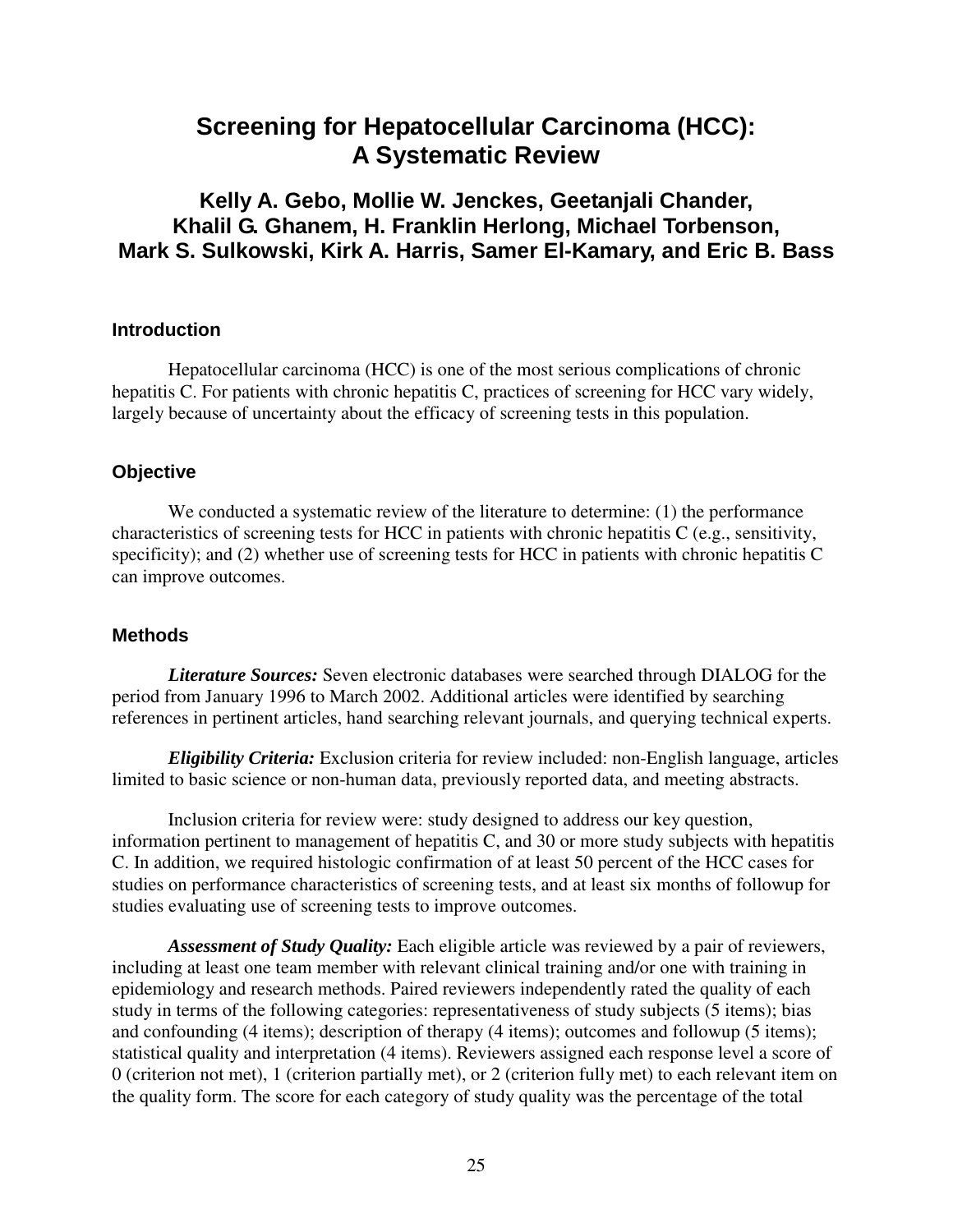points available in each category and therefore could range from 0–100 percent. The overall quality score was the average of the five categorical scores. We also documented source of funding.

*Extraction of Data:* The paired reviewers also abstracted data on type of study and geographical location; study groups; specific aims; inclusion and exclusion criteria; screening regimen; demographic, social, and clinical characteristics of subjects; and results. Differences between the two reviewers in either quality or content abstraction were resolved by consensus.

#### **Synthesis**

#### *Results of Literature Search*

We identified 3,104 potentially relevant citations, and 1,731 of these were eligible for abstract review. Through the abstract review process we identified 39 articles that could contain data on one of our key questions about screening for HCC in patients with chronic hepatitis C. After reviewing these 39 articles, we found 17 studies that answered question 1 regarding performance characteristics of the screening tests and one study that answered question 2 regarding outcomes with screening for HCC. Data from these eligible studies will be presented in a series of evidence tables and figures highlighting their distinguishing characteristics, methodologic strengths and limitations, and key findings.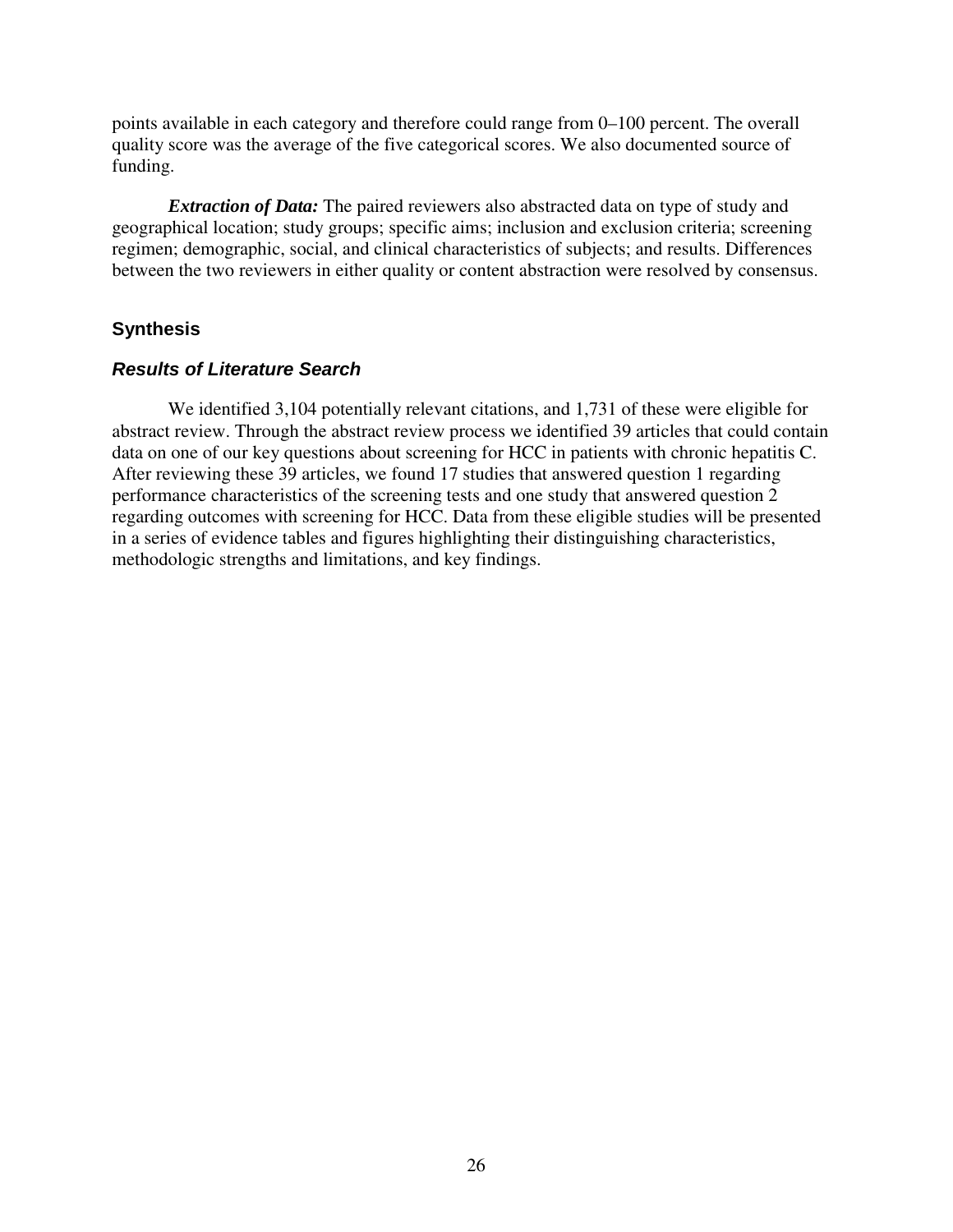# **Prevention of Spread of HCV**

## **Miriam J. Alter, Ph.D.**

Historically, the most reliable data on risk factors associated with acquiring hepatitis C virus (HCV) infection have been obtained from cohort (prospective) studies that determined the risk of developing acute infection after a specific exposure and case-control (retrospective) studies that determined if a history of exposure before onset of disease was associated with newly acquired (acute) hepatitis C. Risk factors identified by these studies in the United States included injecting drug use, blood transfusion and solid organ transplants from infected donors, occupational exposure to blood (primarily contaminated needle sticks), birth to an infected mother, sex with an infected partner, or multiple heterosexual partners.

The major limitation of such studies is that they are unlikely to identify associations with exposures that result only rarely in infections. For example, results of case-control studies have indicated no association between acquiring hepatitis C and exposures resulting from medical, surgical, or dental procedures. However, outbreaks of HCV infection have been associated with contaminated equipment in hemodialysis settings and unsafe injection practices in both inpatient and outpatient settings. Most of these outbreaks have involved patient-to-patient transmission. Only two instances of transmission have been reported from HCV-infected health care workers to patients in the United States. Neither of these was associated with the performance of exposure-prone invasive procedures, but rather with contamination of patients' narcotics used for self-injection.

The contribution of these various risk factors to the overall burden of HCV infections is influenced both by their efficiency in transmitting HCV and by the frequency of the exposure in the population. In the United States, the relative importance of the two most efficient exposures associated with transmission of HCV, blood transfusion and injecting drug use, has changed over time. Blood transfusion, which accounted for a substantial proportion of HCV infections acquired >15–20 years ago, rarely accounts for recently acquired infections. In contrast, injecting drug use consistently has accounted for a substantial proportion of HCV infections and currently accounts for 60 percent of HCV transmission. The relative importance of other exposures has changed little over time.

Unprotected sex with an infected partner or with multiple partners has accounted for an estimated 15 percent of HCV infections. Although the role of sexual activity in the transmission of HCV remains controversial, and the virus is inefficiently spread in this manner, the relatively substantial contribution of sexual exposures to the burden of disease can be explained by the fact that sexual activity with multiple partners is a common behavior in the population and that the large number of chronically infected persons provides multiple opportunities for exposure.

In contrast to sexual exposures, occupational and perinatal exposures contribute to a small proportion overall of infections, and together with nosocomial or iatrogenic exposures, they account for about 5 percent of HCV infections. HCV is not transmitted efficiently through occupational exposure. The prevalence of HCV infection among health care or public safety workers averages 1–3 percent and has not been affected by changes or improvements in barrier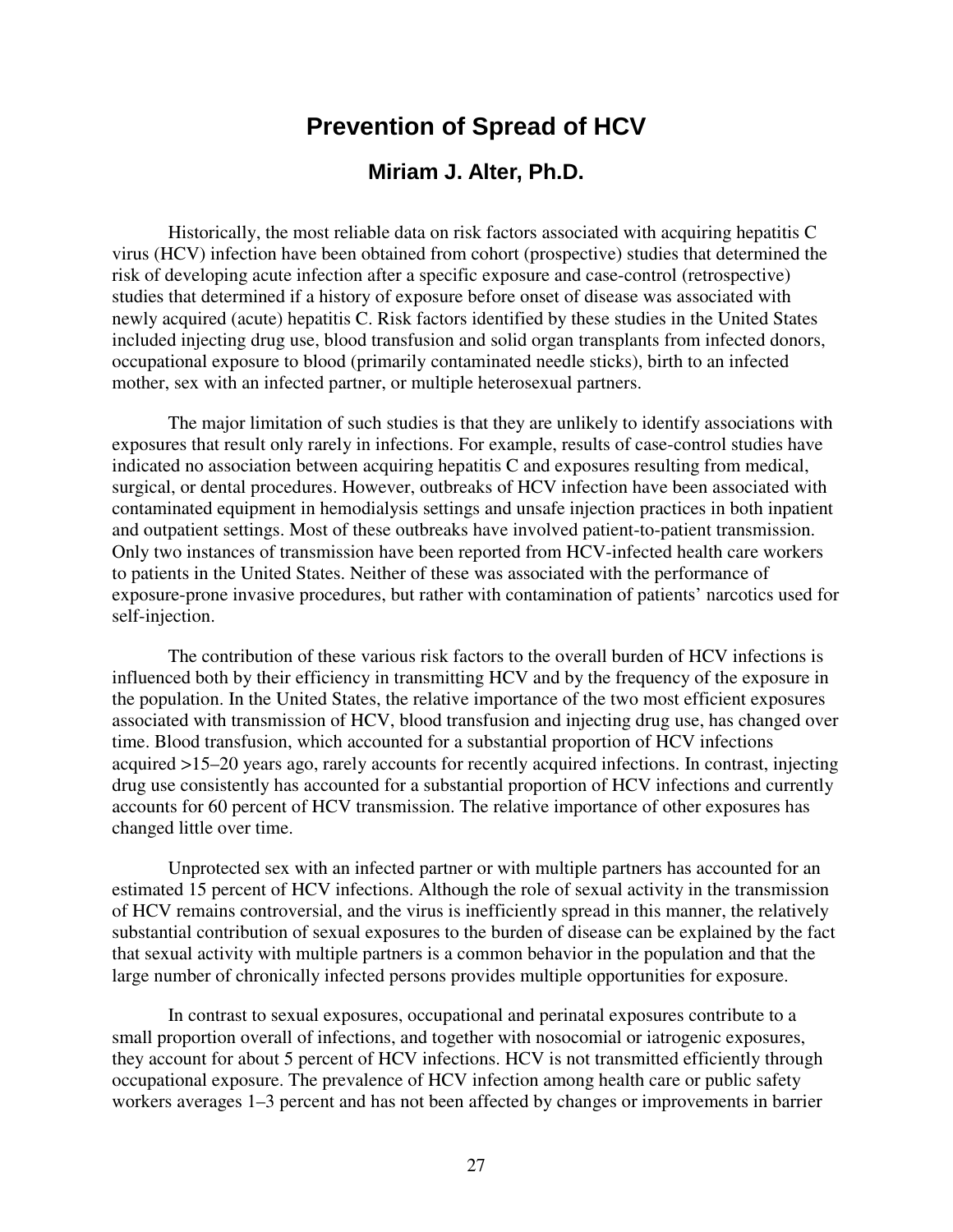precautions. Transmission rates from HCV infected mothers to their infants average 5 percent or less, no associations have been demonstrated with mode of delivery or type of feeding, and infants who acquire HCV infection at birth may be less likely to develop chronic infection.

Thus, about 90 percent of HCV infections can be accounted for by known percutaneous or mucosal exposures to blood. In the remaining 10 percent, no recognized source for infection can be identified. Numerous studies have attempted to identify additional risk factors for HCV infection. While case-control studies of acute hepatitis C reported no association with tattooing, acupuncture, ear piercing, military service, or foreign travel, cross-sectional and prevalence studies of volunteer blood donors, disease-specific clinic patients, and veterans receiving care in VA hospitals have yielded conflicting results for some of these risk factors. The lack of consistency among studies of highly selected groups for which the temporal sequence of exposure relative to the disease was unknown is cause for concern about the generalizability of such results.

Strategies for reducing or eliminating the potential risk for transmission include: (1) screening and testing of donors; (2) virus inactivation of plasma-derived products; (3) risk reduction counseling and services; and (4) implementation and maintenance of infection-control practices. Strategies for reducing risks for chronic disease include: (1) identification, counseling, and testing of at-risk persons; and (2) medical evaluation and management of infected persons.

Health care professionals in all patient care settings routinely should obtain a history that inquires about blood transfusion, use of illegal drugs (injection and non-injection) and evidence of high-risk sexual practices, such as multiple sex partners or history of STDs. Primary prevention of illegal drug injecting will eliminate the greatest risk factor for HCV infection in the United States. Although consistent data are lacking regarding the extent to which sexual activity contributes to HCV transmission, persons having multiple sex partners are at risk of STDs such as HIV, HBV, syphilis, gonorrhea, and chlamydia.

Testing should be offered routinely to persons most likely to be infected with HCV, which include persons who ever injected illegal drugs; received plasma-derived products known to transmit HCV infection that were not treated to inactivate viruses; received transfusions or solid organ transplants before July 1992; and were long-term hemodialysis patients. Based on a recognized exposure, testing also is indicated for health-care workers after needle sticks, sharps, or mucosal exposures to HCV-positive blood and for children born to HCV-positive women. Immune globulin and antiviral agents are not recommended for postexposure prophylaxis of hepatitis C.

HCV-positive persons with a long-term steady partner do not need to change their sexual practices; however, they should discuss with their partner the need for counseling and testing, and the couple should be informed of available data on risk for sexual transmission of HCV to assist them in making decisions about precautions, including the low, but not absent, risk for transmission. HCV-positive persons do not need to avoid pregnancy or breastfeeding, and determining the need for cesarean delivery vs. vaginal delivery should not be made on the basis of HCV infection status. There are no recommendations for routine restriction of professional activities for HCV-infected health-care workers, and persons should not be excluded from work, school, play, child-care or other settings on the basis of their HCV infection status.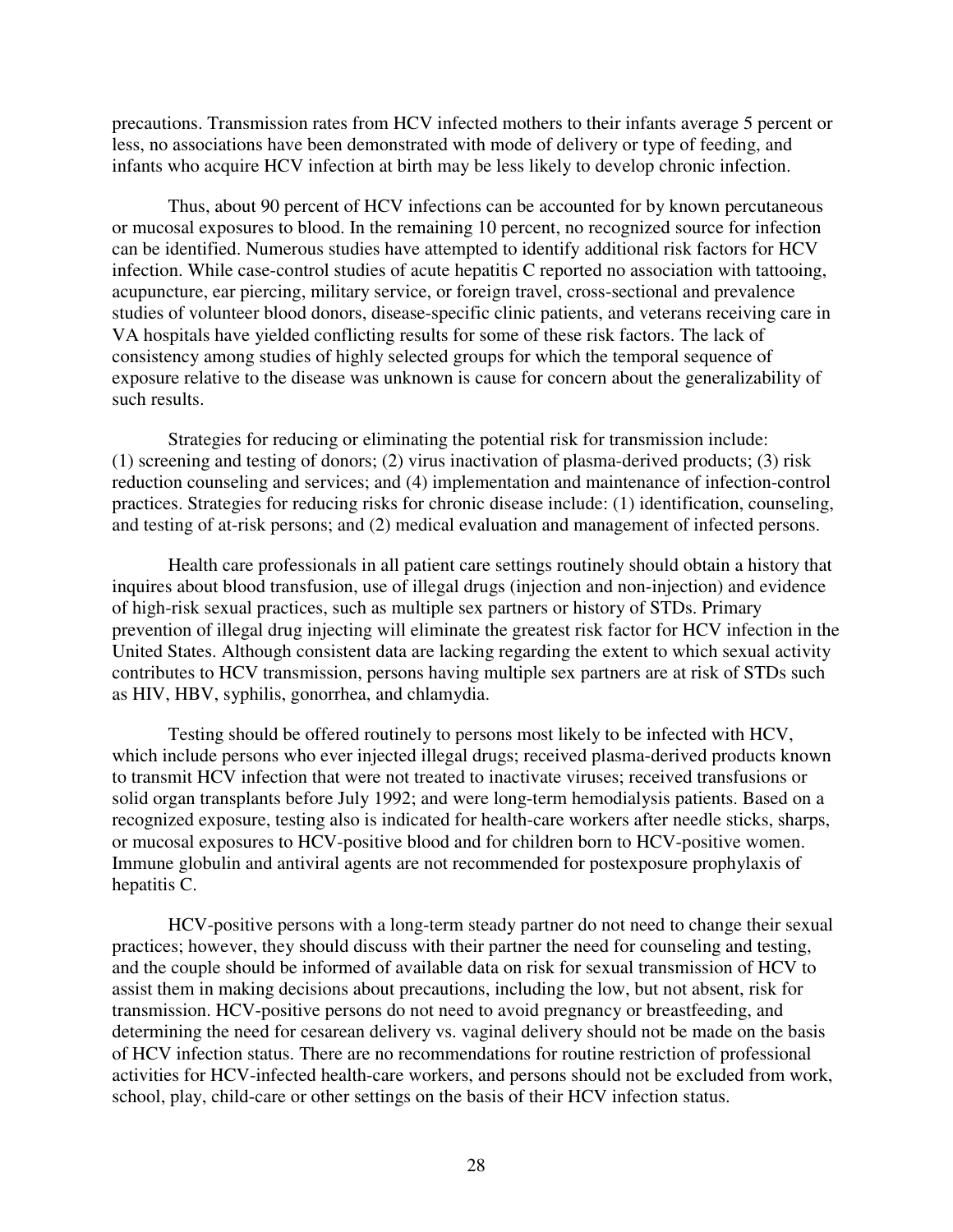- 1. Centers for Disease Control and Prevention. Recommendations for prevention and control of hepatitis C virus (HCV) infection and HCV-related chronic disease. MMWR 1998;47(No. RR-19):1–33.
- 2. Alter MJ, Kruszon-Moran D, Nainan OV, et al. Prevalence of hepatitis C virus infection in the United States. N Engl J Med 1999;341:556–62.
- 3. Polish LB, Tong MJ, Co RL, et al. Risk factors for hepatitis C virus infection among health care personnel in a community hospital. Am J Infect Control 1993;21:196–200.
- 4. Panlilio AL, Shapiro CN, Schable CA, et al. Serosurvey of human immunodeficiency virus, hepatitis B virus, and hepatitis C virus infection among hospital-based surgeons. J Am Coll Surg 1995;180:16–24.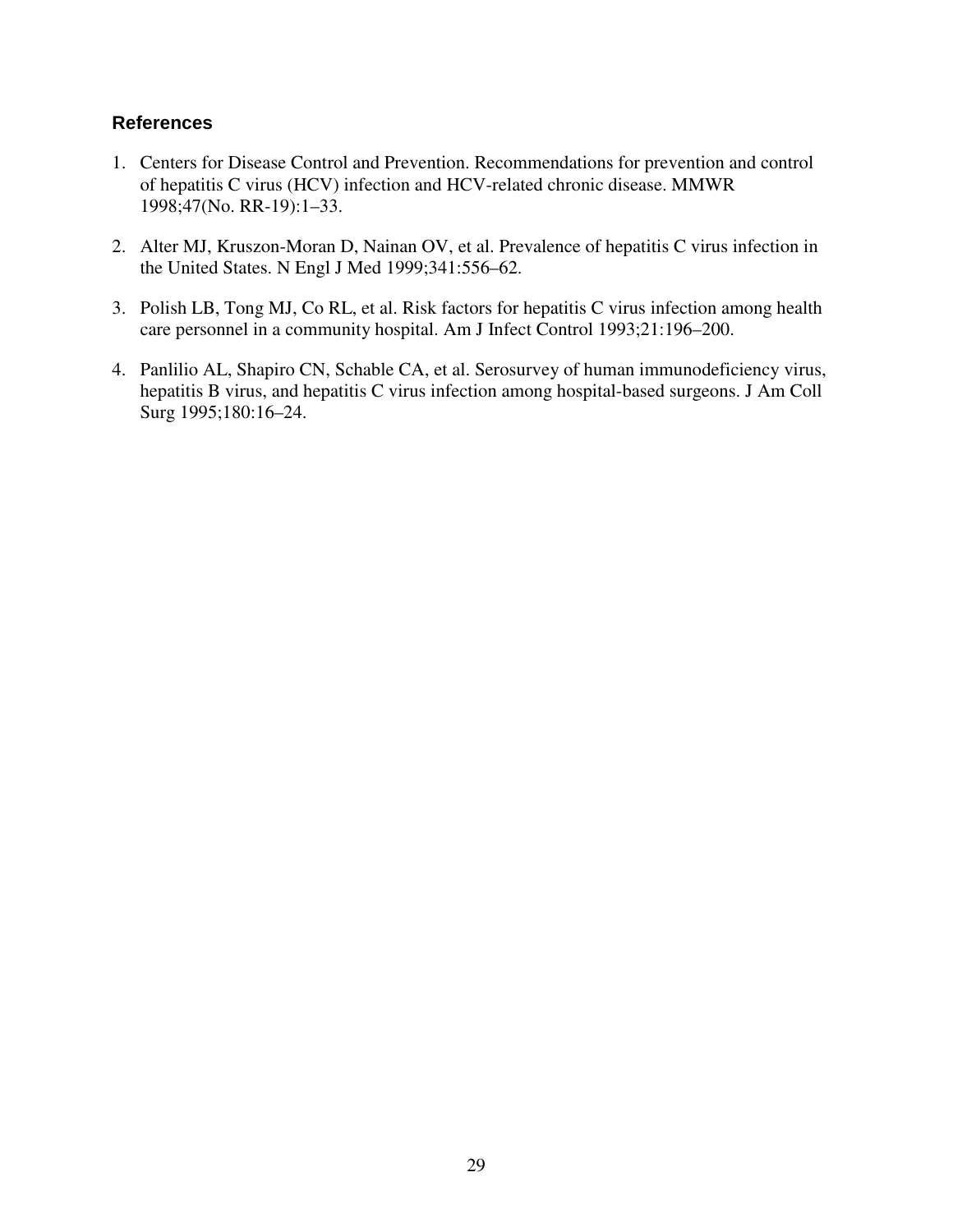# **Sexual Activity as a Risk Factor for Hepatitis C Infection**

## **Norah A. Terrault, M.D., M.P.H.**

Percutaneous exposures are well-recognized risk factors for HCV, hepatitis B virus (HBV), and HIV. However, there are clear differences between these viruses with respect to their frequency of transmission through sexual contact. The accumulated epidemiological evidence indicates that HCV can be sexually transmitted but much less efficiently than HBV and HIV.

Epidemiological studies evaluating the magnitude of risk of HCV transmission by sexual activity have several methodological shortcomings that tend to overestimate the proportion of HCV infections associated with sexual contact. Early studies used first-generation anti-HCV assays, which have a higher false positive rate than second- and third-generation assays. Studies vary in the completeness of risk ascertainment and many fail to carefully exclude HCV acquisition from non-sexual sources. Non-disclosure of injection drug use (IDU) as a risk factor is particularly important since assessing the contribution of sexual activity to HCV transmission is difficult in the presence of IDU. Finally, only a limited number of studies perform virological analyses to confirm that sexual partners are infected with the same virus and to exclude acquisition from outside sources.

Reported rates of HCV infection in sexual partners differ by geographical region, with higher rates reported in countries with higher endemic rates of HCV infection. Rates of anti-HCV positivity also vary by risk group, with higher rates of HCV reported in persons with a history of sexually transmitted diseases (STDs) and lower rates in heterosexual partners in longterm relationships. This difference may reflect the frequency of exposure to different HCVinfected sexual partners (higher in those with multiple partners than those in monogamous relationships). Alternatively, these risk groups may reflect differing rates of exposure to other non-sexual sources of HCV, such as IDU. The findings regarding sexual transmission in one group may not be generalizable to other groups or to the general population.

## **How Prevalent is the Risk Factor "Sexual Activity" in Persons With Acute Hepatitis C?**

The Centers for Disease Control and Prevention collects detailed risk factor data on newly diagnosed cases of acute hepatitis C. In these surveillance studies, 15–20 percent of cases of acute community-acquired HCV occur in persons who report unprotected sexual contact with an anti-HCV positive person in the preceding 6-month period (two-thirds of cases) or multiple sexual partners (one-third of cases) as their only risk factor for HCV acquisition. Limited access to the sexual contacts prevents virological evaluation of the transmission events.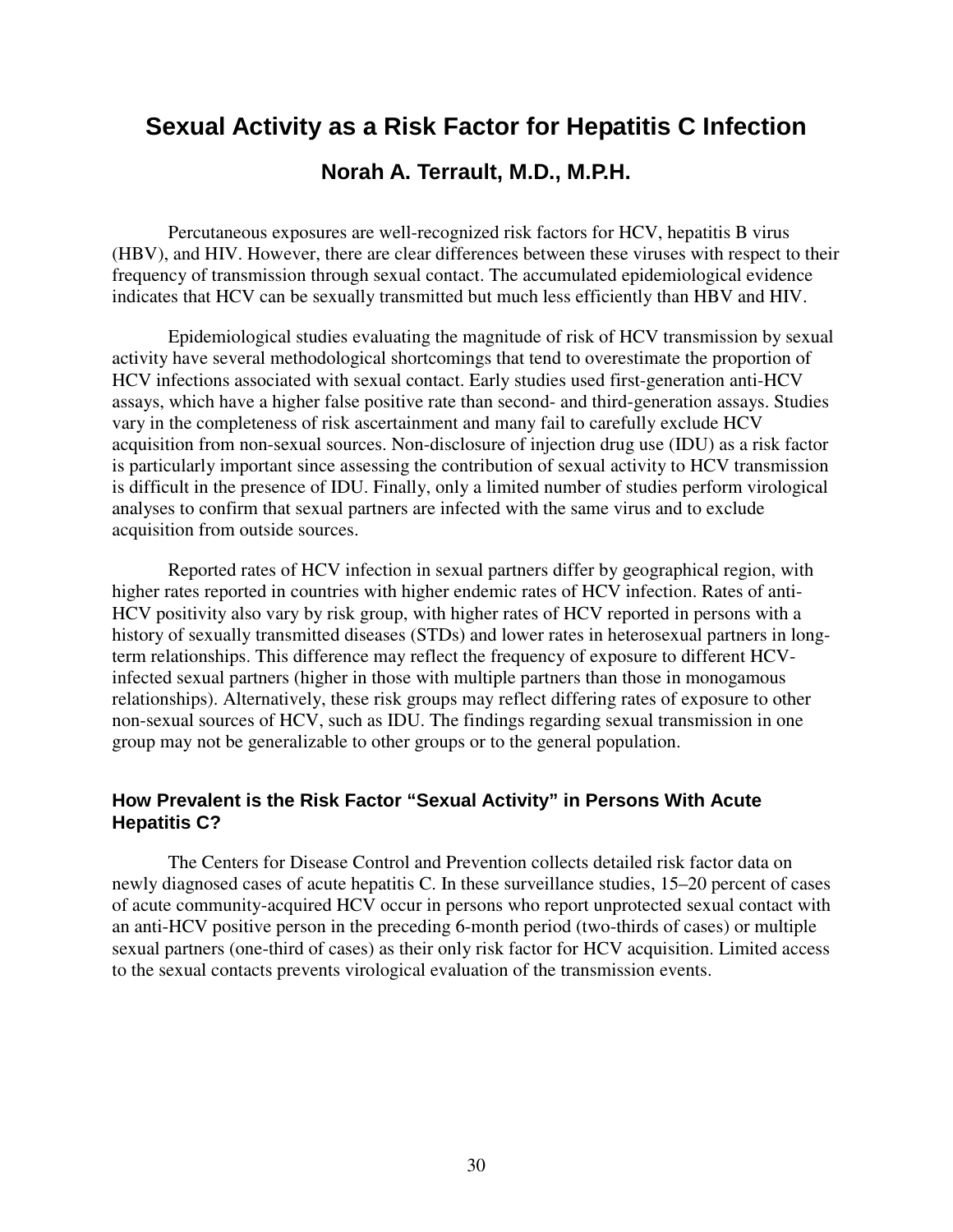## **What is the Prevalence of HCV in Persons at Risk for Sexually Transmitted Diseases?**

In U.S. seroprevalence studies conducted among sex workers, persons attending STD clinics, or persons participating in HIV surveillance studies, 1.6–25.5 percent of individuals are anti-HCV positive. In studies including persons with a history of IDU, anti-HCV positivity is more strongly associated with IDU than with factors related to sexual practices. In studies limited to individuals without a history of IDU, anti-HCV positivity is identified in 1.6–7 percent of STD clinic attendees, and risk factors associated with HCV are number of recent and lifetime partners, high-risk sexual contact (variably defined), and anti-HIV positivity. In homosexual and bisexual men, rates of anti-HCV positivity range from 2.9–12.7 percent with higher rates among those with HIV infection, but again IDU rather than sexual risk factors is most strongly associated with being HCV-positive.

#### **What is the Prevalence of HCV in Monogamous Heterosexual Couples?**

Among steady heterosexual partners of HCV-infected, HIV-negative persons, 0–24 percent are anti-HCV positive, with marked geographical variability. The median rate of anti-HCV positivity in sexual partners is 1.0 percent in North America and Northern Europe, 6 percent in Southern Europe, and 11 percent in Southeast Asia. Studies using genotyping or viral sequence analysis to assess anti-HCV concordant couples find lower rates of HCV transmission than studies using antibody testing alone. The duration of the sexual relationship is not predictive of HCV positivity in partners after adjusting for age. In studies comparing HCV positivity among sex partners vs. other family members, the rates of HCV positivity are higher in spouses than in other family members. However, after controlling for age and other parenteral exposures, anti-HCV positivity is no longer consistently associated with the type of relationship.

The majority of the published studies use genotyping rather than viral sequence analysis to evaluate anti-HCV concordant couples. Genotyping is suboptimal since HCV genotypes that are prevalent in the population may be present in partners even though they may have acquired the virus from different sources. For example, a study of 24 anti-HCV concordant couples found that 12 had concordant genotypes, 7 had discordant genotypes, and 5 were untypable. Seven of the 12 couples could be analyzed by sequence analysis, and only 3 were highly homologous and consistent with transmission. Thus, overestimation of HCV sexual transmission occurs if genotyping rather than sequence analyses is used to evaluate infected partners.

## **What is the Incidence of HCV Infection in "At Risk" Individuals?**

In prospective studies  $(1-3.7 \text{ years}$  followup) conducted in high-risk cohorts of non-IDU sex workers and patients in STD clinics, the incidence of HCV is 0.4–1.8/100 person-years (~1 percent). Small sample size precludes evaluation of specific sexual practices as risks for HCV acquisition. Undisclosed IDU may contribute the higher incidence of infection in this subgroup.

Based upon results from a prospective cohort of 499 Italian couples followed for a mean of 12.4 months, the incidence of new infection in sexual partners is 12 per 1,000 person-years.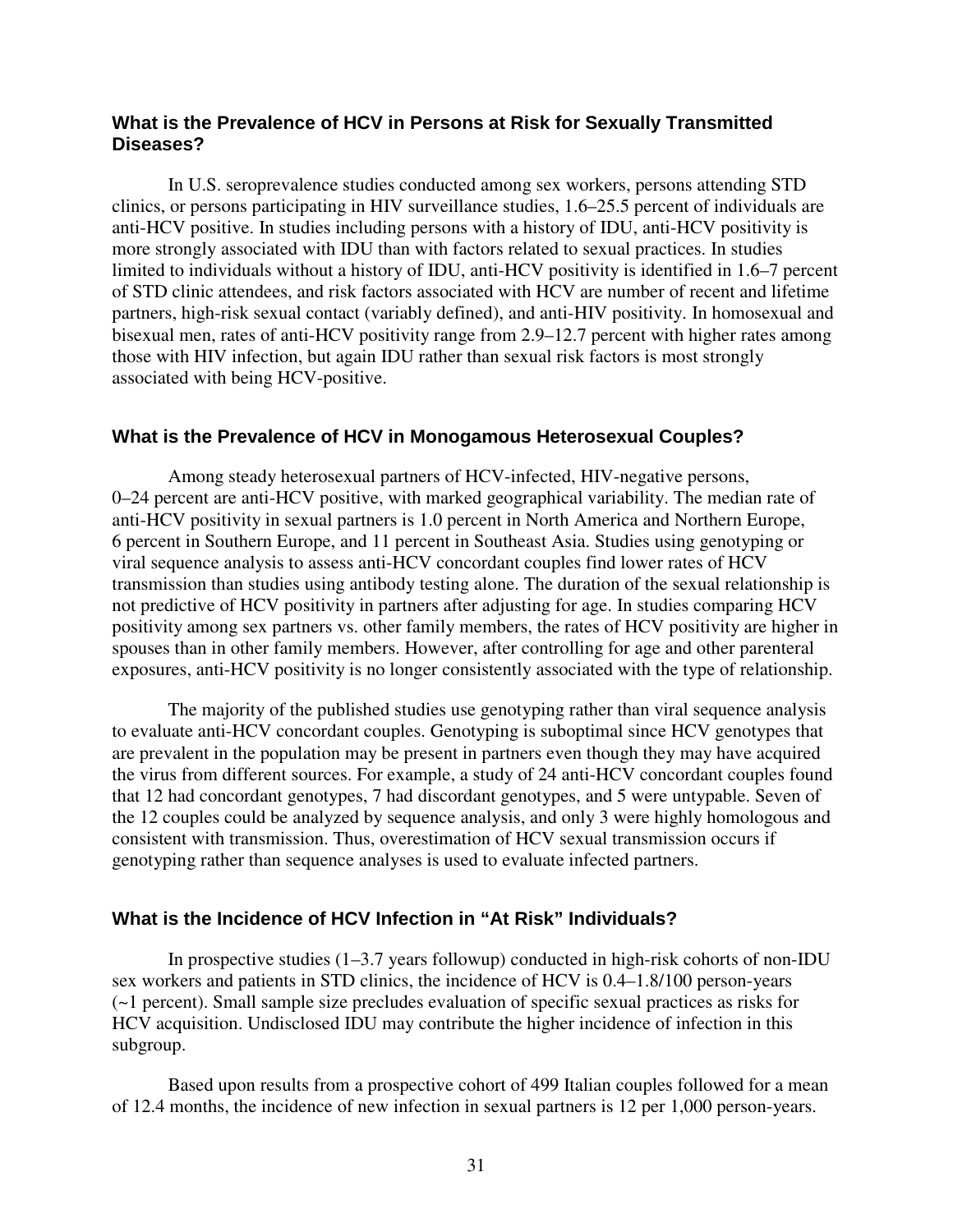Sequence analysis of the HCV-positive couples reveals a high degree of sequence homology in only 50 percent of the couples, suggesting non-sexual sources of HCV acquisition and a true incidence of no more than 6 per 1,000 person-years. In retrospective cohorts of female partners of hemophiliacs, the incidence is 1 to 1.87 per 1,000 person-years; among male partners of women infected by contaminated anti-D immunoglobulin, the incidence is 0.28 per 1,000 person-years; and among liver clinic patients and their sexual partners, the incidence is 1 to 3.86 per 1,000 person-years.

## **Factors That May Affect the Risk of HCV Transmission by Sexual Contact**

In studies involving persons at risk for STDs, HIV co-infection is an independent predictor of anti-HCV positivity in the majority of studies. In studies involving hemophiliacs with HIV and HCV, the rate of anti-HCV positivity is higher in female partners of duallyinfected men compared to men with HCV infection only. Studies from STD clinic attendees also suggest that co-infection with other STDs or sexual practices which may traumatize the mucosa (anal receptive sex) may increase the risk of sexual transmission of HCV. Whether the risk of HCV transmission differs for males vs. females is unclear. In one study of heterosexual couples in STD clinics, females with HCV-positive partners were 3.7 times more likely to have HCV than females with HCV-negative partners; this pattern was not evident in males. The titer of HCV RNA and HCV genotype do not appear to influence the risk of HCV transmission, but high-quality studies to assess these virological factors are lacking.

## **Summary**

The available data indicate that HCV can be sexually transmitted but the efficiency of transmission by the sexual route is low. The risk of sexual transmission of HCV is estimated to be 0.03 percent to 0.6 percent per year for those in monogamous relationships, and 1 percent per year for those with multiple sexual partners.

Given these estimates of risk, the current recommendations are:

- 1. HCV-positive individuals in longer-term monogamous relationships need not change their sexual practices. If couples wish to reduce the already low risk of HCV transmission by sexual contact, barrier precautions may be used. Partners of HCVpositive persons should be considered for anti-HCV testing.
- 2. For HCV-infected individuals with multiple or short-term sexual partners, barrier methods or abstinence are recommended.

Additional common-sense recommendations include the use of barrier precautions if other STDs are present, if having sex during menses, or if engaging in sexual practices that might traumatize the genital mucosa. Finally, couples should not share personal items that may be contaminated by blood such as razors, toothbrushes, and nail-grooming equipment.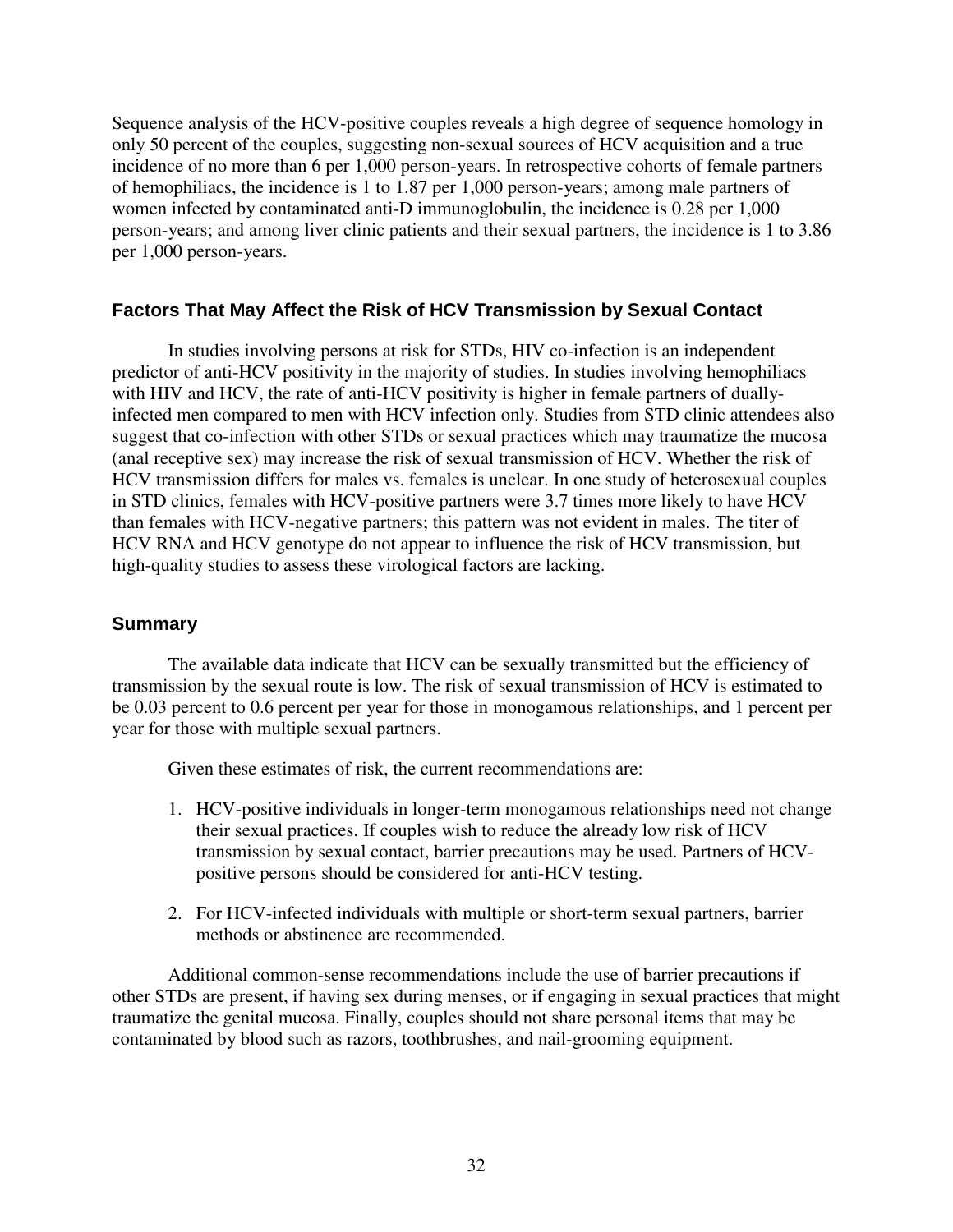- 1. Centers for Disease Control and Prevention. Recommendations for prevention and control of hepatitis C virus (HCV) infection and HCV-related chronic disease. MMWR 1998;47(No. RR-19):1–33.
- 2. Leruez-Ville M, Kunstmann JM, De Almeida M, et al. Detection of hepatitis C virus in semen of infected men. Lancet 2000;356:42–3.
- 3. Neumayr G, Propst A, Schwaighofer H, et al. Lack of evidence for the heterosexual transmission of hepatitis C. Q J Med 1999;92:505–8.
- 4. Piazza M, Sagliocca L, Tosone G, et al. Sexual transmission of the hepatitis C virus and efficacy of prophylaxis with intramuscular immune serum globulin. Arch Intern Med 1997;157:1537–44.
- 5. Rooney G, Gilson RJC. Sexual transmission of hepatitis C virus infection. Sex Transm Inf 1998;74:399–404.
- 6. Thomas DL, Zenilman JM, Alter HJ, et al. Sexual transmission of hepatitis C virus among patients attending sexually transmitted disease clinics in Baltimore—An analysis of 309 sex partnerships. J Infect Dis 1995;17:768–75.
- 7. Zylberberg H , Thiers V, Lagorce D, et al. Epidemiological and virological analysis of couples infected with hepatitis C virus. Gut 1999;45:112–116.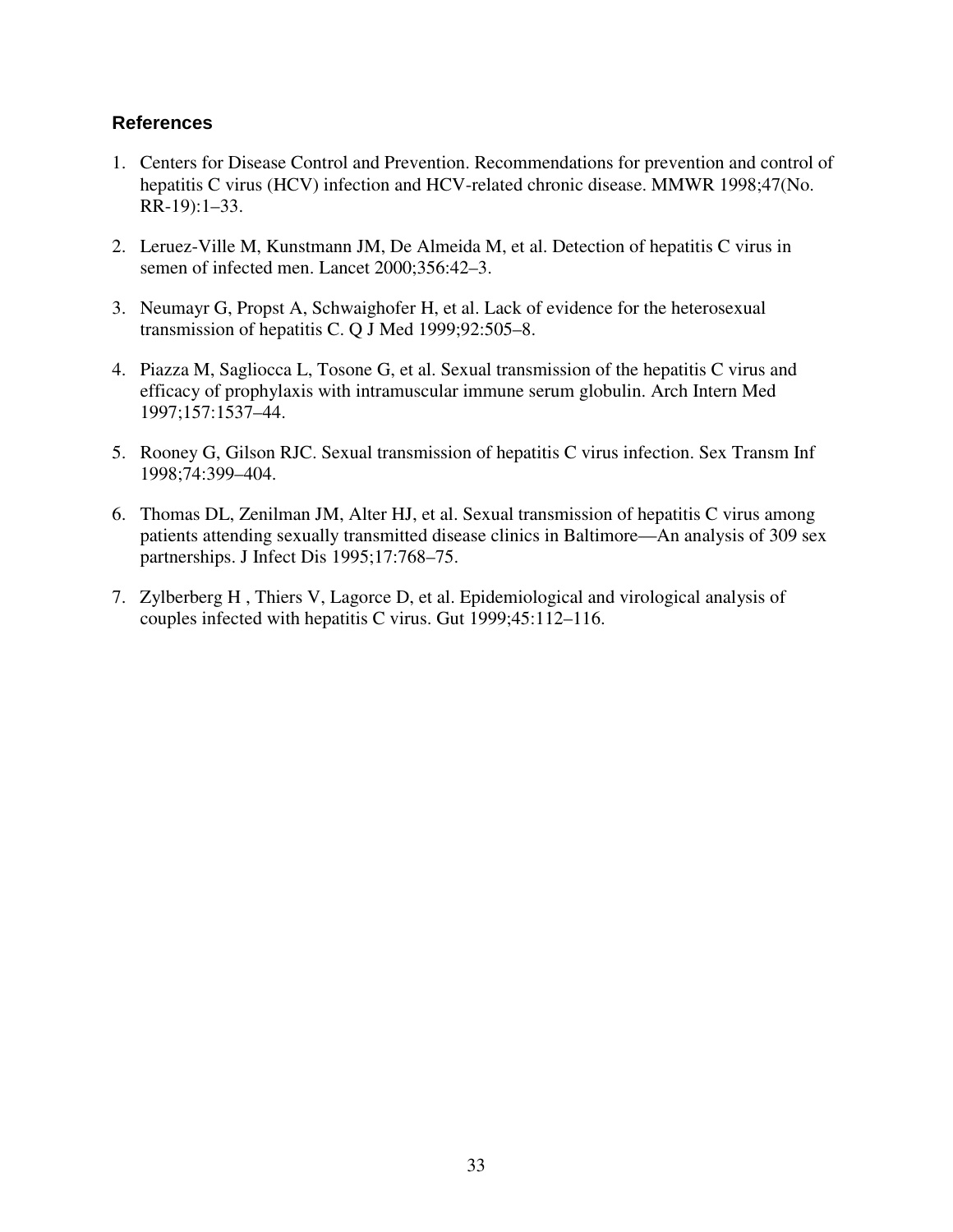# **Maternal-Infant Transmission**

## **Eve A. Roberts, M.D., F.R.C.P.C.**

With the advent of effective screening methods for hepatitis C virus (HCV), new cases of transfusion-associated hepatitis C have become infrequent in children. Consequently, childhood acquisition of HCV infection through maternal-infant transmission has assumed new importance. Vertical, or more precisely, mother-to-infant, hepatitis C will likely be the major type of childhood chronic hepatitis C within 6–8 years. It has been difficult to determine the rate of mother-to-infant transmission, partly because reports of mother-to-infant transmission of HCV were based on small numbers of patients, with differing disease definitions and study design. These reports tended to be heterogeneous and conflicting. Moreover, factors which promote mother-to-infant transmission and the outcome of chronic HCV infection acquired by this route still require clarification.

The first problem encountered with mother-to-infant transmission of HCV infection relates to its scope. Available estimates as to the prevalence of detectable anti-HCV among pregnant women range from 0.6 percent to 4.5 percent (median of 11 reports: 1.2 percent), with considerable geographic variation. Women with chronic hepatitis C appear to tolerate pregnancy as well as other women with non-cirrhotic chronic liver disease. Trivial improvement in serum aminotransferases may occur. Maternal viral titers may rise toward the end of the third trimester.

A second important problem is how exactly to define mother-to-infant transmission of HCV infection. Many infants of mothers chronically infected with HCV are found to have detectable anti-HCV in their blood, acquired through passive transplacental transfer of the IgGantibody. This passively-acquired antibody continues to be detectable in the infant for the first 12–15 months of life, occasionally as long as the first 18 months. Possible criteria for a more rigorous definition of mother-to-infant transmission of HCV infection include: detectable anti-HCV in an infant who is more than 18 months old, detection of HCV RNA in an infant who is 3–6 months old, detection of HCV RNA in the infant on at least two occasions, finding elevated serum aminotransferases in the child, or confirming identical genotype between mother and child. A reasonable diagnostic approach in the infant is positive serum HCV RNA on two occasions 3–4 months apart after the infant is 2 months old and/or anti-HCV detected after the infant is 18 months old.

Reports detailing mother-to-infant transmission of HCV have been reviewed from time to time. We carried out a critical review of the world literature published between 1992 and 2001. For inclusion, each study was required to have at least 10 mother-infant pairs; language restrictions were largely avoided. Criteria used for identifying mother-to-infant transmission of infection were (1) anti-HCV detected in an infant over 1 year old or (2) HCV RNA detected at least once in an infant 18 months old or less. Studies using first-generation ELISA or RIBA techniques without confirmatory PCR testing were excluded. A weighted rate of incidence was used to adjust for sample size and variance. Seventy-seven studies were included for review: almost all of these were prospective cohort studies. The number of mother-infant pairs in each study ranged from 10 to 1,338. Taken altogether, 383 cases of mother-to-infant hepatitis C were identified. If the mother was known only to be anti-HCV positive, the weighted rate of motherto-infant transmission was 1.7 percent (compared to a crude rate of number positive/number at risk = 5.6 percent). If the mother was known to be viremic, that is, HCV RNA positive, the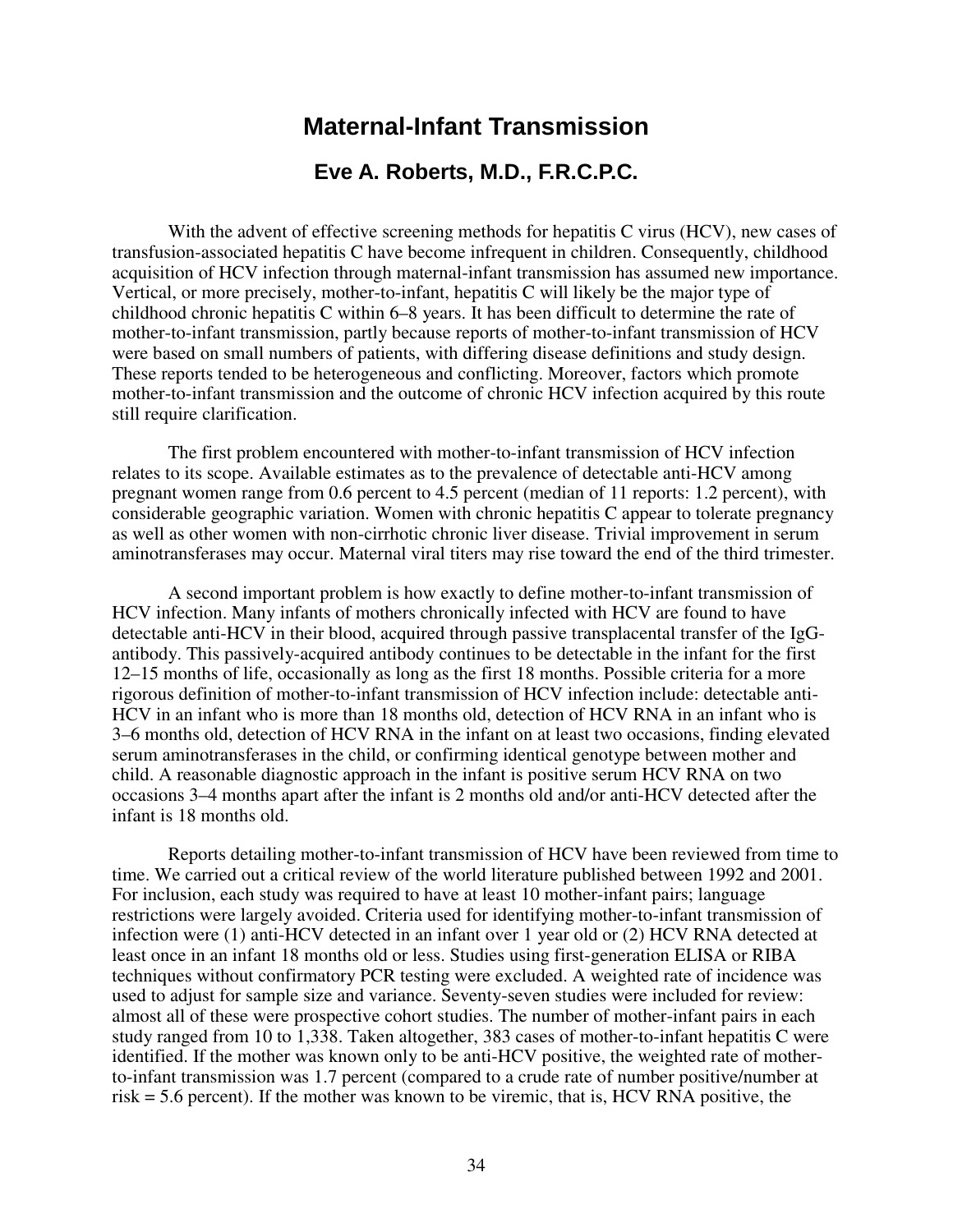weighted rate of mother-to-infant transmission was 4.3 percent (crude rate = 8.1 percent). Geographic variation was apparent from these studies. In Italian studies with viremic mothers, the mother-to-infant transmission rate (weighted) was 5.6 percent, in similar Japanese studies, 6.9 percent, and in studies with viremic mothers from elsewhere, 3.1 percent. As previously shown, co-infection with the human immunodeficiency virus (HIV) greatly increased mother-toinfant transmission of HCV: weighted rates from these studies were 19.4 percent for HIVpositive mothers compared to 3.5 percent for HIV-negative mothers. In six studies examining the importance of previous or ongoing intravenous drug abuse (IVDU), a subset of anti-HCV positive mothers (where maternal viremia was not reported) at higher risk for transmission of HCV was identified: the weighted rate of transmission was 8.6 percent in mothers who were anti-HCV positive and IVDU, compared to 3.4 percent in anti-HCV positive mothers without known IVDU.

Findings in the most recent prospective studies are similar. In a study from Ireland of 314 infants born to 296 anti-HCV-positive women, the rate of mother-to-infant transmission was 3.5 percent (minimum rate)–6.4 percent (based on observed cases). No significant differences were found with spontaneous rupture of membranes, duration of membrane rupture, vaginal delivery or cesarean section, or evident fetal distress. Infants tended to be small for gestational age, but this could not be attributed solely to maternal chronic hepatitis C. In a study of 2447 HIV-negative pregnant women from Italy, 78 women were identified as anti-HCV positive and these mother-child pairs were monitored for 2 years; 60 women were found to be HCV RNA positive. Eight infants were identified as infected with HCV: thus the mother-to-infant transmission rate was 13.3 percent. At 2 years of age, only two infants were still positive for HCV RNA, and therefore the overall mother-to-infant transmission rate was put at 3.3 percent. Mother-to-infant transmission correlated with high maternal viral load.

The maternal viral titer appears to be an important determinant of probability of motherto-infant transmission of HCV infection. The critical level appears to be  $10<sup>5</sup>$ –10<sup>6</sup> copies per ml. Not all studies show a clear correlation between maternal viral titer and vertical transmission: the timing of when the titer determination was performed may be a confounder. In one study, high maternal titers of HCV correlated with virus detectable in colostrum. Data are inadequate to assess whether viral genotype makes a difference to the rate of mother-to-infant HCV transmission.

Mode of delivery has been examined as a possible determinant of mother-to-infant transmission of HCV infection. In most studies suitable for evaluation the mode of delivery did not make an important difference to virus transmission. One study from Japan showed that vaginal delivery was associated with increased risk of mother-to-infant transmission of HCV compared to caesarean section when high viral load ( $\geq 2.5 \times 10^6$  copies/mL) was present; however, maternal HIV status was not documented, and cesarean section operations were not classified as elective or emergency. Another study suggested that elective, but not emergency, cesarean section confers protection against mother-to-infant transmission. This study, however, was not stratified for HIV status. Anti-HCV positive mothers may be more likely to have cesarean section for reasons related to general obstetric management. Whether prolonged rupture of membranes prior to delivery enhances the mother-to-infant transmission rate remains uncertain. Use of fetal monitoring might be a risk factor for virus transmission but has not been investigated adequately.

Breastfeeding is generally not considered to be a risk factor for mother-to-infant transmission of HCV. In published studies the rate of transmission is nearly identical in breast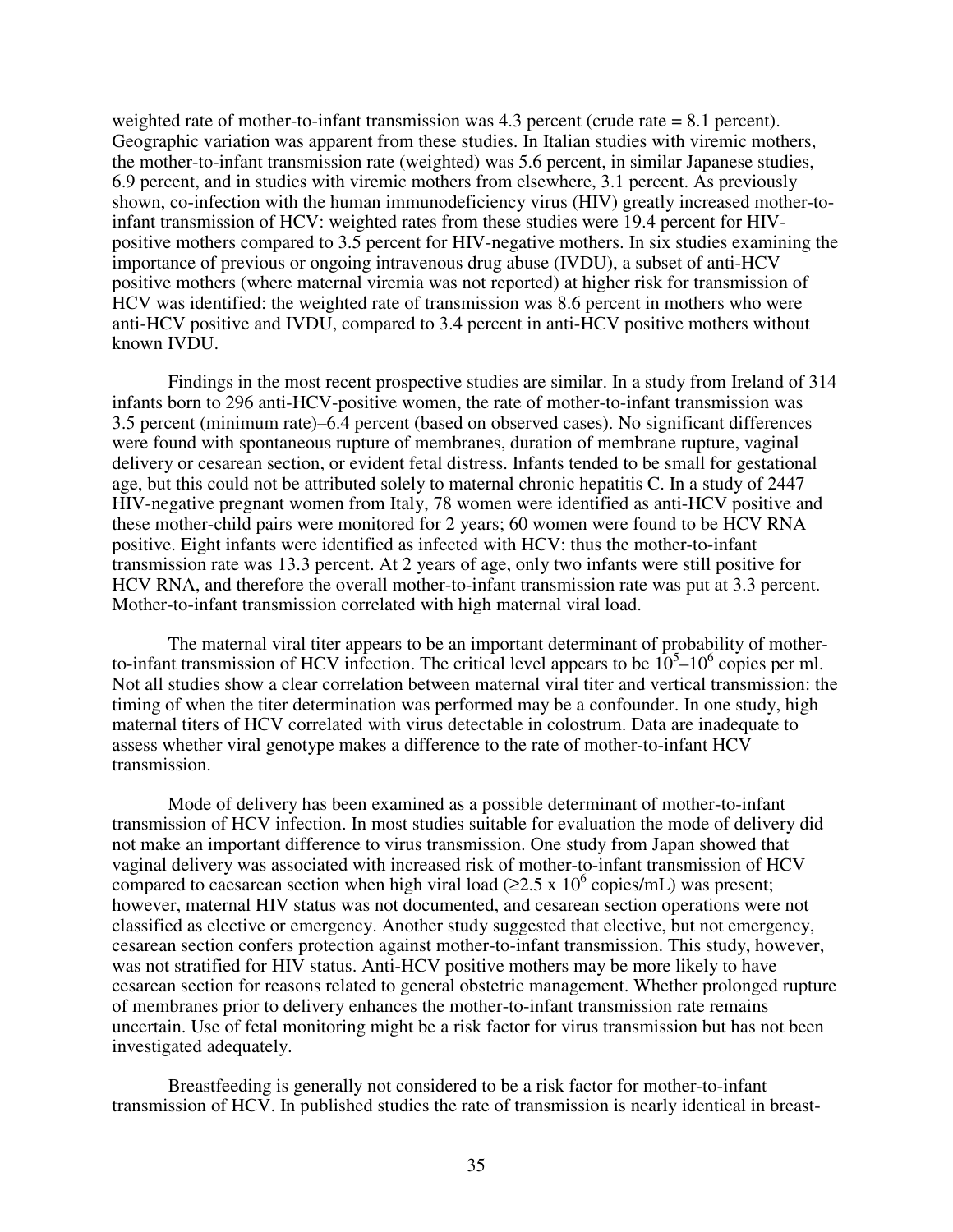or bottle-fed infants. Whether these studies are adequate is open to question since duration and exclusivity of breastfeeding are not routinely described in detail. The safety of breastfeeding operates on the assumption that traumatized or cracked nipples are not present.

The outcome of mother-to-infant hepatitis C requires clarification. Subtleties of disease course are relevant to this discussion. Some infants may have transient viremia without real infection. Other infants may have acute, self-limited infection which is clinically inapparent (very early spontaneous resolution). Data relating to these early patterns of mother-to-infant HCV exposure/disease are scanty, mainly because of reluctance to take repeated blood samples from apparently healthy infants. Thus, outcome of mother-to-infant transmission of HCV is usually considered in terms of evolution to chronic hepatitis C, with later spontaneous clearance of HCV infection or progressive chronic liver disease. Whether children are more likely to clear chronic HCV infection than adults and whether transfusion-associated chronic hepatitis in children runs a different clinical course from chronic hepatitis C acquired by mother-to-infant transmission remain unanswered questions currently being investigated.

- 1. Bernard O. Mother-to-infant transmission of hepatitis C. Acta Gastroenterol Belg 1998;61:192–4.
- 2. Thomas SL, Newell ML, Peckham CS, Ades AE, Hall AJ. A review of hepatitis C virus (HCV) vertical transmission: risks of transmission to infants born to mothers with and without HCV viraemia or human immunodeficiency virus infection. Int J Epidemiol 1998;27:108–17.
- 3. Yeung LT, King SM, Roberts EA. Mother-to-infant transmission of hepatitis C virus. Hepatology 2001;34:223–9.
- 4. Ohto H, Terazawa S, Sasaki N, Sasaki N, Hino K, Ishiwata C, et al. Transmission of hepatitis C virus from mothers to infants. N Engl J Med 1994;330:744–50.
- 5. Healy CM, Cafferkey MT, Conroy A, Dooley S, Hall WW, Beckett M, et al. Outcome of infants born to hepatitis C infected women. Ir J Med Sci 2001;170:103–6.
- 6. Ceci O, Margiotta M, Marello F, Francavilla R, Loizzi P, Francavilla A, et al. Vertical Transmission of Hepatitis C Virus in a Cohort of 2,447 HIV-Seronegative Pregnant Women: A 24-Month Prospective Study. J Pediatr Gastroenterol Nutr 2001;33:570–5.
- 7. Gibb DM, Goodall RL, Dunn DT, Healy M, Neave P, Cafferkey M, et al. Mother-to-child transmission of hepatitis C virus: evidence for preventable peripartum transmission. Lancet 2000;356:904–7.
- 8. Hillemanns P, Dannecker C, Kimmig R, Hasbargen U. Obstetric risks and vertical transmission of hepatitis C virus infection in pregnancy. Acta Obstet Gynecol Scand 2000;79:543–7.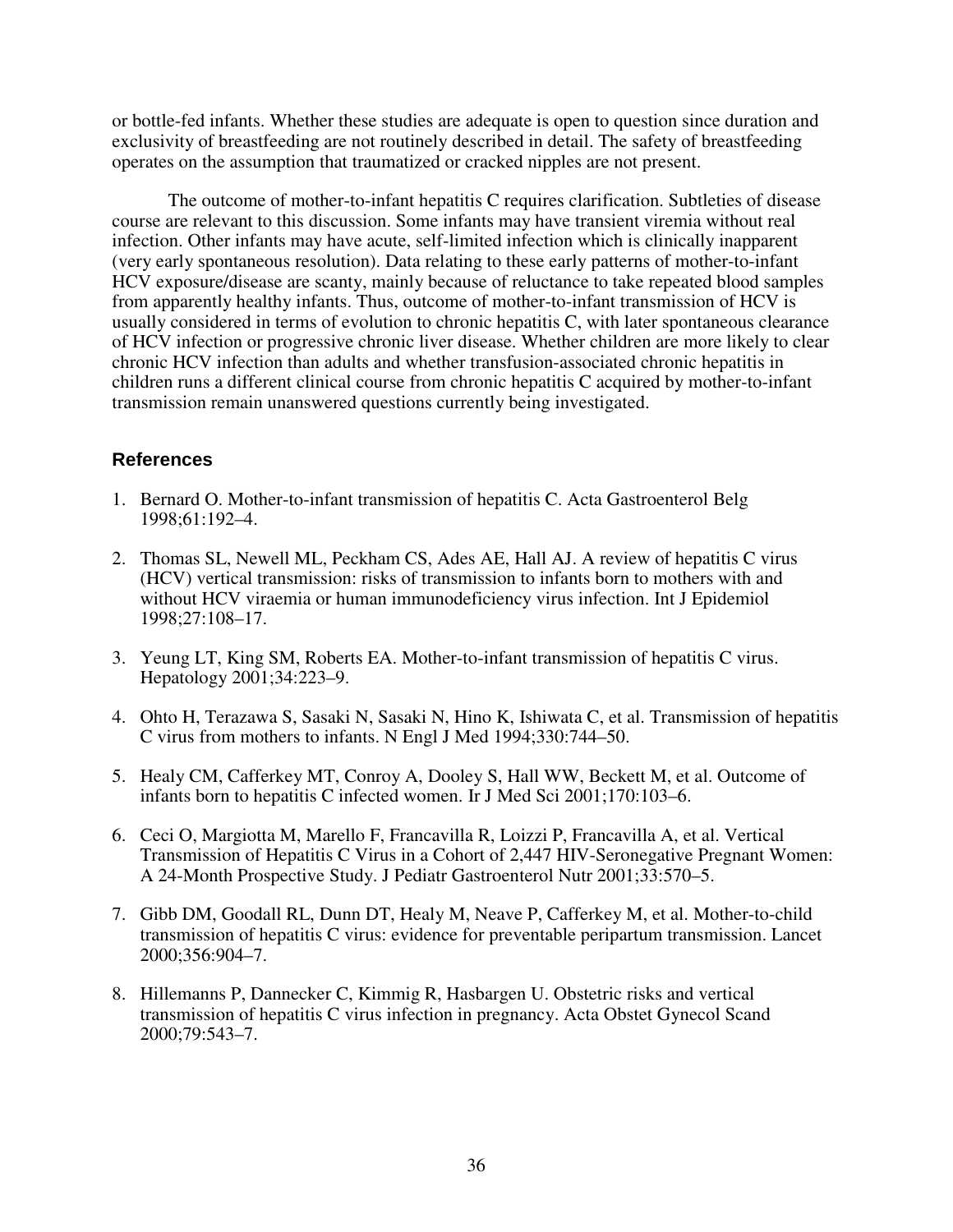# **Introduction to Therapy of Hepatitis C**

### **Karen L. Lindsay, M.D.**

Since the 1997 NIH Consensus Development Conference: Management of Hepatitis C, several important advances have occurred which have significantly impacted therapy of hepatitis C, notably the availability of sensitive, specific, and standardized assays for identifying HCV RNA in the serum, $^{(1)}$  and the evaluation and FDA-approval of ribavirin and pegylated alpha interferon. The vast majority of treatment data has been collected in patients with chronic hepatitis C viral infection (HCV), clinically compensated liver disease due to HCV, elevated ALT or AST, no medical contraindication to treatment, and no other significant medical illness.

### **Therapeutic End Points**

### *Sustained Virological Response*

HCV RNA testing is conducted before, during, and at the end of treatment and 24 weeks later. It is now clear that *sustained virological response* (SVR), defined by the absence of detectable HCV RNA in the serum by RT-PCR at the end of treatment and 24 weeks after the end of treatment, is the optimal end point of therapy. Although a surrogate end point<sup>(2)</sup> (a biomarker intended to substitute for a clinical end point), SVR is associated with important clinical end points (characteristics that measure how a patient feels, functions, or survives). Marked improvements in health-related quality of life in patients with SVR has been demonstrated using standardized quality of life instruments<sup>(3)</sup>. The effects of SVR on survival of patients with chronic HCV have not yet been precisely measured because of the necessity for long-term followup and the inclusion of large numbers of untreated patients or treated patients without SVR. Evaluation of other clinical end points which are likely to be associated with survival [liver histology, recurrence of detectable viremia, residual HCV in the liver, development of hepatocellular carcinoma (HCC)] has been conducted. In patients with SVR, followup liver biopsies<sup>(4–6)</sup> taken 1–11 years after treatment demonstrate clear improvement in 89–100 percent, and serial serum HCV RNA testing<sup>(4,5,7)</sup> revealed a recurrence of viremia (*late* <sup>a</sup>) *virologic relapse*) in only 0–4 percent. A low likelihood of late virologic relapse is supported by a recent large study in 400 patients with  $\text{SVR}^{(8)}$  in whom HCV RNA was detectable in only 2 percent of liver biopsies taken 24 weeks after the end of treatment. These observations strongly suggest that the absence of detectable serum HCV RNA measured 24 weeks after the end of treatment will be associated with improvement in how patients feel and function, resolution of liver injury and reduction in hepatic fibrosis, and a very low likelihood of recurrent HCV infection, all of which are highly likely to improve patient survival. And, in two large recent studies from Japan,<sup>(9,10)</sup> treatment with interferon was associated with a reduction in development of hepatocellular carcinoma which was more pronounced in patients with SVR. These and other long-term followup studies in progress will be extremely important in defining the effect of SVR on survival in years to come.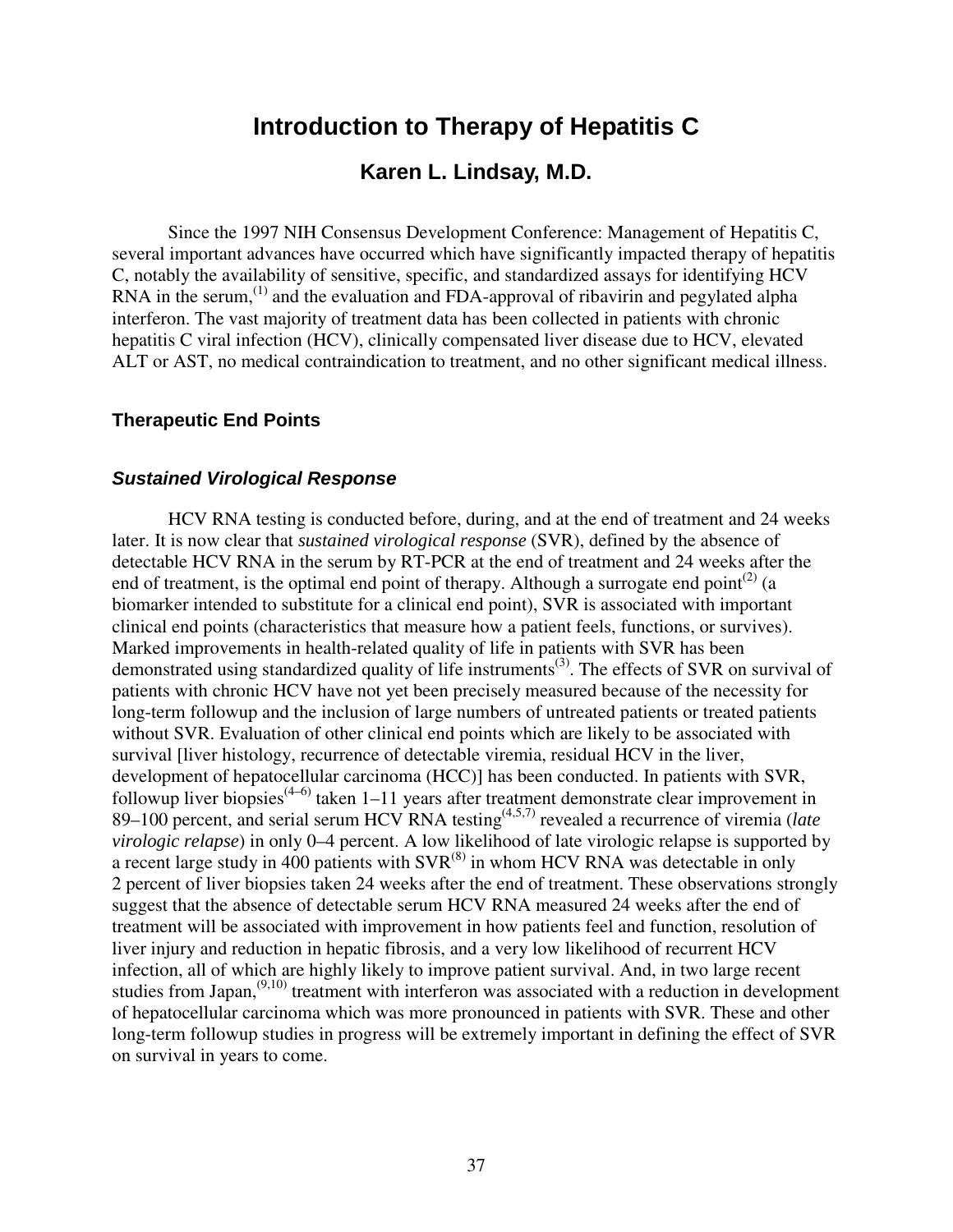Since the Conference in 1997, large Phase III clinical trials in HCV patients naïve to treatment have demonstrated several major advancements in therapeutic agents. Lengthening the course of unmodified alpha interferon  $(\alpha$ -IFN) monotherapy from 24 to 48 weeks, adding ribavirin to  $\alpha$ -IFN for 24 or 48 weeks<sup>(11,12)</sup> and using pegylated alfa interferon (PEG IFN) compared to  $\alpha$ -IFN for 48 weeks<sup>(13–15)</sup> increases the likelihood of SVR. And, in two recent large trials<sup>(16,17)</sup> in which ribavirin was given in combination with either PEG IFN or  $\alpha$ -IFN, the overall rate of SVR was 54 percent and 56 percent with PEG IFN compared to 47 percent and 45 percent with  $\alpha$ -IFN.

In these trials, multivariate analyses of baseline factors have identified several variables as being associated with the likelihood of SVR: HCV genotype other than 1, lower baseline viral load, lighter baseline weight or lower body surface area, younger age, absence of bridging fibrosis/cirrhosis, higher ALT quotient, and female sex. In several analyses, sex is no longer significant when weight is taken into account. Of these variables, viral genotype, HCV RNA level, and body weight are most strongly associated with SVR, but none of these factors singly or in combination are highly predictive of SVR. The patient's race, in particular, being an African-American, although not identified in multivariate analyses of these large trials, also appears to be potentially associated with response.<sup>(18)</sup> On-treatment factors have also been evaluated, and virologic response during the first 24 weeks of treatment has been identified as highly predictive of SVR.<sup> $(17)$ </sup> In addition, the patient's ability to adhere to the regimen by taking 80 percent of the intended dose of the two therapeutic agents for at least 80 percent of the intended duration of treatment is also associated with higher SVR rates.<sup>(19)</sup> The optimal approach, therefore, is the initiation of a therapeutic trial and identification of the appropriate time for determination of virologic response (stopping rules). Further work is needed to understand and optimize adherence to therapy.

### *Virologic Response with Relapse*

Virologic response with relapse is defined by the absence of detectable HCV RNA in the serum by RT-PCR at the end of treatment (virologic response) followed by subsequent detectability of HCV RNA in the 24 weeks after the end of treatment. In such patients, HCV is either present in the serum at levels too low for the assay to detect, or potentially sequestered in other compartments. The availability of more sensitive assays, such as  $TMA<sub>1</sub><sup>(20)</sup>$  will be extremely useful in such patients. Future studies are needed to determine whether lengthening the course of treatment in patients with detectable serum HCV RNA using a more sensitive assay is associated with SVR.

### *Virologic Non-Response*

Virologic non-response is defined as the presence of detectable HCV RNA at the end of treatment. In general, this category of patients treated with interferon-based therapy have been inadequately studied as regards the role of viral resistance, treatment adherence, and specific immunologic, environmental, genetic, or other factors which play a role.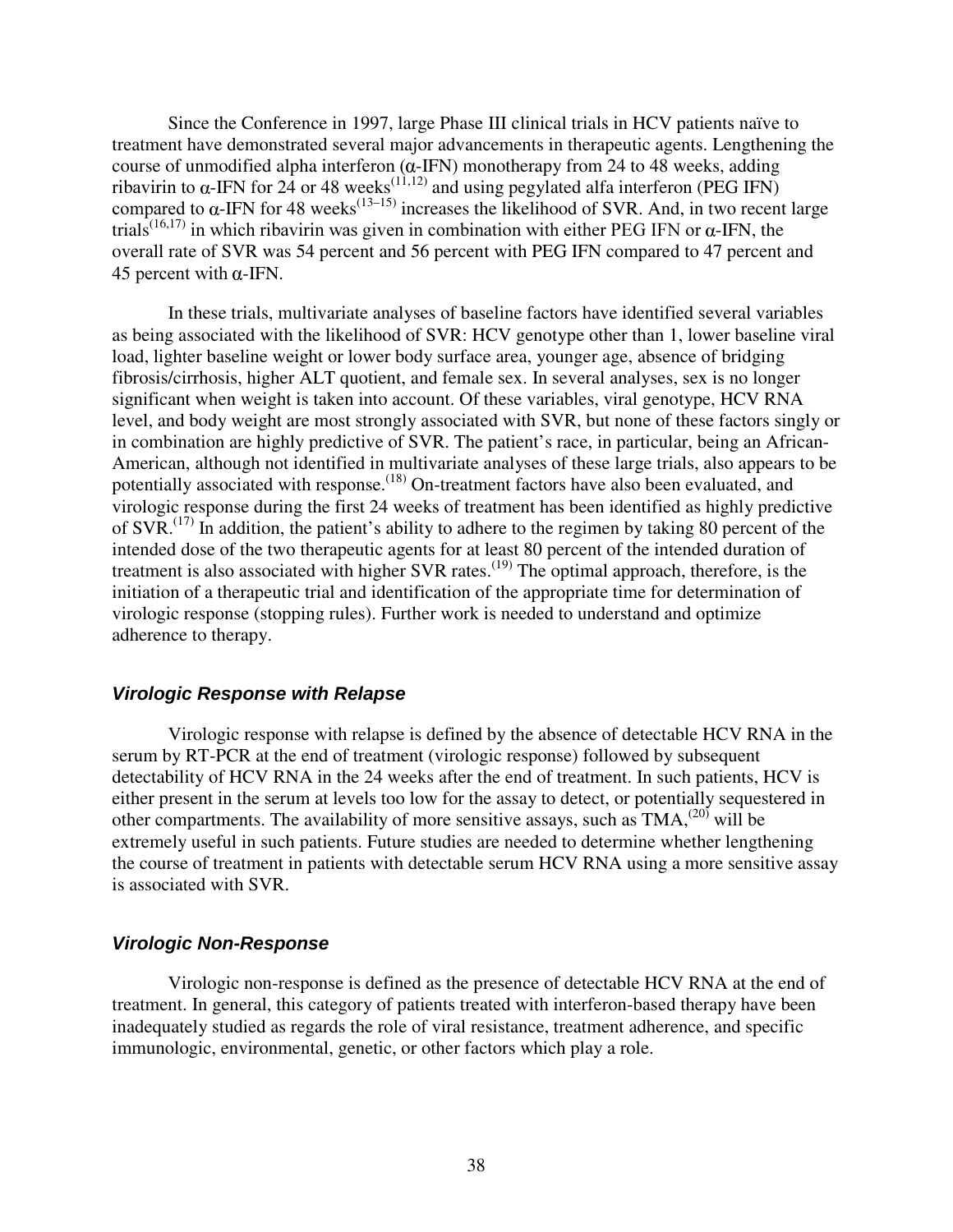### *Non-Virologic Therapeutic End Points*

*Biochemical response* [the lowering of ALT to within the normal range at the end of treatment or at the end of treatment and for 24 weeks following treatment (sustained biochemical response)] continues to be evaluated in large trials, but there are few studies describing the longterm benefit of a sustained biochemical response in the absence of SVR. Although these studies suggest that long-term biochemical response is associated with a decreased frequency of hepatocellular carcinoma,  $(21-23)$  the groups are not controlled for baseline stage of fibrosis.

*Histologic response or histologic improvement* has been evaluated as a secondary end point in large, Phase III trials in which fixed-duration therapy was given. Comparing paired liver biopsies using standardized scoring systems, it is conventionally defined as at least a 2-point decrease from baseline biopsy in the inflammation score or in the total score or a 1-point decrease in the fibrosis score.<sup> $(11-17)$ </sup>

The clinical value of a biochemical or histological response as a primary end point will be of great importance in ongoing and future treatment trials in patients for whom interferonbased therapy is contraindicated, those who cannot tolerate interferon treatment, or those whose infection does not virologically respond to interferon-based therapy. Long-term pegylated interferon therapy in virologic non-responders is being studied in several trials. Current and future studies using anti-inflammatory and anti-fibrotic agents will also assess these end points. And, in the future, these end points will be extremely important in studies using specific inhibitors of viral replication currently in development in order to determine the effects of *virologic suppression* as an end point of therapy.

### **Other Patient Populations**

Large, definitive treatment trials have been conducted and reported in more than 10,000 adult patients with elevated aminotransferases, clinically compensated chronic liver disease due to HCV, and no other significant medical disorder. However, results from adequately designed and statistically powered studies of other patient populations (children, normal aminotransferases; decompensated liver disease; post-organ transplant; HIV co-infection; inherited blood disorders; renal disease; neuropsychiatric disorders; vascular disease; indigent, homeless, or substance-addicted) are not available. In order to determine the safety and effectiveness of HCV treatment in these populations, definitive trials need to be performed.

- 1. Pawlotsky J-M, Bouvier-Alias M, Hezode C, Darthuy F, Remire J, Dhumeaux D. Standardization of Hepatitis C Virus RNA Quantification. Hepatology 2000;32:654–9.
- 2. Definitions Working Group. Biomarkers and Surrogate Endpoints: Advancing Clinical Research and Applications. Sponsored by National Institutes of Health and the Food and Drug Administration, April 15–16, 1999; Bethesda, Maryland.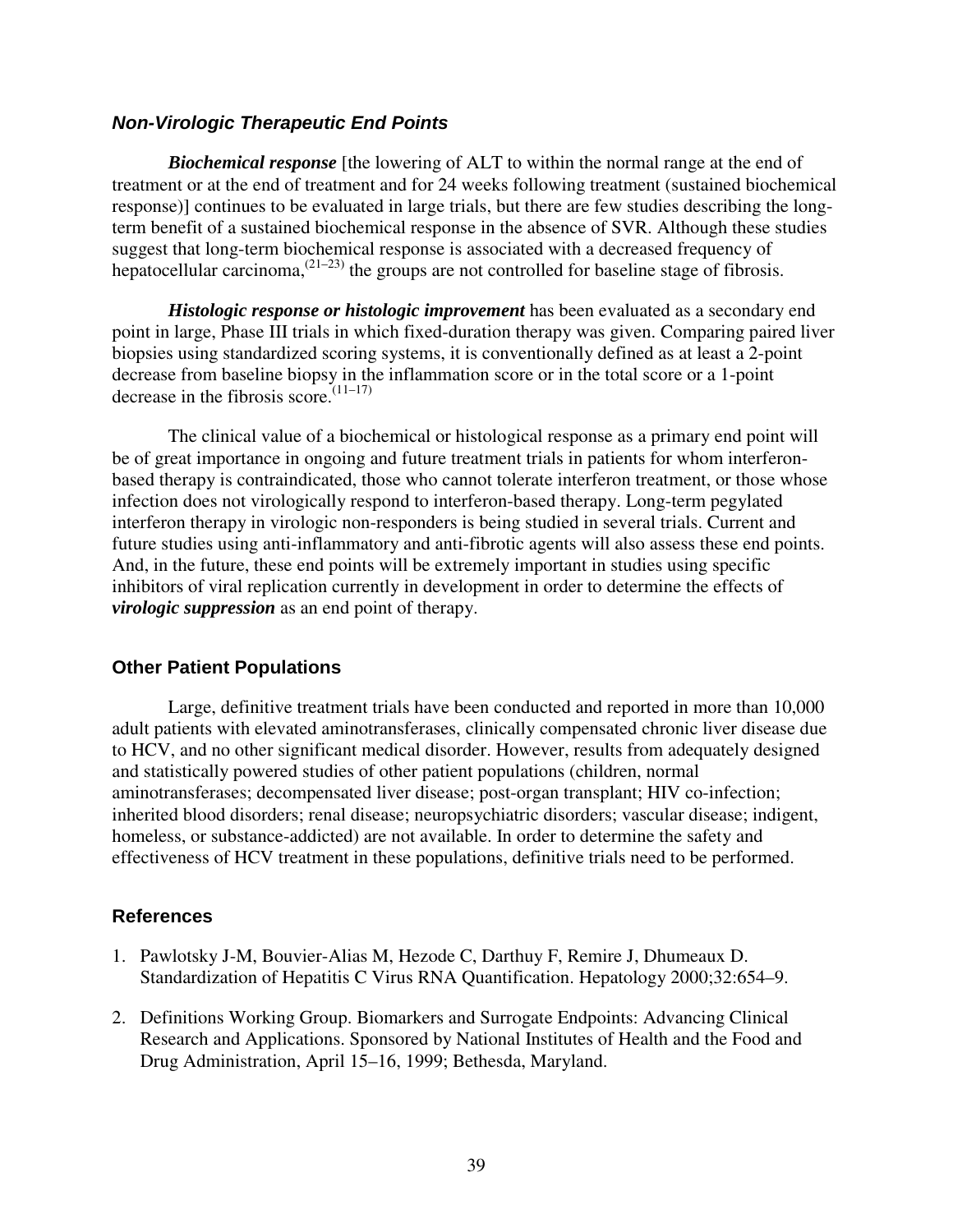- 3. Bonkovsky HL, Woolley M, and the Consensus Interferon Study Group. Reduction of Health-Related Quality of Life in Chronic Hepatitis C and Improvement With Interferon Therapy. Hepatology 1999;29:264–70.
- 4. Marcellin P, Boyer N, Gervais A, Martinot M, Pouteau M, Castelnau C, Kilani A, Areias J, Auperin A, Benhamou JP, Degott C, Erlinger S. Long-Term Histologic Improvement and Loss of Detectable Intrahepatic HCV RNA in Patients with Chronic Hepatitis C and Sustained Response to Interferon-alpha Therapy. Ann Intern Med. 1997;127:875–81.
- 5. Lau D T-Y, Kleiner DE, Ghany MG, Park Y, Schmid P, Hoofnagle JH. 10-Year Follow-up After Interferon-a Therapy for Chronic Hepatitis C. Hepatology 1998;28:1121-7.
- 6. Shiratori Y, Imazeki F, Moriyama M. Yano M, Arakawa Y, Yokosuka O, Kuroki T, Nishiguchi S, Sata M, Yamada G, Fujiyama S, Yoshida H, Omata M. Histologic Improvement of Fibrosis in Patients with Hepatitis C Who Have Sustained Response to Interferon Therapy. Ann Intern Med 2000;132:517–24.
- 7. McHutchison, JG, Davis GL, Esteban-Mur R, Poynard T, Ling M-H, Garaud J-J, Albrecht J for The International Hepatitis Interventional Therapy Group. Durability of Sustained Virologic Response in Patients with Chronic C After Treatment with Interferon  $\alpha$ -2b Alone or in Combination with Ribavirin. Hepatology 2001;34:244A.
- 8. McHutchison JG, Poynard T, Esteban-Mur R, Davis GL, Goodman ZD, Harvey J, Ling M-H, Garaud J-J, Albrecht JK, Patel K, Dienstag JL, for the International Hepatitis Interventional Therapy Group. Hepatic HCV RNA before and after treatment with interferon alone or combined with ribavirin. Hepatology 2002;35:688–93.
- 9. Ikeda K, Saitoh S, Arase Y, Chayama K, Suzuki Y, Kobayashi M, Tsubota A, Kobayashi M, Nakamura I, Murashima N, Kumada H, Kawanishi M. Effect of Interferon Therapy on Hepatocellular Carcinogenesis in Patients With Chronic Hepatitis Type C: A Long-Term Observation Study of 1,643 Patients Using Statistical Bias Correction With Proportional Hazard Analysis. Hepatology 1999;29:1124–30.
- 10. Yoshida H, Shiratori Y, Moriyama M, Arakawa Y, Ide T, Sata M, Inoue O, Yano M, Tanaka M, Fujiyama S, Nishiguchi S, Kuroki T, Imazeki F, Yokosuka O, Kinoyama S, Yamada G, Omata M, for the IHIT Study Group. Interferon Therapy Reduces the Risk for Hepatocellular Carcinoma: National Surveillance Program of Cirrhotic and Noncirrhotic Patients with Chronic Hepatitis C in Japan. Ann Intern Med 1999;131:174–81.
- 11. Poynard T, Marcellin P, Lee SS, Niederau C, Minuk GS, Ideo G, Bain V, Heathcote J, Zeuzem S, Trepo C, Albrecht J, for the International Hepatitis Interventional Therapy Group (IHIT). Randomised trial of interferon alfa-2b plus ribavirin for 48 weeks or for 24 weeks versus interferon alfa-2b plus placebo for 48 weeks for treatment of chronic infection with hepatitis C virus. International Hepatitis Interventional Therapy Group (IHIT). Lancet 1998;352:1426–32.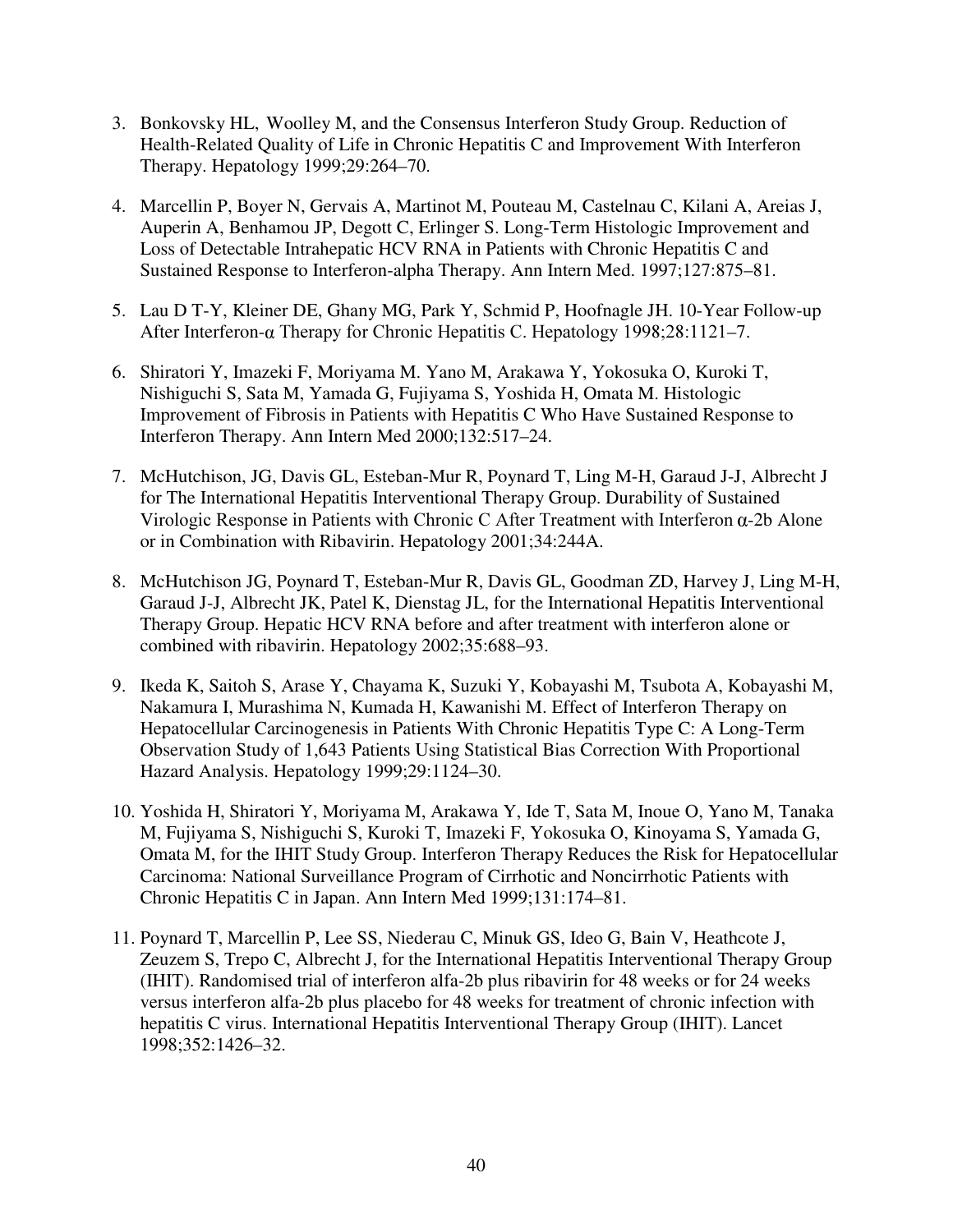- 12. McHutchison JG, Gordon SC, Schiff ER, Shiffman ML, Lee WM, Rustgi VK, Goodman ZD, Ling M-H, Cort S, Albrecht JK, for the Hepatitis Interventional Therapy Group. Interferon alfa-2b alone or in combination with ribavirin as initial treatment for chronic hepatitis C. N Engl J Med 1998;339:1485–92.
- 13. Zeuzem S, Feinman V, Rasenack J, Heathcote EJ, Lai MY, Gane E, O'Grady J, Reichen J, Diago M, Lin A, Hoffman J, and Brunda MJ. Peginterferon alfa-2a in patients with chronic hepatitis C. N Engl J Med 2000;343:1666–72.
- 14. Heathcote EJ, Shiffman ML, Cooksley WGE, Dusheiko GM, Lee SS, Balart L, Reindollar R, Reddy RK, Wright TL, Lin A, Hoffman J, DePamphilis J. Peginterferon Alfa-2a in Patients with Chronic Hepatitis C and Cirrhosis. N Engl J Med 2000;343:1673–80.
- 15. Lindsay KL, Trepo C, Heintges T, Shiffman ML, Gordon SC, Hoefs JC, Schiff ER, Goodman ZD, Laughlin M, Yao R, Albrecht JK. A randomized, double-blind trial comparing pegylated interferon alfa-2b to interferon alfa-2b as initial treatment for chronic hepatitis C. Hepatology 2001;34:395–403.
- 16. Manns MP, McHutchison JG, Gordon SC, Rustgi VK, Shiffman M, Reindollar R, Goodman ZD, Koury K, Ling M-H, Albrecht JK, and the International Hepatitis Interventional Therapy Group. Peginterferon alfa-2b plus ribavirin compared with interferon alfa-2b plus ribavirin for initial treatment of chronic hepatitis C: a randomised trial. Lancet 2001;358:958–65.
- 17. Fried MW, Shiffman ML, Reddy RK, Smith C, Marino G, Goncales F, Haeussinger D, Diago M, Carosi G, Zarski J-P, Hoffman J. Pegylated (40kDa) Interferon Alfa-2a (PEGASYS®) in Combination With Ribavirin: Efficacy and Safety Results From a Phase III, Randomized, Actively-Controlled, Multicenter Study. Gastroenterology 2001;120:288.
- 18. Reddy KR, Hoofnagle JH, Tong MJ, Lee WM, Pockros P, Heathcote EJ, Albert D, Joh T. Racial differences in responses to therapy with interferon in chronic hepatitis C. Hepatology 1999;30:787–93.
- 19. McHutchison JG, Manns M, Patel K, Poynard T, Lindsay KL, Trepo C, Dienstag J, Lee WM, Mak C, Garaud J-J, Albrecht JK, for the International Hepatitis Interventional Therapy Group. Adherence to combination therapy enhances sustained response in patients with chronic hepatitis C infection (submitted for publication).
- 20. Sarrazin C, Teuber G, Kokka R, Rabenau H, Zeuzem S. Detection of residual hepatitis C virus RNA by transcription-mediated amplification in patients with complete virologic response according to polymerase chain reaction-based assays. Hepatology 2000;32:818–23.
- 21. Kasahara A, Hayashi N, Mochizuki K, Hiramatsu N, Sasaki Y, Kakumu S, Kiyosawa K, Okita K, and the Osaka Liver Disease Study Group. Clinical characteristics of patients with chronic hepatitis C showing biochemical remission, without hepatitis C virus eradication, as a result of interferon therapy. J Vir Hep 2000;7:343–51.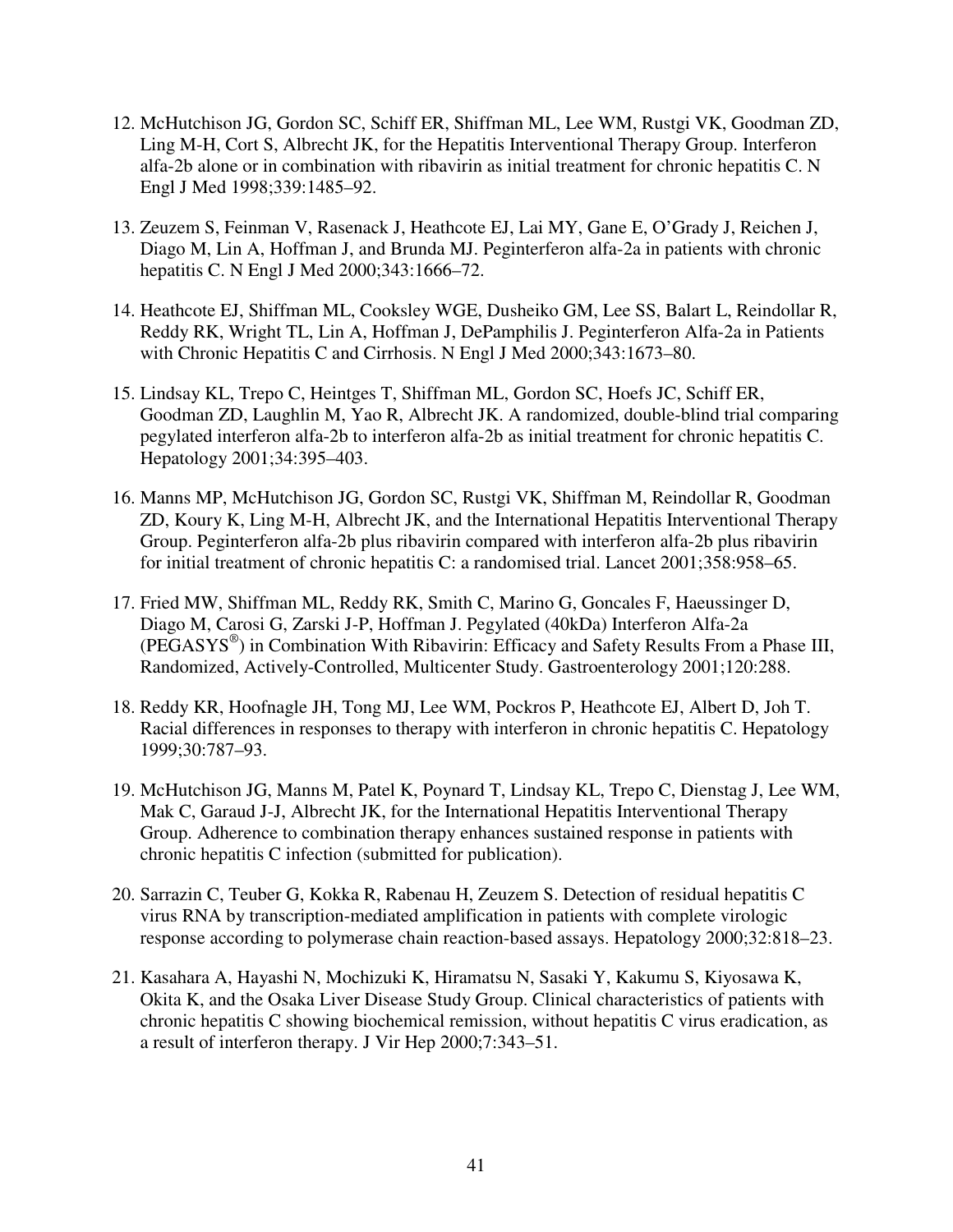- 22. Toyoda H, Kumada T, Tokuda A, Horiguchi Y, Nakano H, Honda T, Nakano S, Hayashi K, Katano Y, Nakano H, Hayakawa T, Nishimura D, Kato K, Imada K, Imoto M, Fukuda Y for the Yon-Ken HCV-HCC Follow-up Study Group. Long-term follow-up of sustained responders to interferon therapy, in patients with chronic hepatitis C. J Vir Hep 2000;7:414–9.
- 23. Shindo M, Hamada K, Oda K, Okuno T. Long-term follow-up study of sustained biochemical responders with interferon therapy. Hepatology 2001;33:1299–1302.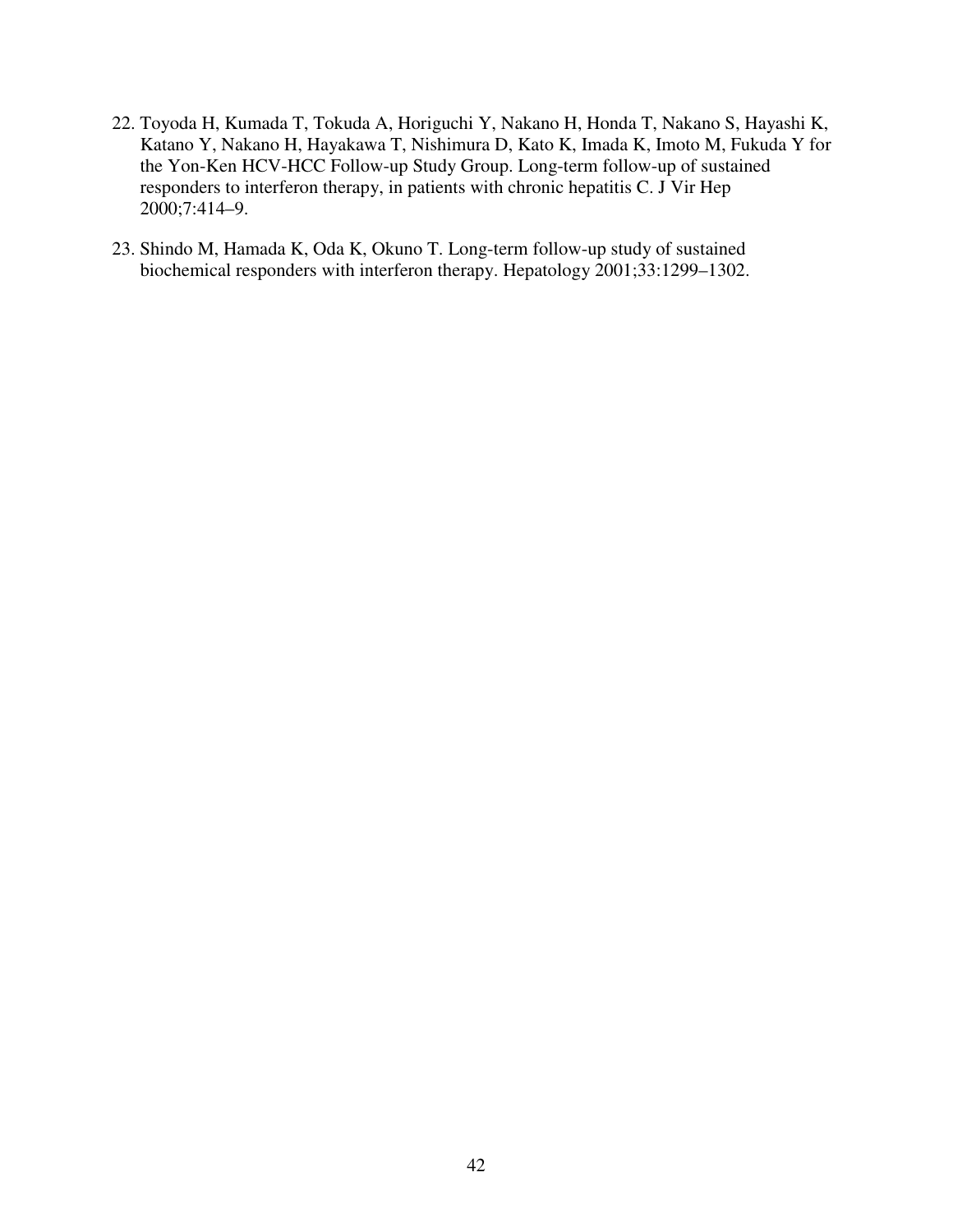# **Optimal Therapy of Hepatitis C Adrian M. Di Bisceglie, M.D.**

Considerable progress has been made in therapy since the last Consensus Development Conference on Management of Hepatitis C in 1997. Using the sustained virologic response (SVR) rate as the standard definition of beneficial outcome of therapy, different treatments can be compared in various categories of patients. The combination of interferon alfa-2b and ribavirin resulted in SVR rates of 31–35 percent after a 24-week course and 38–43 percent after a 48-week course of therapy.(1) The use of pegylated rather than standard interferon with ribavirin increased the response rate to  $54-56$  percent.<sup> $(2,3)$ </sup>

The efficacy of two different formulations of peginterferon combined with ribavirin were assessed in two recent pivotal trials. The first of these compared two different doses of peginterferon alfa-2b plus ribavirin to standard interferon alfa-2b plus ribavirin for the initial treatment of chronic hepatitis  $C^{(2)}$  In the trial, 1,530 patients were randomized to receive either: (1) peginterferon alfa-2b (1.5 mcg weekly: higher dose) plus ribavirin (800 mg daily), (2) peginterferon alfa-2b (1.5 mcg weekly for 4 weeks followed by 0.5 mcg weekly: lower dose) plus ribavirin (1,000–1,200 mg daily), or (3) standard interferon alfa-2b (3 million units thrice weekly) plus ribavirin (1,000–1,200 mg daily). The treatment duration in all groups was 48 weeks. End-of-treatment virologic responses were achieved in 65 percent of patients treated with higher dose peginterferon, 56 percent treated with lower dose peginterferon, and 54 percent treated with standard interferon and ribavirin. Sustained virologic responses occurred in 54 percent of patients in the higher dose peginterferon group, 47 percent in the lower dose group, and 47 percent in the standard interferon group. Among patients treated with the higher dose of peginterferon, SVRs were significantly higher in patients infected with HCV genotype 2 or 3 (82 percent) than in those with genotype 1 (42 percent). The initial level of HCV RNA in serum also correlated with the SVR rates. Patients with high initial levels of HCV RNA, defined as greater than 2 million copies/ml, had significantly lower response rates than those with lower levels of virus (less than 2 million copies /ml) (42 percent vs. 78 percent). The degree of hepatic fibrosis had a lesser impact on the outcome of therapy: the SVR rate was 57 percent in those with no or minimal fibrosis compared to 44 percent among those with bridging hepatic fibrosis or cirrhosis.

A second recent large, randomized controlled trial compared peginterferon alfa-2a (180 g weekly) plus ribavirin (1,000–1,200mg daily) to the same dose of peginterferon alfa-2a alone, or standard interferon alfa-2b (3 million units thrice weekly) plus ribavirin (1,000–1,200 mg daily) in 1,121 patients.<sup>(3)</sup> End-of-treatment virologic responses occurred in 69 percent of patients treated with peginterferon alfa-2a plus ribavirin, 59 percent with peginterferon alone, and only 52 percent with standard interferon and ribavirin. Sustained virologic response rates were 56 percent, 30 percent, and 45 percent, respectively. As in virtually all studies of antiviral therapy, HCV genotype was a strong predictor of SVR, which occurred in 46 percent of those with genotype 1 compared to 76 percent with genotypes 2 or 3 in the peginterferon plus ribavirin group.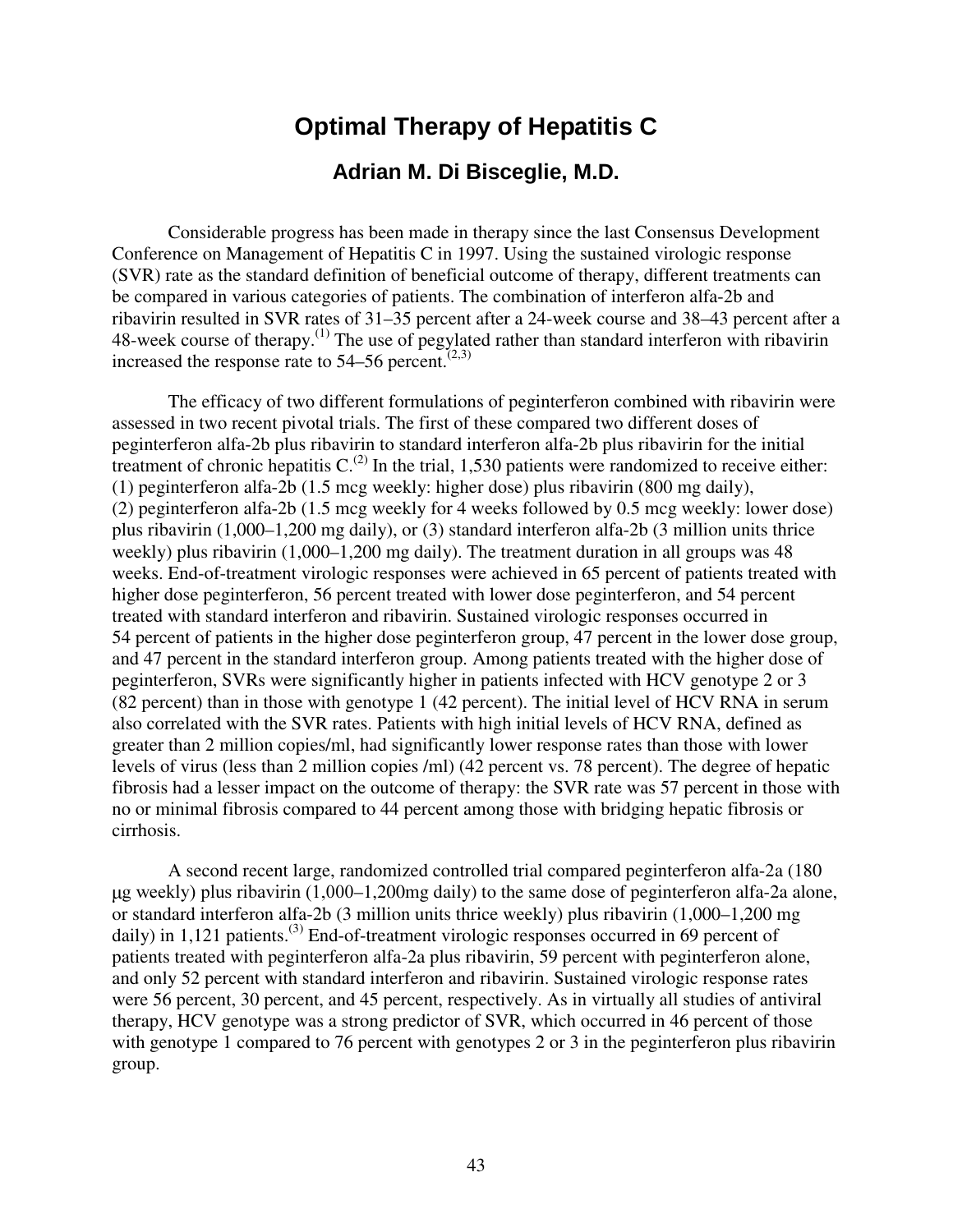Thus, two large pivotal trials have shown that the combination of peginterferon and ribavirin given for 48 weeks yields the highest rate of sustained response. While this may be the most effective regimen overall, it may not be optimal for all patients and in all situations. At issue is the optimal dose of peginterferon, the optimal dose of ribavirin, and the optimal duration of therapy.

In the large trial of peginterferon alfa-2b, two doses of peginterferon were compared, both based upon body weight.<sup>(2)</sup> While the higher dose yielded a better overall response rate, SVR rates for patients with genotypes 2 and 3 were similar with the higher and the lower peginterferon doses (82 percent vs 80 percent). In the trial of peginterferon alfa-2a, a single dose not adjusted to body weight (180 mcg weekly) was tested, based upon previous studies which identified this to be the most effective dose when given alone without ribavirin.<sup>(4)</sup> Yet, in all of these studies, dose modifications because of side effects were common, and it is, therefore, possible that lower doses of peginterferon are just as effective and perhaps better tolerated.

The optimal dose of ribavirin for use in combination with either form of peginterferon is also not clear. In the study of peginterferon alfa-2b, two doses were used: 800 mg of ribavirin per day with the higher dose of peginterferon alfa-2b was compared to the more standard dose of ribavirin of 1,000–1,200 mg daily (based on body weight) with the lower dose of peginterferon. Post-hoc analyses suggested that the 800 mg dose of ribavirin was suboptimal, in that response rates correlated with body weight, so that SVR rates increased as the ribavirin dose per kg body weight increased up to the highest rates, which were achieved at 13 mg/kg. Only the standard dose of ribavirin was used in the studies of peginterferon alfa-2a.<sup>(3)</sup> Clearly, the effects of these small differences in ribavirin doses need to be properly assessed in prospective controlled trials.

In both of the pivotal trials of peginterferon, therapy was given for 48 weeks. Thus, the relative efficacies of shorter or longer courses are not known. A full 48 weeks of therapy is clearly not needed to achieve SVR in all patients. Evidence from earlier studies of standard interferon with ribavirin suggested that 24 weeks of therapy was sufficient for patients with genotypes 2 or 3 and in patients with genotype 1 and low levels of HCV RNA.<sup> $(1)$ </sup> Furthermore, sequential testing for HCV RNA levels suggests that patients who do not respond can be identified as early as 24 or even 12 weeks of therapy; $(2,3)$  if so, their therapy could be curtailed early, thus minimizing side effects and cost. Future studies are needed to assess the optimal duration of therapy in different categories of patients as well as to assess the possible role of sequential measurements of HCV RNA levels as a means of determining the optimal duration of treatment.

- 1. McHutchison JG, Poynard T. Combination therapy with interferon plus ribavirin for the initial treatment of chronic hepatitis C. Semin Liver Dis 1999;19:57–65.
- 2. Manns MP, McHutchison JG, Gordon SC, et al. Peginterferon alfa-2b plus ribavirin compared with interferon alfa-2b plus ribavirin for initial treatment of chronic hepatitis C: a randomized trial. Lancet 2001;358:958–65.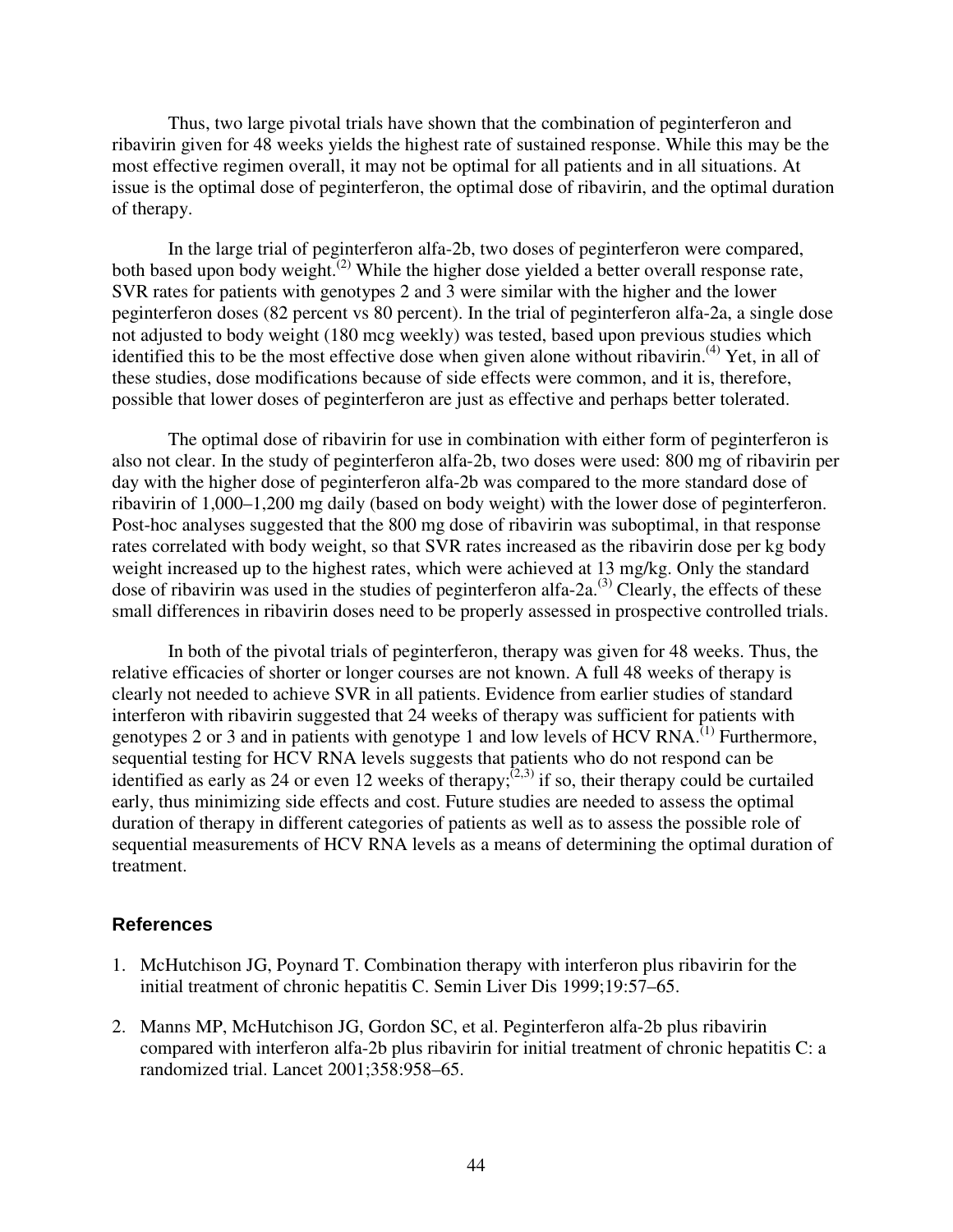- 3. Fried MW, Shiffman ML, Reddy K, et al. Pegylated (40 kDa) interferon alfa-2a (PEGASYS) in combination with ribavirin: Efficacy and safety results from a phase II, randomized, actively-controlled, multicenter study. Gastroenterology 2001;120:A-55 (abstract).
- 4. Zeuzem S, Feinman SV, Rasenack J, et al. Peginterferon alfa-2a in patients with chronic hepatitis C. N Engl J Med 2000;343:1666-72.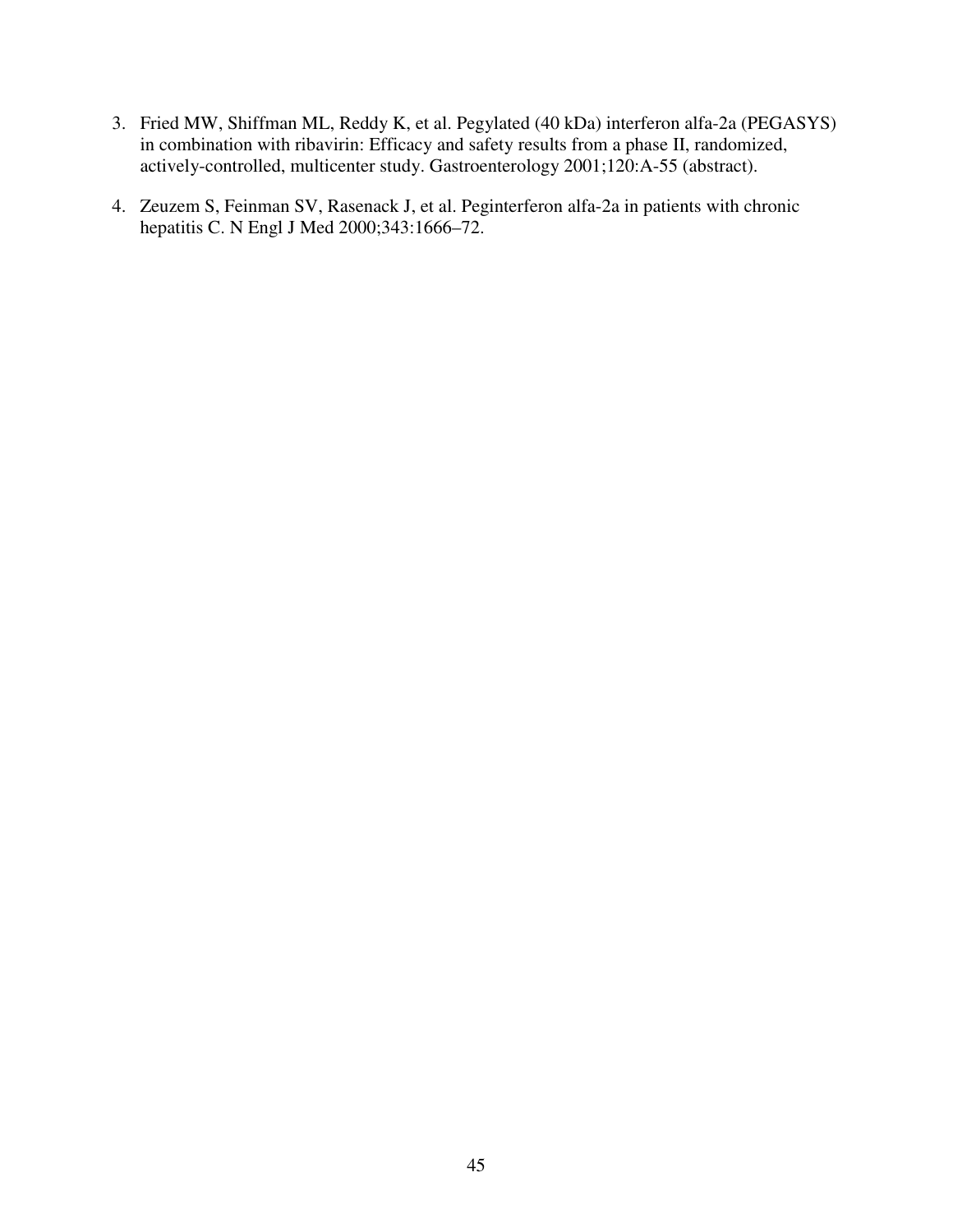# **Retreatment of Patients With Chronic Hepatitis C**

### **Mitchell L. Shiffman, M.D.**

A large number of patients with chronic hepatitis C have been treated with alpha interferon with or without ribavirin since the 1997 Consensus Development Conference. Unfortunately, a majority of these patients probably did not achieve a sustained virologic response (SVR). As new therapies are developed for hepatitis C, the issue of retreatment of these non-responders will continue to arise. Recommendations regarding retreatment should be based upon several factors: (1) the previous type of response, (2) the previous therapy and the difference in potency of the new therapy, (3) the severity of the underlying liver disease, (4) viral genotype and other predictive factors for response, and finally (5) tolerance of previous therapy and compliance. $(1)$ 

### **Types of Non-Response**

Patients who fail to achieve SVR can be categorized as either relapsers or nonresponders. In general, relapsers are more likely to achieve SVR during retreatment with a more potent regimen than are non-responders. Yet among patients referred to as non-responders, there is the subset who have a marked reduction without disappearance of HCV RNA (1–2 log units or more) during therapy. These partial responders may also be good candidates for retreatment, if a more potent regimen of therapy is being applied, such as the currently recommended combination of peginterferon and ribavirin. In at least one study of retreatment, only nonresponders who had a decline in HCV RNA to an absolute titer <100,000 copies/ml during previous treatment with interferon alone achieved SVR when retreated with interferon and  $\overline{\text{ribavirin}}$ .<sup>(2)</sup>

#### **Retreatment of Non-Responders**

The likelihood that non-responder patients will respond to retreatment depends in large part upon the previous therapy. Retreatment of non-responders with the same therapy will not result in viral clearance, whereas retreatment with a more potent regimen can result in SVR in a proportion of patients. Thus, preliminary results suggest that up to 30 percent of non-responders to the standard interferon/ribavirin combination became HCV RNA negative on retreatment using the peginterferon/ribavirin combination.<sup> $(3,4)$ </sup> Higher rates occurred in patients with HCV genotypes 2 or 3 compared to genotype 1. Unfortunately, relapse was common once therapy was discontinued, so that the rate of SVR was only 15–20 percent overall.

### **Retreatment of Relapsers**

Several studies have shown that patients with prior relapse have a high rate of SVR when retreated with more effective therapy. Thus, 50 percent of patients who relapsed following treatment with interferon alone achieved SVR when retreated with interferon/ribavirin combination.(5) The ability to achieve SVR following retreatment with peginterferon/ribavirin in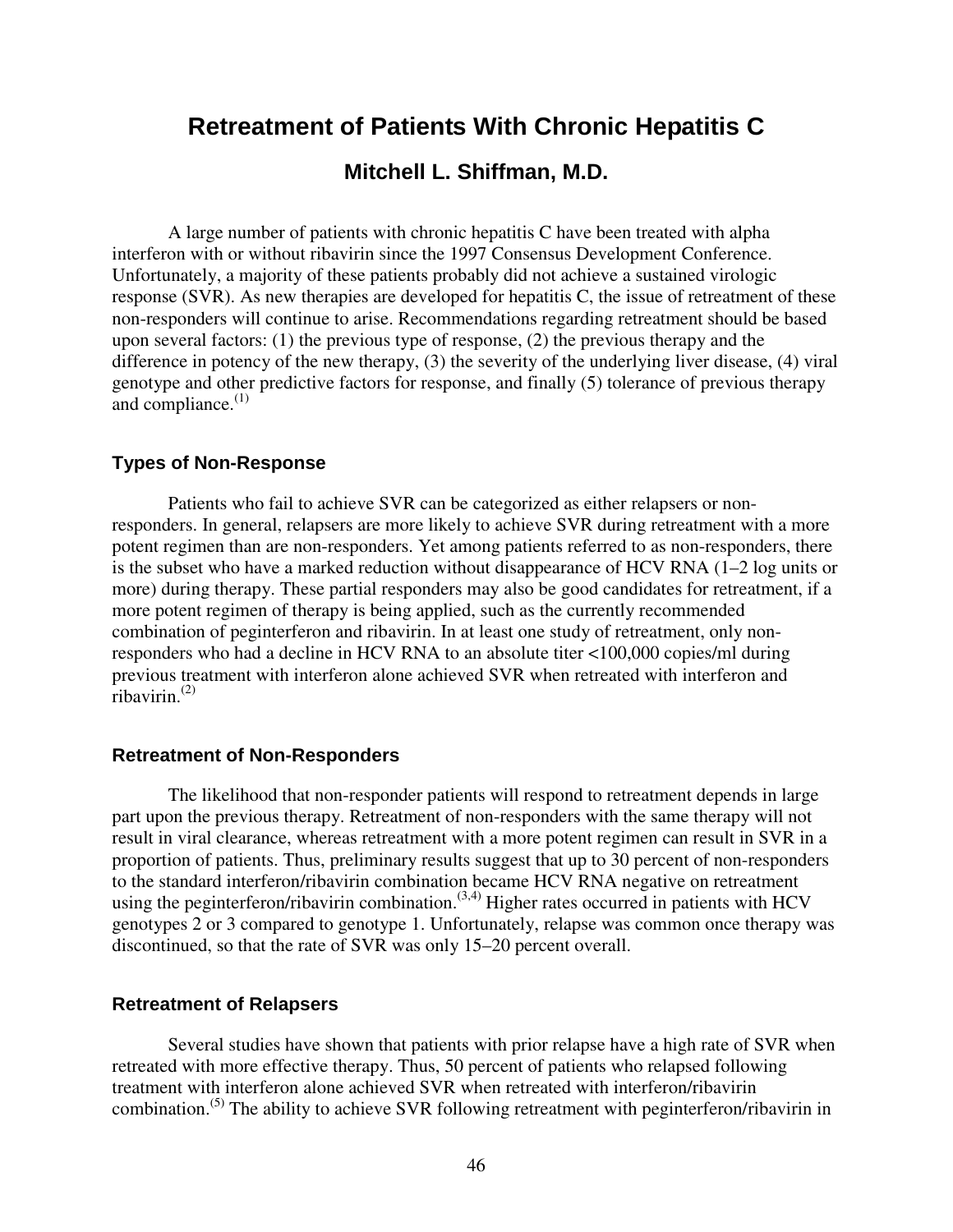patients who relapsed following interferon monotherapy or standard interferon/ribavirin therapy is currently being evaluated. The majority of relapsers become HCV RNA negative during retreatment, even when the regimen is the same. When the same regimen is used, however, virtually all patients relapse again after treatment is stopped. Extending the duration of retreatment without changing the dose or regimen may reduce relapse, but this has not been prospectively proven.

#### **Severity of Liver Disease and Retreatment**

Knowledge of the severity of the underlying liver disease is important in recommending retreatment of chronic hepatitis C. Patients with no or minimal fibrosis probably have an excellent long-term prognosis and low risk for developing cirrhosis or complications of chronic hepatitis C. These patients, therefore, could forgo retreatment and await further advances in therapy. On the other hand, patients with advanced fibrosis or cirrhosis are at increased risk for developing hepatic decompensation and should be considered for retreatment, especially if the previous treatment was interferon alone. For patients with intermediate degrees of fibrosis and disease activity, recommendations for retreatment should weigh the type of initial response, the improvement in treatment regimen, factors such viral genotype, initial titer of HCV RNA, as well as tolerance of therapy.

### **Non-Responders to Combination Therapy With Peginterferon and Ribavirin**

Patients who fail to respond even to the current optimal therapy with peginterferon/ ribavirin are a great challenge for management, particularly those with advanced fibrosis or cirrhosis. In several studies of standard interferon, up to 40 percent of non-responders developed evidence of a histological response despite persistence of HCV RNA.<sup> $(6,7)$ </sup> These histological responses occurred largely among patients with a partial virological response as shown by a significant reduction in HCV RNA titer. In a prospective, randomized controlled trial, these histological improvements were shown to be maintained by continuation of interferon monotherapy. $^{(8)}$  The possible role of maintenance therapy with peginterferon alone in preventing further progression of cirrhosis, clinical decompensation, or development of hepatocellular carcinoma is currently the focus of a large-scale, multi-center U.S. trial, referred to as HALT-C. Until the results of that study or similar studies are available, the role of long-term, continuous therapy with peginterferon (or ribavirin or both) for non-responder patients must be considered experimental.

### **Tolerance and Compliance**

An important reason for relapse and non-response to interferon therapy of hepatitis C is non-compliance. Non-compliance can be the result of severe side effects or lack of commitment by the patient, but also can be due to poor counseling regarding side effects and inadequate management. If the causes of non-compliance can be corrected or lessened, retreatment can be successful. In contrast, if side effects are intolerable despite adequate counseling and management, retreatment is unlikely to be successful and should not be encouraged.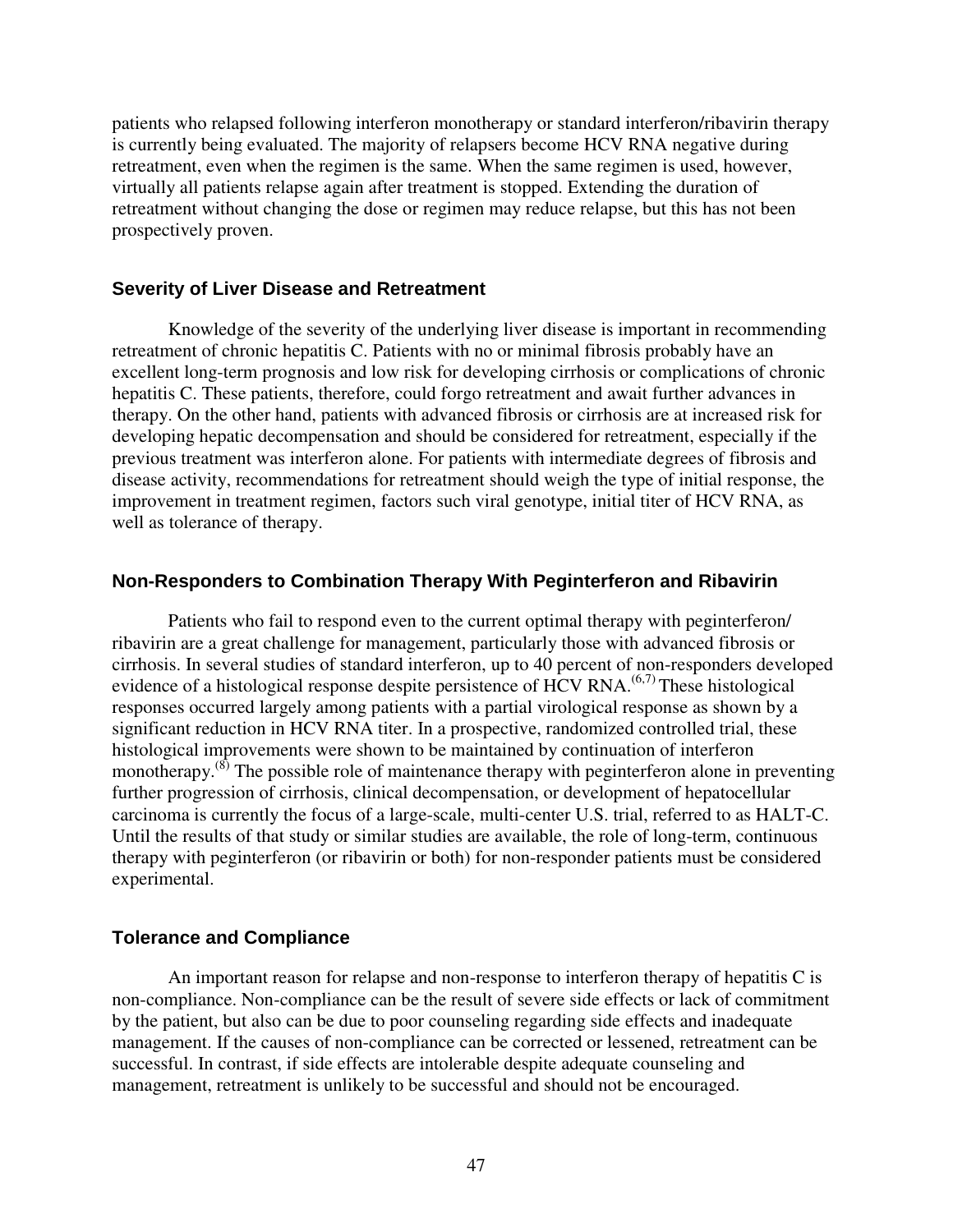- 1. Shiffman ML. Management of interferon therapy non-responders. Clin Liver Dis 2001;5:1025–43.
- 2. Shiffman ML, Hofmann CM, Gabbay J, et al. Treatment of chronic hepatitis C in patients who failed interferon monotherapy: Effects of higher doses of interferon and ribavirin combination therapy. Am J Gastroenterol 2000;95:2928–35.
- 3. Minuk GY, Reddy KR, Lee SS, et al. Enhanced virologic response to treatment with 40KDA peginterferon-alpha-2a (Pegasys) in patients previously unresponsive to treatment with interferon-alpha-2a. Hepatology 2001;34:330A.
- 4. Shiffman ML, for the HALT-C trial investigators. Retreatment of interferon and interferonribavirin non-responders with peginterferon-alpha-2a and ribavirin: Initial results from the lead-in phase of the HALT-C trial. Hepatology 2001;34:243A.
- 5. Davis GL, Esteban-Mur R, Rustgi V, et al. Interferon alfa-2b alone or in combination with ribavirin for the treatment of relapse of chronic hepatitis C. N Eng J Med 1998;339:1493–9.
- 6. Shiffman ML, Hofmann CM, Thompson EB, et al. Relationship between biochemical, virologic and histologic response during interferon treatment of chronic hepatitis C. Hepatology 1997;26:780–5.
- 7. Shiffman ML. Histologic improvement in response to interferon therapy in chronic hepatitis C. Viral Hepatitis Reviews. 1999;5:27–43.
- 8. Shiffman ML, Hofmann CM, Contos MJ, et al. A randomized, controlled trial of maintenance interferon for treatment of chronic hepatitis C non-responders. Gastroenterology 1999;117:1164–72.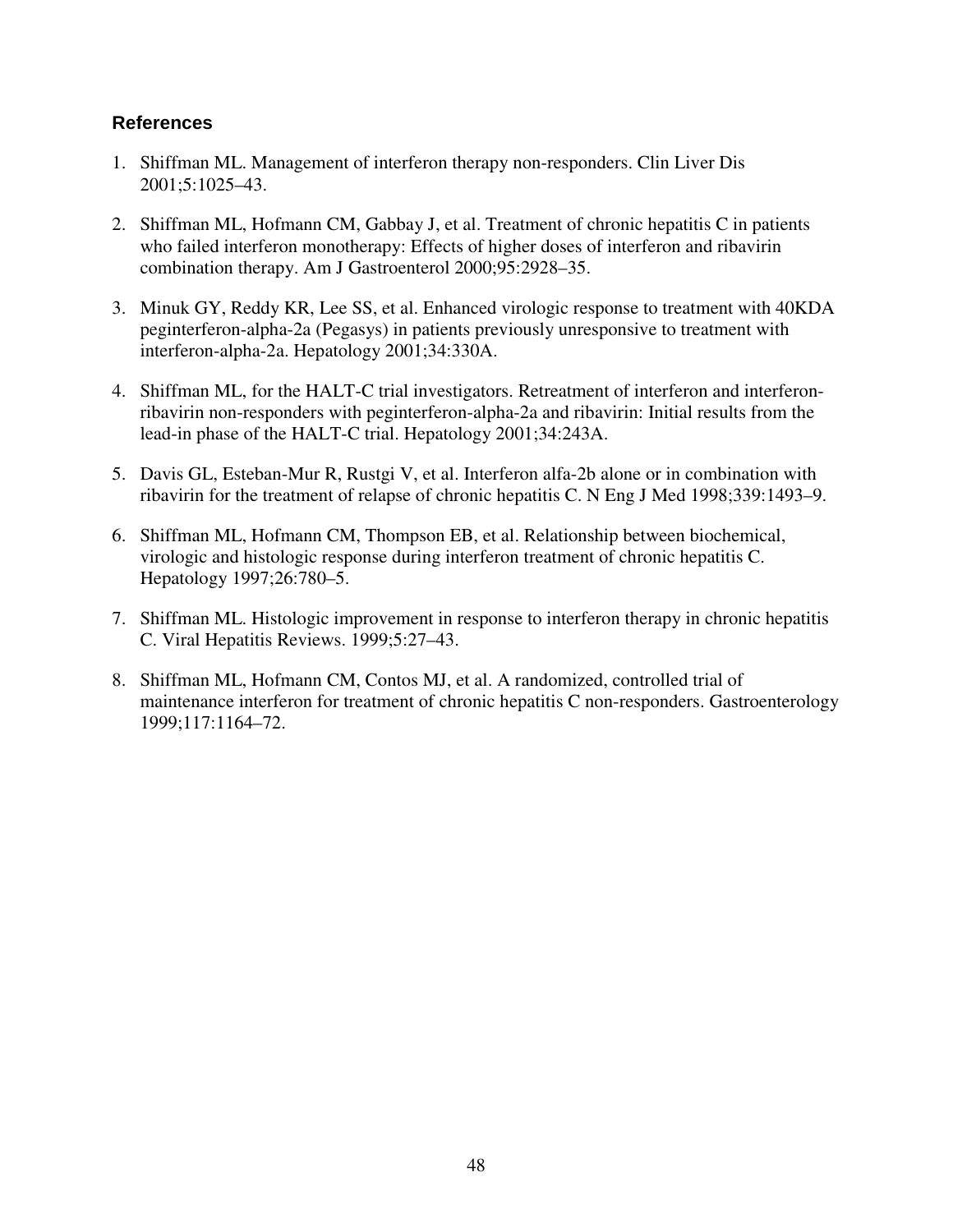# **Treatment for Hepatitis C: A Systematic Review**

# **Geetanjali Chander, Mark S. Sulkowski, Mollie W. Jenckes, Kelly A. Gebo, Khalil G. Ghanem, H. Franklin Herlong, Michael Torbenson, Kirk A. Harris, Samer El-Kamary, and Eric B. Bass**

### **Introduction**

Hepatitis C is a spherical enveloped RNA virus of the *Flaviviridae* family, which has been recognized as a major cause of chronic hepatitis and hepatic fibrosis that progresses in some patients to cirrhosis and hepatocellular carcinoma (HCC). In the United States, approximately 4 million people have been infected with hepatitis C (HCV) and 10,000 HCVrelated deaths occur each year. Effective treatment strategies are needed to prevent hepatitis Crelated morbidity and mortality.

### **Objective**

We conducted a systematic review of the literature to determine: (1) the extent to which randomized controlled trials have shown the efficacy and safety of current treatment options for chronic hepatitis C in treatment-naive patients, including: pegylated interferon plus ribavirin; pegylated interferon alone; interferon plus ribavirin; and interferon plus amantadine; (2) the extent to which randomized controlled trials have shown the efficacy and safety of current interferon based treatment options (including interferon alone) for chronic hepatitis C in selected subgroups of patients, especially those defined by the following characteristics: age less than or equal to 18 years, race/ethnicity, HCV genotype, presence or absence of cirrhosis, minimal vs. decompensated liver disease, concurrent hepatitis B or HIV infection, non-response to initial interferon based therapy, and relapse after initial interferon based therapy; and (3) the long-term outcomes of current treatment options for chronic hepatitis C infection.

### **Methods**

#### *Literature Sources*

Seven electronic databases were searched through DIALOG for the period from January 1996 to March 2002. Additional articles were identified by searching references in pertinent articles, hand searching relevant journals, and querying technical experts.

### *Eligibility Criteria*

Exclusion criteria for review included: non-English language, articles limited to basic science or non-human data, previously reported data, and meeting abstracts.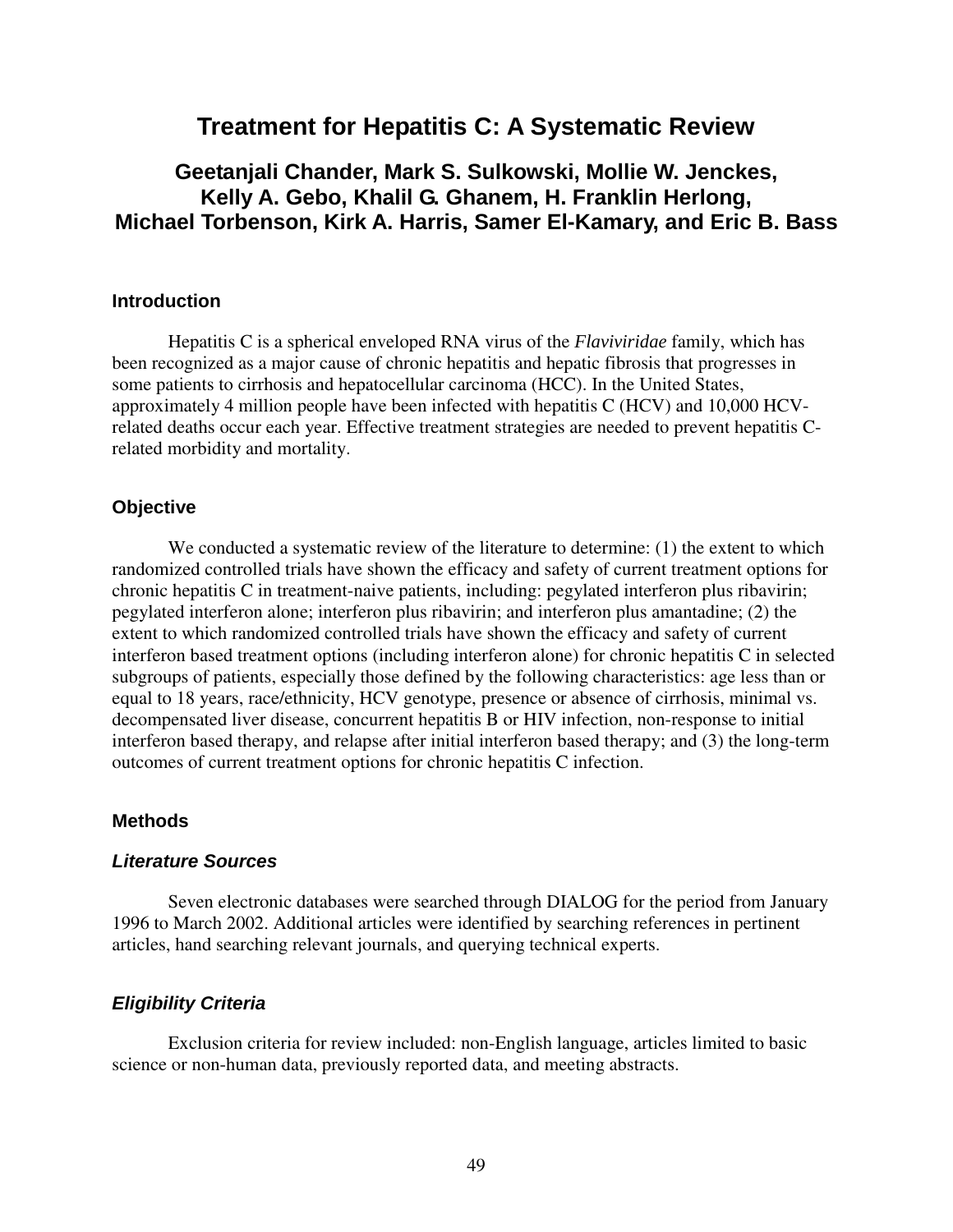Inclusion criteria for review were: study designed to address our key question, information pertinent to management of hepatitis C, and 30 or more study subjects with hepatitis C. In addition, treatment articles reviewed were limited to randomized controlled trials. To explore modern treatment options, we limited eligible studies to those evaluating interferon alone or in combination with other treatment options, e.g., ribavirin, amantadine, etc., *and* where outcomes were assessed by virologic and/or histologic measures of outcomes. Studies of interferon alone were only included when the study participants were subgroups of interest, e.g., renal disease, HIV co-infection. Studies evaluating long-term followup could be either randomized controlled trials or cohorts but required at least 60 months of observation.

#### *Assessment of Study Quality*

Each eligible article was reviewed by a pair of reviewers, including at least one team member with relevant clinical training and/or one with training in epidemiology and research methods. Paired reviewers independently rated the quality of each study in terms of the following categories: representativeness of study subjects (5 items); bias and confounding (4 items); description of therapy (4 items); outcomes and followup (5 items); statistical quality and interpretation (4 items). Reviewers assigned each response level a score of 0 (criterion not met), 1 (criterion partially met), or 2 (criterion fully met) to each relevant item on the quality form. The score for each category of study quality was the percentage of the total points available in each category and therefore could range from 0–100 percent. The overall quality score was the average of the five categorical scores. We also documented source of funding.

#### *Extraction of Data*

The paired reviewers also abstracted data on type of study and geographical location; study groups; specific aims; inclusion and exclusion criteria, screening regimen; demographic, social and clinical characteristics of subjects, and results. Differences between the two reviewers in either quality or content abstraction were resolved by consensus.

#### **Synthesis**

### *Results of Literature Search*

We identified 3,104 potentially relevant citations and 1,731 of these were deemed eligible for abstract review. Through the abstract review process, we identified 486 articles that could have been related to one of our key questions regarding treatment. After reviewing these 486 articles, we found 231 studies including 165 randomized controlled trials reporting on current treatment and 66 reporting on long-term outcomes. Data from these eligible studies will be presented in a series of evidence tables and figures highlighting their distinguishing characteristics, methodologic strengths and limitations, and key findings.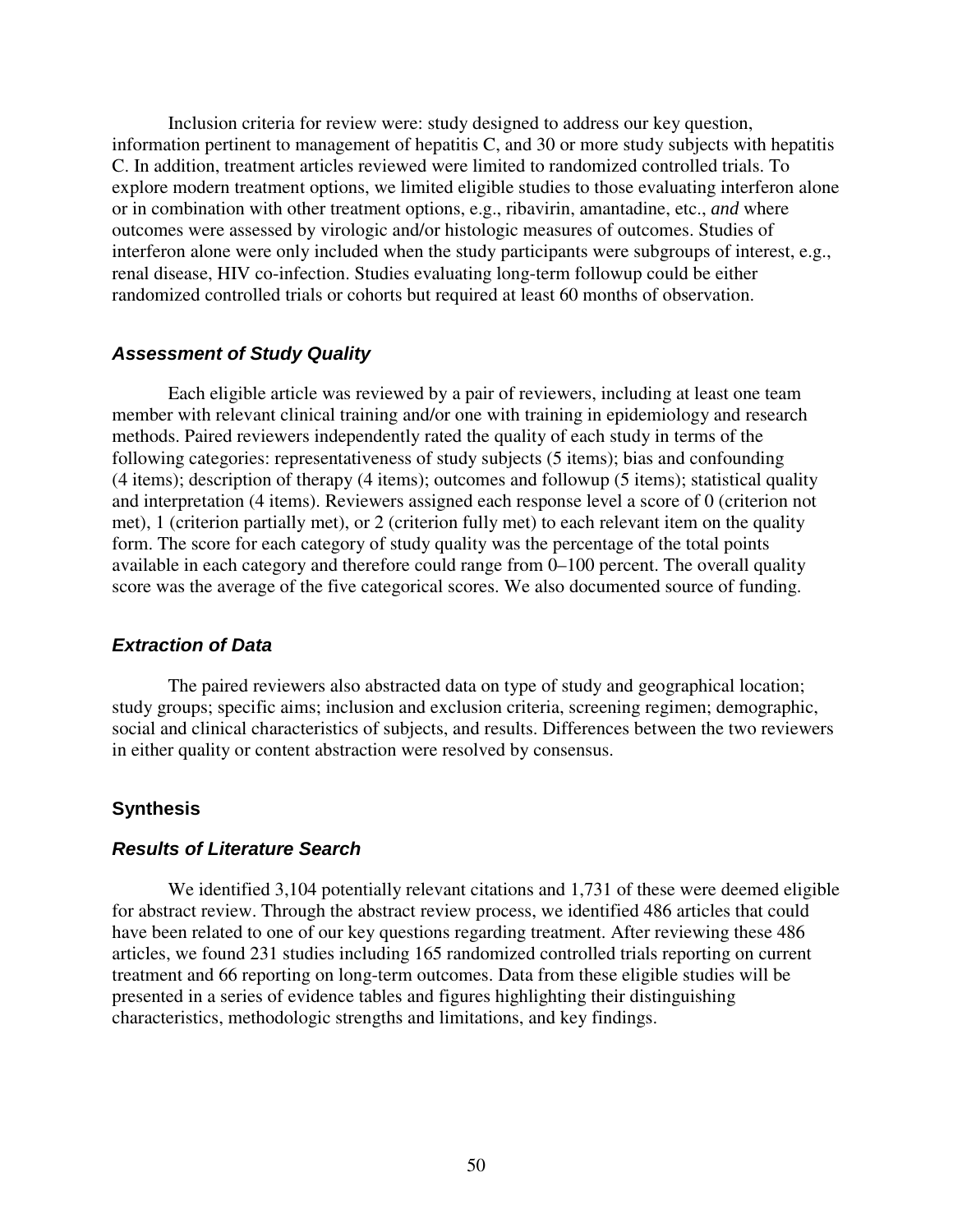# **Utilization of Virologic Testing in the Treatment of Chronic Hepatitis C**

## **Gary L. Davis, M.D.**

Slightly fewer than half of patients with chronic hepatitis C fail to eradicate hepatitis C virus (HCV) when treated with the current regimen of combination therapy with pegylated interferon and oral ribavirin (PEG-R).<sup> $(1,2)$ </sup> With past treatment regimens including interferon monotherapy or the combination of standard interferon with ribavirin, patients who remained HCV RNA positive by qualitative testing by RT-PCR after 12 or 24 weeks, respectively, had little or no chance of achieving a sustained virologic response  $(SVR)$ .<sup>(3,4)</sup> Preliminary data from one of the PEG-R studies suggested that the most appropriate timepoint for assessing response with the current regimen was also 24 weeks.<sup>(1)</sup>. Thus, treatment could be discontinued early in viral non-responders, saving them the inconvenience and expense of the latter half of the treatment course. However, several papers also reported that the lack of an even earlier reduction in viral level was predictive of non-response despite continued treatment.<sup> $(5,6)$ </sup> Unfortunately, these reports examined small numbers of patients and used quantitative assays for HCV RNA that were neither reliable or commercially available. Recently, several standardized commercially assays for quantitating HCV RNA have become available. The role of these quantitative tests in assessing early virologic response (or non-response) to PEG-R has not been studied.

The goal of the current analysis was to determine whether reduction of the level of HCV RNA during the first weeks of PEG-R treatment predicted response and non-response at the end of treatment and whether this information would be used to formulate early stopping rules before 24 weeks of treatment. Data from two recent large international clinical studies of pegylated interferon plus oral ribavirin was made available by the study sponsors, Schering Plough and Roche Pharmaceuticals, after agreement of the study investigators.<sup> $(1,2)$ </sup> Only those treatment groups receiving the optimal regimen were included (PEG-IFN $\alpha$ 2a 180 µg qwk + ribavirin 1000-1200 mg daily; PEG-IFN $\alpha$ 2b 1.5 µg/kg qwk + ribavirin 800 mg daily). Quantitative HCV RNA was measured at baseline, 4 weeks, 12 weeks, and 24 weeks by the NGI method (Schering study) or Amplicor with appropriate dilutions of high titer samples (Roche study).<sup> $(7,8)$ </sup> This data was analyzed to answer the following questions: (a) Can serial quantitative HCV RNA testing predict a lack of virologic response to PEG-R? (b) Can serial quantitative HCV RNA testing predict a sustained virologic response to PEG-R? (c) What is the optimal time to determine early virologic response?

The analysis of the 2 data sets with respect to the ability of the week 12 viral response to predict non-response is shown in Table 1. The results with the 2 different interferon regimens are nearly identical. Early virologic response (EVR) was best defined as a fall in HCV RNA level after the first 12 weeks of treatment to less than the lower limit of detection (PCR) or by at least 2 logs compared to the pre-treatment level. Overall, 82.7 percent of patients treated with this combination achieved EVR and 68 percent of these cases eventually achieved SVR. SVR was more than 50 percent more likely to occur in patients who were able to receive at least 80 percent of the recommended dose and duration of drugs. Failure to achieve an early virologic response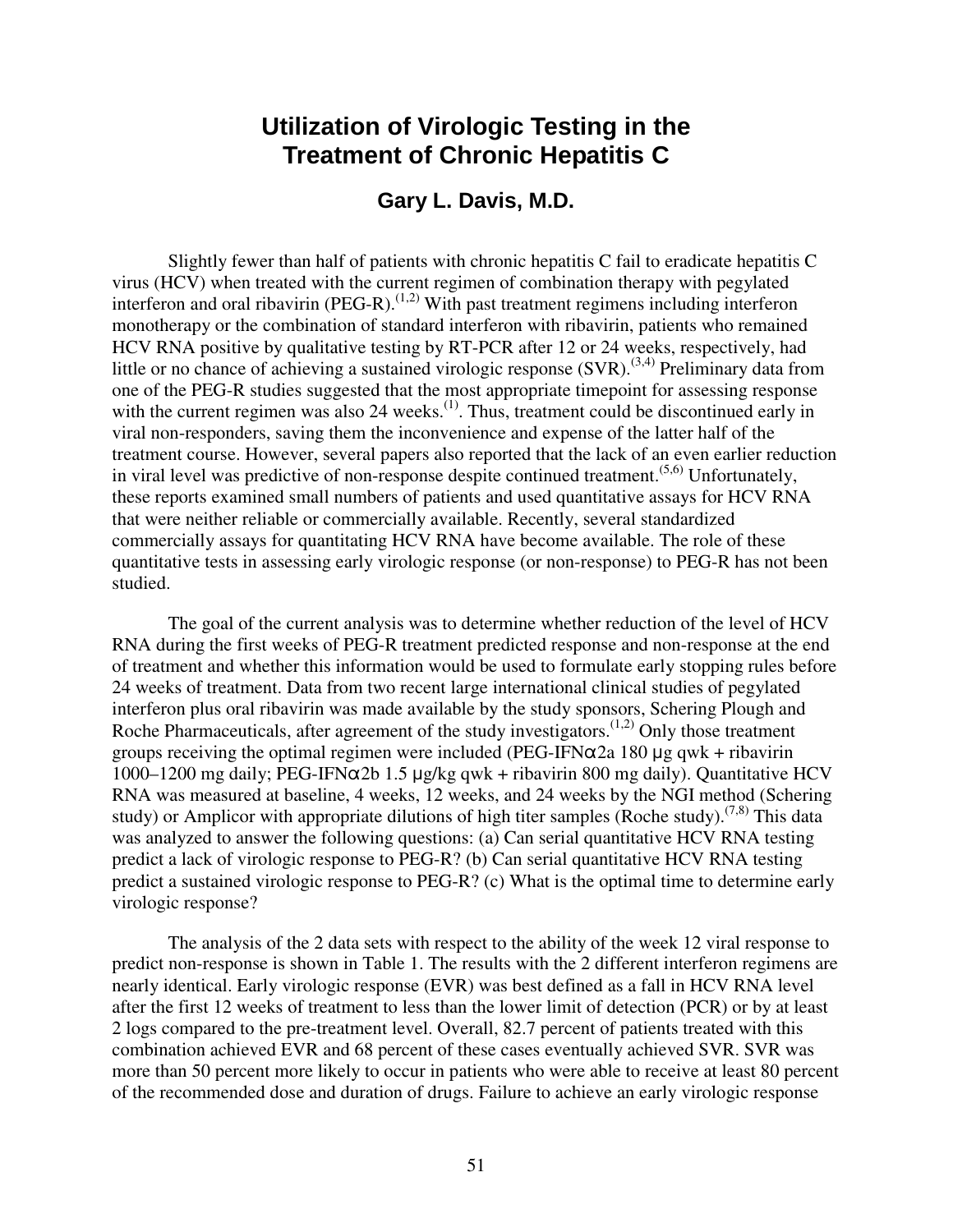was highly predictive of non-response; only 2 of 161 (1.2 percent) patients without EVR ultimately achieved SVR. Viral response at 4 weeks was less predictive than the 12 week response; failure to achieve a 4 week EVR was associated with a 4 percent chance of SVR. A quantitative cutoff of more than 2 logs (e.g. 3 logs) missed some patients who ultimately achieved SVR while a less rigorous cutoff (e.g. 1 log) allowed too many non-responders to continue on treatment.

| <b>Early Virological</b> | <b>Treatment Response</b> |           |  |
|--------------------------|---------------------------|-----------|--|
| Response                 | <b>SVR</b>                | <b>NR</b> |  |
| Study #1                 |                           |           |  |
| Yes                      | 71.8%                     | 28.2%     |  |
| No                       | $0.0\%$                   | 100.0%    |  |
| Study #2                 |                           |           |  |
| Yes                      | 64.9%                     | 35.1%     |  |
| <b>No</b>                | 3.2%                      | 96.8%     |  |
| <b>Combined Data</b>     |                           |           |  |
| Yes                      | 68.3%                     | 31.7%     |  |
| No                       | 1.2%                      | 98.8%     |  |

| able |
|------|
|------|

In summary, most patients who receive treatment with pegylated interferon and ribavirin achieve early virologic response, defined as a fall in HCV RNA level by at least 2 logs or to undetectable by PCR after the first 12 weeks of treatment. About two-thirds of these patients will ultimately achieve SVR, thus providing excellent motivation to continue therapy and not dose reduce unnecessarily. In contrast, those who fail to achieve an early virologic response have only a very small chance of achieving SVR even if therapy is continued for a full year. Discontinuation of therapy is encouraged in these cases.

- 1. Fried MW, Shiffman ML, Reddy RK, et al. Pegylated interferon alfa-2a in combination with ribavirin: Efficacy and safety results from a phase III, randomized, actively controlled, multicenter study (abstract). Gastroenterology 2001;120:A55.
- 2. Manns MP, McHutchison JG, Gordon S, et al. Peginterferon alfa-2b plus ribavirin compared to interferon alfa-2b plus ribavirin for the treatment of chronic hepatitis C: a randomized trial. Lancet. 2001;358:958–65.
- 3. Davis GL, Balart LA, Schiff ER, et al. Treatment of chronic hepatitis C with recombinant interferon alfa: a multicenter randomized controlled trial. N Engl J Med 1989;321:1501–6.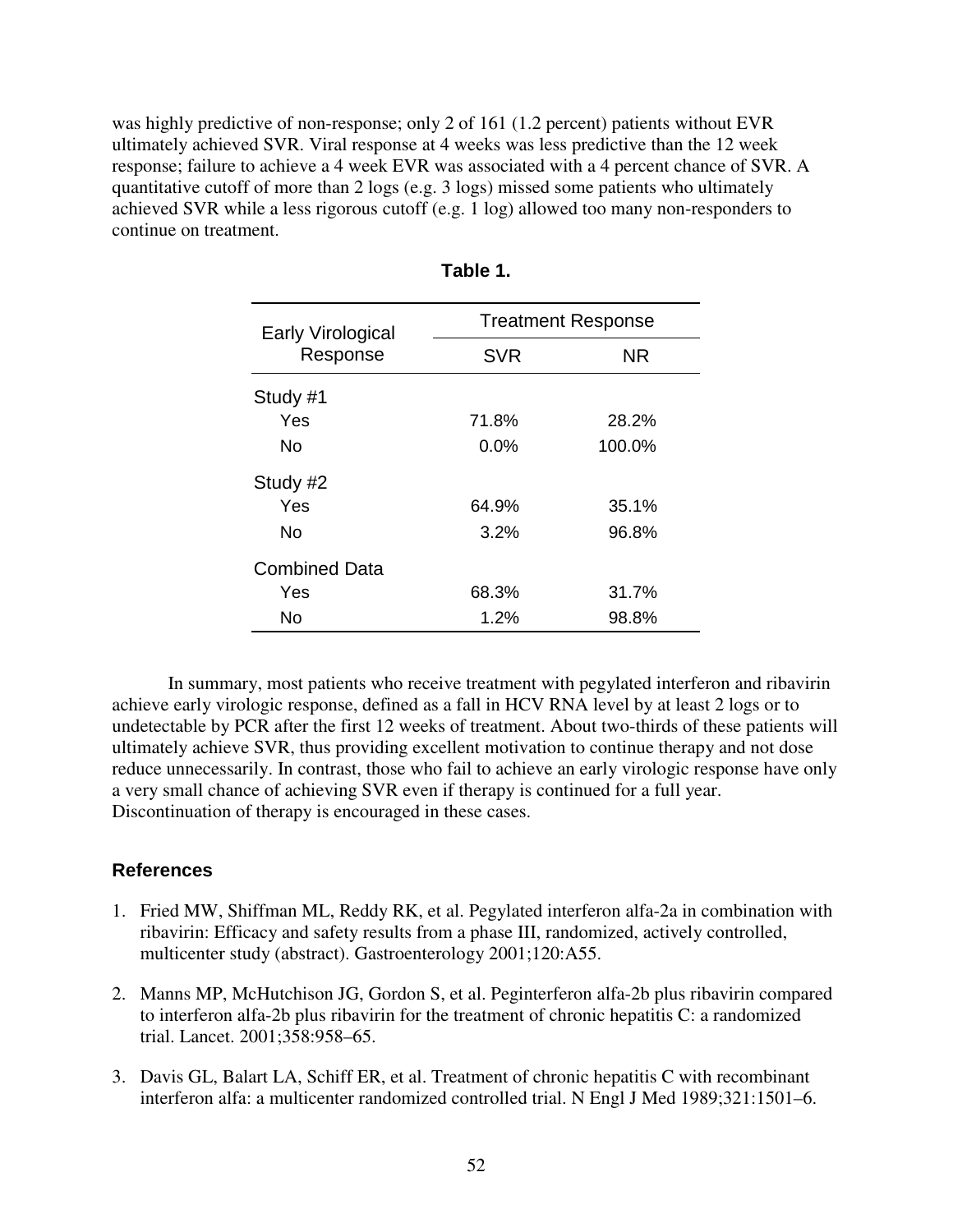- 4. McHutchison JG, Gordon S, Schiff ER, et al. Interferon alfa-2b montherapy versus interferon alfa-2b plus ribavirin as initial treatment for chronic hepatitis C: Results of a U.S. multicenter randomized controlled study. New Engl J Med 1998;339:1485–92.
- 5. Herrmann E, Neumann AU, Schmidt JM, Zeuzem S. Hepatitis C virus kinetics. Antivir Ther 2000;5:85–90.
- 6. Poynard T, McHutchison J, Goodman Z, Ling MH, Albrecht J. Is an "a la carte" combination interferon alfa-2b plus ribavirin regimen possible for the first line treatment in patients with chronic hepatitis C? Hepatology 2000; 31:211–8.
- 7. Pockros PJ, Bain VG, Hunter EB, Conrad A, Balart A, Hollinger FB, Albert D. A comparison of reverse transcription-polymerase chain reaction and branched-chain DNA assays for hepatitis C virus RNA in patients receiving interferon treatment. J Viral Hepat 1999;6:145–50.
- 8. Nolte FS, Fried MW, Shiffman ML, et al. Prospective multicenter clinical evaluation of AMPLICOR and COBAS AMPLICOR hepatitis C virus tests. J Clin Microbiol. 2001;39:4005–12.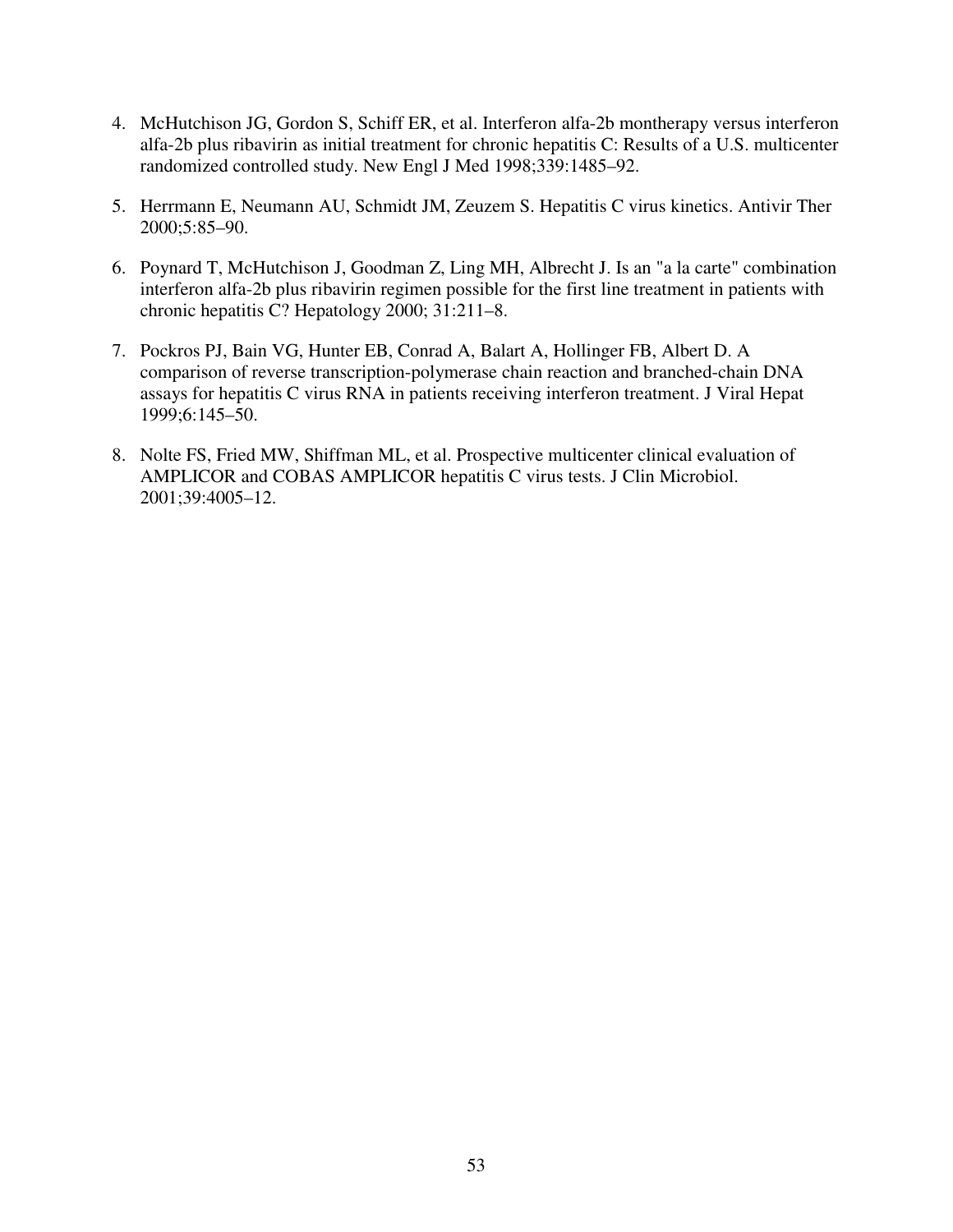# **The Role of Liver Biopsy in Therapy of Chronic Hepatitis C Jules L. Dienstag, M.D.**

As the efficacy of therapy for chronic hepatitis C improves, as acceptance of such therapy becomes more widespread, and as management of chronic hepatitis C extends from specialist hepatologists to nonspecialists, the role of liver biopsy in the management of chronic hepatitis C is being re-examined. When the role of liver biopsy was considered during the previous NIH Consensus Development Conference in 1997, pretreatment liver biopsy was endorsed as the "gold standard" for assessing the grade of liver injury and the stage of liver fibrosis in anticipation of antiviral therapy. The same recommendations appear in the consensus statement of the European Association for the Study of Liver Disease; are supported by the Centers for Disease Control, United States Public Health Service; and are implied in the consensus statement on prevention and management of hepatitis C in the Asia-Pacific region. Since that time, a series of reports have appeared either supporting or challenging the role of such histologic assessment in the management of chronic hepatitis C. In reevaluation of the value of liver biopsy, we should consider whether hepatic histology (a) provides prognostic information about the future natural history of chronic hepatitis C, (b) predicts the likelihood of response to antiviral therapy, and (c) remains the gold standard that it represented or can be supplanted by "surrogate" indicators.

Selecting patients for treatment would be easier if available therapy were uncomplicated, highly effective, simple to administer, limited in duration, and well tolerated. In patients with chronic hepatitis C, however, available therapy is far from ideal, and many factors color the decisions of individual patients and their physicians. Antiviral therapy for chronic hepatitis C requires injection therapy; side effects are common and especially difficult to accept in a population of predominantly asymptomatic persons; approximately half of treated patients fail to respond to the best therapy available; for many patients progression is so slow and limited that the decision to treat is readily postponed; and, if the steady progress in efficacy of antiviral therapy over the last decade is an indication of progress to come, many patients might fare just as well to wait until antiviral therapy improves. Perhaps, for patients with HCV genotypes 2 and 3, response to therapy is so likely that the threshold for treatment is achieved in almost all cases; however, because most patients have genotype 1, and because 60 percent of patients in this category fail to respond, pretreatment variables that shed light upon prognosis and likelihood of response to therapy are valuable for decision-making about therapy.

Although much is known about the natural history of chronic hepatitis C in large cohorts of affected persons, predicting the future course of the disease in any individual is difficult. Of the several potential prognostic variables, the most reliable appears to be histologic grade and stage, as assessed by one of several extant histologic classifications systems. Studies relying on serial liver biopsies suggest that patients with mild hepatitis and limited fibrosis progress slowly or not at all over a 10–20 year horizon, while those with moderate to severe inflammation (grade) and fibrosis (stage) progress inevitably to cirrhosis over a 20–10 year horizon, respectively. Therefore, a baseline biopsy is useful for determining the urgency of initiating therapy. Moreover, almost all instances of hepatitis C being discovered in clinical practice now represent hepatitis C virus (HCV) infections acquired one to three decades earlier, originating at a time of life when "risky" behavior occurred, even transiently. Thus, for most patients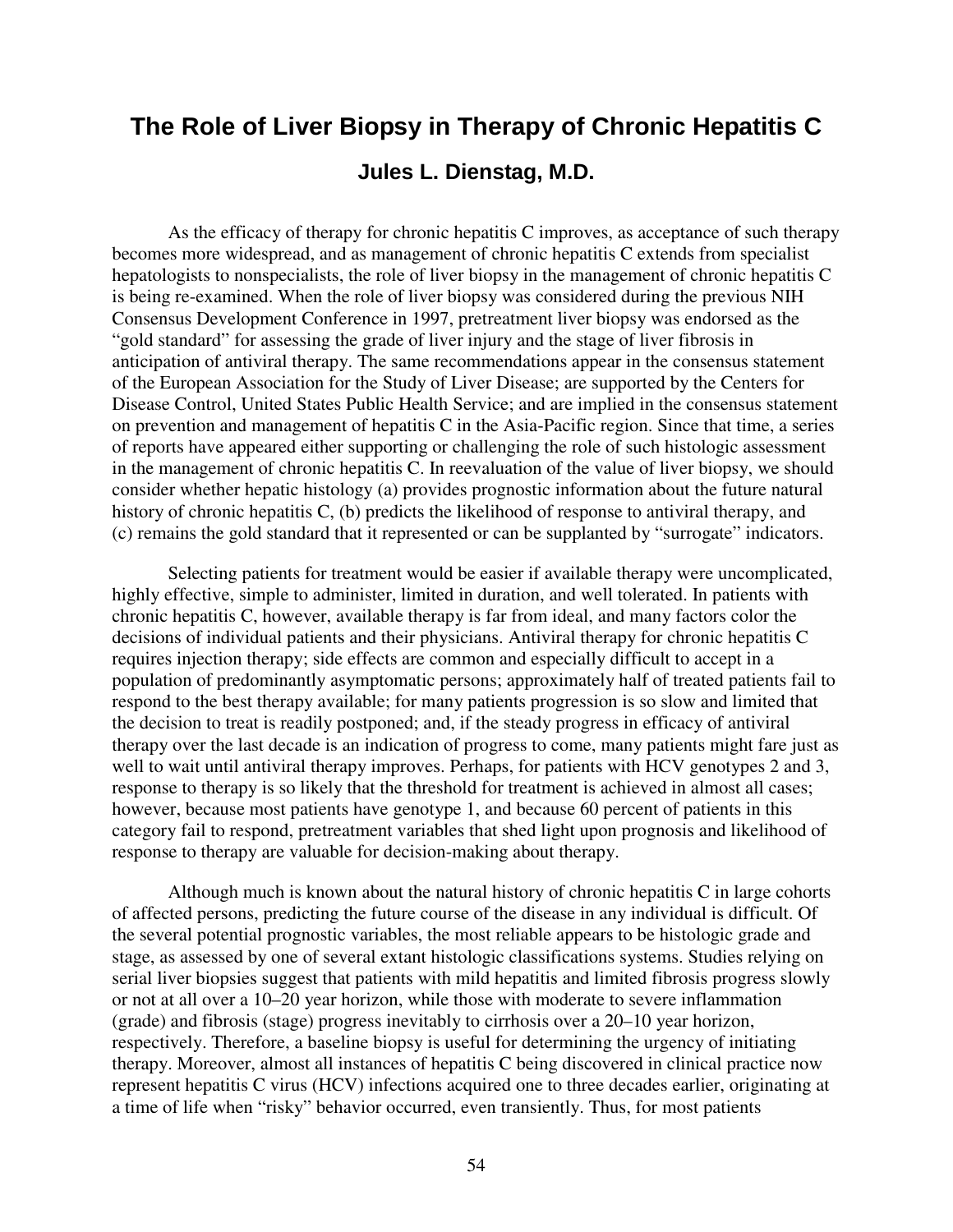undergoing liver biopsy for chronic hepatitis C, current biopsy includes an approximate assessment of the impact on inflammation and fibrosis of several decades of HCV infection and virus-associated liver injury. These observations have been invoked as the primary justification for recommending liver biopsy prior to embarking upon a course of antiviral therapy.

Liver biopsy is felt to be helpful in excluding other causes of liver injury that might confound interpretation of the clinical and histologic expression of HCV infection. Because some patients with chronic hepatitis C have other, concomitant causes of liver injury, a pretreatment liver biopsy to exclude such alternative factors as fat, alcohol, iron, etc. may shift clinical focus away from hepatitis C to the alternative process. Moreover, some of these factors, e.g., fat or iron, have been suggested to be cofactors in the progression of fibrosis. Another argument in favor of a pretreatment biopsy in patients with chronic hepatitis C can be made for anyone with any type of liver disorder for which treatment is an option. That is, a baseline biopsy obtained prior to committing a patient to long-term treatment preserves the value of potential subsequent histologic assessment for management decisions made in the future.

Based upon histologic prognostication, many clinicians decline to pursue therapy in patients with mild chronic hepatitis C. From a societal perspective, however, Wong et al. suggested that treatment of mild chronic hepatitis with combination interferon-ribavirin is actually cost-effective, reduces the risk of cirrhosis, and prolongs survival. The comparison strategy for this analysis was watchful waiting, with liver biopsies repeated every three years and therapy introduced for histologic progression; in addition, the calculated costs of therapy involved the combination of standard interferon with ribavirin. Although sensitivity analyses were included to address uncertainties in the many estimates required for such an analysis, this analysis was based upon costs of a previous generation of therapy, not the increased costs of contemporary therapy with pegylated interferon plus ribavirin. In addition, the benefit identified would be marginal or negligible if only one additional liver biopsy were to be performed in the future, and the analysis could not include the impact of the inevitable introduction of more effective, better tolerated treatments that would justify postponing treatment for several years. Whether critiques of this analysis are substantial or quibbling, the perspective of individual patients and physicians may be very different and no less valid or compelling than the societal perspective adopted in this analysis. For many patients with mild disease and a likelihood of progression to cirrhosis that may be as low as 20 percent over 20 years, a viable strategy would allow postponing treatment for several years and embracing therapy without an additional liver biopsy when more highly effective treatments become available.

Liver biopsy would be less important were other clinical or laboratory tests available that could predict reliably the grade of inflammatory injury or the stage of fibrosis; however, to date, no such surrogates have been validated. Weighing against liver biopsies are the high costs of the procedure as well as its invasive nature and associated risks. Because most patients referred for evaluation have moderate to severe chronic hepatitis on liver biopsy, and because liver biopsies have been found by some investigators to have a limited impact on decision-making about treatment, the importance of a pretreatment liver biopsy might be questioned. Even the assumption that liver biopsy would be valuable for excluding other diagnoses in patients with chronic hepatitis C could not be confirmed by Saadeh et al. Nevertheless, these investigators marshaled data to support the utility of pretreatment liver biopsy by showing limited sensitivity and specificity of nonhistologic approaches, none of which was adequately predictive of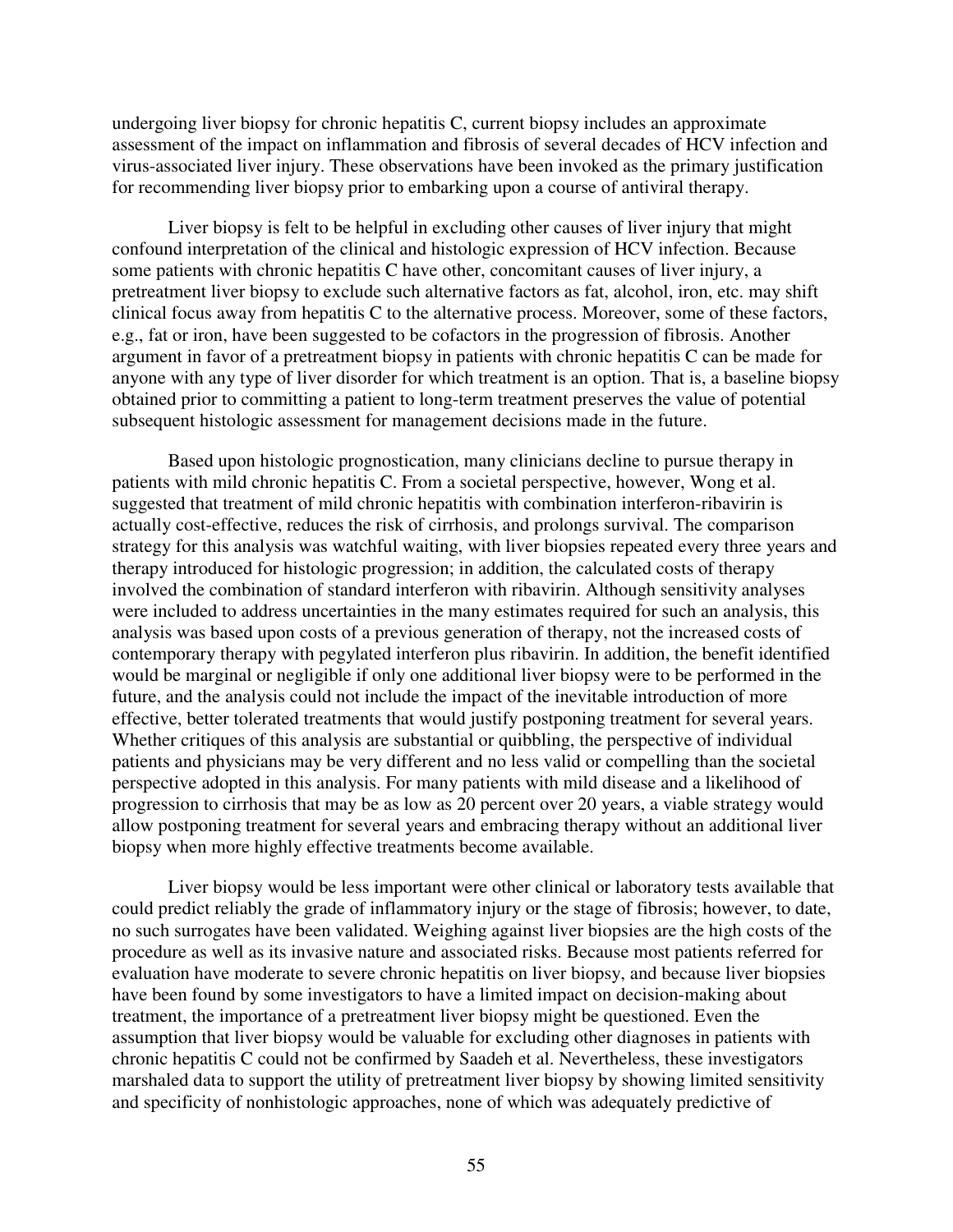histologic findings in the large majority of patients. Predicting the presence of cirrhosis is especially challenging; cirrhosis can be present in up to half of well compensated patients with chronic hepatitis C, and neither a single test nor a combination of clinical and laboratory features has been shown to have sufficient predictive value for the presence of cirrhosis. Given the implications of cirrhosis for surveillance and management, baseline biopsy takes on special importance.

On the other side of the coin, baseline biopsies have been reported to demonstrate unexpectedly mild liver disease in some patients referred for treatment, including persons with hemophilia and with injection drug use, and the more publicized women who received contaminated anti-D immune globulin in Ireland and Germany. Thus, nonhistologic assessments have neither the sensitivity nor the specificity to replace liver biopsy in the initial assessment of suitability for treatment.

Another area of potential controversy is the subset of patients with chronic hepatitis C but persistently normal aminotransferase activities. Anecdotal reports have appeared to show that some of these patients have histologically very severe or advanced liver disease, suggesting that all such patients require liver biopsy to unearth clinically subtle but advanced liver disease. When group data are evaluated, however, the preponderance of evidence suggests that severe liver injury is the marked exception in such patients. Moreover, among patients with chronic hepatitis C and persistently normal aminotransferase levels, histologic activity, as monitored by sequential liver biopsies over more than half a decade, does not progress. Therefore, and because the last NIH Consensus Development Conference in 1997 failed to identify any benefit of therapy in this subgroup, many authorities are reluctant to pursue liver biopsy in patients with normal aminotransferase activity.

Although other predictors of responsiveness to therapy exist, the degree of fibrosis has also been shown to be an independent inverse predictor of response to therapy. On the other hand, the negative predictive value of fibrosis or cirrhosis is too low to justify withholding therapy, and the need for therapy may be more compelling in this group of patients who have more advanced disease.

For contemporary antiviral therapy of chronic hepatitis C, pretreatment liver biopsy provides important information about prognosis and the need for early treatment and should be retained. Future research should focus on delineating how broadly histologic assessment should be implemented and whether other clinical features suffice to supplant liver biopsy under certain circumstances. Because liver biopsy is invasive, the search for noninvasive laboratory markers of necroinflammatory activity, fibrosis, and cirrhosis should command a high priority, as should the quest for genetic markers associated with accelerated disease progression.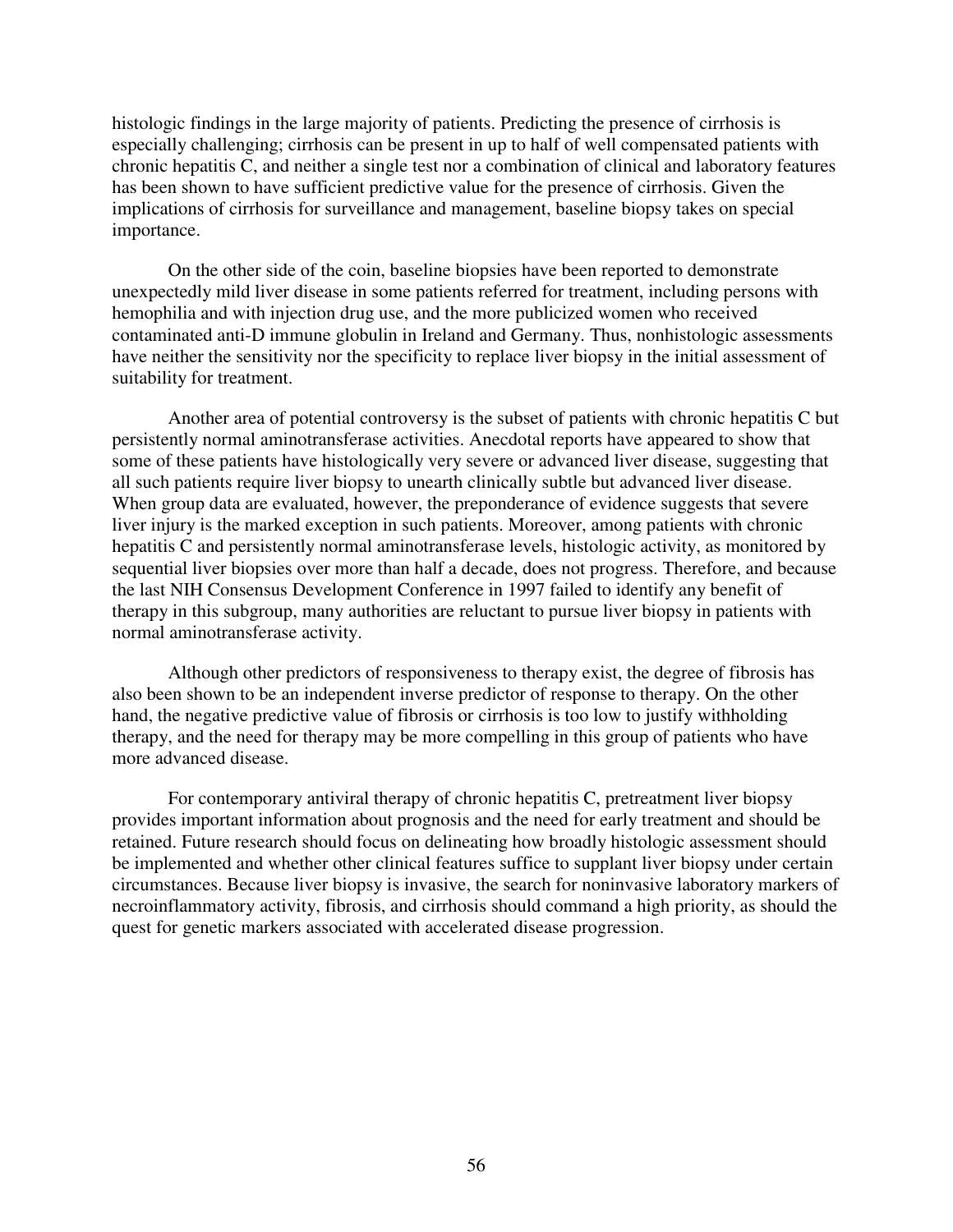- 1. National Institute of Health Consensus Development Conference Panel Statement: Management of hepatitis C. Hepatology 1997;26:2S–10S.
- 2. Perrillo RP. The role of liver biopsy in hepatitis C. Hepatology 1997;26:57S–61S.
- 3. Brunt EM. Grading and staging the histopathological lesions of chronic hepatitis: The Knodell histology activity index and beyond. Hepatology 2000;31:241–6.
- 4. Poynard T, Bedossa P, Opolon P. Natural history of liver fibrosis progression in patients with chronic hepatitis C. Lancet 1997;349:825–32.
- 5. Yano M, Kumada H, Hage M, Ikeda K, et al. The long-term pathological evolution of chronic hepatitis C. Hepatology 1996;23:1334–40.
- 6. Wong JB, Koff RS, International Hepatitis Interventional Therapy Group. Watchful waiting with periodic liver biopsy versus immediate empirical therapy for histologically mild chronic hepatitis C: A cost-effectiveness analysis. Ann Intern Med 2000;133:665–75.
- 7. Fontaine H, Nalpas B, Poulet B, Carnot F, Zylberberg H, Brechot C, Pol S. Hepatitis activity index is a key factor in determining the natural history of chronic hepatitis C. Human Pathology 2001;32:904–9.
- 8. Saadeh S, Cammell G, Carey WD, Younossi Z, Barnes D, Easley K. The role of liver biopsy in chronic hepatitis C. Hepatology 2001;33:196–200.
- 9. Poynard T, Ratziu V, Benmanov Y, Di Martino V, Bedossa P, Opolon P. Fibrosis in patients with chronic hepatitis C: Detection and significance. Seminars Liver Dis 2000;20:47–55.
- 10. Mathurin P, Moussalli J, Cadranel J-F, Thibault V, Charlotte F, Dumouch P, Cazier A, Huraux J-M, Devergie B, Vidaud M, Opolon P, Poynard T. Slow progression rate of fibrosis in hepatitis C virus patients with persistently normal alanine transaminase (sic) activity. Hepatology 1998;27:868–72.
- 11. Persico M, Persico E, Suozzo R, Conte S, De Seta M, Coppola L, Palmentieri B, Sasso FC, Torella R. Natural history of hepatitis C virus carriers with persistently normal aminotransferase levels. Gastroenterology 2000;118:760–4.
- 12. Martinot-Peignoux M, Boyer N, Cazals-Hatem, D, Pham B-N, Gervais A, Le Breton V, Levy S, Degott C, Valla D-C, Marcellin P. Prospective study on anti-hepatitis C virus-positive patients with persistently normal serum alanine transaminase (sic) with or without detectable serum hepatitis C virus RNA. Hepatology 2001;34:1000–5.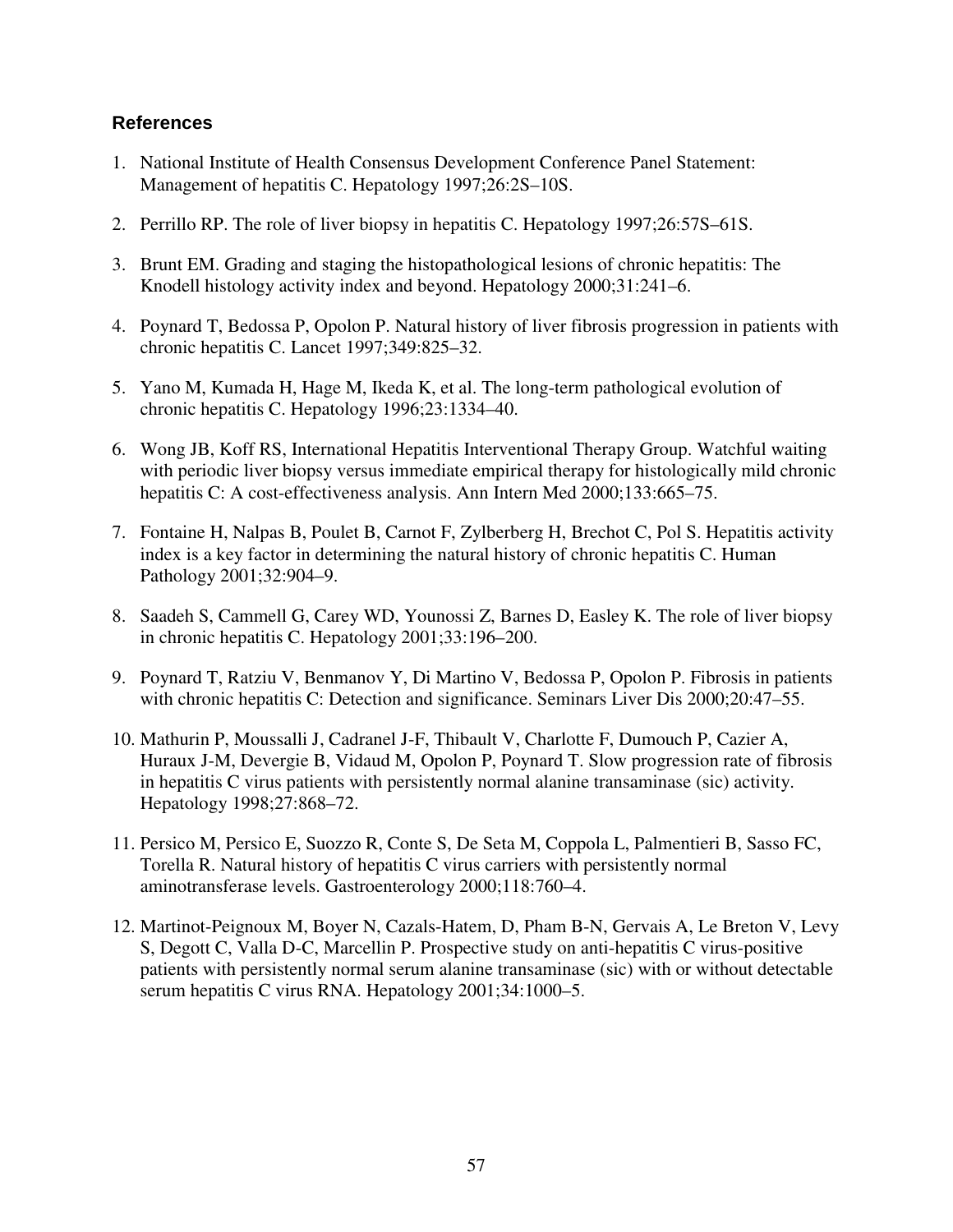# **Utility of Liver Biopsy in Management of Hepatitis C: A Systematic Review**

# **Khalil G. Ghanem, Michael Torbenson, Mollie W. Jenckes, Kelly A. Gebo, Geetanjali Chander, Mark S. Sulkowski, Kirk A. Harris, Samer El-Kamary, Eric B. Bass, and H. Franklin Herlong**

### **Introduction**

Liver biopsies are frequently recommended in the management of patients with chronic hepatitis C. Histologic criteria have been established to assess the severity of both inflammation and fibrosis. However, it remains uncertain how this information assists in establishing prognosis or predicting efficacy of treatment.

### **Objective**

We conducted a systematic review of the literature to determine: (1) how the results of initial liver biopsy relate to measures of disease progression and treatment outcome as assessed by histologic and virologic parameters and (2) the value of serum biochemistry tests and serologic measures of fibrosis in predicting histologic findings.

### **Methods**

### *Literature Sources*

Seven electronic databases were searched through DIALOG for the period from January 1996 to March 2002. Additional articles were identified by searching references in pertinent articles, hand searching relevant journals, and querying technical experts.

### *Eligibility Criteria*

Exclusion criteria for review included: non-English language, articles limited to basic science or non-human data, previously reported data, and meeting abstracts.

Inclusion criteria for review were: study designed to address our key question, information pertinent to management of hepatitis C, and 30 or more study subjects with hepatitis C. In addition, for those studies pertaining to how results of initial liver biopsy relate to measures of disease progression and treatment outcome, we required at least six months of followup after initial biopsy and outcomes measured by an appropriate objective standard such as virologic or histologic measures.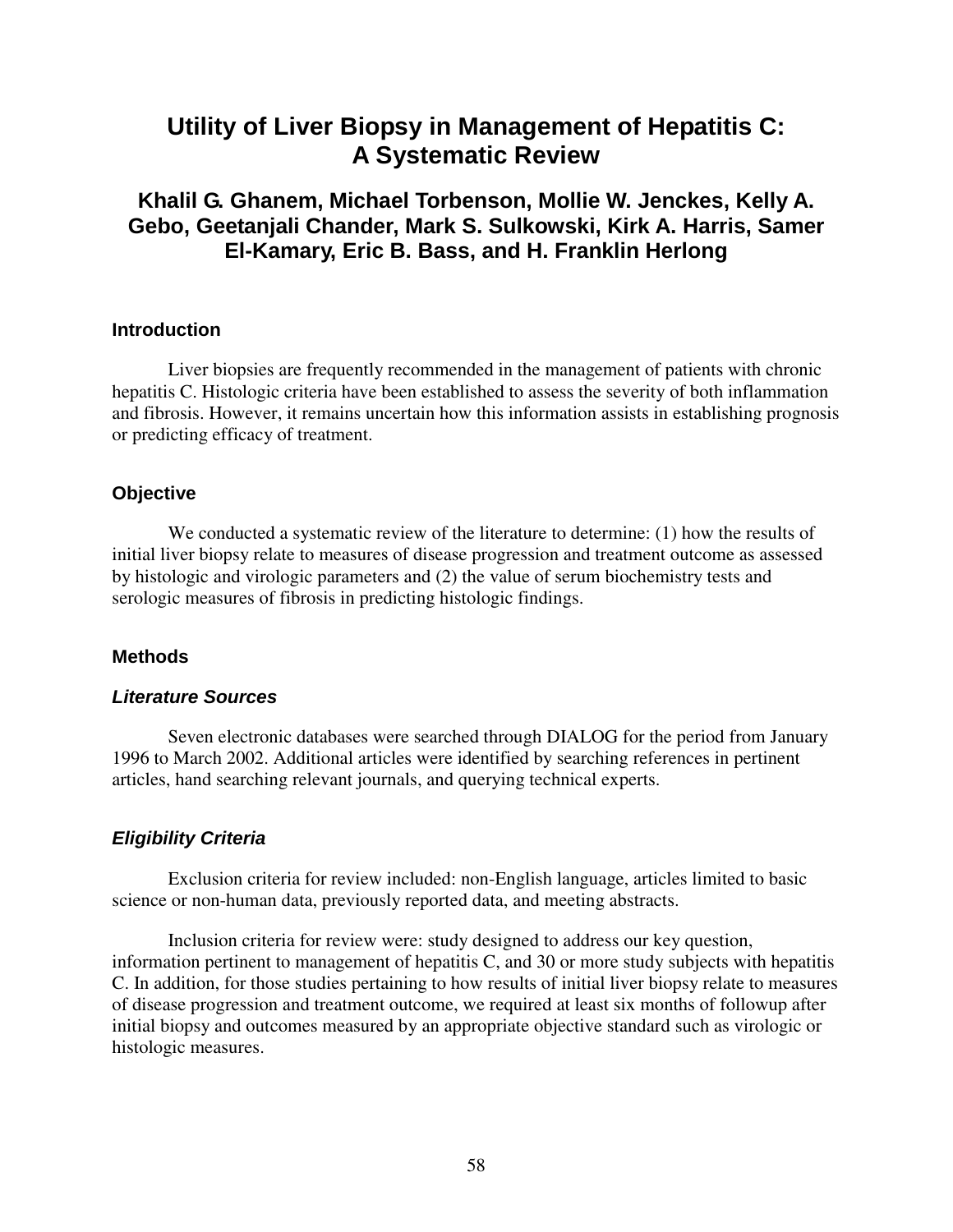### *Assessment of Study Quality*

Each eligible article was reviewed by a pair of reviewers, including at least one team member with relevant clinical training and/or one with training in epidemiology and research methods. Paired reviewers independently rated the quality of each study in terms of the following categories: representativeness of study subjects (5 items); bias and confounding (4 items); description of therapy (4 items); outcomes and followup (5 items); statistical quality and interpretation (4 items). Reviewers assigned each response level a score of 0 (criterion not met), 1 (criterion partially met), or 2 (criterion fully met) to each relevant item on the quality form. The score for each category of study quality was the percentage of the total points available in each category and therefore could range from 0–100 percent. The overall quality score was the average of the five categorical scores. We also documented source of funding.

### *Extraction of Data*

The paired reviewers also abstracted data on type of study and geographical location; the study groups; specific aims; the inclusion and exclusion criteria; demographic, social, and clinical characteristics of subjects; and results. Differences between the two reviewers in either quality or content abstraction were resolved by consensus.

### **Synthesis**

### *Results of Literature Search*

We identified 3,104 potentially relevant citations and 1,731 of these were eligible for abstract review. Through the abstract review process we identified 254 articles that could contain data on one of our key questions regarding the utility of liver biopsy in patients with chronic hepatitis C. After reviewing these 254 articles, we found 147 studies that addressed the value of initial or followup biopsies predicting treatment outcomes and 107 articles that addressed the relationship between serological markers and histological findings. We subsequently reviewed the full articles to ensure they met our eligibility criteria. We have focused on randomized controlled trials of therapies for which assignment to a treatment was *not* determined by biopsy results. Data from these eligible studies will be presented in a series of evidence tables and figures highlighting their distinguishing characteristics, methodologic strengths and limitations, and key findings.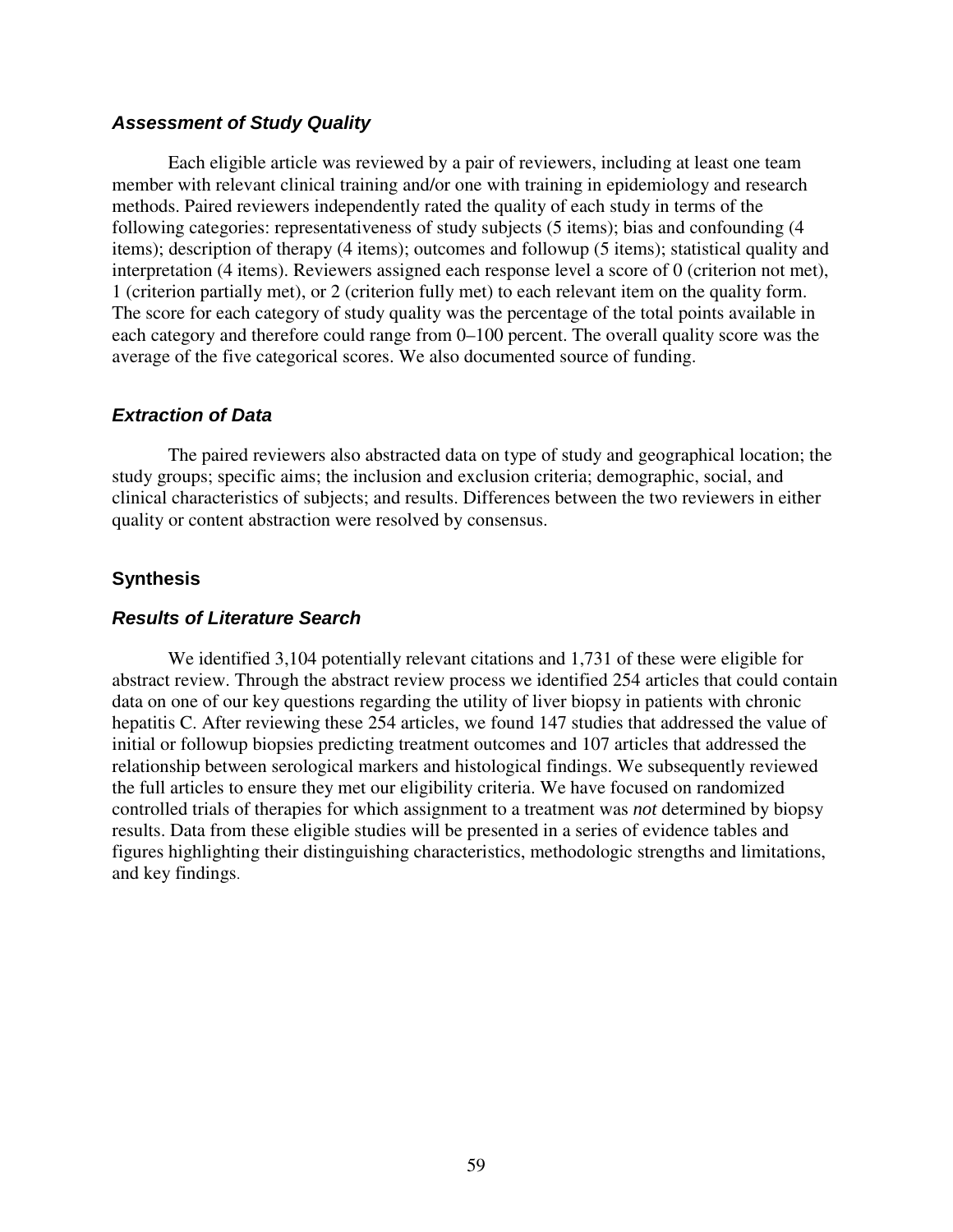# **Children With Hepatitis C**

### **Maureen M. Jonas, M.D.**

Less is known about HCV infection in children compared to infection in adults, due to the small proportion of HCV-infected individuals that are children and the lack of manifestations of this infection during childhood. Nonetheless, most HCV-infected children develop chronic hepatitis, and, although rare, cirrhosis and end-stage liver disease have been described. There are differences in modes of acquisition, natural history, complications, and treatment between pediatric and adult HCV infection.

The seroprevalence of anti-HCV is 0.2 percent in children less than 12 years of age, and 0.4 percent in those 12 to 19 years of age. Using these figures, it can be estimated that there are somewhere around 240,000 exposed or infected children in this country. Although there has been a significant decrease in the incidence of new HCV infections in adults, new infections continue to occur in children via perinatal transmission. Because receipt of blood or blood products prior to 1992 was an important mode of transmission of HCV to children, there is a cohort of adolescents who have had HCV for 10–20 years. Perinatal transmission provides a cohort of infected children from newborns through the teenage years. Horizontal transmission, from adult to child in the household, or child-to-child at home or at school, does not seem to be an important factor in the epidemiology. The prevalence of HCV infection in children not currently explained by risk factors, i.e., sporadic or community-acquired HCV, is felt to be low. Many children infected with HCV are yet to be identified.

Acute HCV infection is rarely recognized in children, outside of special circumstances like a transfusion-associated outbreak. Fulminant hepatitis due to HCV has not been described in children. Chronically infected children are asymptomatic or have non-specific fatigue and/or abdominal pain, with normal or mildly abnormal ALT levels. Clinically apparent autoimmune manifestations are rare.

Independent effects of age at acquisition and mode of acquisition on natural history are difficult to separate in pediatric studies. In addition, the natural history of transfusion-associated HCV infection may differ according to the underlying disease for which transfusion is required. Some children who were transfused at the time of surgery for congenital heart disease developed chronic hepatitis, but others cleared the infection. Secondary hemochromatosis may contribute to the hepatic injury in children with thalassemia, and may mitigate the response to therapy in this group. Children treated for leukemia prior to 1990 have a very high rate of HCV infection, but in one cohort prolonged followup (13–27 years) did not commonly reveal serious liver disease. In contrast, an American study of individuals treated for childhood cancer revealed one death from liver disease and two deaths due to hepatocellular carcinoma in the decades following HCV acquisition. The same report described 3 (9 percent) cases of cirrhosis 9–27 years after diagnosis of the primary malignancy. Clearly, some cases of HCV infection acquired in childhood by transfusion are associated with serious liver disease in the decades following infection.

Whether the natural history of infection acquired perinatally is different from HCV acquired by transfusion is not yet clear. Vertically infected infants typically have elevated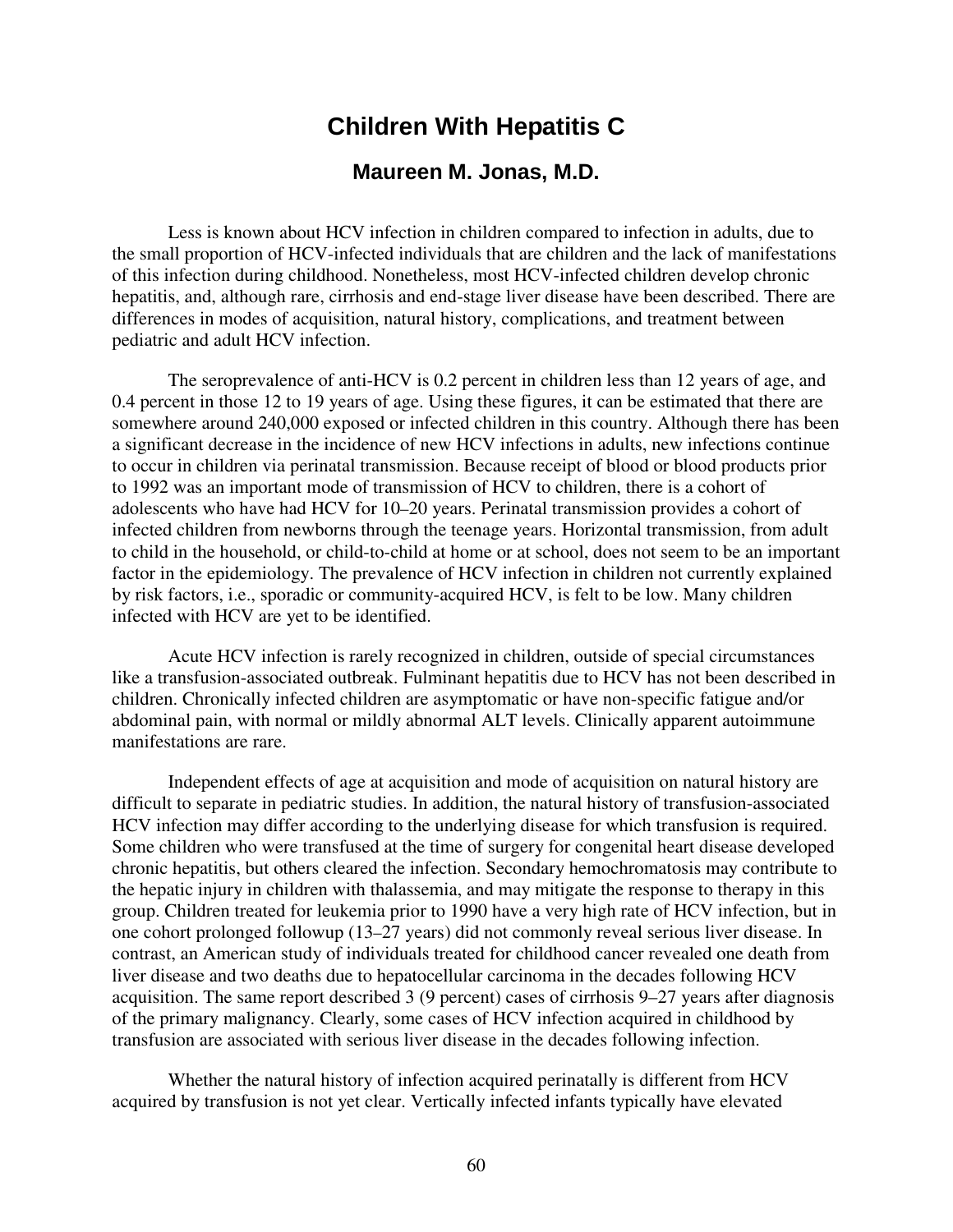alanine aminotransferase (ALT) levels for a few years, and those levels often become normal. Virtually all children who undergo liver biopsy have histologic chronic hepatitis. Thus it appears that HCV infection acquired vertically is frequently associated with biochemical evidence of hepatic injury early in life, persists in the majority, but not all, instances, and causes only mild liver disease in the first decades. However, in some children the infection takes an aggressive course leading to cirrhosis and even end-stage liver disease during childhood; the factors responsible for this are as yet unidentified.

There are no reports of treatment of acute HCV infection in children; acute infection is rarely recognized. In addition, no large, multicenter, randomized, controlled therapeutic trials have been performed in children with chronic HCV infection. Studies of treatment in children are most often uncontrolled, include small numbers of patients, and sometimes include only select patient groups, such as hemophiliacs or individuals with thalassemia. Details of the interferon monotherapy trials in children with chronic HCV infection were recently reviewed: even though the studies included several types of patients and used different dosages, schedules, and types of interferon, in general the sustained virologic response (SVR) rate was remarkably similar in most studies, ranging from 33–45 percent. This is significantly higher than the SVR rates reported in large trials of interferon monotherapy in adult patients. An analysis of these heterogeneous studies that included 11 manuscripts and 3 abstracts (in total included 270 treated children and 37 control subjects) describes a SVR rate of 35 percent, 26 percent for genotype 1 and 70 percent for others. This higher response rate in children could be related to factors such as earlier stage of disease, higher relative interferon dosage, or lack of co-morbid conditions or aggravating cofactors. Alternatively, this finding could simply be a statistical artifact of the small, uncontrolled trials. In any case, given the superiority of combination therapy with interferon and ribavirin in adults, it is unlikely that a large, randomized, controlled trial of interferon monotherapy will be undertaken in children with chronic HCV infection.

There are few data regarding the use of combination therapy in children. A recent abstract described a cohort of 61 children treated with 3  $MU/m<sup>2</sup>$  of interferon thrice weekly, and 8, 12, or 15 mg/kg of ribavirin daily. The pharmacokinetic properties of the drugs were similar to those in adults, and the therapy was well tolerated, with dose-dependent anemia from the ribavirin that was somewhat less severe than that observed in adults. The 15 mg/kg ribavirin dose was chosen for a larger efficacy study which has recently been completed; results are expected in the coming months. There are no data regarding the use of the pegylated interferons in children.

Prevention of new HCV infections in older children requires education about high-risk behaviors. Although commercial body piercing and tattooing are not clearly associated with risk, self-tattooing and self-piercing with shared needles are fairly common practices and might be associated with HCV acquisition. Transmission of infection in intravenous drug users is well understood, but the risk from sharing straws or other implements for intranasal cocaine administration may not be appreciated by teenagers.

The primary target for prevention strategies should be perinatal transmission. Currently, universal testing of pregnant women for HCV infection is not recommended. Post-exposure immune globulin is not effective. Maternal HIV co-infection has been addressed with aggressive antiretroviral therapy. There are no safe measures to decrease maternal HCV viremia at delivery,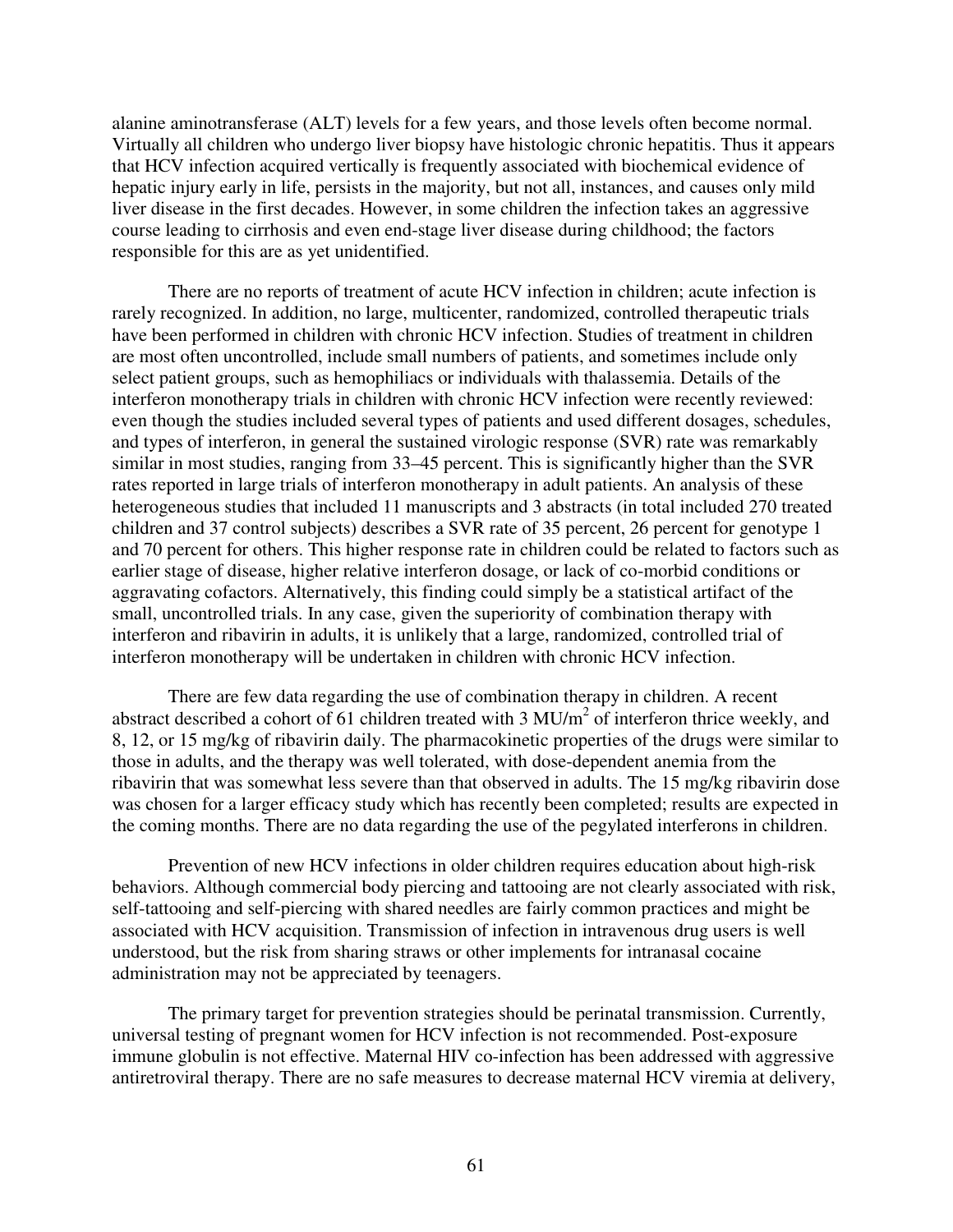since interferon and ribavirin are contraindicated during pregnancy. If the importance of obstetrical factors is confirmed, changes may become necessary in the care of infected women.

In summary, HCV infection in children is not rare and is under-recognized. The natural history is either more benign or more prolonged when compared to adult-onset infection. Children may have a better response rate to current therapies, but well-designed studies have not yet been done. Prevention efforts should focus on perinatal transmission.

- 1. Jonas MM. Treatment of chronic hepatitis C in pediatric patients. In Treatment of Chronic Hepatitis C, Keeffe EB, ed. Clin Liv Dis 1999;3:855–68.
- 2. Jonas MM. Hepatitis C in Children. In Hepatitis C, Liang TJ and Hoofnagle JH, eds. Biomed Res Rep 2000; San Diego, CA: Academic Press; p. 389–404.
- 3. Kelley DA, Bunn SK, Apelian D, et al. Safety, efficacy and pharmacokinetics of interferon alfa-2b plus ribavirin in children with chronic hepatitis C (abstract). Hepatology 2001;34:342A.
- 4. Jacobson KR, Murray K, Zellos A, and Schwarz KB. An analysis of published trials of interferon monotherapy in children with chronic hepatitis C. J Pediatr Gastroenterol Nutr 2002;34:52–8.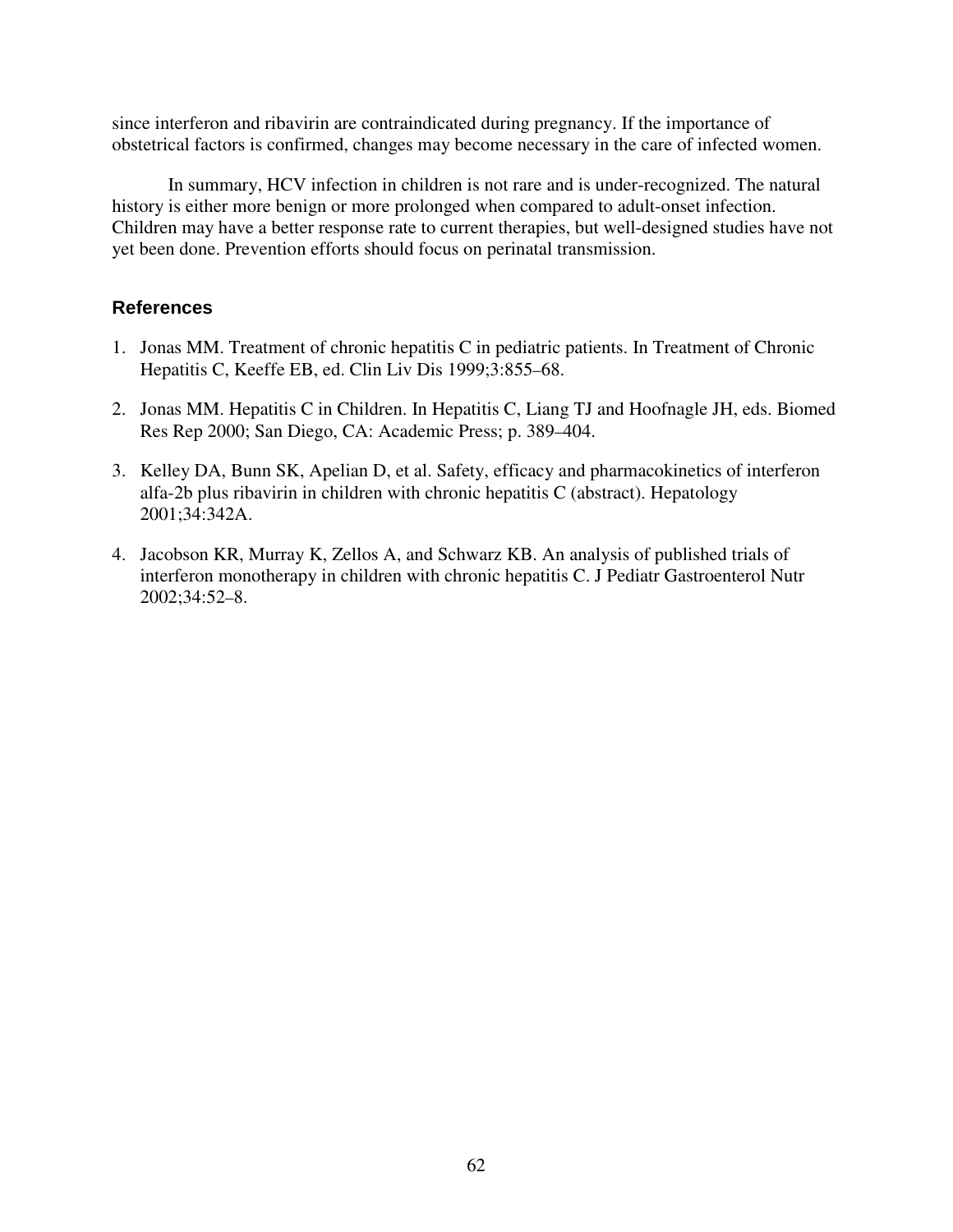# **Patients With Normal ALT Levels**

### **Bruce R. Bacon, M.D.**

At the 1997 NIH Consensus Development Conference on Management of Hepatitis C, it was concluded that "….treatment of patients with persistently normal ALT is not beneficial and may actually induce liver enzyme abnormalities." $^{(1)}$  Since that time, this issue has been controversial with some investigators supportive of treatment and others suggesting that no work-up or therapy is necessary for these patients. Approximately 30 percent of patients with chronic hepatitis C have normal ALT levels, and another 40 percent have ALT levels that are less than two times the upper limit of normal.(2) Most patients with normal ALT levels have mild degrees of inflammation with mild or no fibrosis and their rate of disease progression is reduced compared to those with elevated ALT levels.<sup> $(3,4)$ </sup> However, some patients with persistently normal ALT levels can progress to advanced fibrosis and cirrhosis.<sup> $(3-6)$ </sup>

The issue regarding treatment of these patients has often focused on how to proceed in patients with mild disease, recognizing that ALT levels may actually be just a proxy for mild histology. The best treatment trials that have been performed are the registration trials for FDA approval, and those have all required that patients have elevated ALT levels to be included in the study. Therefore, there are no large treatment trials of normal ALT patients. When interferon monotherapy was used for HCV patients with normal ALT levels, sustained response (SR) rates generally ranged from 15 percent to 20 percent. These SR rates are similar to the results of studies obtained when interferon monotherapy was used to treat patients with elevated ALT levels.

Since the NIH Consensus Conference recommendations were issued in 1997, treatment of chronic hepatitis C has progressed from interferon monotherapy to combination therapy using interferon and ribavirin, and more recently to pegylated interferon and ribavirin. A few studies of interferon plus ribavirin in chronic hepatitis C patients with normal or near normal ALT levels have been reported. Gordon and colleagues studied patients from one of the large registration trials in which a total of 1,744 patients with hepatitis C received either interferon and placebo or interferon and ribavirin for 24 or 48 weeks.<sup> $(7)$ </sup> Of these, 105 individuals (6 percent) had minimally elevated ALT levels, defined as  $\leq 1.3$  times the upper limit of normal (ULN), at their entry visit. Histologic activity index and fibrosis scores were lower amongst these patients with baseline ALT levels  $\leq 1.3$  times the ULN. There was no difference in SR between patients with ALT levels  $\leq 1.3$  times the ULN (24.8 percent) compared to those with ALT levels  $> 1.3$  times the ULN (26.8 percent) for all treatment groups. Lee and Sherman studied 19 patients with ALT levels that were either normal or  $< 1.5$  times the ULN.<sup>(8)</sup> Nine of the 19 patients (47 percent) had an SR. In studies from our group at Saint Louis University, Di Bisceglie, et al. reported on a group of interferon monotherapy nonresponders who were re-treated with the combination of interferon and ribavirin.<sup>(9)</sup> In total, of 124 patients were studied; 24 had normal ALT levels and 100 had elevated ALT levels. There was no difference in SR between the two groups (26 percent vs. 34 percent). Further, we have coordinated an investigator-initiated multicenter study evaluating the use of interferon and ribavirin in treatment of naïve patients with chronic hepatitis C who have persistently normal ALT levels. One hundred seventeen patients have been enrolled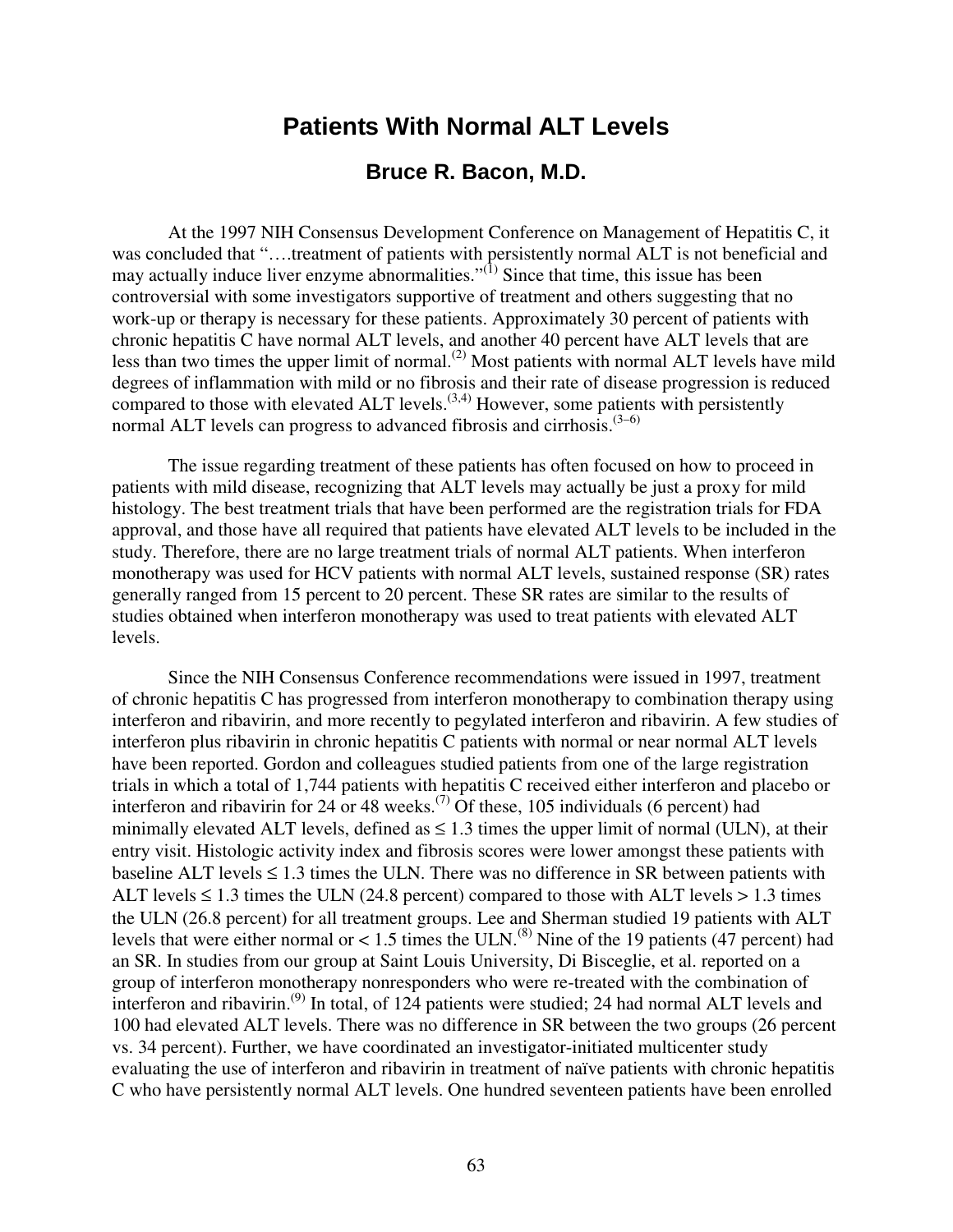in this study and are currently in treatment or followup phases of the study. Thus, all reported studies have shown that SR rates for normal or near normal ALT patients are equivalent to those of elevated ALT patients when the combination of interferon and ribavirin is used.

Currently, the standard of care for most patients with chronic hepatitis C is to use the combination of pegylated interferon and ribavirin. Overall SR rates of about 55 percent can be achieved. There are no studies of normal ALT patients being treated with pegylated interferon and ribavirin, although a large investigator-initiated multicenter study is currently under way. When evaluating the effect of pegylated interferon and ribavirin, Manns and colleagues compared patients with minimal or no fibrosis to those with bridging fibrosis or cirrhosis.<sup>(10)</sup> When pegylated interferon and ribavirin were used as therapy, the SR rates for those with mild histologic changes were better (57 percent) than those with more advanced histology (44 percent).

In summary, approximately 30 percent of patients with chronic hepatitis C have normal ALT levels and another 40 percent have ALT levels < 2 times the ULN. The majority of these patients have disease that is histologically mild, but these patients can have progressive liver disease with the development of advanced fibrosis and cirrhosis. It no longer seems reasonable to conclude that SR rates for patients with normal ALT levels are any different than those for patients with elevated ALT levels. The issue at hand is whether or not patients with mild liver disease should be treated. There are numerous other factors which impact on this decision, including genotype, histology, patient motivation, symptoms, co-morbid illness, and the age of the patient. ALT levels may have less importance in deciding who should be treated.

- 1. Marcellin P, Levy S, Erlinger S. Therapy of hepatitis C: patients with normal aminotransferase levels. Hepatology 1997;26:133S–136S.
- 2. Conry-Cantilena C, VanRaden M, Gibble J, Melpolder J, Shakil AO, Viladomiu L, Cheung L, Di Bisceglie AM, Hoofnagle J, Shih JW, Kaslow R, Ness P, Alter HJ. Routes of infection, viremia, and liver disease in blood donors found to have hepatitis C virus infection. N Engl J Med 1996;334:1691–6.
- 3. Hoofnagle JH. Hepatitis C: the clinical spectrum of disease. Hepatology 1997;26:15S–20S.
- 4. Gholson CF, Morgan K, Catinis G, Favrot D, Taylor B, Gonzalez E, Balart L. Chronic hepatitis C with normal aminotransferase levels: a clinical histologic study. American Journal of Gastroenterology 1997;92:1788–92.
- 5. Persico M, Persico E, Suozzo R, Conte S, De Seta M, Coppola L, Palmentieri B, Sasso FC, Torella R. Natural history of hepatitis C virus carriers with persistently normal aminotransferase levels. Gastroenterology 2000;118:760–4.
- 6. Puoti C, Magrini A, Stati T, Rigato P, Montagnese F, Rossi P, Aldegheri L, Resta S. Clinical, histological, and virological features of hepatitis C virus carriers with persistently normal or abnormal alanine transaminase levels. Hepatology 1997;26:1393–8.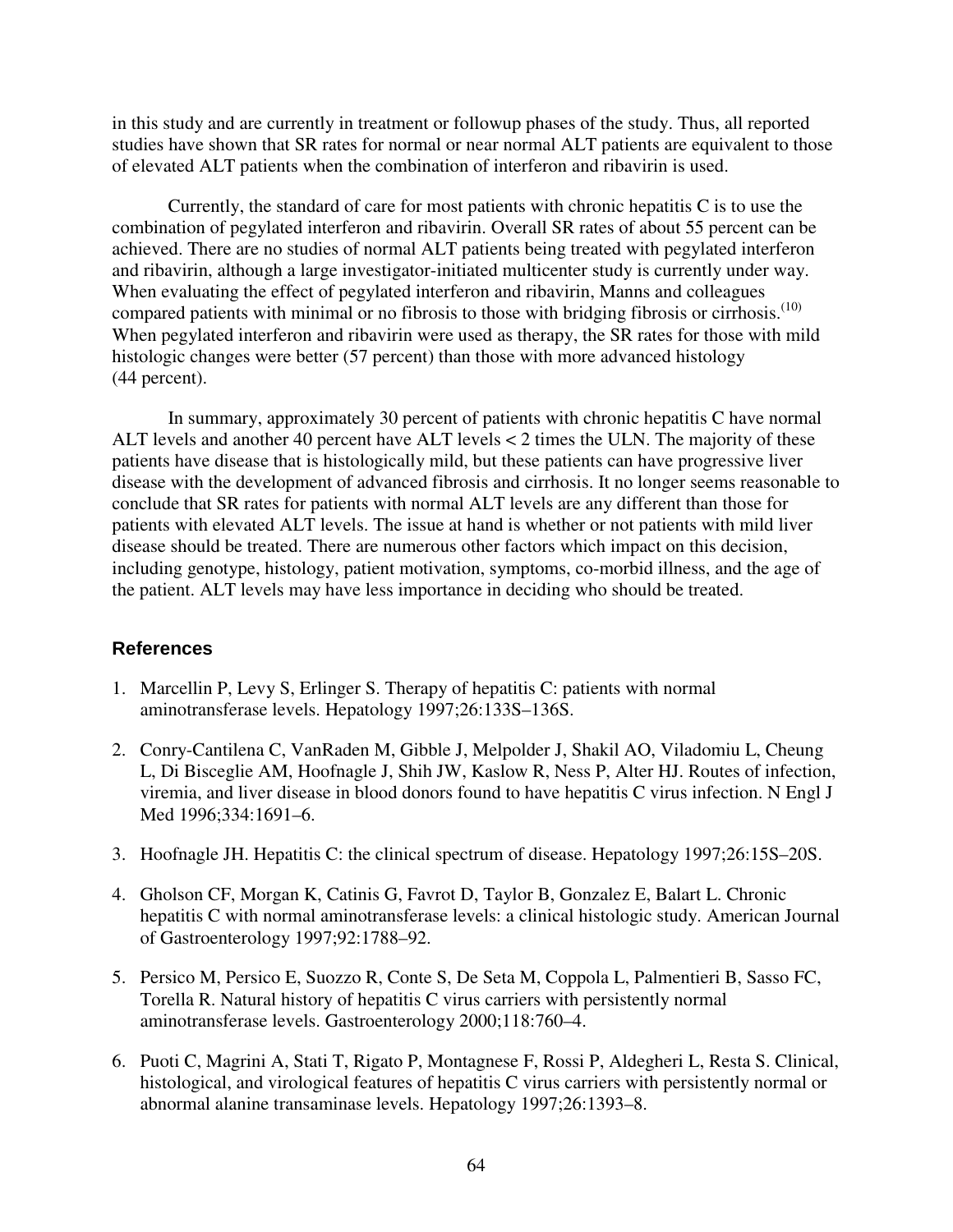- 7. Gordon SC, Fang JWS, Silverman AL, McHutchison JG, Albrecht JK. The significance of baseline serum alanine aminotransferase on pretreatment disease characteristics and response to antiviral therapy in chronic hepatitis C. Hepatology 2000;32:400–4.
- 8. Lee SS, Sherman M. Pilot study of interferon- $\alpha$  and ribavirin treatment in patients with chronic hepatitis C and normal transaminase values. J Virol Hepatitis 2001;8:202–5.
- 9. Di Bisceglie AM, Thompson J, Smith-Wilkaitis NS, Brunt EM, Bacon BR. Combination of interferon and ribavirin in chronic hepatitis C: Re-treatment of nonresponders to interferon. Hepatology 2001;33:704–7.
- 10. Manns MP, McHutchison JG, Gordon SC, Rustgi VK, Shiffman M, Reindollar R, Goodman ZD, Koury K, Ling M-H, Albrecht JK, and the International Hepatitis Interventional Therapy Group. Peginterferon alfa-2b plus ribavirin compared with interferon alfa-2b plus ribavirin for initial treatment of chronic hepatitis C: a randomized trial. Lancet 2001;358:958–63.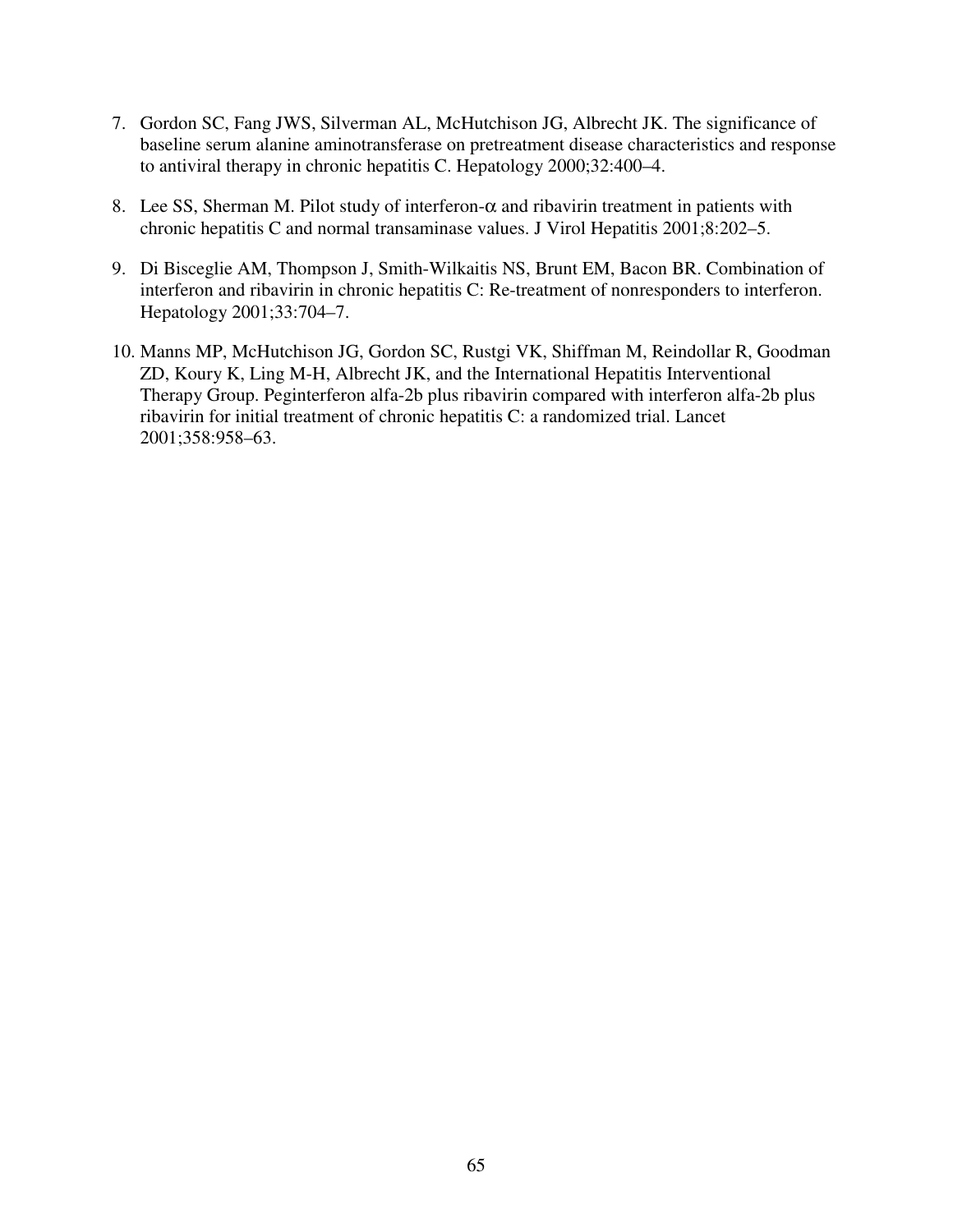# **Patients With Advanced Disease**

## **Teresa L. Wright, M.D.**

The majority of patients with HCV infection have mild liver disease, and concern about this virus would be vastly reduced if it were not for the minority that progress to cirrhosis. All of the potentially life-threatening complications of HCV infection such as hepatocellular carcinoma, bleeding esophageal varices, life-threatening infections, hepatic synthetic failure, and intractable ascites occur in patients with advanced liver disease. Unfortunately, it is not possible to reliably identify those patients who are risk for developing cirrhosis. The management of HCV disease is further complicated because, in general, therapeutic interventions are more successful in patients with early disease than in those with advanced liver disease.

With that background, how successful are existing interventions in patients with advanced liver disease? First and foremost, available therapies are currently limited. Many patients with advanced HCV disease are not candidates for interferon plus ribavirin. Contraindications in this population include cytopenias (platelet counts less than  $75 \text{ k/mm}^3$  and white cell counts less than  $1,500/\text{mm}^3$ ) and/or co-morbid conditions such as uncontrolled psychiatric disease that preclude therapy.

Data on safety and efficacy of interferon (standard or pegylated) with or without ribavirin in patients with compensated cirrhosis or transition to cirrhosis have often been derived from subgroup analysis of larger trials,  $(1-3)$  although in some studies, this population has been the sole focus of the trial.(4) In patients with sufficient platelets and white blood cells to tolerate therapy, pegylated interferon alfa 2b in combination with ribavirin has been studied at two different dosing regimens and compared to standard interferon plus ribavirin (Table 1). Viral clearance in patients with advanced liver disease was the similar with all three regimens (41–44 percent), but was lower in patients with advanced liver disease than in patients with minimal or no fibrosis (Table 1). Similar analyses have been performed in patients receiving combination therapy, which includes pegylated interferon alfa 2a (Table 2). In patients with advanced liver disease, viral clearance ranged from 43 percent in patients receiving pegylated interferon alfa 2a in combination with ribavirin to 21 percent in patients receiving pegylated interferon alfa 2a as monotherapy. Response was 33 percent in patients receiving standard interferon alfa 2b plus ribavirin (Table 2). As for the results from other studies,<sup>(2)</sup> sustained virological response with all three regimens was lower in patients with advanced liver disease than in patients without cirrhosis (Table 2). Comparisons between trials should not be performed without information about distribution of other variables, such as infecting genotype, that could influence response in the different treatment arms.

In patients with advanced liver disease receiving pegylated interferon alfa 2a in combination with ribavirin, the optimal dose of ribavirin appears to be 1,000 mg/1,200 mg, rather than 800 mg, and the optimal duration of treatment appears to be 48 rather than 24 weeks.<sup>(5)</sup> Efficacy of different doses of ribavirin in combination with pegylated interferon alfa 2b is under study. Median reductions in white blood cell count and platelet count are greater in patients receiving pegylated interferon than in those receiving standard interferon. $(2-4)$  Thus patients with significant cytopenias in the setting of advanced liver disease who receive antiviral therapy should be monitored closely.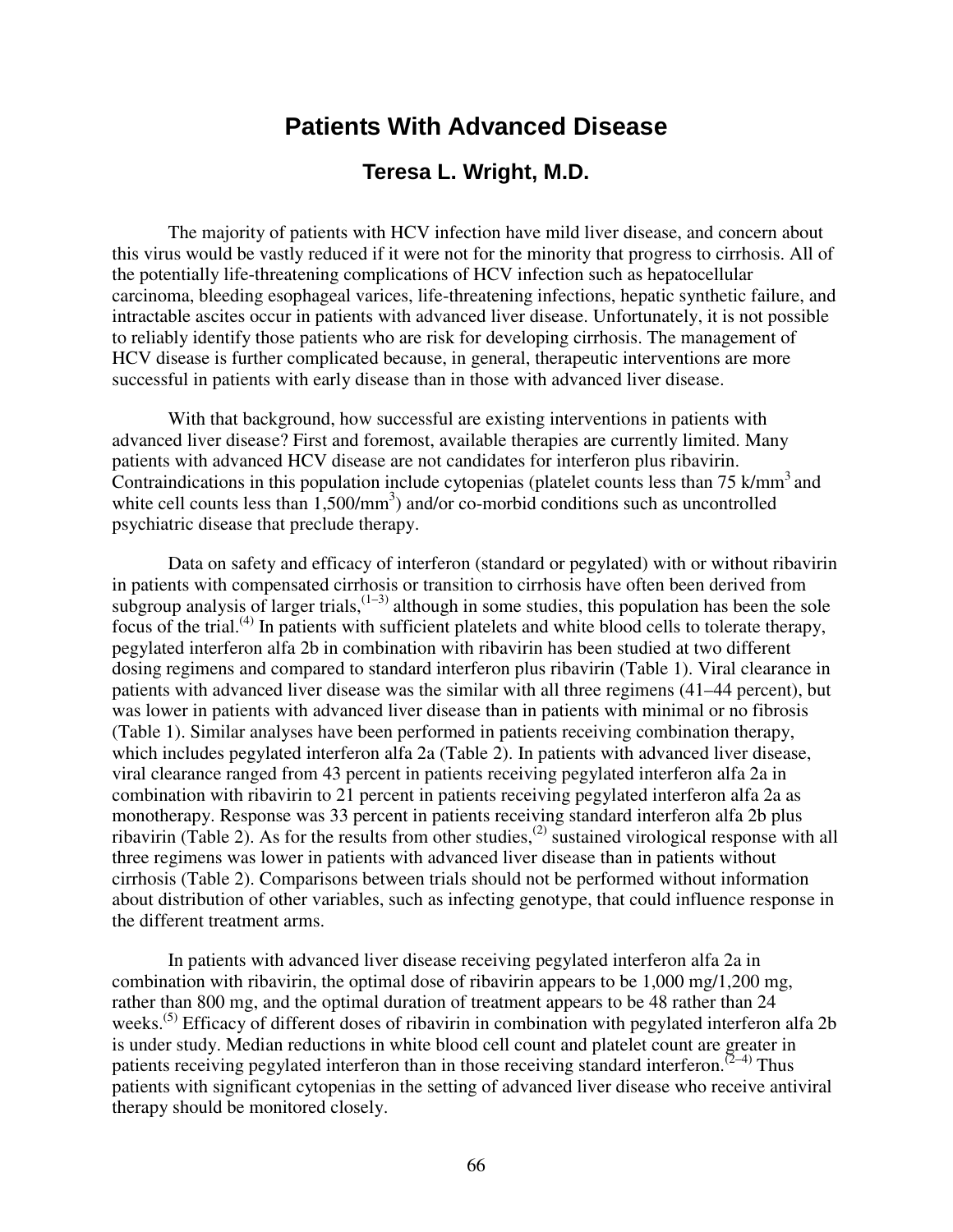|                                      | <b>Table 1.</b> Comparison of Treatment With Standard Interferon Alfa 2b Plus Ribavirin |  |  |  |
|--------------------------------------|-----------------------------------------------------------------------------------------|--|--|--|
|                                      | vs. Pegylated Interferon Alfa 2b in Combination With Ribavirin for                      |  |  |  |
| 48 Weeks (Manns et al., Reference 2) |                                                                                         |  |  |  |

|                                                                 | IFN Alfa 2b            | PEG IFN Alfa 2b            | PEG IFN Alfa 2b                |
|-----------------------------------------------------------------|------------------------|----------------------------|--------------------------------|
|                                                                 | (3mU tiw, 48 weeks)    | $(1.5 \mu g/kg SQ q week)$ | $(1.5/0.5 \mu g/kg SQ$ q week) |
|                                                                 | Plus Ribavirin         | Plus Ribavirin             | <b>Plus Ribavirin</b>          |
|                                                                 | 1,000 mg/1,200 mg      | 800 mg/d                   | 1,000 mg/1,200 mg              |
| SVR in patients with<br>cirrhosis or transition to<br>cirrhosis | 41 percent<br>(54/132) | 44 percent<br>(60/136)     | 43 percent<br>(63/146)         |
| SVR in patients no or                                           | 49 percent             | 57 percent                 | 51 percent                     |
| minimal fibrosis                                                | (164/336)              | (189/333)                  | (175/345)                      |

 **Table 2.** Comparison of Treatment With Standard Interferon Alfa 2b vs. Pegylated Interferon Alfa 2a in Combination With Placebo or With Ribavirin (1,000–1,200mg/D) for 48 Weeks (Roche Data on File)

|                                                                 | IFN Alfa 2b<br>(3mU tiw, 48 weeks)<br><b>Plus Ribavirin</b><br>1,000 mg/1,200 mg | PEG IFN Alfa 2a<br>$(180 \mu g SQ q$ week)<br>Plus Placebo | PEG IFN Alfa 2a<br>$(180 \mu g SQ q week)$<br>Plus Ribavirin<br>1,000 mg/1,200 mg |
|-----------------------------------------------------------------|----------------------------------------------------------------------------------|------------------------------------------------------------|-----------------------------------------------------------------------------------|
| SVR in patients with<br>cirrhosis or transition to<br>cirrhosis | 33 percent<br>$(N=54)$                                                           | 21 percent<br>$(N=34)$                                     | 43 percent<br>$(N=56)$                                                            |
| SVR in patients without<br>cirrhosis                            | 47 percent<br>$(N=390)$                                                          | 31 percent<br>$(N=190)$                                    | 58 percent<br>$(N=397)$                                                           |

Another end point of therapy that is pertinent to patients with advanced liver disease is delay in histological disease progression. The premise is that therapy, while not clearing virus, achieves a "clinically meaningful end point" usually defined as a reduction by two or more points in the histological activity index. The clinical relevance of achieving such an end point is currently under evaluation in an NIH-sponsored study (the HALT-C trial) of suppressive therapy with pegylated interferon alfa 2a in preventing the development of complications of advanced liver disease in patients who have previously failed pegylated interferon plus ribavirin. Prior to the availability of results from this trial, it will be necessary to rely on analysis of subsets of patients with advanced liver disease included in multicenter trials of ribavirin plus pegylated interferon alfa 2a or alfa 2b combination therapy. Improvement in liver histology (defined as a reduction of two or more points in the histological activity index) is observed in 68 percent of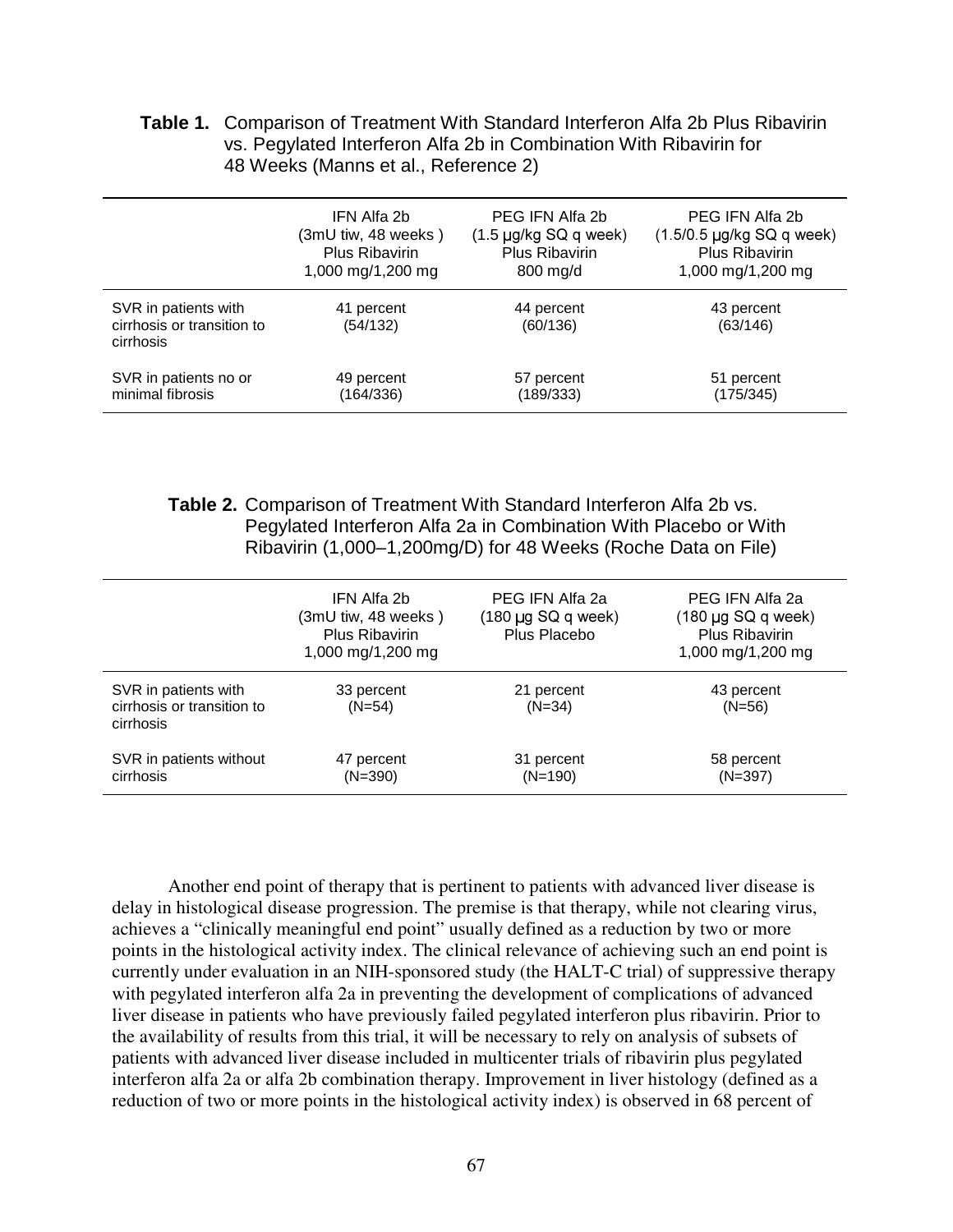patients receiving pegylated interferon alfa 2b (1.5 µg/kg SQ q week) plus ribavirin 800mg qd for 48 weeks, compared with 69 percent of patients receiving standard interferon alfa 2b plus ribavirin.(2) Improvement in fibrosis score was seen less frequently (21 and 20 percent, respectively). $^{(2)}$ 

During the lead-in phase of the HALT-C trial, on-treatment virological response has been observed in 30 percent of patients receiving pegylated interferon alfa 2a plus ribavirin who had previously failed standard interferon plus ribavirin.<sup>(6)</sup> Thirty-nine percent of patients required dose reduction of either interferon or ribavirin, but only 6 percent could not tolerate treatment.<sup>(6)</sup> Thus, pegylated interferon plus ribavirin, appears to be tolerated in the majority of patients with advanced HCV cirrhosis who have not yet developed clinical complications of their liver disease. Thus, it is likely that hepatitis C therapy can slow histological disease progression in patients with histologically advanced liver disease, and that sustained viral clearance can be achieved in a proportion of patients. Whether this "histological slowing" translates into reduction in development of life-threatening complications remains to be determined.

A more problematic group of patients are those with decompensated cirrhosis. Patients with HCV-related cirrhosis who meet criteria for listing for liver transplantation have a five year survival rate of only 50 percent.<sup>(7)</sup> There are small case series of treating patients awaiting liver transplantation<sup> $(8,9)$ </sup> that suggest that viral clearance is achievable in a proportion of patients with advanced liver disease although adverse events, including potentially life-threatening adverse events, have been observed. If viral clearance is achieved, these patients may be virus-free after liver transplantation. $(8)$ 

Until complete data are available on the safety and efficacy of pegylated interferon plus ribavirin in patients with advanced decompensated HCV-disease, such patients should, when possible, be enrolled in clinical trials. Pegylated interferon plus ribavirin is clearly indicated in patients with compensated HCV disease who have pre-treatment platelet and white blood cell counts that are sufficient to accommodate the cytopenias associated with therapy, but treatment is relatively contraindicated in patients with decompensated cirrhosis, particularly in patients with Childs-Pugh-Turcotte scores of greater than  $10^{(6)}$ .

What of interventions in patients with HCV disease following liver transplantation? Hepatitis C infection of the graft is the rule following liver transplantation, and disease progression is accelerated compared to immune competent patients with HCV disease.<sup>(10)</sup> Moreover, once histological cirrhosis of the allograft occurs, the risk of complications of liver disease is even higher than in the immune competent patients with cirrhosis.<sup>(11)</sup> Variables associated with post-transplantation disease progression include pre-transplantation antiviral therapy, HCV RNA level at the time of transplantation, and advanced age of the organ donor, as well as treatment of rejection in the post-transplantation period. $(10)$ 

There has been interest in "pre-emptive" antiviral therapy early in the posttransplantation period as well as treatment of established liver disease of the allograft. Responses to standard interferon plus ribavirin are generally lower following liver transplantation than in immune competent patients. Moreover, since many patients have renal insufficiency secondary to immunosuppressive agents, ribavirin is poorly tolerated, and if used, ribavirin dose should be reduced. Studies of pegylated interferon with or without ribavirin are under way.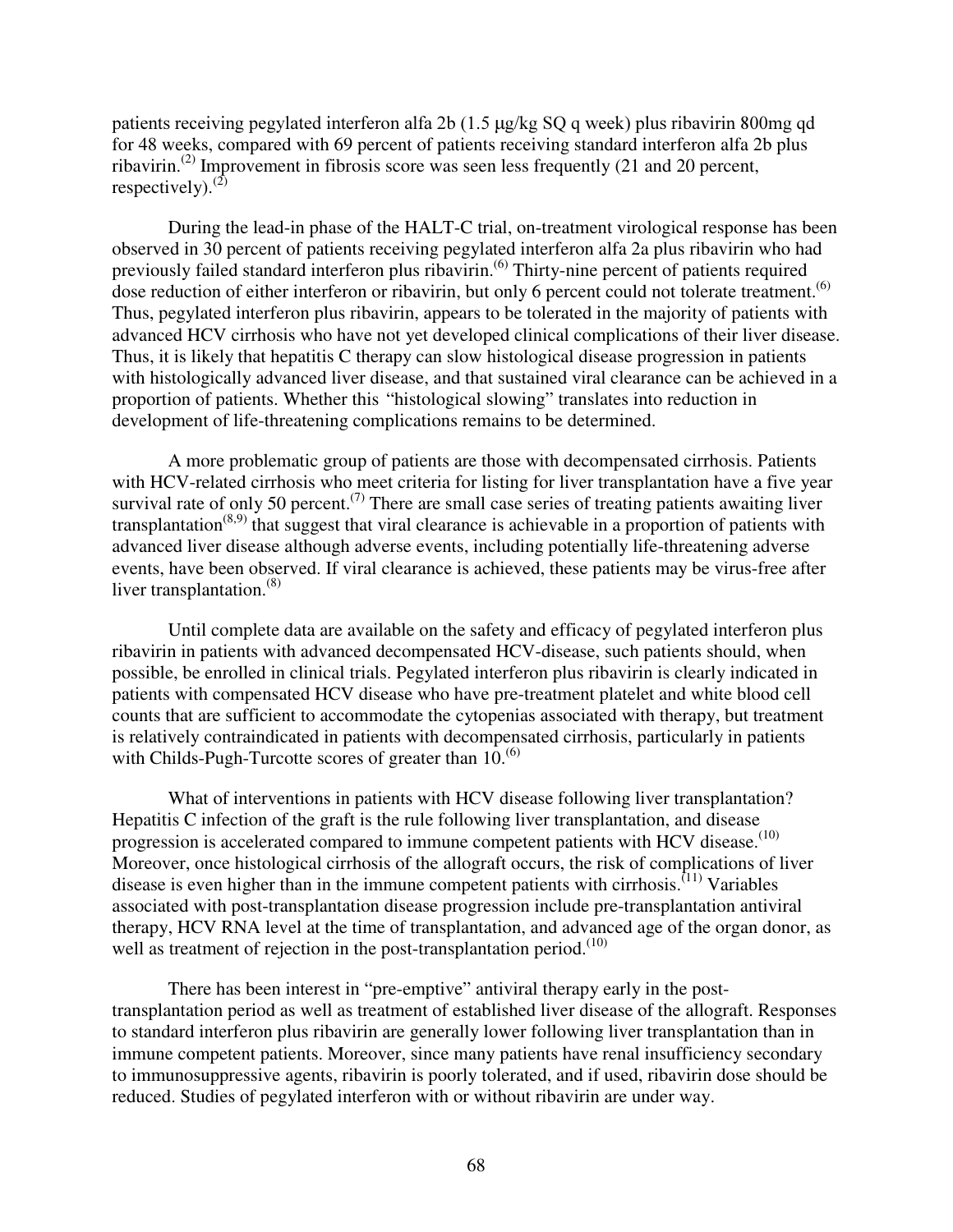- 1. McHutchison JG, Gordon SC, Schiff ER, et al. Interferon alfa-2b alone or in combination with ribavirin as initial treatment for chronic hepatitis C. International Hepatitis Interventional Therapy Group. N Engl J Med 1998;339:1485–92.
- 2. Manns MP, McHutchison JG, Gordon SC, Rustgi VK, Shiffmann M, Reindollar R, Goodman ZD, Koury K, Ling M-H, Albrecht JK and the International Hepatitis Interventional Therapy Group. Peginterferon alfa-2b plus ribavirin compared with interferon alfa-2b plus ribavirin for initial treatment of chronic hepatitis C: a randomized trial. Lancet 2001;358:958–65.
- 3. Fried MW, Shiffman ML, Reddy RK, Marino G, Goncales F, Haeussinger D, Diago M, Garosi G, Zarski J-P, Hoffman J, Yu J. Pegylated (40 kDa) (PEGASYS<sup>R</sup>) interferon alfa-2a in combination with ribavirin: efficacy and safety results from a phase III, randomized, actively controlled multicenter study. Gastroenterology 2001;120:A55.
- 4. Heathcote J, Shiffmann M, Cooksley G et al. Peginterferon alfa 2a in patients with chronic hepatitis C and cirrhosis. N Engl J Med 2000;343:1673–80.
- 5. Roche data on file.
- 6. Shiffman ML. Hepatitis C and co-morbid conditions. AASLD Single Topic Conference, Chicago April 2002.
- 7. Lucey MR, Brown KA, Everson GT, Fung JT, Gish R, Keeffe EB, Kneteman NM et al. Minimal listing criteria for placement of adults on the liver transplant waiting list: A report of a national conference organized by the American Society of Transplant Physicians and the American Association for the Study of Liver Diseases. Liver Transplantation and Surgery 1997;3:628–37.
- 8. Everson GT, Trouillot T, Trotter J, Skilbred J, Halprin A, McKinley C, Fey B, Epp J. Treatment of decompensated cirrhotics with a slow-accelerating dose regimen (LADR) of interferon-alfa-2b plus ribavirin: safety and efficacy. Hepatology 2000;32:308A.
- 9. Crippen JS, Sheiner P, Terrault NA, McCashland T, Charlkton M. A pilot study of the tolerability and efficacy of antiviral therapy in patients awaiting liver transplantation for hepatitis C. Hepatology 2000;32:308A.
- 10. Berenguer M, Lopez-Labrador FX, Wright TL. Hepatitis C and liver transplantation. J Hepatology 2001;35:666–78.
- 11. Berenguer M, Prieto M, Rayon JM et al. Natural history of clinically compensated HCVrelated graft cirrhosis following liver transplantation. Hepatology 2000;32:852–8.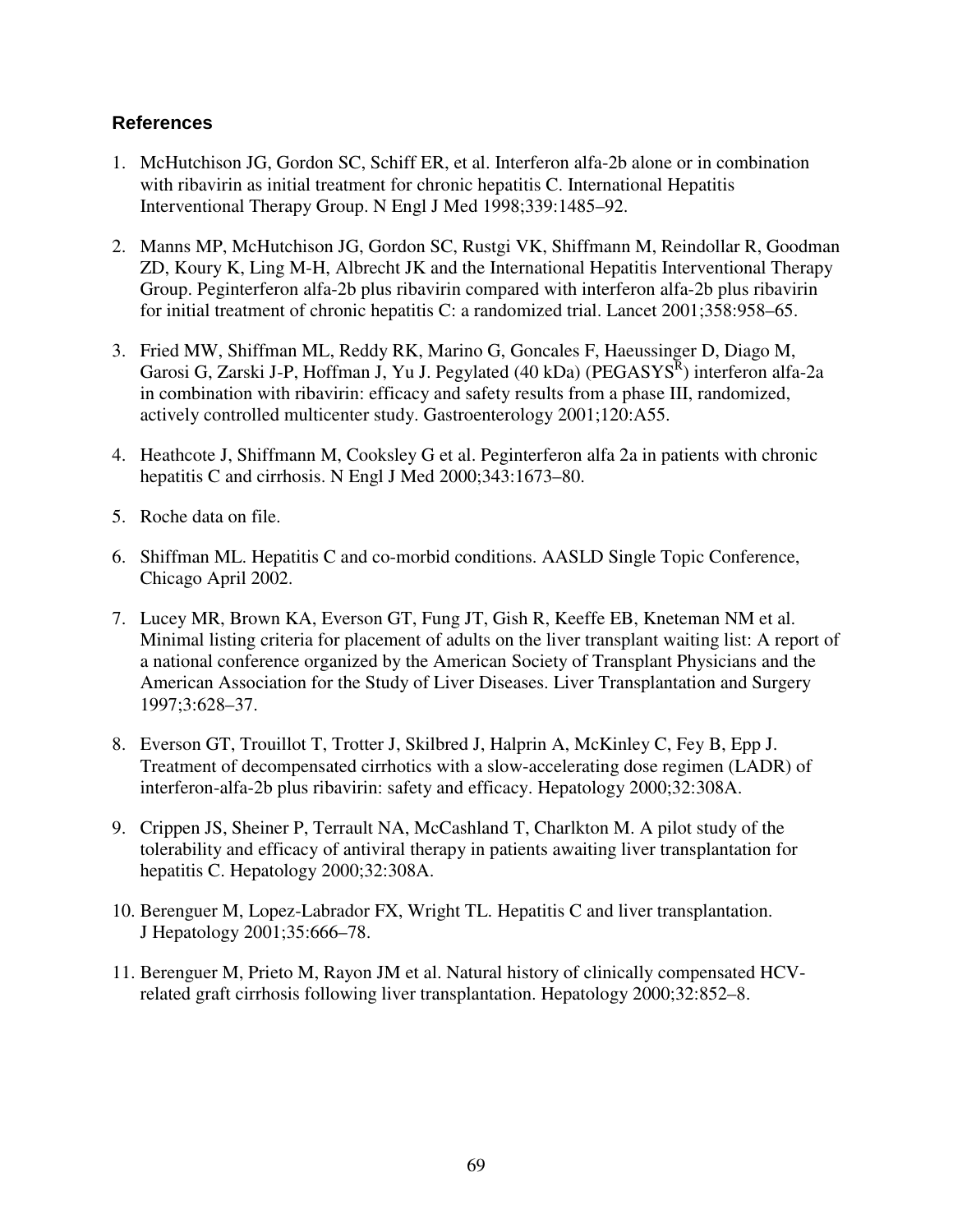# **Therapy of Acute Hepatitis C**

### **Alfredo Alberti, M.D.**

Acute hepatitis C is uncommon and difficult to recognize and to diagnose. The main reasons are the following: a) the incidence of new infections with HCV has greatly decreased during the past decade in all civilized countries; b) acute hepatitis C is often mild and asymptomatic; c) there is no specific diagnostic test to identify acute infection with HCV and to distinguish it from reactivation phases that may occur in chronic infection. As a consequence, acute hepatitis C has been difficult to study and there is still limited information about its natural history and optimal management strategies. Early studies, which were conducted mainly in cases with acute post-transfusion NANB (Type C) hepatitis, indicated that this condition has an extremely high propensity to become chronic. On the basis of these observations, and of the data on the treatment of chronic hepatitis C with interferon, a number of studies have been conducted since the early 1990s to assess whether interferon therapy could prevent chronic outcome of acute hepatitis C.

Seventeen studies on the treatment of acute HCV infection with interferon have been published either as full papers (13) or as letters/abstracts (4), including 7 randomised controlled trials, 5 controlled but not randomised trials, and 5 studies without an untreated control group. Of these latter, 2 were randomised trials in which different treatment schedules were compared. In all these studies interferon (alfa or beta) monotherapy was used; there are no available reports on the treatment of acute hepatitis C with interferon plus ribavirin combination therapy or with the pegylated interferons. Overall, 295 treated patients and 162 untreated cases with acute hepatitis C have been included, with a sample size of 6–97 patients in each individual study. Analysis of the 17 published reports reveals great heterogeneity with respect to: (1) inclusion criteria and patients characteristics (for example, some studies included asymptomatic cases seen during prospective surveillance of transfused or otherwise exposed patients while others included only symptomatic cases identified clinically; 7 studies were conducted in PTH cases, 6 in patients with non-transfusion related hepatitis C, and 4 included a mixture of the two subgroups); (2) timing of treatment initiation (early or delayed treatment after infection or after clinical onset); (3) type of interferon used (interferon alfa: 12 studies, interferon beta: 5 studies); (4) dose and schedule of administration (total cumulative dose ranging from 8.4 MU to 780 MU, with daily administration in 4 studies, tiw administration in 10 studies, and daily induction followed by tiw administration in 3 studies); (5) duration of post-treatment followup (ranging from 6 to 36 months); (6) end points of biochemical (ALT) response only: 5 studies; biochemical (ALT) and virological (HCV-RNA) response: 12 studies.

Pooling all data from the 17 studies, an end-of-therapy biochemical (ETR-ALT) and virological (ETR-HCV-RNA) response was seen in 76 percent (range 15–100 percent) and in 82 percent (37–100 percent) of treated patients and in 24 percent (10–44 percent) and in 10 percent (0–20 percent) of untreated patients, respectively. A sustained biochemical (SR-ALT) and virological (SR-HCV-RNA) response was seen in 61 percent (25–100 percent) and 62 percent (37–100 percent) of treated patients and in 26 percent (16–50 percent) and 12 percent (0–20 percent) of untreated cases, respectively.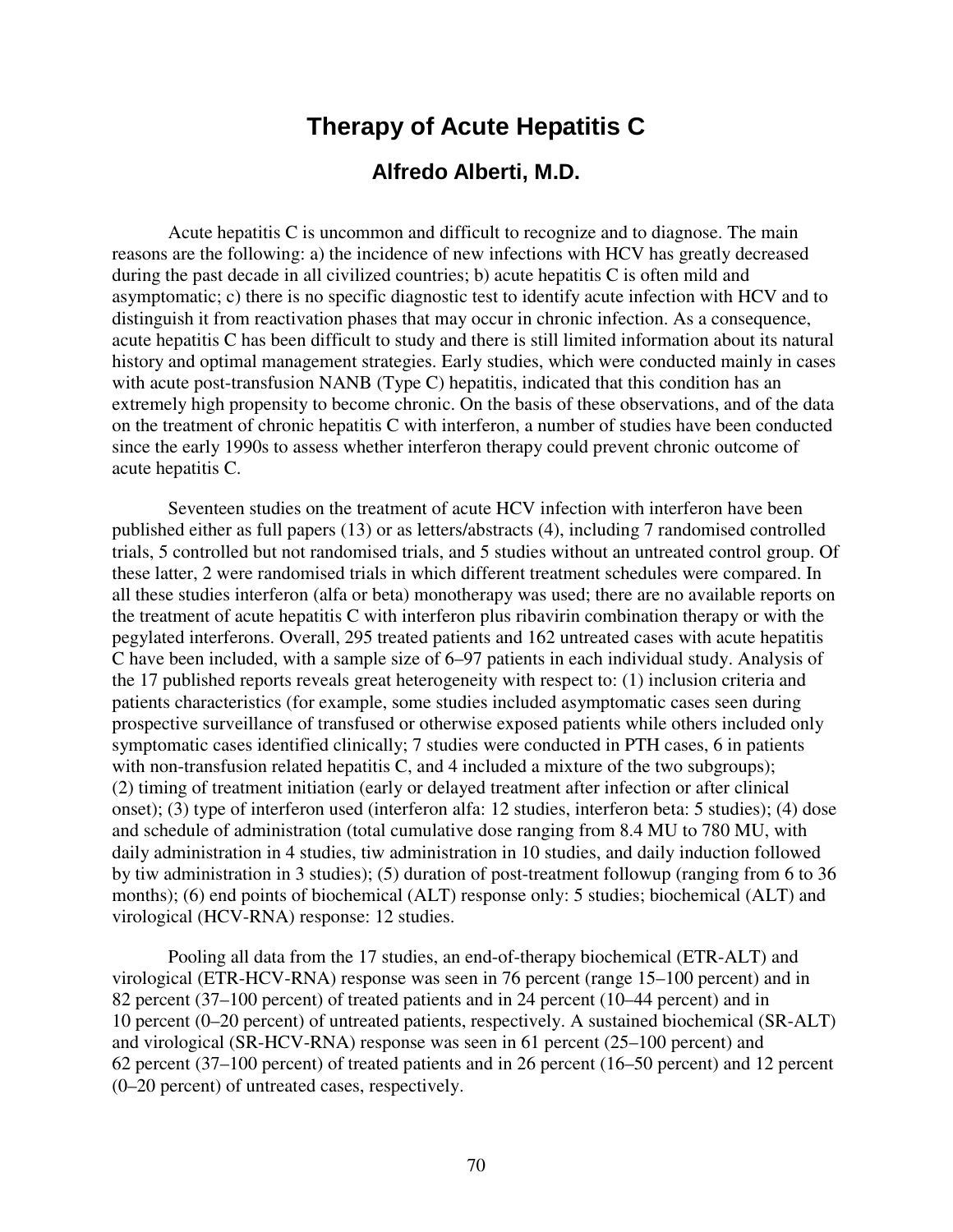### **Results of RCTs**

Among the 7 RCTs published, 4 were conducted in PTH cases with an identical schedule of 3 MU tiw of interferon alpha given for 12 weeks. These 4 studies were homogeneous and could be pooled together in a recent meta-analysis (Cochrane review). According to the results of this analysis, the ETR-HCV-RNA was 42 percent (95 percent CI 30–56 percent) with interferon vs. 4 percent (0–13 percent) with no treatment (p<0.00001), while SR-HCV-RNA was 32 percent (21–46 percent) with IFN vs. 4 percent (0–13 percent) without therapy ( $p= 0.00007$ ). IFN therapy was associated with 45 percent (31–59 percent, p=0.00001) and 29 percent (14– 44 percent, p=0.0002) increase in ETR-HCV-RNA and SR-HCV-RNA, respectively, compared with no treatment.

These results prove that interferon therapy is associated with a significant reduction of chronicity when given to patients with post-transfusion acute hepatitis C, even using a relatively low dose for a relatively short period. However, around 2/3 of the patients treated with this regimen still developed chronic infection.

### **Other Studies**

Other studies have used more aggressive treatment schedules with higher IFN dosages and longer periods of administration, and these approaches have usually resulted in higher rates of sustained virological response. Unfortunately, most of these studies were conducted without a randomised untreated control group. Furthermore, many of them included patients with acute symptomatic hepatitis C often acquired through a non-transfusion source. In these cases, rates of spontaneous resolution of acute hepatitis C might be significantly higher than in asymptomatic cases with PTH. In studies where 5–10 MU of interferon were given daily for 4–12 weeks or up to ALT normalization, followed by the same or a lower IFN dose given tiw for 20–40 additional weeks, rates of sustained virological response reached 83 to nearly 100 percent. In other studies, conducted in similar patient cohorts treated with lower doses of IFN (3–6 MU tiw for 3–6 months), rates of sustained virological response were between 37 and 64 percent. In one study comparing different regimes of daily beta IFN, there was a clear dose dependent effect on sustained response rates. In those studies where an untreated control (although not randomised) group was included for comparison, rates of spontaneous resolution were usually lower (8–21 percent) although a statistically significant difference was rarely obtained due to the small number of patients included. These results indicate that high rates of sustained virological response (24 week SR) can be achieved in acute hepatitis C with IFN monotherapy, in a setting where the expected rate of spontaneous resolution can be estimated around 10–40 percent.

#### **Predictors of Response**

Pre-treatment HCV-RNA levels were reported in 5 studies. In 3 of them there was a statistically significant correlation with sustained virological response that was higher with lower viraemia. Interestingly, this association was lost when high dose IFN (5–10 MU daily) schedules were used. The HCV genotype was reported in 7 studies, but in only 2 of them was there a significant association between the HCV type and response (better with HCV2/3 and worse with  $HCV1$ ).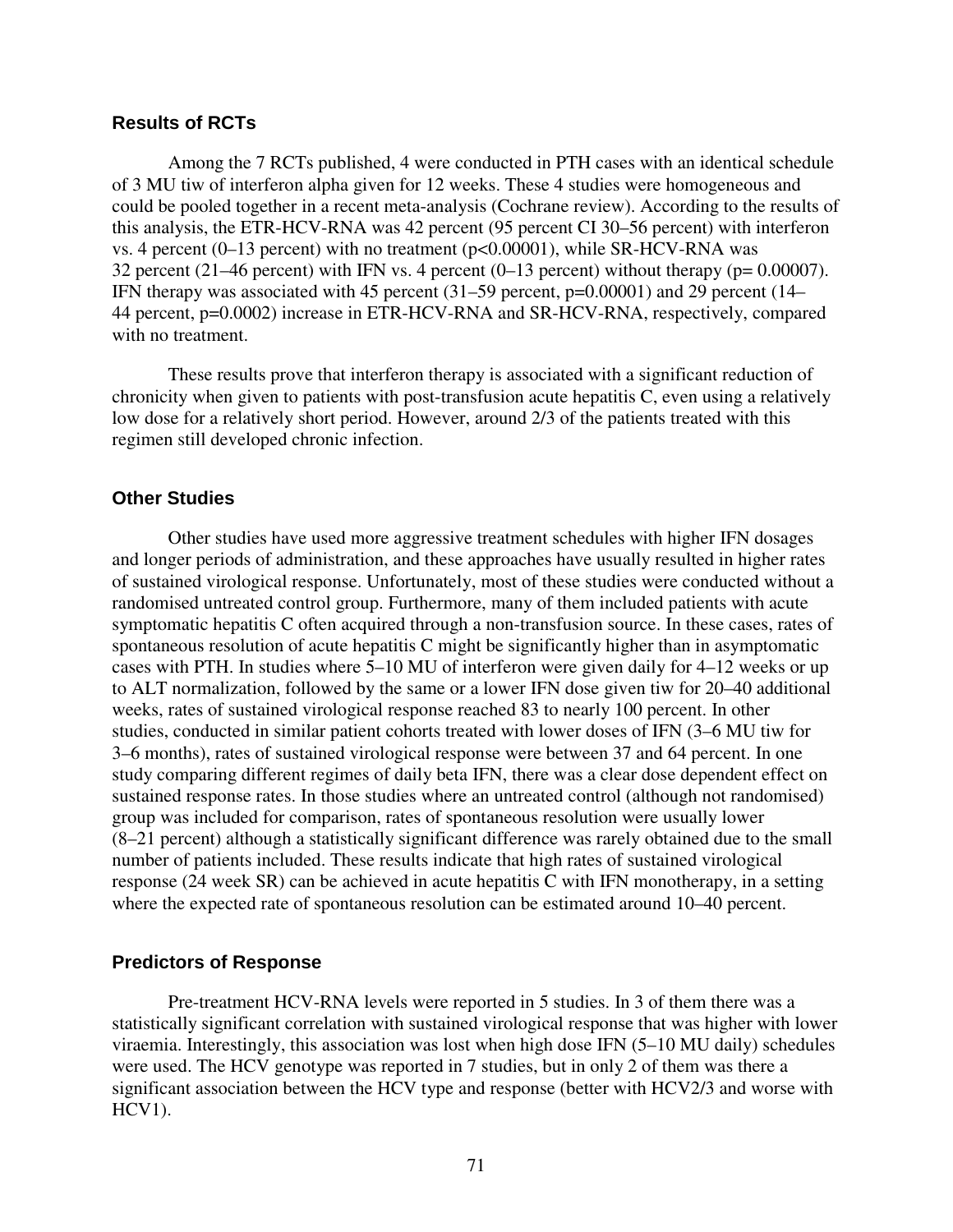### **Tolerability Profile**

 Detailed description of side/adverse effects seen during therapy has been reported only in 7 studies, with a total of 145 treated patients. The tolerability profile of IFN therapy was very similar to that usually observed when treating patients with chronic hepatitis C. Therapy was well tolerated also in patients with jaundice or very high ALT levels. No ALT flares or deterioration of liver function were observed during therapy, apart from one single patient treated with 10MU daily who developed "acute lobular hepatitis" after HCV-RNA clearance and required a short period of steroid treatment. Overall, the available data do not indicate higher rates of IFN associated side/adverse effects or unexpected adverse effects in patients with acute hepatitis C when compared with what is reported in patients treated for chronic hepatitis C.

### **Unsolved Issues and Conclusions**

*Whom to treat:* Acute HCV infection may be seen in individuals with minimally elevated or completely normal ALT and serum HCV-RNA positivity following known exposure or needle-stick injury or in sick patients with symptomatic acute hepatitis C, exemplified by very high ALT levels and jaundice. Available data would indicate that the effect of IFN therapy is independent of the clinical phenotype, although more data is needed to better define outcomes with and without therapy in different patient subgroups and to determine safety of therapy in severely ill cases.

*When to start therapy***:** Immediate treatment of all cases with acute HCV infection means giving unnecessary therapy to those who would have recovered spontaneously. A strategy of delaying therapy by 2–3 months after diagnosis should allow giving treatment only to patients with a high risk of chronic outcome. This approach might be particularly rational in those subgroups of patients in which a high rate of spontaneous recovery is expected, such as children, young adults (particularly women), and patients with jaundice. It remains to be defined whether delaying therapy could reduce its efficacy due to HCV quasispecies expansion towards a more heterogeneous and resistant virus population, as the infection evolves into chronicity. Available data, albeit limited, tends to suggest that delaying therapy by 2–3 months does not compromise the probability of a favorable response to interferon.

*How to treat:* The optimal schedule in terms of risk/benefit and cost/effectiveness ratio is far from having been defined. Available data would indicate that the minimum requirement for obtaining a significant benefit compared to untreated patients is to use 3 MU tiw for at least 12 weeks. With such a regimen, however, only between 30 and 40 percent of treated patients develop a sustained virological response. More aggressive regimens, based on induction with daily IFN (5 to 10 MU) followed by tiw therapy for 4–6 months, may allow the achievement of a sustained virological response (24 week SVR) in almost 100 percent of the cases. On the basis of these findings, studies with the PEG-IFNs are urgently needed. Combination therapy with addition of ribavirin might not be essential to treat most cases of acute hepatitis C, but this also needs to be explored in clinical trials.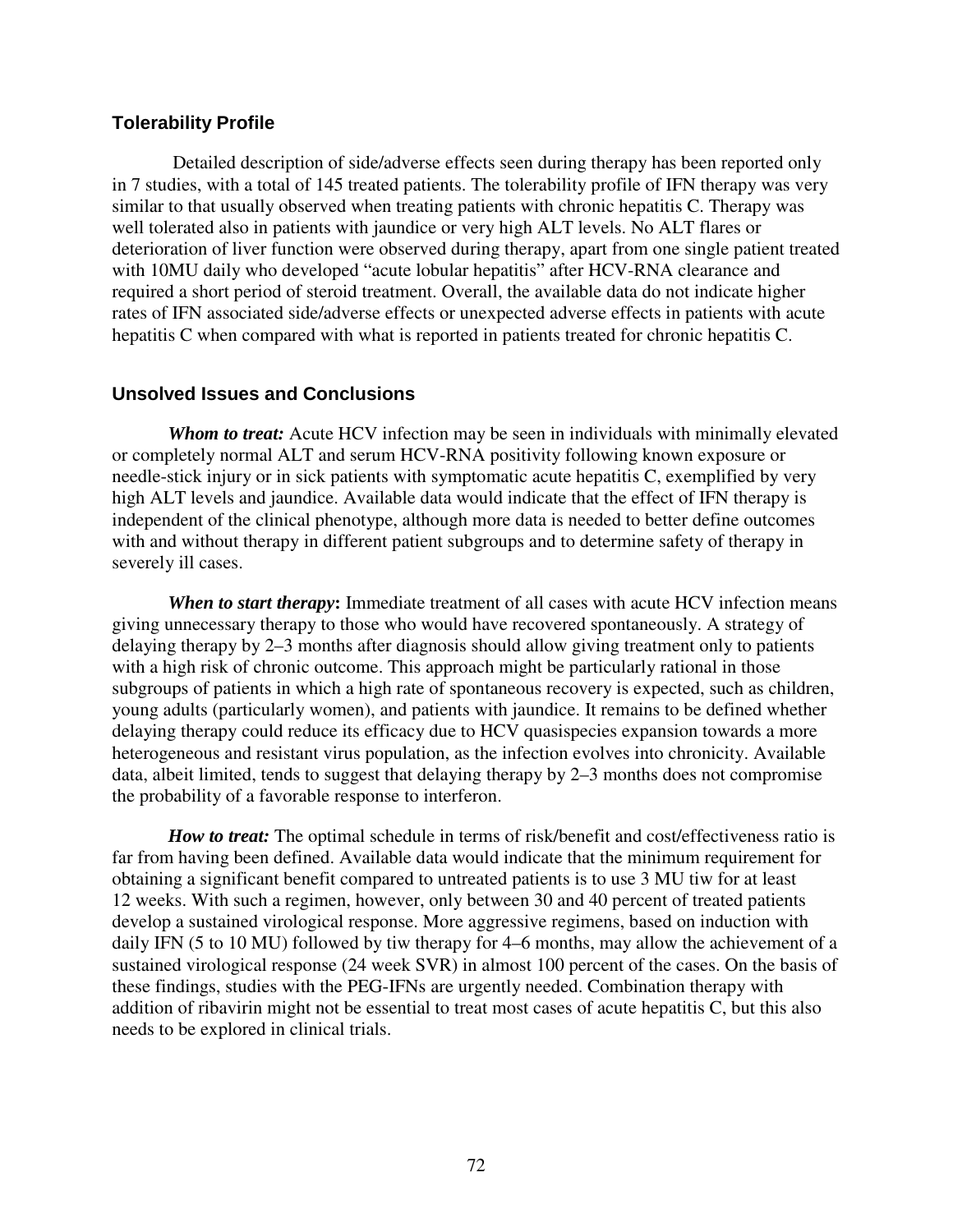*Long-term benefit of treatment:* More prolonged followup of patients with acute hepatitis C treated with interferon is needed. Most published studies refer to sustained virological response at 24 weeks after therapy. Studies on the natural history of acute hepatitis C have indicated the need for an accurate and prolonged virological followup to predict long-term outcomes as transient phases of HCV-RNA negativity occur after acute phase in patients with chronic evolution of hepatitis C. Furthermore, long-term clinical outcomes should be accurately modeled in treated and untreated patients considering the low rate of clinically relevant chronic sequelae seen during the first two decades of infection with HCV. Nevertheless, if a near 100 percent eradication of HCV can be achieved with IFN therapy in acute infection, it seems quite difficult not to believe that this result should transfer into significant clinical benefit in many of the patients.

- 1. Orland JR, Wright TL, Cooper S. Acute hepatitis C. Hepatology 2001;33:321–7.
- 2. Alberti A. Interferon therapy of acute hepatitis C. Viral Hepatitis Reviews; 1995;1:37–45.
- 3. Poynard T, Regime C, Myers RP, Thevenot T, Leroy V, Mathurin P, Opolon P, Zarski JP. Interferon for acute hepatitis C (Cochrane Review). In: The Cochrane Library, Issue 1, 2002. Oxford:Update Software.
- 4. Quin JW. Interferon therapy for acute hepatitis C viral infection. A review by meta-analysis. Aust N Z J Med 1997;27:611–17.
- 5. Jaekel E, Cornberg M, Wedemeyer H, Santantonio T, Mayer J, Zankel M, Pastore G, Dietrich M, Trautwein C, Manns MP, German Acute Hepatitis C Therapy Group. Treatment of acute hepatitis C with interferon alfa 2b. NEJM 2001;345:1452–7.
- 6. Hoofnagle JH. Therapy for acute hepatitis C. NEJM 2001;345:1495–7.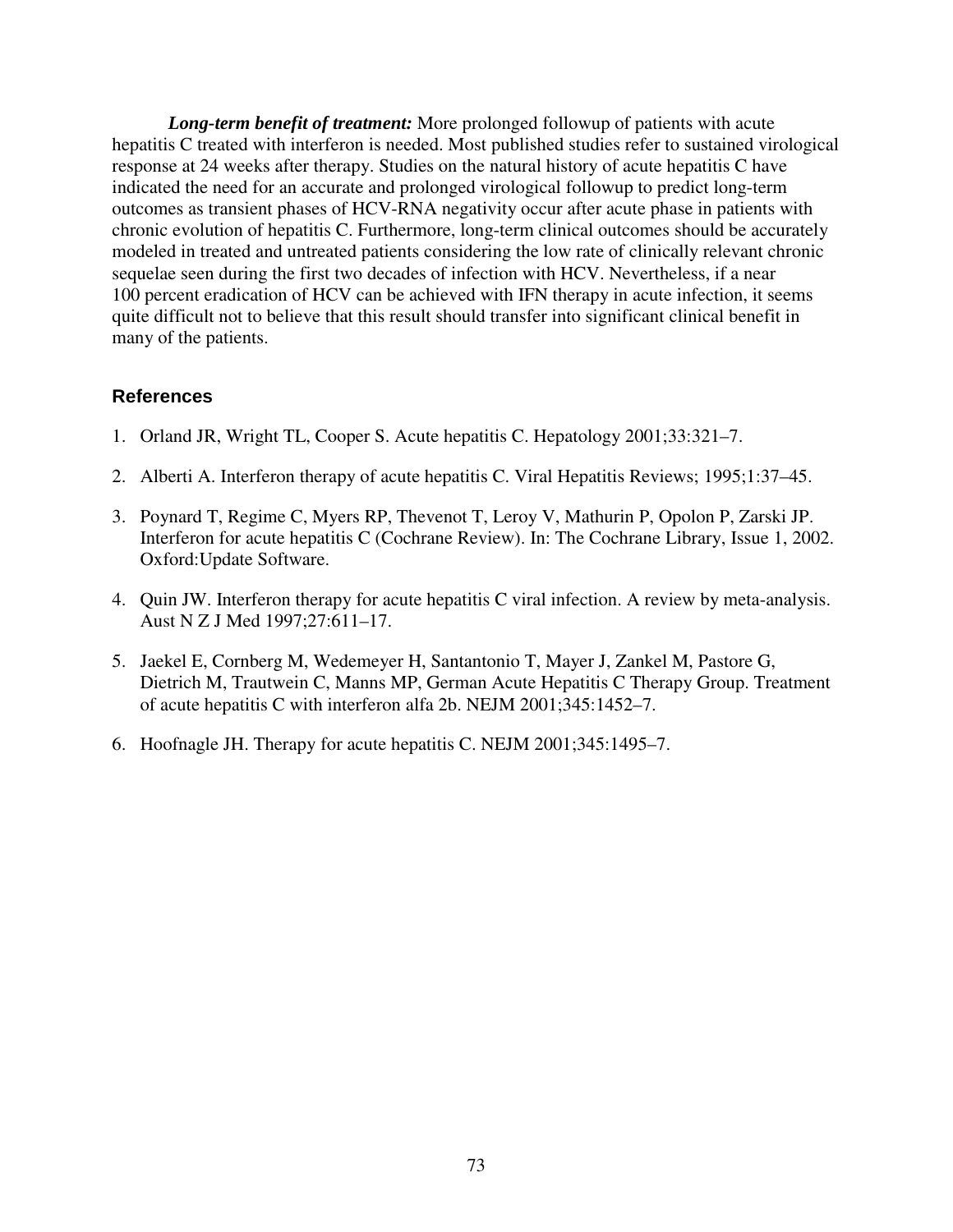# **Hepatitis C and HIV**

# **David L. Thomas, M.D.**

An estimated 150–300 thousand persons are infected with both hepatitis C virus (HCV) and HIV in the United States. Although the management of hepatitis C in HIV infected persons in 2002 is largely predicated on data from persons without HIV, it is important to appreciate the extent to which HIV infection may modify the transmission, natural history, diagnosis, and treatment of hepatitis  $C^{(1)}$ .

### **Transmission**

In more than 60 percent of published studies, the rate of HCV transmission from an HIV/HCV co-infected mother to her infant is greater than from HIV uninfected mothers. Increased heterosexual HCV transmission from HIV/HCV co-infected persons also has been reported, but in fewer than half of studies. Nonetheless, these data do not substantially modify existing United States Public Health Service recommendations for recognition and prevention of HIV and HCV transmission. $(2,3)$ 

#### **Natural History**

In the majority of published studies, progression of hepatitis C to cirrhosis and end-stage liver disease occurs more rapidly and in a greater proportion of HIV/HCV co-infected persons, and in several hemophilia cohorts and HIV treatment clinics, end-stage liver disease is *a* or *the* leading cause of death among HIV infected persons. Although the risk of cirrhosis associated with HIV infection varies substantially in different settings, in a meta-analysis, Graham and coworkers estimated that the average risk of progressive liver disease is 2.9-fold (95 percent CI, 1.7–5.0) higher in HIV/HCV co-infected persons.<sup>(4)</sup> Large prospective studies are needed in unbiased HIV/HCV co-infected populations to characterize the risk of cirrhosis more precisely. In the meantime, decisions regarding the timing of medical treatment and the frequency of monitoring HIV/HCV co-infected persons (e.g., by liver biopsy or with fibrosis markers, if available) should be commensurate with the observed increased risk and rate of progression to end-stage liver disease.

#### **Diagnosis and Screening**

Because the prevalence of hepatitis C is increased in HIV infected persons and HIV/HCV co-infected persons have an increased risk of cirrhosis and HAART-related liver toxicity, the United States Public Health Service and Infectious Diseases Society of America recommend that all HIV infected persons be screened for hepatitis C by using an enzyme immunoassay for detection of antibodies to HCV.<sup>(3)</sup> HCV antibodies can be detected in the majority of HIV/HCV co-infected persons. However, in some studies HCV antibodies were not be detected in up to 10 percent of HIV/HCV co-infected persons, especially in those with advanced HIV-related immune suppression (CD4+ lymphocytes  $< 100/\text{mm}^3$ ). Thus, it is reasonable to test for HCV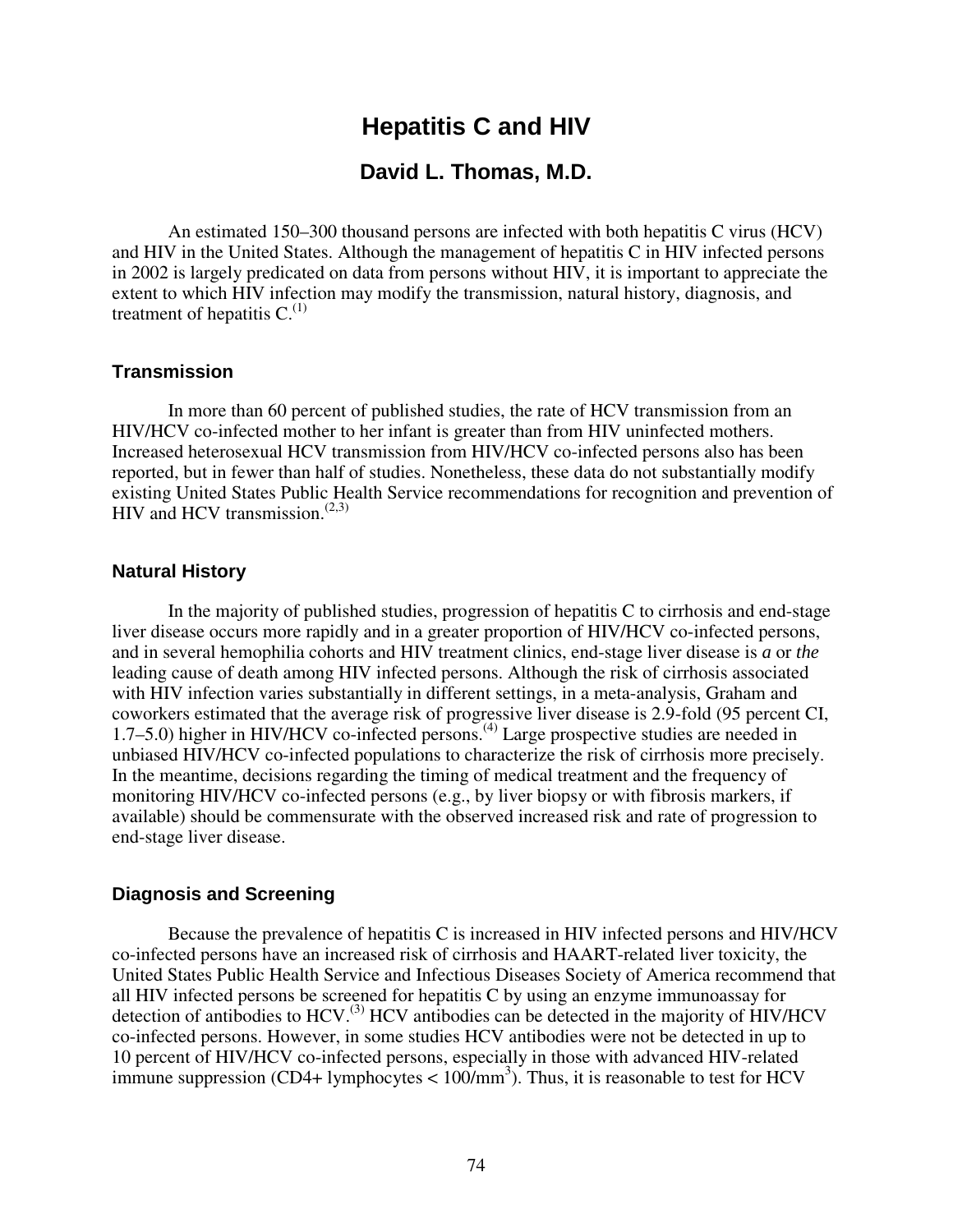RNA in HCV antibody negative, HIV infected persons with unexplained liver enzyme elevations.

## **Treatment**

No medications are approved by the United States Food and Drug Administration for the treatment of HCV infection in HIV infected persons, reflecting the absence of completed, randomized controlled trials investigating the treatment of more than 100 HIV/HCV co-infected persons. Therefore, the timing and choice of medical treatment for HIV/HCV co-infected persons are largely driven by their increased rate of progression of liver disease and the results of treatment of HIV uninfected persons.

Nonetheless, a number of important issues in the treatment of hepatitis C in HIV infected persons can be addressed by accumulating published and formally presented data.

- 1. Sustained virologic responses can be achieved in HIV infected persons. Soriano et al. have demonstrated loss of HCV RNA from serum for >3 years after a course of interferon alpha in HIV infected persons.<sup>(5)</sup>
- 2. The addition of ribavirin to interferon alpha improves the likelihood of on-treatment (and presumably sustained) virologic responses in HIV/HCV co-infected persons. In an interim analysis of data from 110 HIV/HCV co-infected persons randomized to interferon alfa-2b with ribavirin or placebo, HCV RNA was undetectable after 12 weeks of therapy among 23 percent of persons receiving combination therapy compared to 5 percent of those receiving interferon alone.<sup> $(6)$ </sup>
- 3. On-treatment virologic responses to pegylated interferon and ribavirin are better than responses to unpegylated interferon alpha and ribavirin. In ACTG a5071, in which 134 persons were randomized to pegylated interferon alpha plus ribavirin or unpegylated interferon alpha plus ribavirin, week 24 virologic responses were noted in 15 percent of those in the unpegylated arm vs. 44 percent of those randomized to pegylated interferon alpha, an effect that was also observed among persons with genotype 1 infection (7 percent vs. 33 percent, respectively). $(7)$
- 4. Although in vitro studies suggest ribavirin may diminish the efficacy of AZT, d4T, and 3TC, and increase levels of ddI, in several small published and presented case series, HIV RNA levels do not increase more in HIV/HCV co-infected persons taking ribavirin than in controls. Given apparent benefits and the burden of disease, many experts currently recommend its use in the treatment of hepatitis C in HIV/HCV coinfected persons, with careful monitoring.
- 5. As with HIV uninfected persons, the likelihood of a sustained virologic response in HIV/HCV co-infected persons varies by HCV genotype, pretreatment immune status, and other factors like HCV RNA level, stage of liver disease, gender, possibly race, and duration of treatment, which may need to be longer when virologic responses are delayed and in immunosuppressed persons.
- 6. Some HIV/HCV co-infected persons will not be able to take existing medical therapies, and liver transplant is rarely available for HIV/HCV co-infected persons.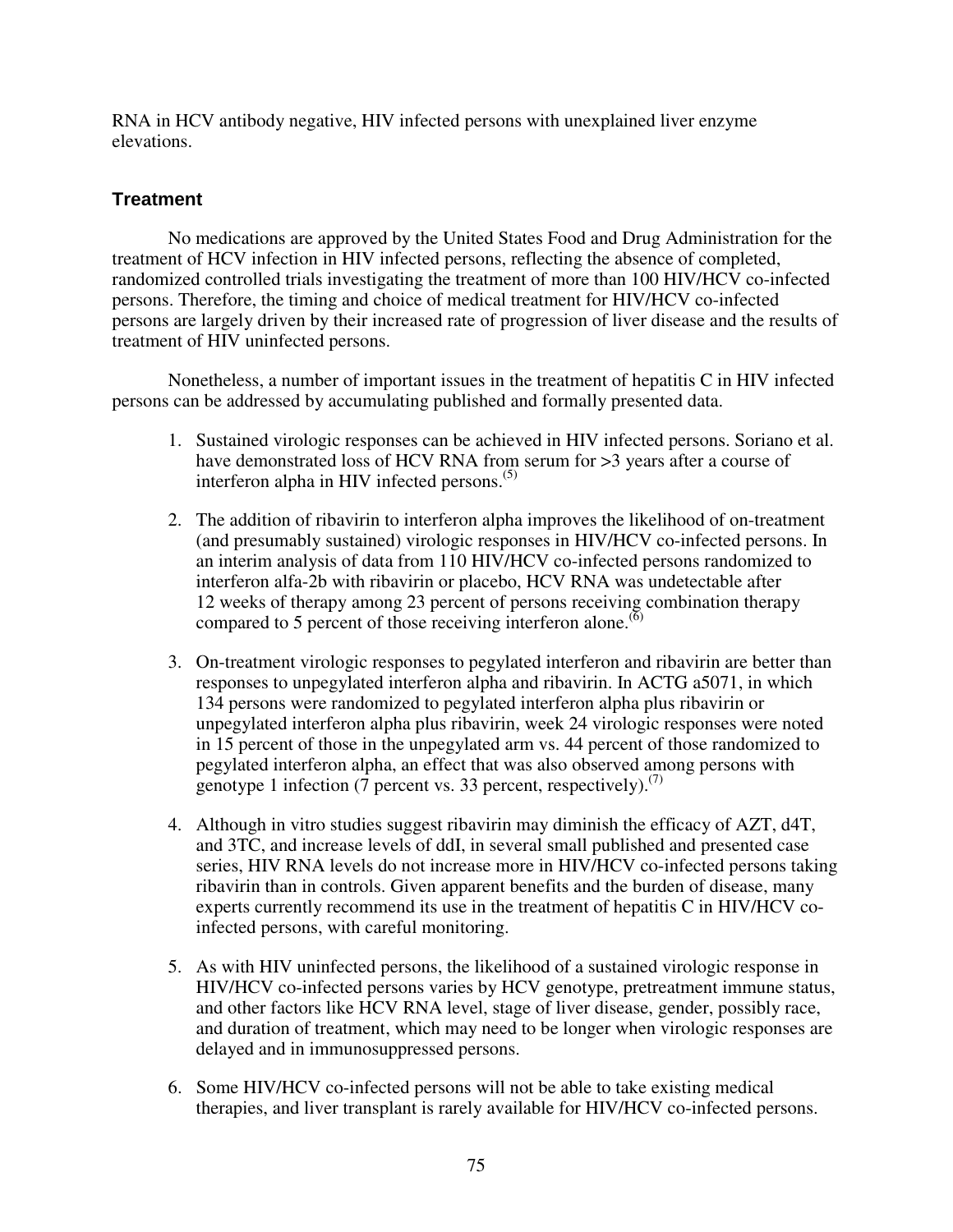## **Conclusion**

Given the mounting morbidity and mortality associated with hepatitis C in HIV infected persons, the management tools (e.g., HCV RNA testing and liver biopsy) and therapies (e.g., pegylated interferon alpha and ribavirin) recommended for management of hepatitis C in persons without HIV should be made available for HIV/HCV co-infected persons while research is vigorously conducted to demonstrate their optimal use.

- 1. Sulkowski MS, Thomas DL. Hepatitis C in the HIV infected Patient. Ann Intern Med 2002 (in press).
- 2. Centers for Disease Control and Prevention. Recommendations for prevention and control of hepatitis C virus (HCV) infection and HCV-related chronic disease. MMWR 1998;47 (No. RR-19):1–39.
- 3. CDC. 1999 USPHS/IDSA guidelines for the prevention of opportunistic infections in persons infected with human immunodeficiency virus: disease-specific recommendations. MMWR 1999;48:1–82.
- 4. Graham CS, Baden LR, Yu E, Mrus JM, Carnie J, Heeren T, Koziel MJ. Influence of human immunodeficiency virus infection on the course of hepatitis c virus infection: a metaanalysis. Clin Infect Dis 2001;33:562–9.
- 5. Soriano V, Bravo R, García-Samaniego J, Castilla J, González J, Castro A, Llibre JM. Relapses of chronic hepatitis C in HIV-infected patients who responded to interferon therapy. AIDS 1997;11:400–1.
- 6. Kostman JR et al. Results of a multicenter, randomized, double-blind, controlled trial of interferon alfa-2b/ribavirin combination therapy in HCV/HIV co-infected persons. Program and abstracts of The 1st IAS Conference on HIV Pathogenesis and Treatment; July 8–11, 2001; Buenos Aires, Argentina. Abstract 555.
- 7. Cheung R, Andersen J, Alston MV, Robbins G, Nevin T, Colquhoun D, Sherman K, Peters M, Harb G, volderding P, van der Horst, C. A randomized controlled trial of pegylated interferon alpha-2a with ribavirin versus interferon alpha-2a with ribavirin for the treatment of chronic HCV in HIV co-infection. ATG A5071. 9th Conference on Retroviruses and Opportunistic Infections, Seattle, 2002. Abstract LB15.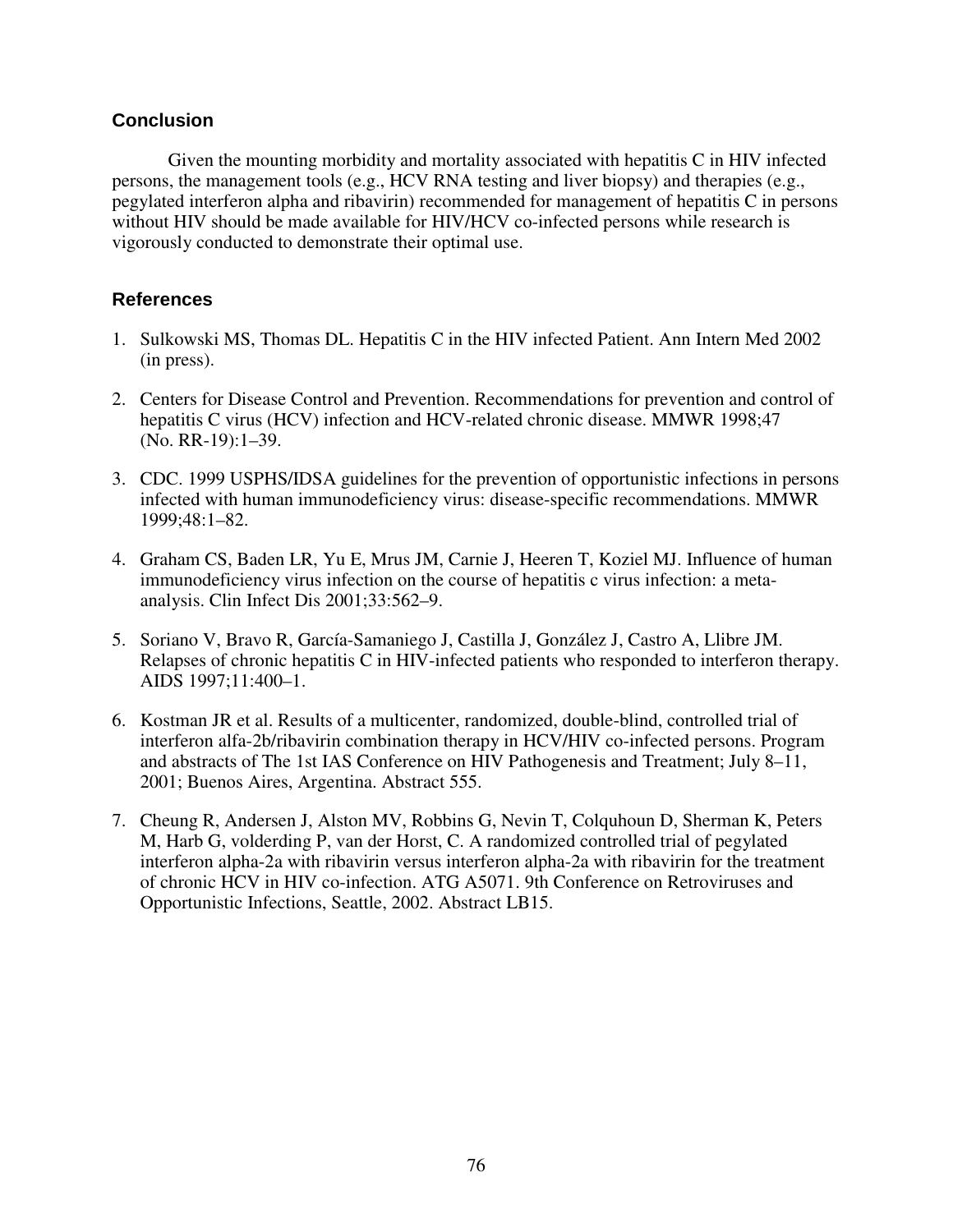# **Injection Drug Use and Hepatitis C**

# **Brian R. Edlin, M.D.**

Injection drug users (IDUs) constitute the largest group of persons infected with the hepatitis C virus (HCV) in the United States, and most new infections occur in IDUs. Controlling the HCV epidemic, therefore, will require developing, testing, and implementing prevention and treatment strategies that will be effective in persons who inject drugs. Preventing morbidity and mortality from HCV will require reducing exposure to HCV, reducing infection among those exposed, and reducing disease among those infected. Injection drug use could be greatly reduced if all those who needed substance abuse treatment could get it (prevention of exposure). HCV spread among drug users can be prevented if drug users have access to sterile syringes, HCV counseling and testing, and outreach programs that teach them how they can avoid acquiring and transmitting the virus (prevention of infection). Finally, barriers to medical treatment must be overcome so that drug users can benefit from advances in HCV treatment (prevention of disease).<sup>(1)</sup> HCV treatment may also reduce transmission (prevention of infection), because HCV-infected IDUs are the source for most HCV transmission in the United States. Efforts are particularly important to identify persons with new HCV infections, in whom treatment may be more effective during the acute phase than later, and those with advanced hepatic fibrosis, in whom treatment may improve survival.

Caring for drug users presents special challenges to the health care team that require patience, experience, and tolerance. Fortunately, substantial research and clinical experience in the prevention and management of chronic viral infections among IDUs, especially HIV infection, has led to the development of effective principles for engaging drug users in health care relationships (Table).<sup>(2–5)</sup> Learning from this experience will be critical for efforts to control HCV. Successful programs invariably adopt a respectful approach to substance users, understand the medical and behavioral sequelae of addiction, and refrain from moralistic judgments. These strategies reflect a harm reduction approach.<sup> $(6,7)$ </sup> Harm reduction strategies help patients reduce high-risk behaviors without imposing unrealistic demands for global change. When ceasing all drug use is not likely in the immediate future, other measures must be taken to help patients reduce the harmful consequences of injection drug use.  $(8,9)$ 

Decisions about the treatment of HCV infection in patients who use illicit drugs, as in other patients, should be made by the patients together with their physicians based on individualized risk-benefit assessments.<sup>(1)</sup> Adherence, psychological side effects, and the possibility of reinfection present challenges to effective treatment for some drug users. Fortunately, an array of effective strategies exists to overcome each of these challenges. Attention to ensuring optimal adherence is important for all patients, not just those who use drugs.<sup>(10)</sup> This is so because although certain risk factors for noncompliance have been identified, including depression, psychological stress, homelessness, lack of social support, and drug use, physicians are not able to predict accurately which patients will adhere to a treatment regimen.<sup>(11)</sup> Effective strategies for improving adherence range from basic clinical practices—such as establishing a consistent, trusting physician-patient relationship, providing clear information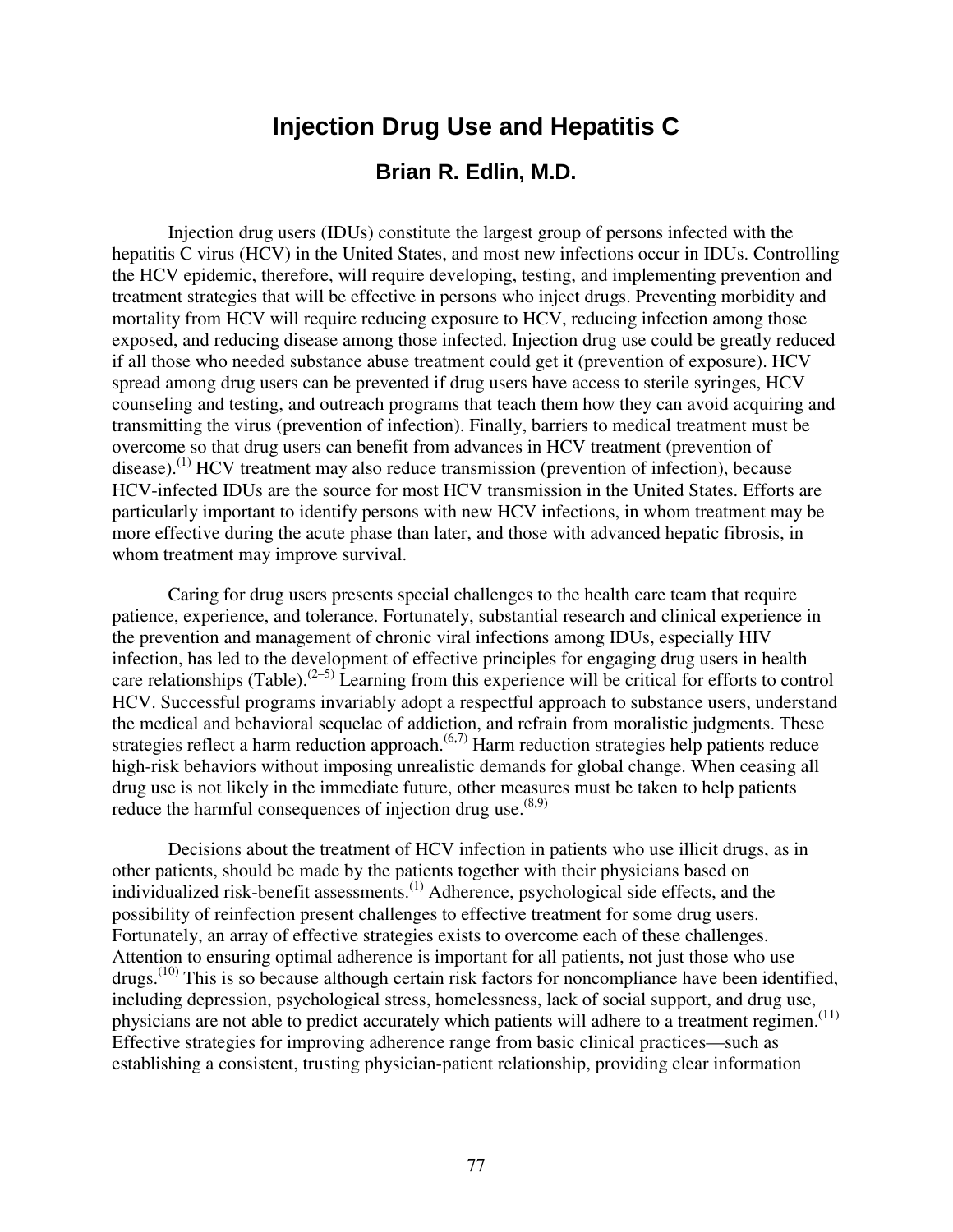**Table.** Principles for managing health care relationships with substance-using patients.

- 1. Establish a climate of mutual respect.
- 2. Maintain a professional approach that reflects the aim of enhancing patients' well-being; avoid creating an atmosphere of blame or judgment.
- 3. Educate patients about their medical status, proposed treatments, and their side effects.
- 4. Include patients in decision-making.
- 5. If possible, establish a multidisciplinary team consisting of primary care physicians, HIV specialists, psychiatrists, social workers, and nurses.
- 6. Have a single primary care provider coordinate the care delivered by such a team to maximize consistency and continuity.
- 7. Define and agree on the roles and responsibilities of both the health care team and the patient.
- 8. Set appropriate limits and respond consistently to behavior that violates those limits.
- 9. Minimize barriers to participation (penalties for missed visits, etc.).
- 10. Recognizing that patients must set their own goals for behavior change, work with patients to achieve commitment to realistic goals for healthier behaviors.
- 11. Acknowledge that abstinence is not always a realistic goal; emphasize risk reduction measures for patients who continue to use drugs.
- 12. Acknowledge that sustaining abstinence is difficult and that success may require several attempts.
- 13. Be familiar with local resources for the treatment of drug users.

about intended effects and side effects of medication, and paying careful attention to perceived side effects—to specialized tools such as electronic reminder systems, directly observed therapy, and cash incentives.  $(12-17)$  Simplifying complex treatment regimens, treating depression, or helping a homeless patient find housing can help improve adherence. Patients may also benefit from counseling addressing individual barriers to and facilitators of adherence in the patient's life.

The psychological side effects of interferon-based regimens for the treatment of HCV infection are of concern in all patients. Interferon may have severe psychological side effects in patients with or without pre-existing psychiatric disorders.<sup> $(18,19)$ </sup> To minimize psychological toxicity, all patients should be screened for depression and other mental health conditions before undergoing HCV treatment, treated for these conditions if necessary, and monitored for them during HCV treatment.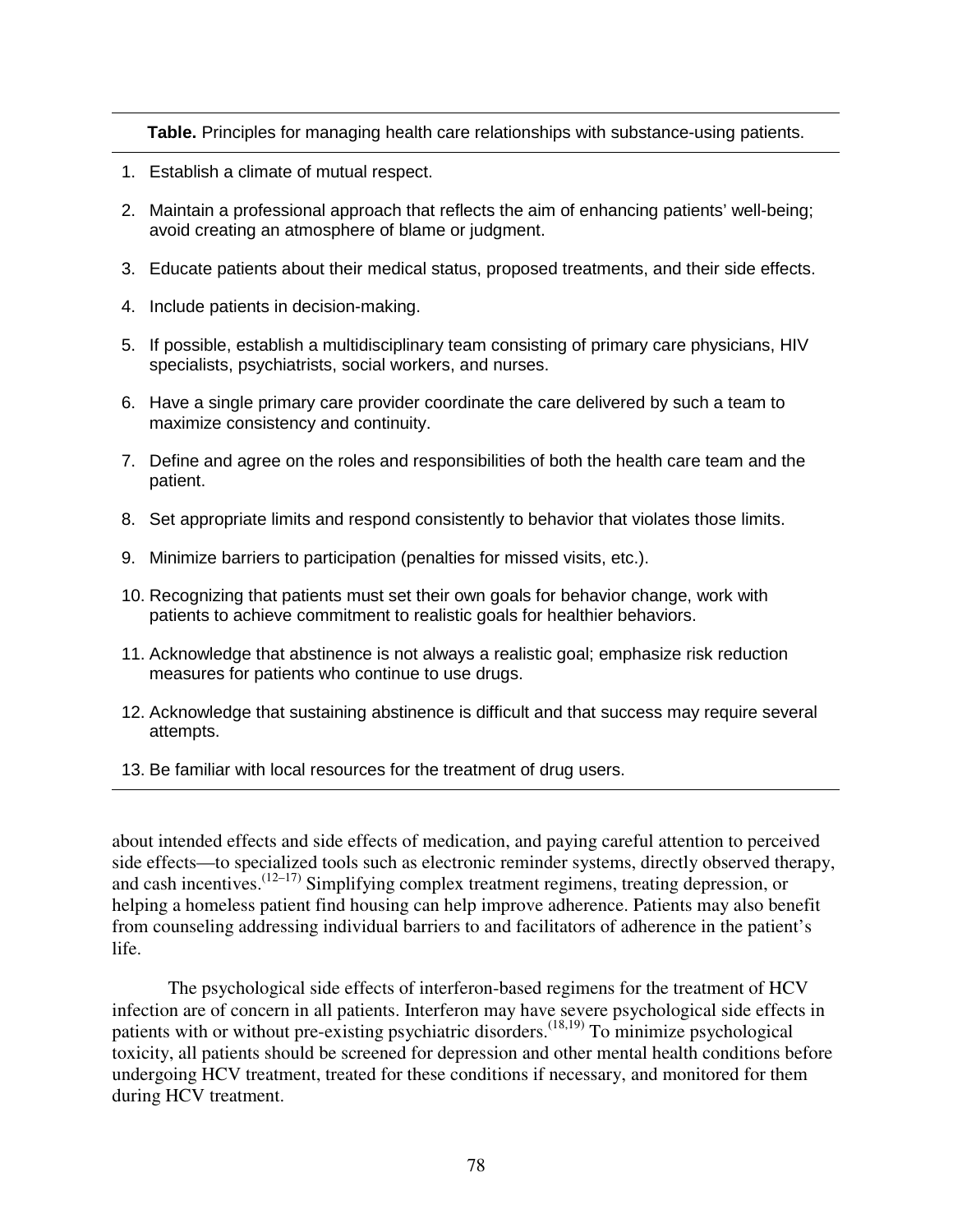Because those successfully completing HCV therapy may be at risk for reinfection, drug users need detailed counseling and support to avoid risky injection practices in case they continue or return to injecting drugs. Those who inject drugs after receiving effective treatment for HCV infection can avoid reinfection by using a new sterile syringe for each injection and by not sharing their injection equipment with other users.<sup> $(20,21)$ </sup> There are 174 syringe exchange programs in 120 cities in 34 states in the United States, and the number is increasing yearly. For drug users without access to such programs, physicians in at least 46 states are allowed by law to prescribe syringes so that their patients can avoid acquiring and transmitting bloodborne infections.<sup> $(22-24)$ </sup> IDUs can master safe injection practices, and many do inject safely. When given access to sterile syringes, IDUs readily make use of them, reducing their high-risk behavior $(25-27)$ and rates of disease transmission.<sup> $(28,29)$ </sup> Physicians should refer patients who inject drugs to syringe exchange programs or, if necessary, prescribe syringes for them. HCV may be more readily transmitted than the human immunodeficiency virus (HIV) through the sharing of injection equipment other than syringes, such as "cookers" (bottle caps, spoons, and other containers used to dissolve drugs) and "cottons" (filters used to draw up the drug solution into a syringe).<sup>(30)</sup> Thus, it is particularly important for physicians to instruct their patients not to share these items. $^{(20,21)}$ 

All injection drug users should be offered treatment for substance abuse and such treatment should be provided to those wishing it. Medical services should be integrated with substance abuse treatment.<sup>(3)</sup> Alcohol treatment is particularly important because of the strong effect of heavy alcohol intake on the progression of hepatitis C. Finally, all patients with HCV infection should be instructed in how to avoid transmitting the infection to others. Patients should be warned that their blood may be infectious even in minute quantities. Those who inject drugs should be instructed not to share syringes or any other injection equipment with other persons and to avoid blood contact with others. They should be given biohazard sharps containers or instructed to safely dispose of injection equipment in puncture-resistant containers.(31)

### **Clinical Data**

There is abundant evidence that when treatment strategies for drug users take into account the circumstances of their lives, very high rates of adherence can be achieved.(11,15–17,32–38) Several recent studies have demonstrated the safety and effectiveness of hepatitis C treatment in drug users, even when they are not completely abstinent from drug use.<sup> $(39-41)$ </sup> Backmund et al. reported a 36 percent sustained virologic response rate in 50 injection drug users who were treated simultaneously for HCV infection and substance abuse, even though 80 percent of the patients relapsed to drug use.<sup>(39)</sup> Sustained response rates were not significantly different for patients who relapsed and those who did not. All patients were treated and supervised by physicians who specialized in both hepatology and addiction medicine. Patients who relapsed to drug use were offered opiate replacement therapy and were allowed to continue their HCV treatment even if they injected heroin again. The strongest predictor of virologic response was whether patients continued to keep their appointments; 45 percent of those who kept > 67 percent of their appointments but only 6 percent of those who did not had sustained virologic responses. This study demonstrates the importance of combining expertise in both hepatology and substance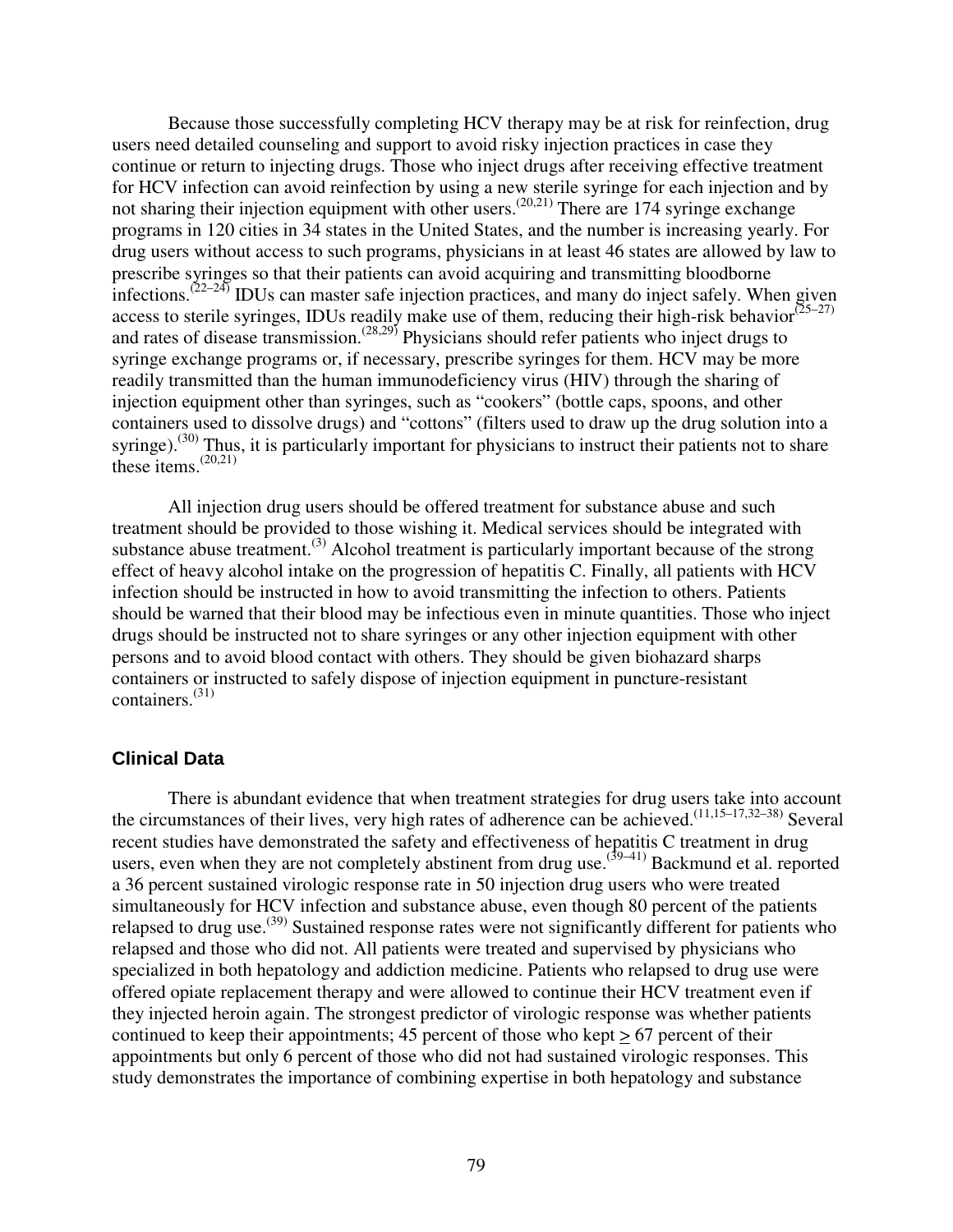abuse and maintaining strong relationships with patients that can be sustained even through relapse to drug use.

Sylvestre et al. have treated 67 methadone maintenance patients with combination interferon/ribavirin, with an interim sustained virologic response rate in the first 59 patients of 29 percent, a rate identical to that in a comparison group of nonopioid-dependent patients.<sup> $(40)$ </sup> No serious side effects occurred, although 61 percent of the patients had a prior psychiatric diagnosis. Response rates were not significantly different in patients who did or did not have 6 months of sobriety, nor in patients who did or did not consume alcohol. They were not significantly worse in patients who continued using drugs unless they used every day. This study demonstrates that HCV can be effectively treated in patients receiving maintenance opiate replacement therapy despite substantial pre-existing psychiatric disease and despite ongoing, intermittent drug use.

Finally, Backmund et al. reported no reinfection during 24 weeks in 10 patients who continued to inject heroin.<sup>(39)</sup> They carefully instructed their patients how to avoid acquiring HCV when injecting drugs. Dalgard et al. reported one reinfection during 5 years in 9 patients who relapsed to injection drug use after sustained virologic responses to HCV treatment.<sup> $(41)$ </sup>

Success in treating HCV infection in IDUs will require collaboration between experts in hepatitis and substance use to create programs specifically designed for drug users. Efforts to control HCV, including both prevention and treatment, can benefit from the expertise of those with experience working with drug users. Substance abuse treatment professionals have expertise working with drug users in treatment. Harm reduction workers and many substance abuse researchers have expertise working with out-of-treatment drug users. And many AIDS medical providers have expertise providing medical care to drug users both in and out of substance abuse treatment. Involvement of these professionals in HCV prevention and treatment efforts will greatly improve their effectiveness.

A sound policy for the control of the hepatitis C epidemic will require implementing prevention and treatment programs designed for IDUs, the group most severely affected by the epidemic.<sup>(42)</sup> Controlling the HCV epidemic, therefore, will require further research to develop and test prevention and treatment strategies that will be effective in persons who inject drugs. In the meantime, however, substantial progress can be made to control hepatitis C if existing knowledge and resources are brought to bear.

- 1. Edlin BR, Seal KH, Lorvick J, Kral AH, Ciccarone DH, Moore LD, Lo B. Is it justifiable to withhold treatment for hepatitis C from illicit-drug users? N Engl J Med 2001;345:211-4.
- 2. O'Connor PG, Selwyn PA, Schottenfeld RS. Medical care for injection-drug users with human immunodeficiency virus infection. New Engl J Med 1994;331:450–9.
- 3. Weisner C, Mertens J, Parthasarathy S, Moore C, Lu Y. Integrating primary medical care with addiction treatment: a randomized controlled trial. JAMA 2001;286(14):1715–23.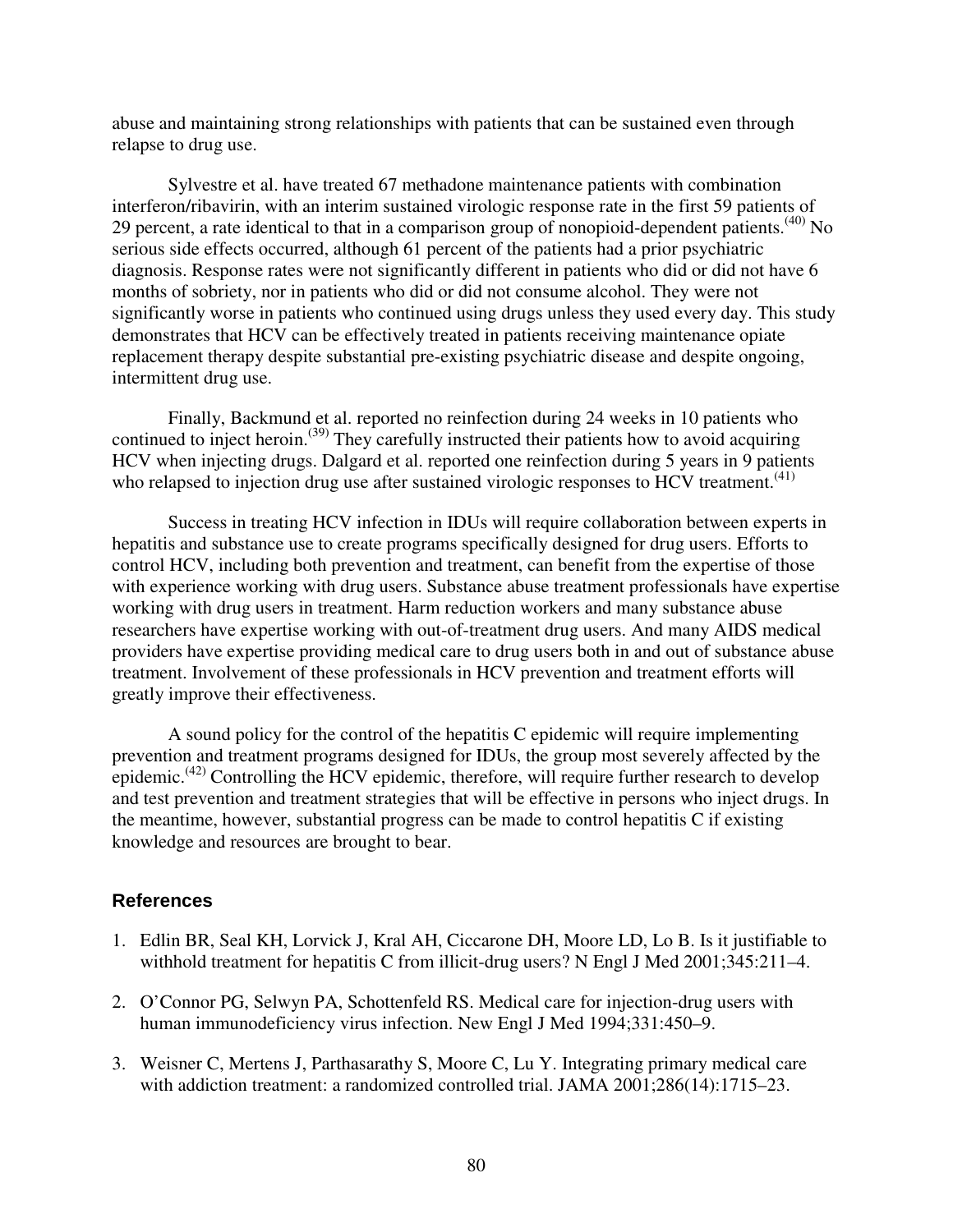- 4. Batki SL, Sorensen JL. Care of injection drug users with HIV. In: Cohen PT, Sande MS, Volberding PA, eds. The AIDS knowledge base: a textbook on HIV disease from the University of California, San Francisco and San Francisco General Hospital. 3rd ed. Philadelphia, PA: Lippincott, Williams and Wilkins, 1999. Available at URL: http://hivinsite.ucsf.edu/InSite.jsp?page=kb-03&doc=kb-03-03-06.
- 5. Wartenberg AA. HIV disease in the intravenous drug user: role of the primary care physician. J Gen Intern Med 1991;6(1 suppl):S35–40.
- 6. Des Jarlais DC, Friedman SR, Ward TP. Harm reduction: a public health response to the AIDS epidemic among injecting drug users. Annual Review of Public Health 1993;14:413–50.
- 7. Marlatt GA, ed. Harm reduction: Pragmatic strategies for managing high risk behaviors. New York: Guilford Press, 1998.
- 8. Robertson R, ed. Management of drug users in the community: a practical handbook. London: Arnold, 1998.
- 9. Gostin L. Waging a war on drug users: an alternative public health vision. Law Med Health Care 1990;18(4):385–94.
- 10. Sackett DL, Snow JC. The magnitude of compliance and noncompliance. In: Haynes RB, Taylor DW, Sackett DL, eds. Compliance in health care. Baltimore: Johns Hopkins University Press, 1979, p. 11–22.
- 11. Bangsberg DR, Moss A. When should we delay highly active antiretroviral therapy? J Gen Intern Med 1999;14:446–8.
- 12. Friedland GH, Williams A. Attaining higher goals in HIV treatment: the central importance of adherence. AIDS 1999;13(Suppl 1):S61–72.
- 13. Panel on Clinical Practices for Treatment of HIV Infection. Adherence to potent antiretroviral therapy. In: Guidelines for the Use of Antiretroviral Agents in HIV-Infected Adults and Adolescents. Rockville, MD: U.S. Department of Health and Human Services, 2001. Available from URL: http://www.hivatis.org/guidelines/adult/text/adherence.html.
- 14. Reiter GS, Stewart KE, Wojtusik L, et al. Elements of success in HIV clinical care: multiple interventions that promote adherence. Topics in HIV Medicine 2000;8:21–30.
- 15. Bamberger J, Unick J, Klein P, Fraser M, Chesney M, Katz MH. Helping the urban poor stay with antiretroviral therapy. Am J Public Health 2000;90:699–701.
- 16. Lorvick J, Thompson S, Edlin BR, Kral AH, Lifson AR, Watters JK. Incentives and accessibility: a pilot study to promote adherence to TB prophylaxis in a high-risk community. Journal of Urban Health 1999;76:461–7.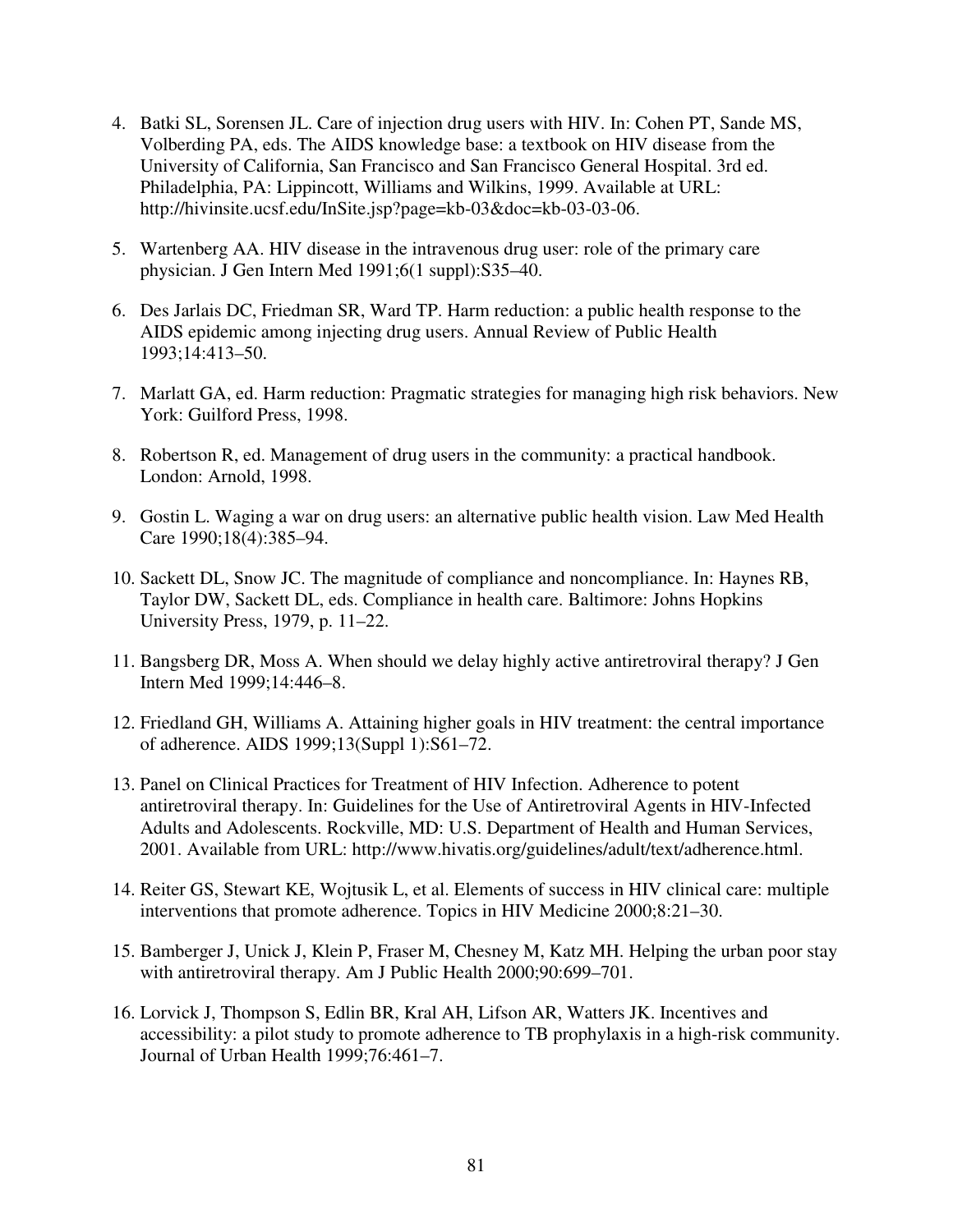- 17. Chaisson RE, Barnes GL, Hackman J, Watkinson L, Kimbrough L, Metha S, Cavalcante S, Moore RD. A randomized, controlled trial of interventions to improve adherence to isoniazid therapy to prevent tuberculosis in injection drug users. Am J Med. 2001;110(8):610–5.
- 18. Renault PF, Hoofnagle JH, Park Y, et al. Psychiatric complications of long-term interferon alfa therapy. Arch Intern Med 1987;147:1577–80.
- 19. Janssen HL, Brouwer JT, van der Mast RC, Schalm SW. Suicide associated with alfainterferon therapy for chronic viral hepatitis. J Hepatol 1994;21:241–3.
- 20. U.S. Preventive Services Task Force. Guide to clinical preventive services. 2nd ed. Rockville, MD: Agency for Healthcare Research and Quality, 1996:591. Available at URL: http://www.ahcpr.gov/clinic/2ndcps/drugab.pdf.
- 21. HIV prevention bulletin: medical advice for persons who inject illicit drugs. Rockville, MD: Public Health Service, May 9, 1997. Available at URL: http://www.cdc.gov/hiv/pubs/hiv\_prev.pdf.
- 22. Burris S, Lurie P, Abrahamson D, Rich JD. Physician prescribing of sterile injection equipment to prevent HIV infection: time for action. Ann Intern Med 2000;133:218–26.
- 23. Rich JD, Macalino GE, McKenzie M, Taylor LE, Burris S. Syringe prescription to prevent HIV infection in Rhode Island: a case study. Am J Public Health 2001;91(5):699–700.
- 24. Centers for Disease Control and Prevention. Fact sheet: physician prescription of sterile syringes to injection drug users. Atlanta, GA: Academy of Educational Development, 2002. Available at URL: http://www.cdc.gov/idu/facts/physician.htm.
- 25. Watters JK, Estilo MJ, Clark C, Lorvick JJ. Syringe and needle exchange as HIV/AIDS prevention for injection drug users. JAMA 1994;271:115–20.
- 26. Bluthenthal RN, Kral AH, Erringer EA, Edlin BR. Use of an illegal syringe exchange and injection-related risk behaviors among street-recruited injection drug users in Oakland, California, 1992–1995. J Acquir Immune Defic Syndr Hum Retrovirol 1998;18:505–11.
- 27. Bluthenthal RN, Kral AH, Gee L, Erringer EA, Edlin BR. The effect of syringe exchange use on high-risk injection drug users: a cohort study. AIDS 2000;14:605–11.
- 28. Normand J, Vlahov D, Moses LE, eds. Preventing HIV transmission: the role of sterile needles and bleach. Washington, DC: National Academy Press, 1995.
- 29. National Institutes of Health. Interventions to prevent HIV risk behaviors. NIH Consensus Statement 11–13 February 1997;15(2):1–41. Available at URL: http://odp.od.nih.gov/consensus/cons/104/104\_intro.htm.
- 30. Hagan H, Thiede H, Weiss NS, Hopkins SG, Duchin JS, Alexander ER. Sharing of drug preparation equipment as a risk factor for hepatitis C. Am J Public Health 2001;91:42–6.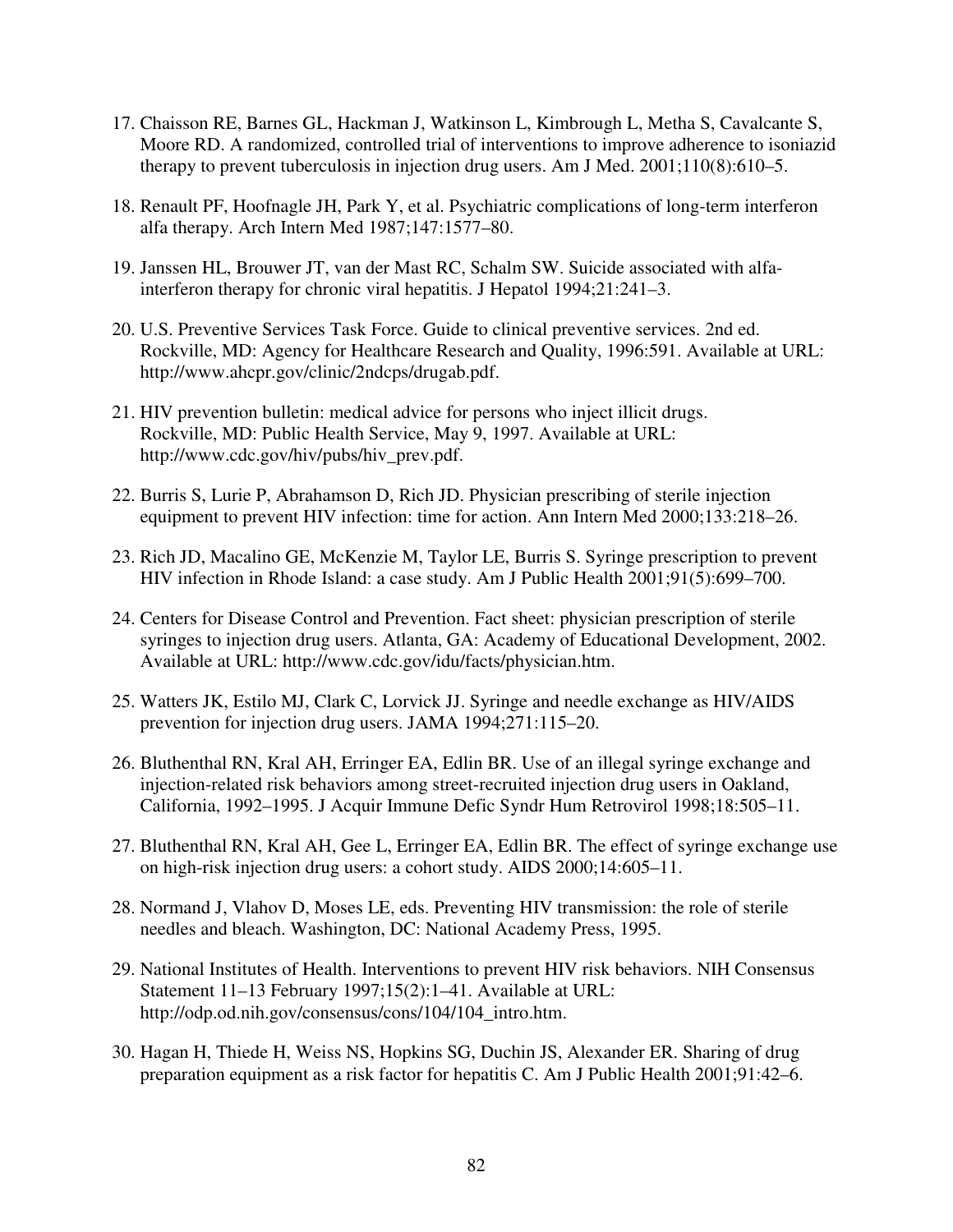- 31. Centers for Disease Control and Prevention. Fact sheet: physician prescription of sterile syringes to injection drug users. Atlanta, GA: Academy of Educational Development, 2002. Available at URL: http://www.cdc.gov/idu/facts/aed\_idu\_dis.htm.
- 32. Broers B, Morabia A, Hirschel B. A cohort study of drug users' compliance with zidovudine treatment. Arch Intern Med 1994;154:1121–7.
- 33. Salomon N, Perlman DC, Rubenstein A, Mandelman D, McKinley FW, Yancovitz SR. Implementation of universal directly observed therapy at a New York City hospital and evaluation of an out-patient directly observed therapy program. Int J Tuberc Lung Dis 1997;1:397–404.
- 34. Moatti JP, Carrieri MP, Spire B, Gastaut JA, Cassuto JP, Moreau J. Adherence to HAART in French HIV-infected injecting drug users: the contribution of buprenorphine drug maintenance treatment. AIDS 2000;14:151–5.
- 35. Harrison K, Vlahov D, Jones K, Charron K, Clements ML. Medical eligibility, comprehension of the consent process, and retention of injection drug users recruited for an HIV vaccine trial. J Acquir Immune Defic Syndr Hum Retrovirol 1995;10:386–90.
- 36. Gourevitch MN, Wasserman W, Panero MS, Selwyn PA. Successful adherence to observed prophylaxis and treatment of tuberculosis among drug users in a methadone program. J Addict Dis 1996;15:93–104.
- 37. Marco A, Cayla JA, Serra M, et al. Predictors of adherence to tuberculosis treatment in a supervised therapy programme for prisoners before and after release. Eur Respir J 1998;12:967–71.
- 38. Smirnoff M, Goldberg R, Indyk L, Adler JJ. Directly observed therapy in an inner city hospital. Int J Tuberc Lung Dis 1998;2:134–9.
- 39. Backmund M, Meyer K, Von Zielonka M, Eichenlaub D. Treatment of hepatitis C infection in injection drug users. Hepatology 2001;34:188–93.
- 40. Sylvestre DL, Aron R, Greene DR, Perkins P. Treating hepatitis C in recovering injection drug users (abstract #2886). Gastroenterology 2001;120:A-568.
- 41. Dalgard O, Bjoro K, Hellum K, et al. Treatment of chronic hepatitis C in injecting drug users: 5 years' follow-up. Eur Addict Res 2002;8:45–9.
- 42. Edlin BR. Hepatitis C prevention and treatment for substance users in the United States: acknowledging the elephant in the living room. Int J Drug Policy (in press).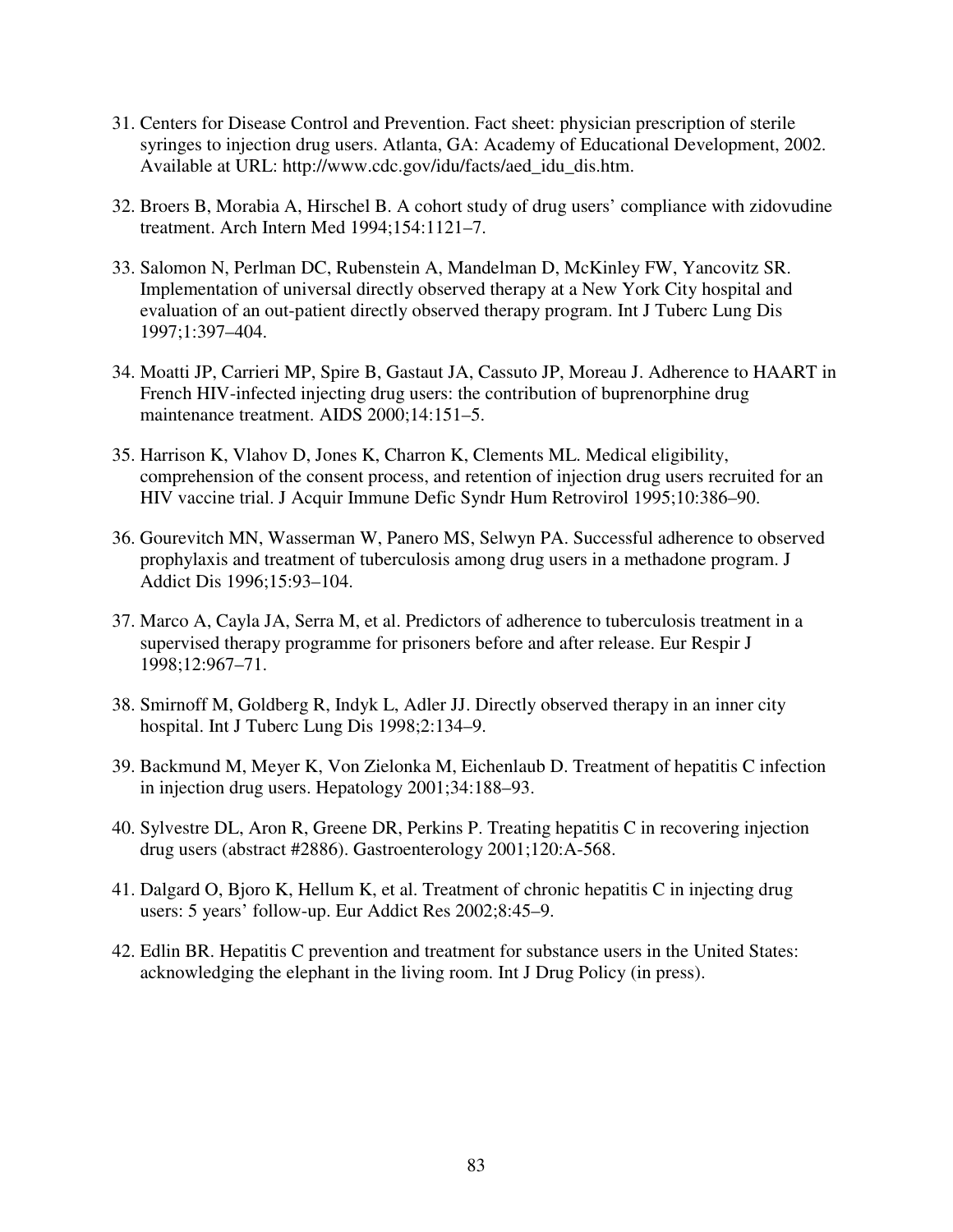# **Alcohol and Hepatitis C**

## **Marion G. Peters, M.D., M.B.B.S., and Norah Terrault, M.D.**

Excess alcohol consumption can worsen the course and outcome of chronic hepatitis  $C^{(1-3)}$ . However, adverse effects of moderate amounts of alcohol intake have not been clearly shown.<sup>(4)</sup> Alcohol use has been reported in some studies to be associated with higher HCV RNA levels and lower responses to therapy.<sup>(5)</sup> Despite a large number of publications on the topic of alcohol and hepatitis C, current evidence from the literature is not adequate to provide clear and definitive recommendations regarding alcohol use in patients with hepatitis C. In the absence of conclusive data, a conservative approach is taken and abstinence is usually recommended.

#### **What Level of Alcohol Intake Is Harmful in Chronic Hepatitis C?**

Poynard and coworkers compared liver histology of patients with hepatitis C drinking >50 g per day to that of non-drinkers and found a 34 percent increased rate of progression of fibrosis in heavy drinkers.<sup>(1)</sup> Associations between fibrosis progression and lesser amounts of alcohol intake were not significant, but the measurement of alcohol intake was assessed in a uniform, standardized manner. The HCV National Register Steering Group in the UK traced 924 patients who had received an anti-HCV-positive unit of blood for an average of >10 years after transfusion and assessed alcohol intake using validated questionnaires.<sup>(6)</sup> Liver-related deaths were increased among those who drank >20 units per week (approximately 30 g per day) in both patients with hepatitis C and controls. The Dionysos study analyzed hepatitis virus markers, alcohol intake (assessed by questionnaires of daily and lifetime intake), and clinical and biochemical evidence for liver disease among 6,917 unselected residents of two Northern Italian cities.<sup> $(3,7)$ </sup> In all, 2.3 percent had HCV RNA and 62 percent drank alcohol, including 21 percent who drank more than 30 g per day. Both control subjects and persons with HCV who drank more than 30 g per day for  $>10$  years had a threefold higher risk of cirrhosis (95 percent CI = 1.2 to 7.4, p<0.01). Intake below 30 g per day did not increase the risk of clinically apparent cirrhosis, but histology was not assessed in most patients. Harris and coworkers analyzed factors associated with cirrhosis among 206 patients who developed hepatitis C after transfusion and were followed for an average of 15 years in addition to a cohort of controls who were transfused but did not develop hepatitis  $C^{(8)}$ . Among those with hepatitis C, 17 percent developed cirrhosis. The risk of cirrhosis increased fourfold among those who were also heavy drinkers (>80 g per day). Corrao and Arico analyzed results from two hospital-based, case-control studies of 285 patients with cirrhosis and 417 controls.<sup>(4)</sup> A lifetime daily alcohol intake of  $>50$  g per day was associated with an increased risk of cirrhosis in both HCV-positive and negative subjects. The combination had an additive effect on the risk, and these risks were multiplied (synergism) at very high levels of alcohol intake (>125 g per day). Wiley and coworkers analyzed factors associated with more advanced liver disease in a cohort of 176 patients who underwent liver biopsy for chronic hepatitis C.<sup>(2)</sup> Alcohol intake of  $> 80$  g daily was associated with a higher rate of cirrhosis (56 percent vs 22 percent) and an increase in the estimated rate of progression of fibrosis. In a study from Japan, Khan and Yatsuhashi found higher degrees of fibrosis on liver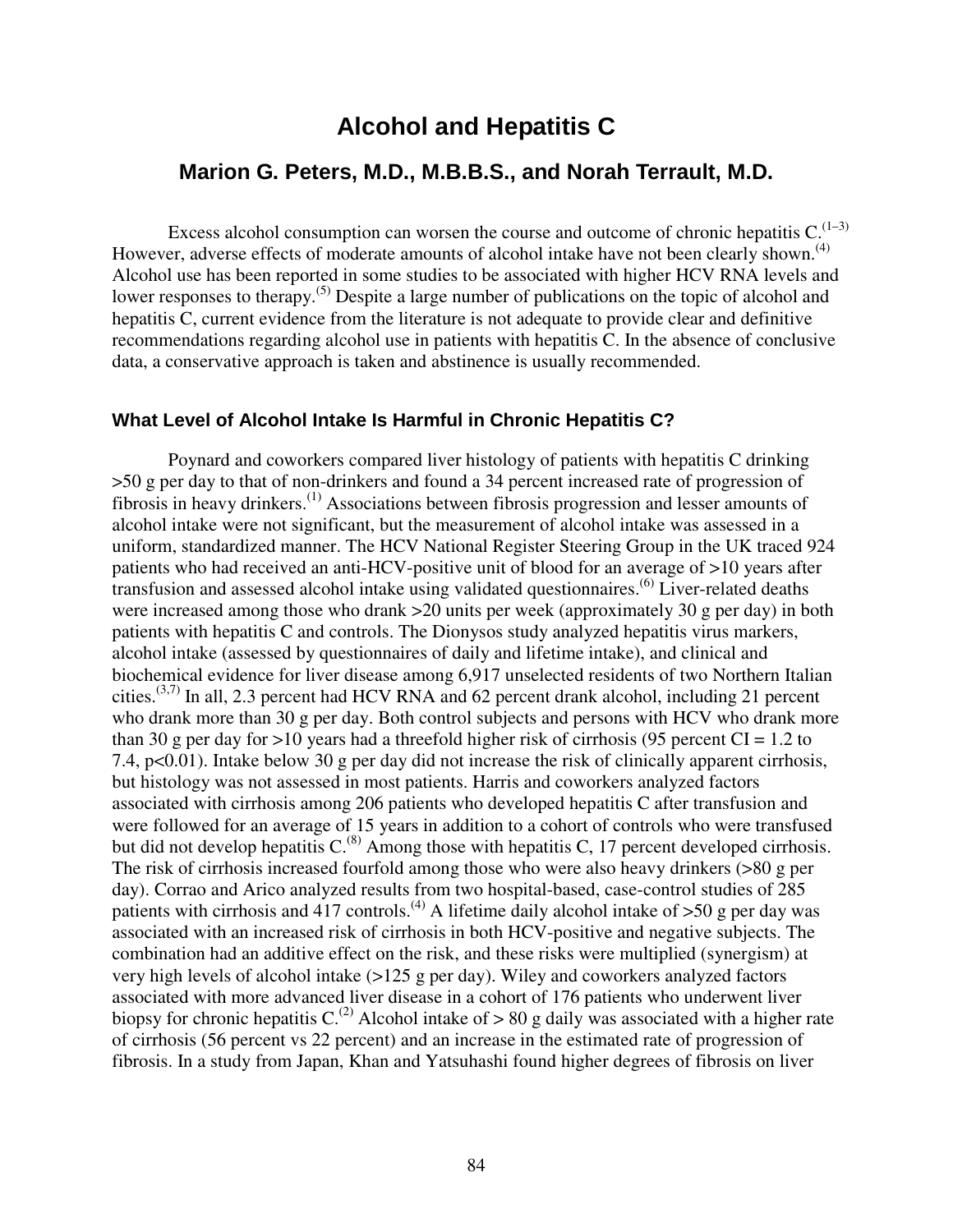biopsies from patients with chronic hepatitis C who drank alcohol compared to those who did not, and this increase was seen with both heavy ( $>80$  g per day) and "moderate" ( $< 80$  g per day) alcohol intake.<sup>(9)</sup> Further delineation of effects of lower levels of alcohol intake were not given. Excess alcohol intake can also predispose to the development of liver cancer.<sup> $(10)$ </sup> Thus, multiple studies have shown that heavy alcohol intake increases the risk of cirrhosis and liver cancer in hepatitis C, but the effects of moderate alcohol intake have not been adequately evaluated.

## **Are There Gender Differences in Effect of Alcohol on Progression of HCV Infection?**

Chronic hepatitis C is often milder in women, but women may be more sensitive to the adverse effects of alcohol. The Dionysos cohort study found the risk of cirrhosis was twice as high in women as in men with the same alcohol intake.<sup> $(3,7)$ </sup> Wiley et al. found a lower alcohol threshold for development of cirrhosis in women.<sup>(2)</sup> Thus, women may be at increased risk of alcohol effects on chronic hepatitis C.

### **What Are the Effects of Alcohol Consumption on Treatment of Hepatitis C?**

Alcohol can affect the outcome of therapy in decreasing adherence or interfering with the antiviral actions of interferon or combination therapy. Virtually all large trials of therapy of hepatitis C have excluded persons who have a recent history of alcohol abuse, requiring a one- to two-year period of abstinence before therapy is initiated. However, the need for a period of abstinence has never been shown. Among patients treated for hepatitis C, a proportion continued drinking, and the ultimate response rate correlated inversely with the level of alcohol intake during therapy. The mechanism of the decreased response rate in patients drinking alcohol has not been defined. Some studies have shown that alcohol intake is associated with higher levels of HCV RNA $^{(1,5)}$  but other studies have not,<sup> $^{(2,3,10)}$ </sup> and the increase in HCV RNA levels with drinking alcohol has been modest. Thus, continued alcohol intake during therapy is likely to adversely affect the response to treatment, and both counseling and monitoring before and during therapy is recommended.

### **Does Alpha Interferon Therapy Cause Increase in Rate of Relapse Among Persons With a History of Alcohol Abuse or Dependence?**

Relapse in alcohol intake during alpha interferon therapy has been reported, but the rate of relapse has not been compared in studies using untreated control patients. Nevertheless, the depression, irritability, and anxiety that occurs in 20–30 percent of patients treated with alpha interferon is likely to be difficult for the patient with a recent history of alcohol dependence and predisposition to relapse.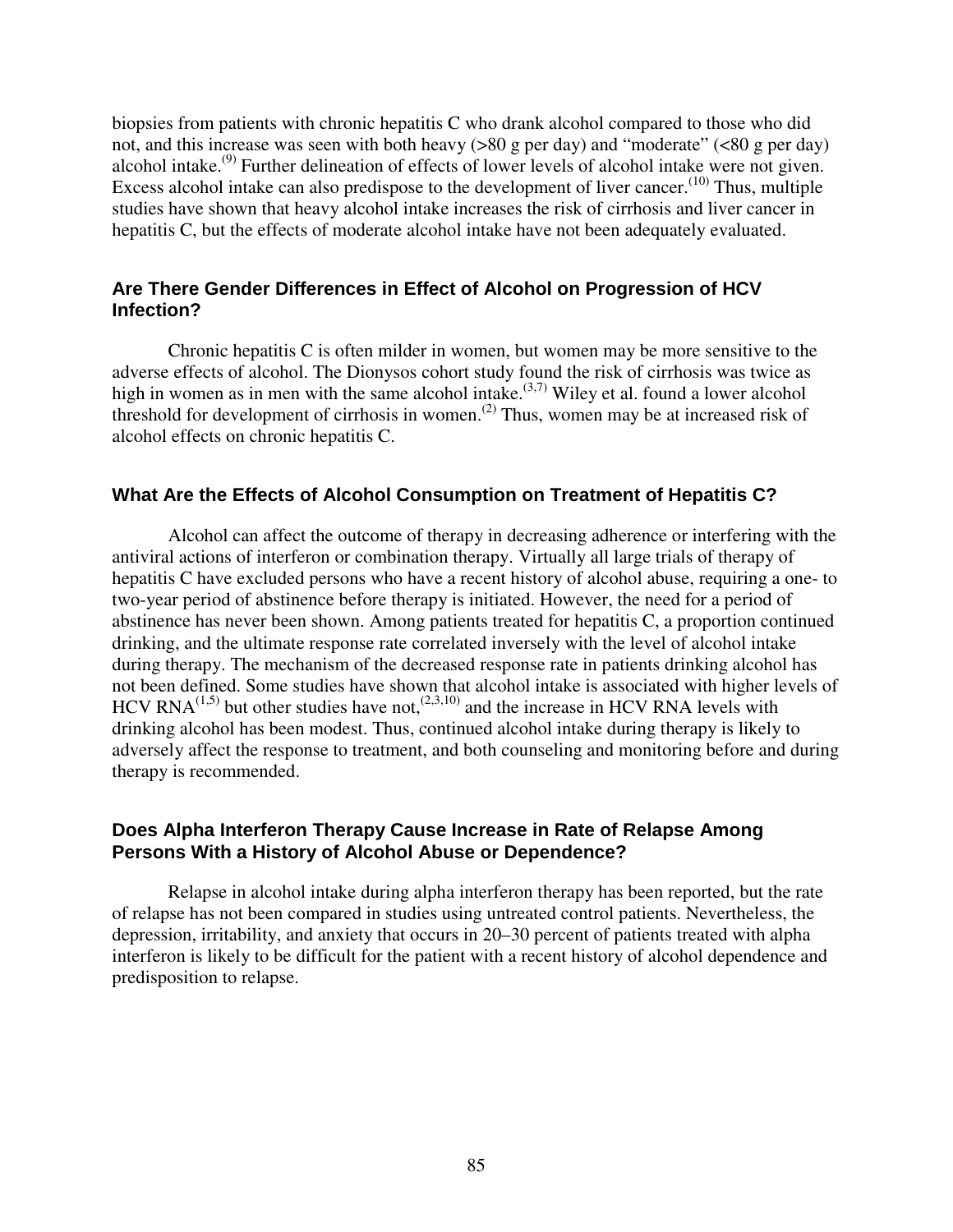## **Conclusions**

While the effects of heavy daily alcohol intake on the course of chronic hepatitis C appear to be incontrovertible, lesser amounts of alcohol may not be harmful. On the other hand, abstinence appears to be prudent for the patient with chronic hepatitis C, particularly while receiving a course of alpha interferon or combination therapy. Patients with a history of alcohol abuse or dependence should be asked to be abstinent for a period before starting therapy and need to be supported by professional counseling and monitoring during therapy. Better studies using validated instruments to measure alcohol intake in larger numbers of patients, followed for longer periods and with careful histological documentation, are needed to better define the effects of moderate alcohol intake on chronic hepatitis C and the need for abstinence before and during therapy. At the present time, there is no reason to withhold antiviral therapy of chronic hepatitis C from the patient with a history of alcoholism as long as adequate support can be provided during the period of therapy.

- 1. Poynard T, Bedossa P, Opolon P, for the OBSVIRC, METAVIR, CLINVIR, and DOSVIRC groups. Lancet 1997;349:825–32.
- 2. Wiley TE, McCarthy M, Breidi L, Layden TJ. Impact of alcohol on the histological and clinical progression of hepatitis C infection. Hepatology 1998;28:805–9.
- 3. Bellentani S, Pozzato G, Saccoccio G, Crovatto M, Croce LS, Mazzoran L, et al. Clinical course and risk factors of hepatitis C virus related liver disease in the general population: report from the Dionysos study. Gut 1999;44:874–80.
- 4. Corrao G, Arico S. Independent and combined action of hepatitis C virus infection and alcohol consumption on the risk of symptomatic liver cirrhosis. Hepatology 1998;27:914–9.
- 5. Loguercio C, Di Pierro M, Di Marino MP, Federico A, Disalvo D, Crafa E, et al. Drinking habits of subjects with hepatitis C virus-related chronic liver disease: prevalence and effect on clinical, virological and pathological aspects. Alcohol Alcohol 2000;35:296–301.
- 6. Harris HE, Ramsay ME, Andrews N, Eldridge KP. Clinical course of hepatitis C virus during the first decade of infection: cohort study. BMJ 2002;324:1–6.
- 7. Bellentani S, Saccoccio G, Costa G, Tiribelli C, Manenti F, Sodde M, et al. Drinking habits as cofactors of risk for alcohol induced liver damage. The Dionysos Study Group. Gut 1997;41:845–50.
- 8. Harris DR, Gonin R, Alter HJ, Wright EC, Buskell ZJ, Hollinger FB, et al. The relationship of acute transfusion-associated hepatitis to the development of cirrhosis in the presence of alcohol abuse. Ann Intern Med 2001;134:120–4.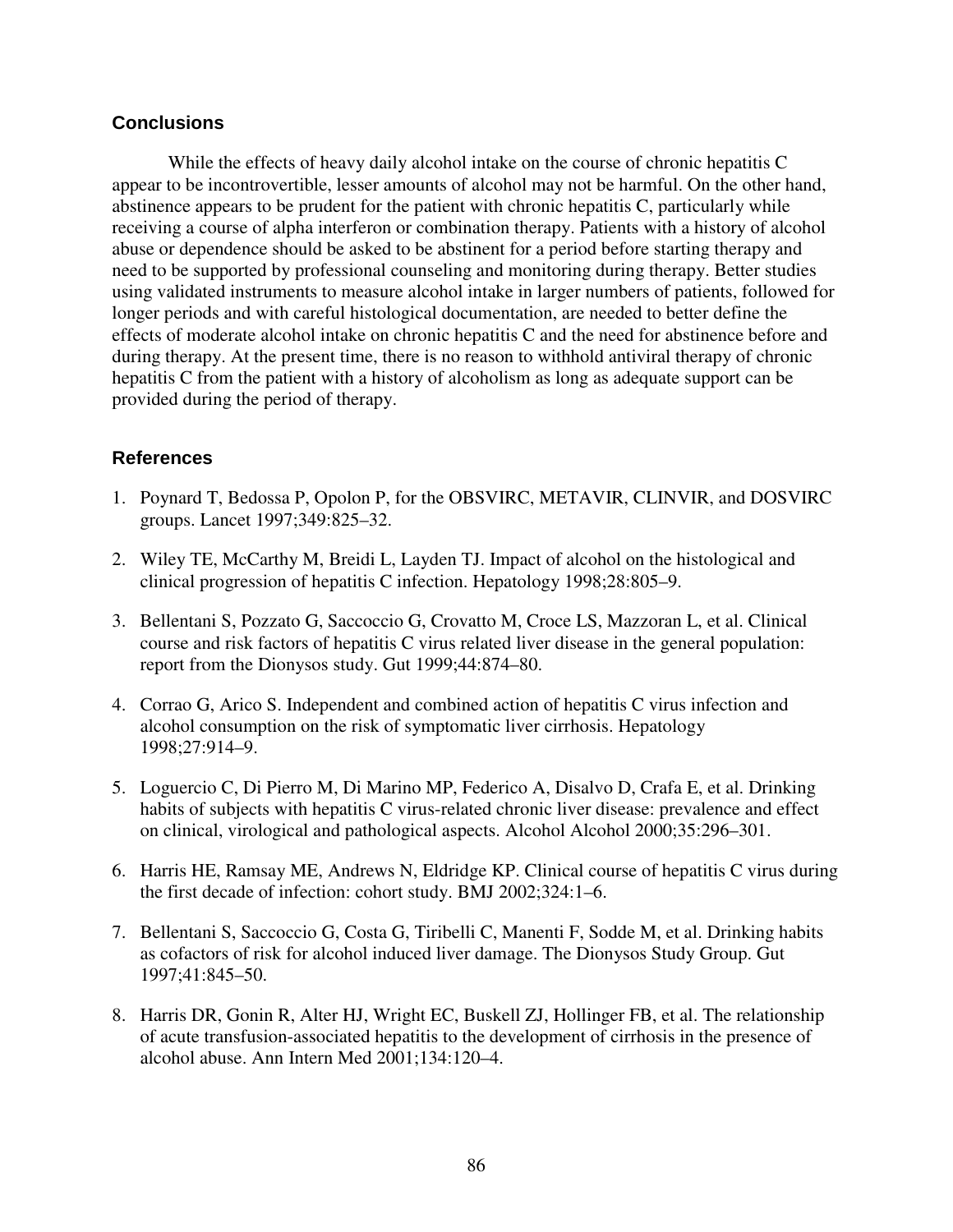- 9. Khan KN, Yatsuhashi H. Effect of alcohol consumption on the progression of hepatitis C virus infection and risk of hepatocellular carcinoma in Japanese patients. Alcohol Alcohol 2000;35:286–95.
- 10. Donato F, Tagger A, Gelatti U, Parrinello G, Boffetta P, Albertini A, et al. Alcohol and hepatocellular carcinoma: the effect of lifetime intake and hepatitis virus infections in men and women. Am J Epidemiol 2002;155:323–31.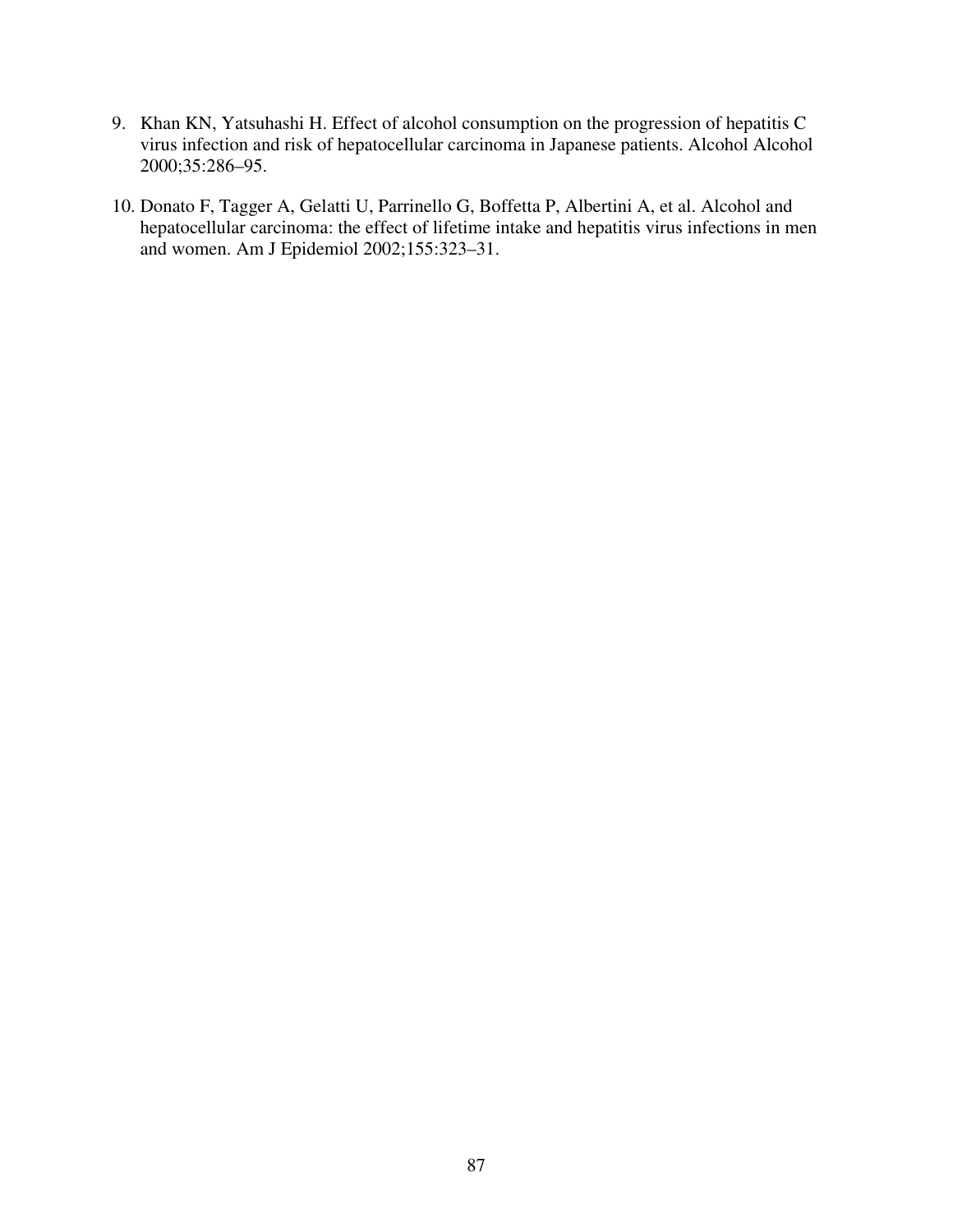# **Special Populations**

# **Doris B. Strader, M.D.**

The current recommendations for the *management* of patients with chronic hepatitis C are derived from a number of excellent multicenter trials. However, these trials primarily involve the *treatment* of a *select group* of patients with a single therapy, interferon plus ribavirin in combination. The selection of appropriate candidates for therapy involves an informal assessment of the patient's eligibility for treatment, followed by *screening* of all eligible candidates. It is unclear how many patients are not initially assessed as eligible, yet among those who are considered eligible and subsequently screened for therapy, reports from recent clinical trials indicate that 30–50 percent do not satisfy inclusion criteria.<sup> $(1-4)$ </sup> The most common reasons for exclusion include severe psychiatric illness; active alcohol and substance abuse, comorbid illnesses such as autoimmune disease, hemophilia, and renal disease; decompensated liver disease; normal ALT; and refusal to participate. In addition, recent data on the response rate of those who receive treatment with combination therapy (standard or pegylated interferon plus ribavirin) suggest that at best, 50 percent achieve a sustained viral response  $(SVR)$ .<sup>(5–7)</sup> These data indicate that at least 60 percent of anti-HCV-positive patients are either ineligible for therapy or do not respond to the available therapy. This suggests that the bulk of data obtained regarding hepatitis C and the management recommendations that followed were gathered from a small minority of pristine patients. While extrapolations regarding the management of the larger population of patients with HCV and confounding medical problems were made, the body of emerging data indicates that this may not have been appropriate. It is evident from previous discussions during this Conference that some exclusion criteria may have been too rigid, and that the reported response and adverse event rates may not be widely applicable. As a result, it appears that a large proportion of patients with HCV do not benefit from current antiviral therapy. What is missing from the literature is management guidance with respect to this large group of patients.

Before management decisions can be made, it is necessary to ask several important questions. First, **"Is current anti-HCV therapy optimal?"** Clearly, if therapy is optimal, all available resources should be channeled into treating as many patients as is safely possible. However, if available therapy is not optimal, research into alternative therapies should be pursued. Optimal therapy should be considered both safe and efficacious among the broadest cohort of affected patients. Current accessible data from anti-HCV treatment trials with pegylated interferon plus ribavirin report SVRs of approximately 50 percent among the relatively small group who qualify for treatment. This compares favorably with previously reported overall SVRs of 38 percent among those treated with standard interferon plus ribavirin. While few published data exist regarding the response rates of standard IFN plus ribavirin post-marketing, review of a few studies, as well as unpublished data obtained from several investigators indicates that the actual observed SVR is closer to 15–25 percent.<sup>(1,2)</sup> Although the SVRs with pegylated IFN plus ribavirin are expected to be higher, using the above data it is likely that less than 50 percent of treated patients will achieve an SVR. Therefore, it seems prudent to encourage research into novel forms of therapy.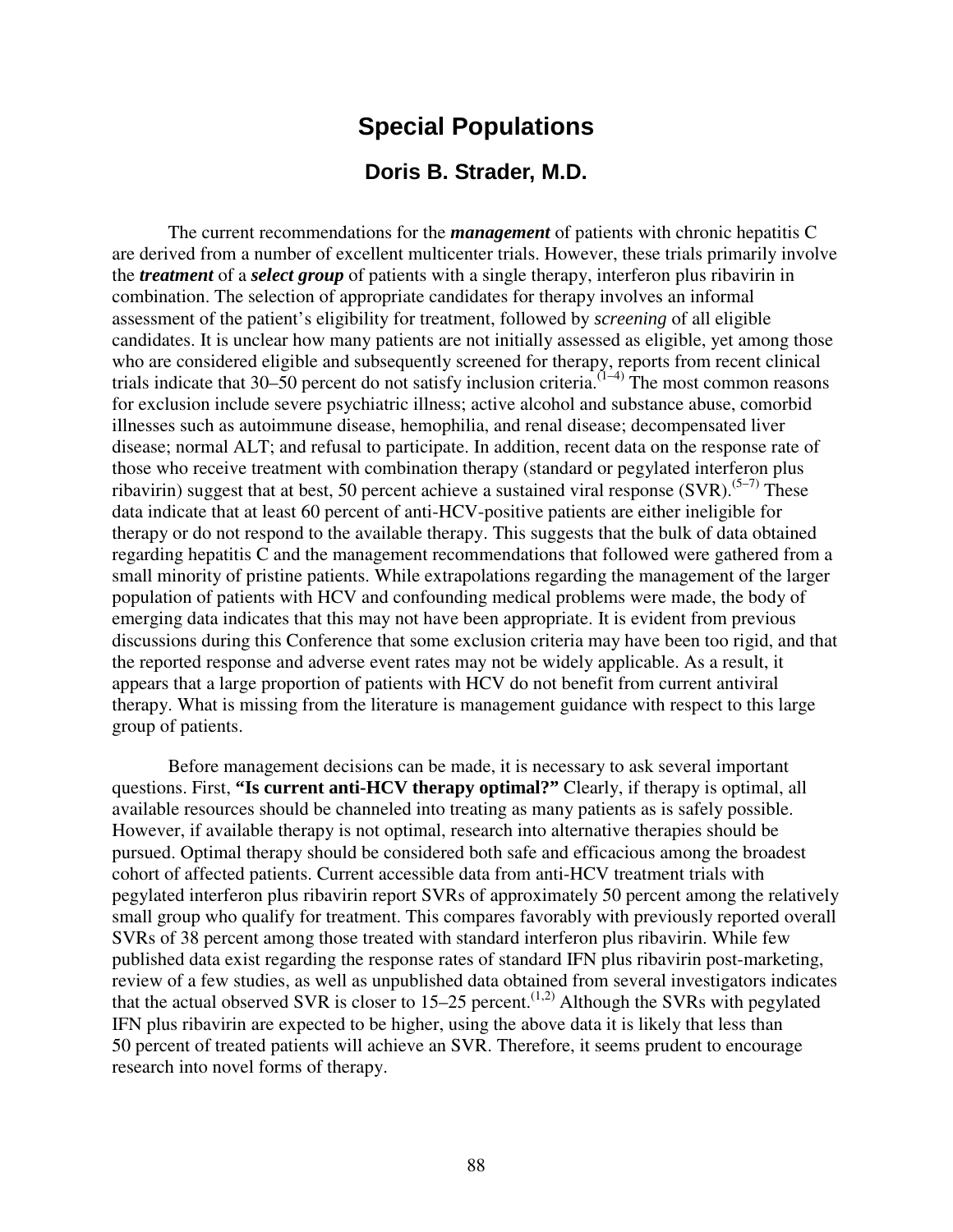Preliminary work on a number of potential candidates is already under way. It appears that as with therapy for HIV, therapy for HCV may require a multi-drug approach that exploits the replicative process at various stages, thereby containing, or at best eliminating, infection. Possible therapies include protease inhibitors, helicase inhibitors, NS5B RNA-dependent RNA polymerase blockers, modified ribavirins, and HCV immunotherapy.(8) These and other novel therapies will be discussed in detail in a subsequent discussion and may be the best hope for successful treatment of hepatitis C.

Second, **"In lieu of other therapies, what can be done to increase the eligibility of HCV-infected patients currently considered ineligible for treatment?"** A great deal of effort has recently been expended in attempts to enlarge the pool of eligible candidates, therapy either by liberalizing the inclusion criteria or by prophylaxing against or aggressively treating common side effects. Crude estimations from available data suggest that among those excluded from treatment trials, 20 percent have ongoing alcohol abuse, 19 percent have severe psychiatric illness, 12 percent use illicit intravenous drugs, 10 percent have comorbid disease, 10 percent have decompensated liver disease, 5 percent have normal ALT, and the remainder refuse therapy, are of advanced age, are undergoing evaluation for treatment, or are homeless. Treatment strategies for those with alcohol or drug abuse, normal ALT, co-infection with HIV, and those with organ transplants have been extensively discussed during the course of this Conference. While not discussed herein, there are some helpful data regarding the management of patients with HCV and hemophilia, renal disease, autoimmune hepatitis, severe psychiatric disease, and anemia. For example, recent studies in hemophiliac children with HCV suggest that therapy with IFN plus ribavirin is safe and well-tolerated in carefully monitored patients.<sup>(9)</sup> Conversely, data show that hepatitis C is common among hemodialysis patients and may adversely affect long-term graft survival in renal transplant recipients. Unfortunately, ribavirin is not dialyzed during standard dialysis and is associated with a dose-dependent hemolytic anemia, thereby limiting its use. Likewise, therapy of hepatitis C after renal transplantation has been disappointing. While one study showed an encouraging 16 percent sustained viral response rate and a 3 percent rejection rate, several others have shown a 50 percent incidence of graft rejection in renal transplant recipients.<sup>(10)</sup> As a result, an upcoming NIH workshop is planned to define the impact of HCV on the morbidity and mortality of those with end-stage renal disease as well as identify appropriate HCV treatment strategies in such patients. Trials in patients with HCV and autoimmune disease (hepatitis, sarcoidosis, SLE, etc.) advocate primary treatment of the autoimmunity as it appears that the risk of augmenting HCV with steroids is less than the risk of exacerbating autoimmune disease with interferon.<sup> $(11)$ </sup> However, it is unclear whether this recommendation is absolute or whether there are "degrees" of autoimmunity (low ANA, mild disease) for which treatment with interferon is not contraindicated. Finally, attempts to increase the number of patients completing the full course of HCV antiviral therapy have been relatively successful using prophylactic antidepressants, aggressively treating interferon-induced depression, and advocating the use of erythropoetin or GMCSF for hematopoetic side effects. $(12,13)$ 

It is clear that the approach of liberalizing inclusion criteria and aggressively treating side effects may be laudable and reasonable among some patients, particularly those with genotypes 2 or 3 in whom the likelihood of achieving a SVR is approximately 80 percent. However, this approach may be more difficult to defend when considering those with less favorable genotypes and severe coronary or cerebrovascular disease, severe diabetes, mental retardation, seizures or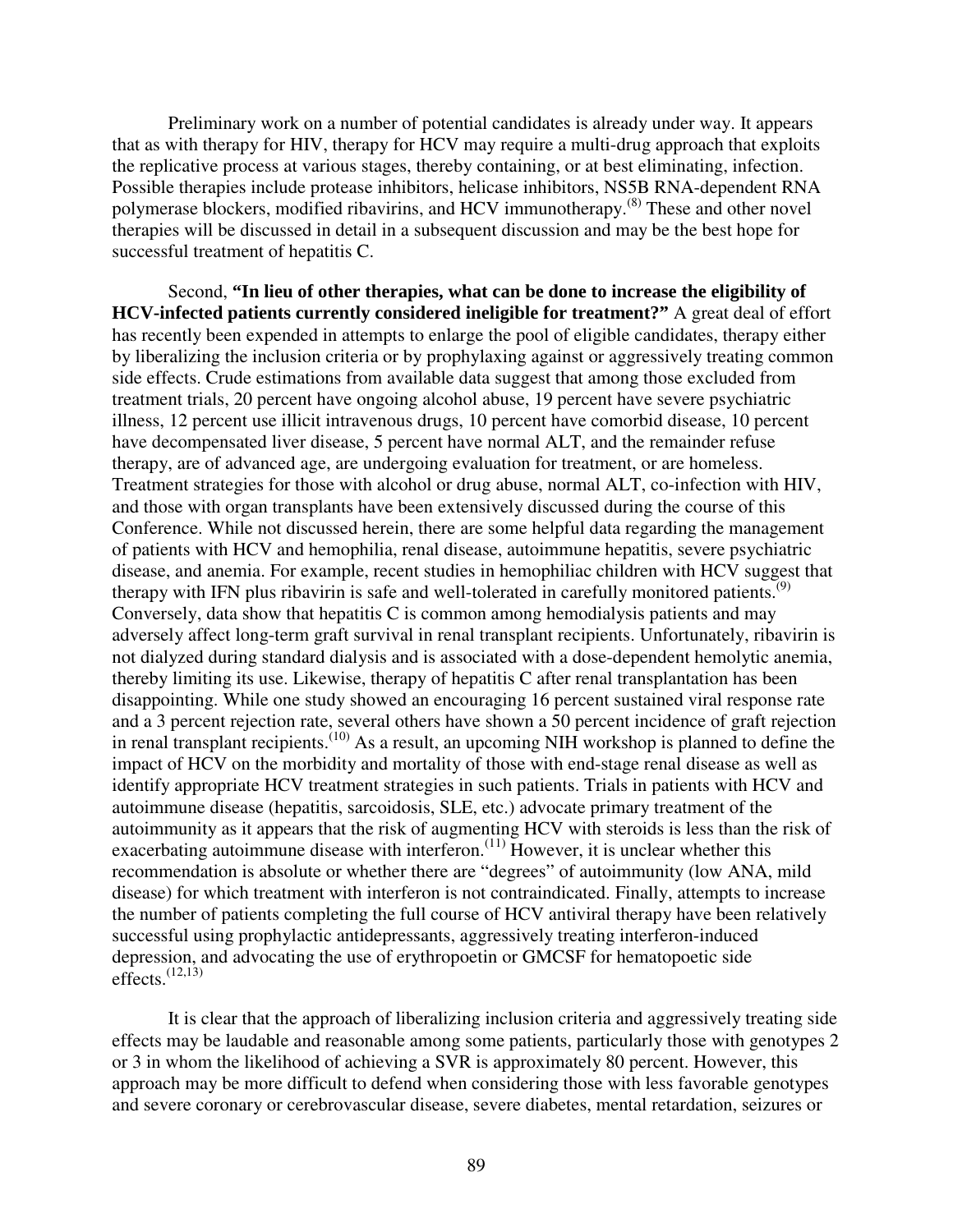neurologic disorders, or cytopenias. In addition, there are groups of patients for whom the safety and efficacy of IFN plus ribavirin are less clear, specifically the elderly and African-Americans. It is reasonable to assume that patients with severe CAD or cerebrovascular disease are at increased risk for the potential adverse effects of hemolytic anemia. Similarly, interferon has been suggested to increase insulin resistance and it is possible that severe diabetes may complicate response to HCV antiviral therapy by its affects on hepatic steatosis. However, to my knowledge, no data exist regarding the treatment of HCV-infected patients with mental retardation, seizures or neurologic disorders, and the elderly. By contrast, a great deal of data is beginning to surface with respect to the disparity in response to antiviral therapy among patients of different racial groups. Although the numbers of patients are small, the data suggest that African-American patients with HCV are less likely to respond to IFN plus ribavirin than whites, Hispanics, or Asians. In addition, some trials indicate that African-American patients are more likely to suffer treatment side effects. At present, the NIH is conducting a trial evaluating the efficacy of IFN plus ribavirin therapy among African-American patients infected with HCV.

In this author's view, the potential risk of adverse events does not appear to be balanced by the small potential benefit of a sustained viral response in the patient groups described above. Even if the goal is halting the progression of fibrosis, an appropriately designed prospective trial is necessary to definitely demonstrate the histologic benefit of interferon therapy in the absence of loss of virus before it can be routinely recommended to push interferon in those currently considered ineligible or who suffer severe side effects. Recommendations for the management of HCV among these groups should be individualized until further study, such as with pegylated interferons, provides guidance.

Finally, and importantly, **"What is the appropriate management of patients who cannot be treated or fail to respond to treatment?"** It is incumbent upon us to remember that "management" does not necessarily mean "treatment." Management involves providing education and counseling, initiating treatment when indicated, and supplying supportive care to those for whom no clear options are available. The latter is particularly important in order to allay fears and ensure that patients are not lost to followup. At present, many patients with HCV who are not on treatment have a physical examination, blood tested for aminotransferase and AFP levels, and an abdominal US (if indicated) every 6–12 months. While these practices are conventional, few data can provide an absolute timetable for followup. It is well-known that ALT level fluctuates during the course of HCV infection and is not an adequate marker of progression of disease.<sup> $(14)$ </sup> Although abnormalities in albumin and prothrombin time may provide more information regarding the degree of liver disease, they are not specific for liver injury, are only prognostic markers, and decline at a rate that varies from patient to patient. In addition, somewhat contradictory information exists in the literature. On the one hand, the Japanese literature recommends AFP plus ultrasound screening every 3–4 months to detect early hepatic tumors, while on the other, several studies suggest that AFP is not a sensitive surveillance test for the presence of HCC and a number of other tests including descarboxyprothrombin time, isoforms of AFP, and an isoenzyme of  $\gamma$ GT have been advocated as alternatives.<sup>(15-17)</sup> Similarly, the pros and cons of the usefulness and timing of liver biopsy have been much debated, and intensive research in identifying surrogate serum markers of inflammation and fibrosis is ongoing. These data underscore the controversies and challenges regarding the type and schedule of tests and visits needed to appropriately follow patients with HCV.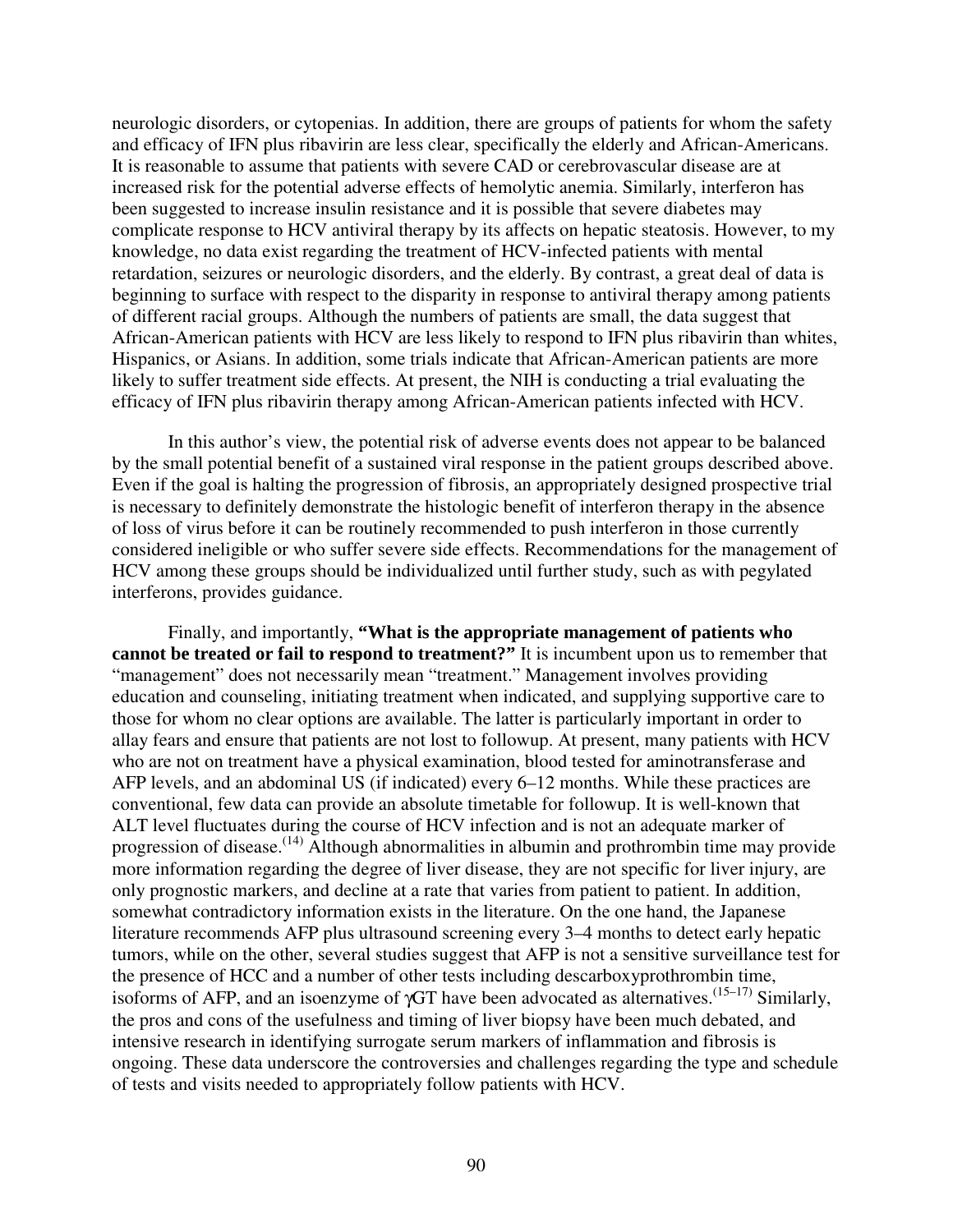In the meantime, it is important that physicians provide HCV-infected patients with upto-date information about the expected course of their infection, methods of preventing transmission of HCV, and avoidance of practices (such as alcohol abuse) which may contribute to worsening liver function. In addition, we must provide *balanced* advice regarding the risks and benefits of current therapy and any new therapies as they become available. Until further data are known, it is reasonable to perform a physical exam, perform a liver panel (include PT and platelet count), and check an AFP every 6–12 months. Finally, in lieu of a serum marker of hepatic fibrosis, it may also be prudent to consider a liver biopsy every 3–5 years, particularly in those whose liver function appears to be deteriorating. While it is clear that abnormalities in these tests will be apparent before clinical symptoms appear, data to assist in determining the frequency with which they should be obtained are necessary.

Hepatitis C research has come a long way in the past 10 years. We are able to identify and quantify the virus, and in recent years, extensive investigation has identified ways to successfully treat some infected patients. Treatment of the approximately 30 percent of eligible patients with HCV has taken center stage, and a great deal of data has been generated regarding this population. However, it is clear that our obligation is to the universe of patients with HCV, not merely those who are candidates for current therapy. As physicians we must remember to provide "care," not merely "treatment." It is quintessential that we not marginalize our patients in our zeal to eradicate their disease. Solutions to the above problems are essential if we are to adequately follow and advise patients for whom therapy is not an option or has failed.

[Note: Beyond the scope of this discussion is the management of institutionalized patients infected with HCV, particularly those in correctional facilities. In many such institutions the mechanisms necessary to provide appropriate management are not available, and the cost of treatment is prohibitive. In fact, the focus on treatment of HCV rather than treatment of substance abuse or other comorbid illnesses may be counterproductive. Further study into the medical and social implications of HCV infection in institutions is needed.]

- 1. Cawthorne CH, Rudat KR, Bruton MS, et al. Limited success of HCV antiviral therapy in United States veterans. Am J Gastro 2002;97(1):149–55.
- 2. Falck-Ytter Y, Kale H, Mullen KD, et al. Surprisingly small effect of antiviral treatment in patients with hepatitis C. Ann Intern Med 2002;136:288–92.
- 3. Yawn BP, Wollan P, Gassuola L, et al. Diagnosis and 10-year followup of a communitybased hepatitis C cohort. J Fam Pract 2002;51(2):135–40.
- 4. Muir AJ, Provenzale D. A descriptive evaluation of eligibility for therapy among veterans with chronic hepatitis C virus infection. J Clin Gastroenterol 2002;34(3):268-71.
- 5. McHutchison JG, Gordon SC, Schiff ER, et al. Interferon alfa-2b alone or in combination with ribavirin as initial treatment for chronic hepatitis C. New Engl J Med 1998;339:1485–92.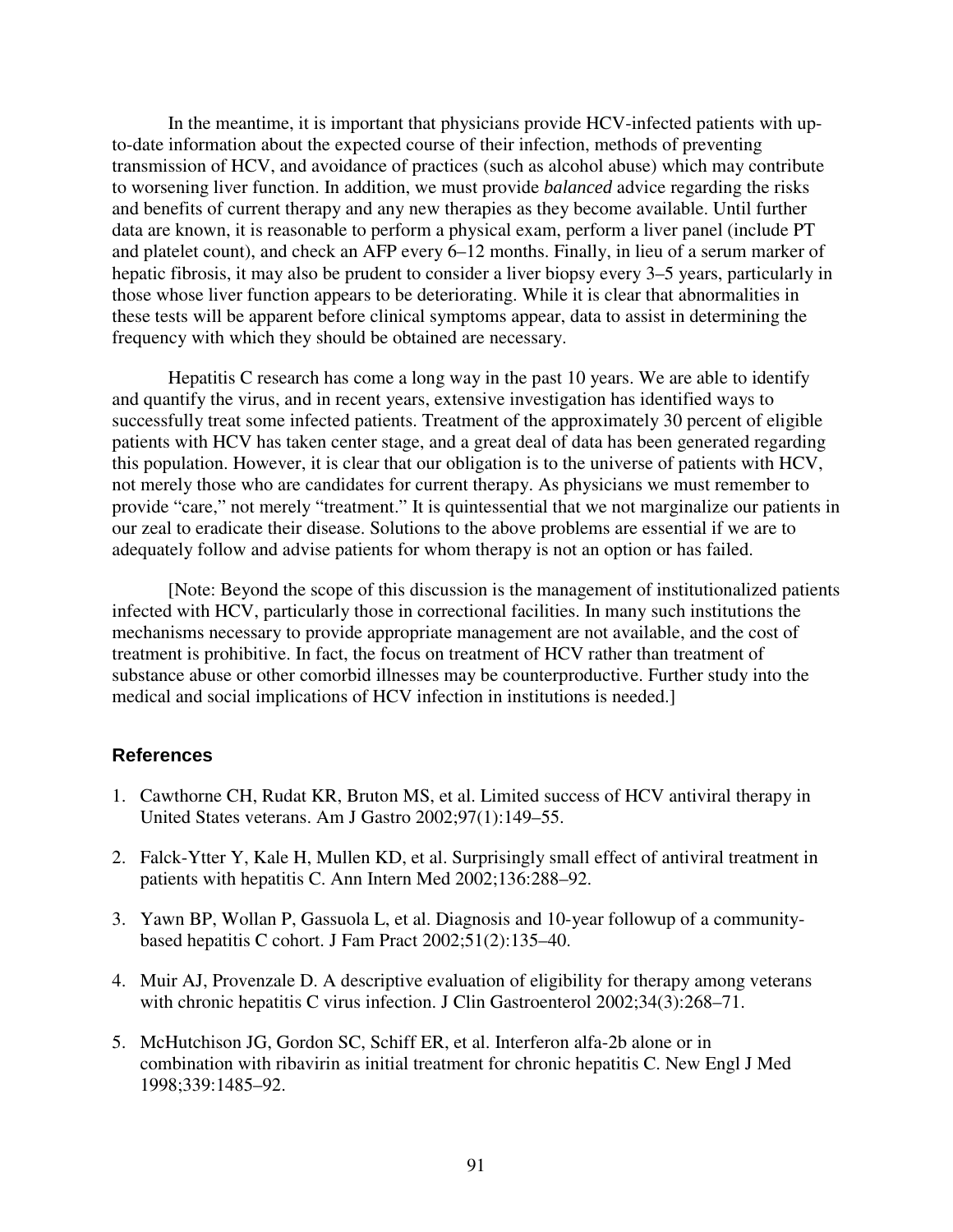- 6. Manns MP, McHutchison JG, Gordon SC et al. Peginterferon alfa-2b plus ribavirin compared with interferon alfa-2b plus ribavirin for initial treatment of chronic hepatitis C: a randomized trial. Lancet 2001;358:958–65.
- 7. Fried MW et al. Pegylated interferon alfa-2b in combination with ribavirin: efficacy and safety results from a Phase III randomized, actively-controlled multicenter study. (Unpublished.)
- 8. Lau J, Standring D. Development of novel therapies for hepatitis C. In: Hepatitis C, Academic Press 2000; p. 453–7.
- 9. Ko JS, Choe YH, Kim EJ et al. Interferon alpha treatment of chronic hepatitis C in children with hemophilia. J Pediatr Gastroenterol and Nutr 2001;32:41–4.
- 10. Zacks S, Fried M. Hepatitis C and renal disease. In: Hepatitis C, Academic Press 2000; p. 363–87.
- 11. Schiff ER, Tagle FM. Treatment of HCV: Approach to difficult cases. Clinics in Liver disease; Hepatitis C 1997;1:647–62.
- 12. Schramm TM, Lawford BR, Macdonald GA, et al. Sertraline treatment of interferon-induced depressive disorder. Med J Austr 2000;173(7):359–61.
- 13. Talal AH, Weisz K, Hau T et al. A preliminary study of erythropoeitin for anemia associated with ribavirin and interferon-alpha. Am J Gastroenterol 2001;96(9):2802–4.
- 14. DuFour DR. Alanine aminotransferase variation in chronic hepatitis C infection: an analysis of 357 cases. Clin Chem 47:2001:A26–7.
- 15. Fujiyama S, Morishita T, Hashiguchi O, et al. Plasma abnormal prothrombin (des-γ-carboxy prothrombin) as a marker of hepatocellular carcinoma. Cancer 1988;61:1621–8.
- 16. Shiraki K, Takase K, Tameda Y, et al. A clinical study of lectin-reactive alpha-fetoprotein as an early indicator of hepatocellular carcinoma in the follow-up of cirrhotic patients. Hepatology 1995;22:802–7.
- 17. Yao DF, Huang ZW, Chen SZ, et al. Diagnosis of hepatocellular carcinoma by quantitative detection of hepatoma-specific bands of serum γ-glutamyltransferase. Am J Clin Pathol 1998;110:743–9.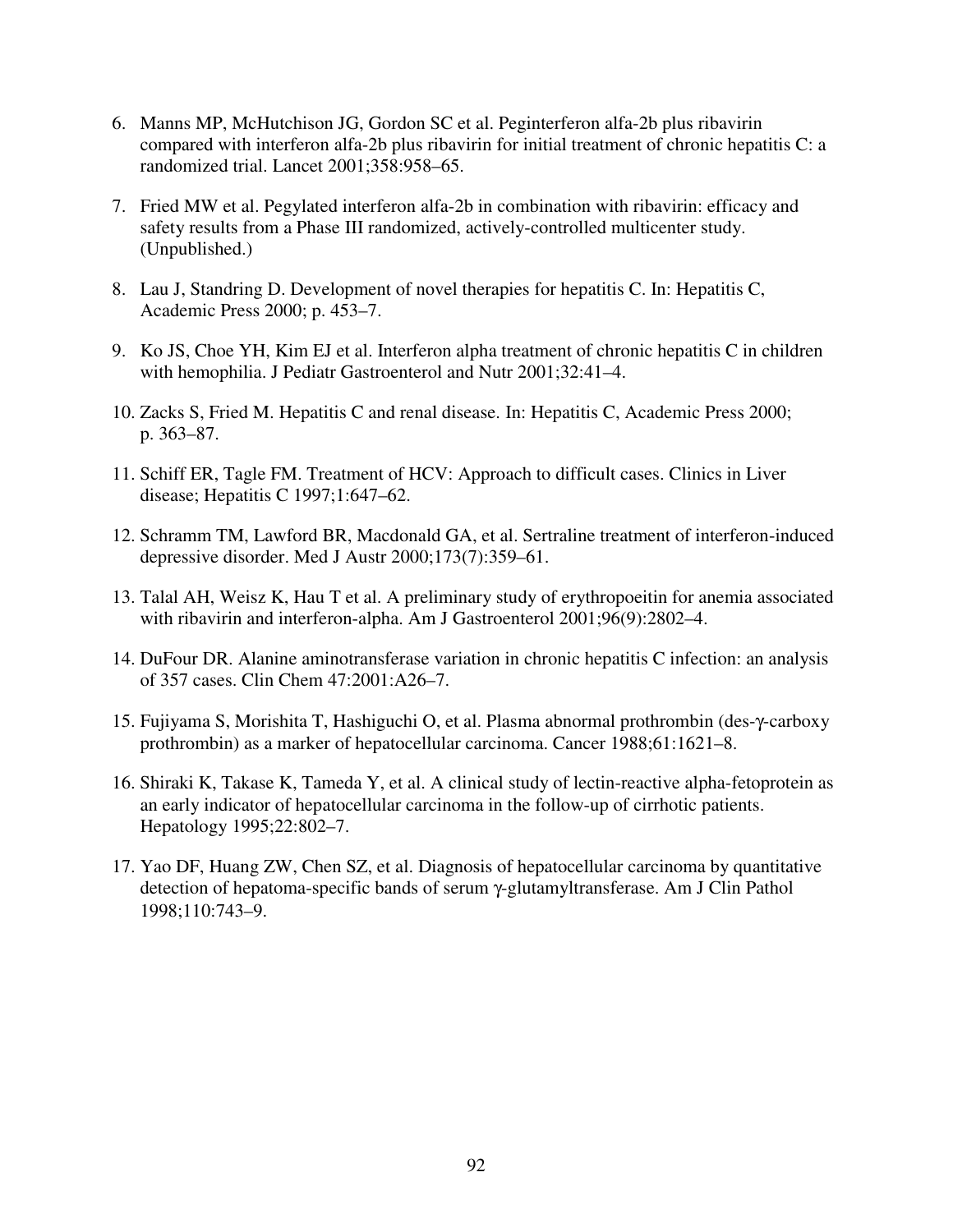# **Side Effects of Therapy and Management**

# **Michael W. Fried, M.D.**

#### **Introduction**

The side effect profile of combination therapy of standard interferon plus ribavirin is well known. In the registration trials of these agents, significant side effects were noted that resulted in discontinuation of treatment in approximately 20 percent of subjects.<sup> $(1,2)$ </sup> The major types of side effects of combination therapy include influenza-like symptoms, hematologic abnormalities, and neuropsychiatric symptoms. Pegylated interferons (pegylated interferon alfa-2a and pegylated interferon alfa-2b) have significantly improved pharmacokinetics,  $(3-5)$  resulting in improved antiviral efficacy, that also has the potential to alter the side effect profile. This review will focus on the prevalence and management of side effects reported with the use of pegylated interferon plus ribavirin for the treatment of chronic hepatitis C.

### **Peginterferon Alfa-2a Plus Ribavirin**

The results of a large, phase III clinical trial of peginterferon alfa-2a plus ribavirin have recently been reported in preliminary form.<sup> $(6)$ </sup> Over 1,100 subjects were randomized to therapy with peginterferon alfa-2a plus ribavirin, peginterferon alfa-2a plus placebo, or standard interferon alfa-2b plus ribavirin. Premature withdrawal from therapy due to laboratory abnormalities or adverse events in the combination arms with either pegylated interferon alfa-2a (10 percent) or standard interferon alfa-2b (11 percent) was comparable. The most common reason for withdrawal was depression, although the rate of depression in subjects treated with peginterferon alfa-2a was lower than those treated with standard combination therapy (22 percent vs. 30 percent). Influenza-like symptoms were also lower in the peginterferon treatment groups.

Dose reductions of peginterferon alfa-2a for any adverse event were required in 32 percent in the combination arm. Laboratory abnormalities such as anemia, neutropenia, and thrombocytopenia were the most frequent indications for dose reductions. Thus, approximately 25 percent of participants required at least one dose reduction (temporary or permanent) for laboratory abnormalities during therapy. The frequency of ribavirin dose reduction for anemia was similar in the combination arms of the study. The frequency of dose reduction for neutropenia was greater in the peginterferon combination arm compared to standard interferon (20 percent vs. 5 percent). Thrombocytopenia was also more common in the peginterferon arms. However, only a minority of patients discontinued therapy due to laboratory abnormalities in the two combination arms (peginterferon + ribavirin = 3 percent vs. standard interferon plus  $ribavirin = 1$  percent).

### **Peginterferon Alfa-2b Plus Ribavirin**

In a large, phase III study that compared the antiviral efficacy of two different regimens of peginterferon alfa-2b plus ribavirin to standard interferon alfa-2b plus ribavirin,<sup> $(7)$ </sup> premature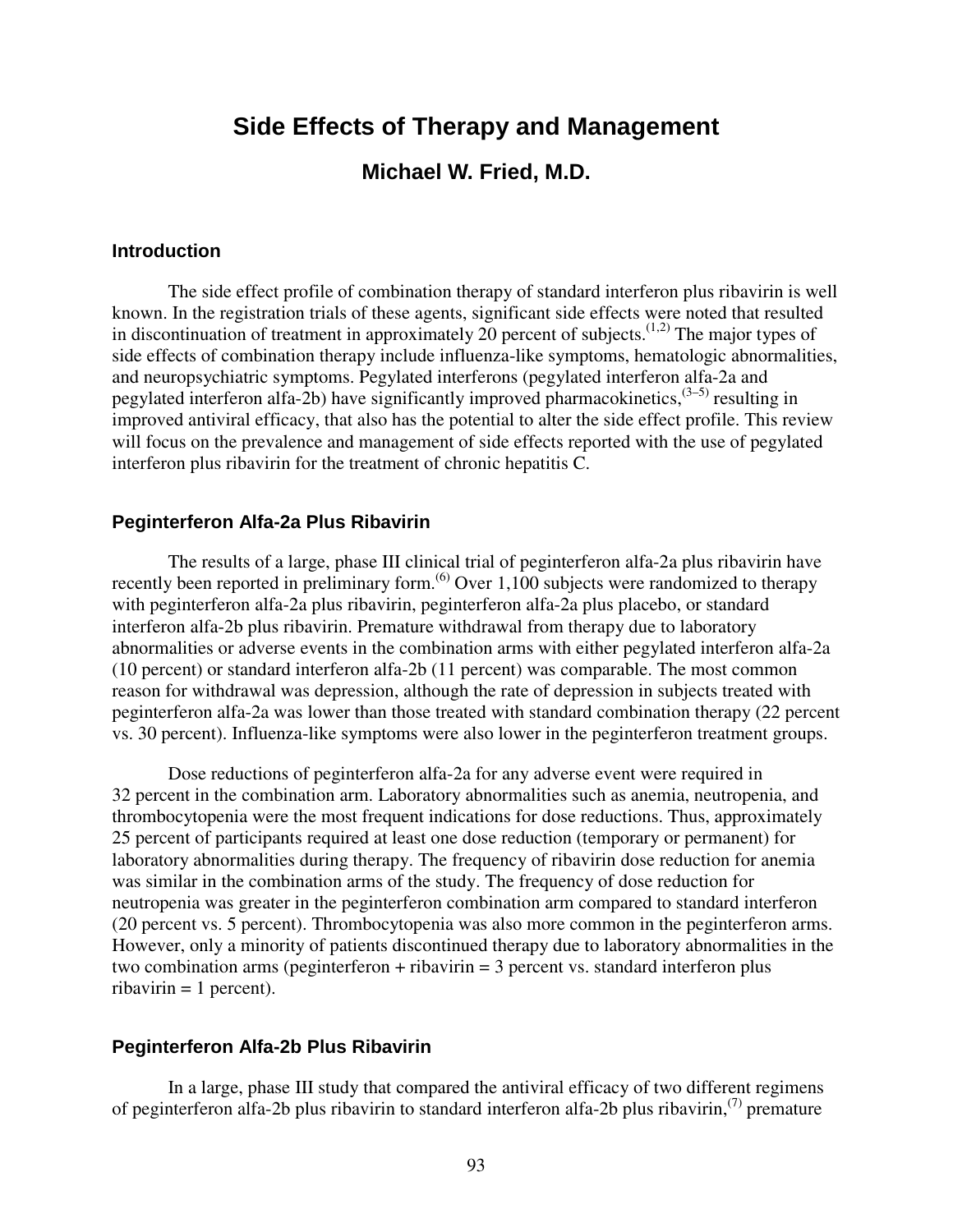withdrawal from therapy due to an adverse event occurred in 14 percent of participants treated with the higher dose of peginterferon. Discontinuation of therapy due to neutropenia (~1 percent) or anemia was very uncommon. Dose reductions for any adverse event occurred in 42 percent of patients treated with the higher dose peginterferon alfa-2b plus ribavirin compared to 34 percent treated with standard interferon and ribavirin. Dose reduction due to neutropenia was also more common in the higher dose combination (18 percent) than in the low dose pegylated (10 percent) or the standard interferon combination arms (8 percent).

Few differences were noted in the side effect profile in the pegylated combination arms compared to those seen with standard interferon plus ribavirin. The incidence of depression was similar in all treatment arms (~30 percent). The increase of several flu-like symptoms over standard therapy was attributed to the higher dose of interferon provided by the pegylated preparation. Injection site reaction, generally mild, was also noted to be more common in those receiving peginterferon alfa-2b (58 percent) compared to the standard interferon alfa-2b (36 percent).

### **Management of Side Effects**

General strategies for management of side effects of combination therapy have been previously reviewed and are applicable to the newer agents.(8) Before starting treatment, patient education about expectations and self-management techniques are most beneficial. Regular followup visits during therapy and a supportive environment will permit early detection and intervention for developing adverse events and will also encourage patient adherence to the medication regimen.

Depression is a frequent and often dose-limiting side effect of combination therapy with pegylated interferon and ribavirin. The mechanism of interferon-associated depression remains largely speculative. Directed questioning of the patient and significant others, when available, about the presence and severity of depression is warranted. Treatment should be discontinued immediately in patients with suicidal ideation and, for patients judged to be in potential danger, immediate referral should be made to a mental health professional. Antidepressants, particularly selective serotonin-reuptake inhibitors, are prescribed frequently for less severe depression associated with antiviral therapy. Prophylactic paroxetine, evaluated in patients treated with high-dose interferon alfa-2b for melanoma, was shown to minimize depressive symptoms and decrease the rate of interferon discontinuation compared to placebo.<sup>(9)</sup> However, prophylactic strategies could result in inappropriate use of these agents in the 70–80 percent of patients that do not develop significant depression while on combination therapy for hepatitis C. Thus, additional information is needed concerning the mechanisms of interferon-associated depression and the optimal treatment regimen that will minimize disruptions to antiviral therapy.

Anemia, thrombocytopenia, and especially, neutropenia occur regularly in patients treated with peginterferon and ribavirin. To date, management of hematologic abnormalities in all phase III clinical trials has relied upon dose reductions of study medications according to predetermined criteria. This has proven to be a safe and effective approach to management; hemoglobin, absolute neutrophil and platelet counts improve quickly so that discontinuation of therapy is rarely necessary. Nevertheless, the possibility that adherence to study medications may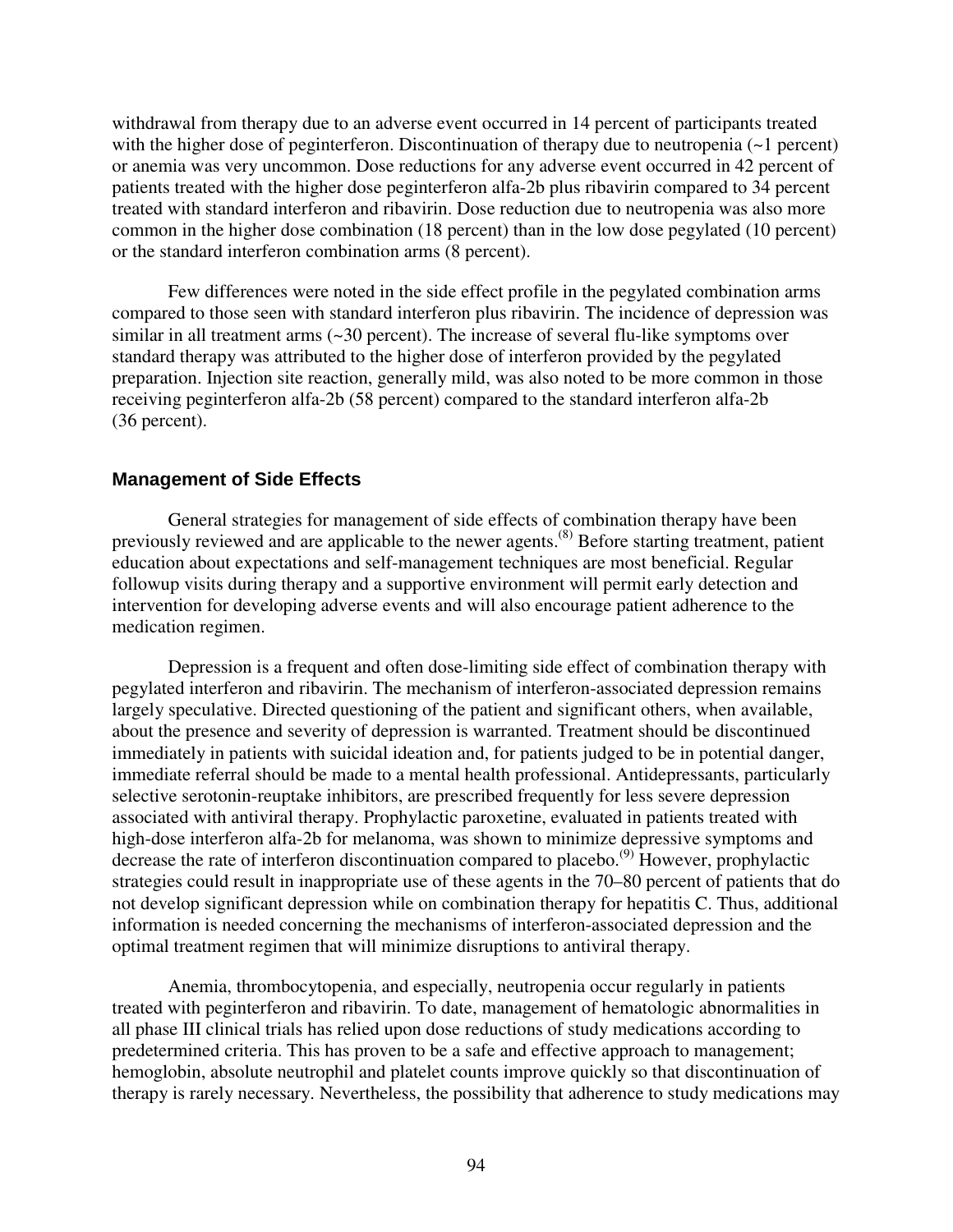affect sustained virological response has encouraged evaluation of erythropoietin and granulocyte stimulating factors as adjunctive therapies to minimize dose reductions of interferon and ribavirin. Preliminary data suggest that the dose of ribavirin may be maintained with epoietin alfa.<sup> $(10)$ </sup> However, no study thus far has demonstrated that the use of stimulating factors to maintain full doses of interferon and ribavirin will improve sustained virological response. Furthermore, the incidence of serious sequelae associated with hematologic abnormalities appears to be low. Thus, these adjunctive agents cannot be routinely recommended as treatment for the hematologic abnormalities induced by combination therapy for hepatitis C. Additional studies are required to better understand the consequences of neutropenia in the patient with chronic hepatitis C and to determine whether lower levels of neutropenia can be safely tolerated. Detailed investigations of the relationship between dose reduction on outcome and prospective trials of alternative methods for managing hematologic abnormalities with growth factors are necessary.

In summary, no unique or unexpected side effects have been noted with the administration of pegylated interferons plus ribavirin in two large phase III trials of these agents. Hematologic abnormalities requiring dose reductions may be more common with the newer agents. Additional emphasis on improving patient management strategies is warranted.

- 1. Poynard T, Marcellin P, Lee SS, Niederau C, Minuk GS, Ideo G, Bain V, et al. Randomised trial of interferon alpha2b plus ribavirin for 48 weeks or for 24 weeks versus interferon alpha2b plus placebo for 48 weeks for treatment of chronic infection with hepatitis C virus. International Hepatitis Interventional Therapy Group (IHIT). Lancet 1998;352:1426–32.
- 2. McHutchison JG, Poynard T. Combination therapy with interferon plus ribavirin for the initial treatment of chronic hepatitis C. Semin Liver Dis 1999;19 Suppl 1:57–65.
- 3. Glue P, Fang JW, Rouzier-Panis R, Raffanel C, Sabo R, Gupta SK, Salfi M, et al. Pegylated interferon-alpha2b: pharmacokinetics, pharmacodynamics, safety, and preliminary efficacy data. Hepatitis C Intervention Therapy Group. Clin Pharmacol Ther 2000;68:556–67.
- 4. Zeuzem S, Heathcote JE, Martin N, Nieforth K, Modi M. Peginterferon alfa-2a (40 kDa) monotherapy: a novel agent for chronic hepatitis C therapy. Expert Opin Investig Drugs 2001;10:2201–13.
- 5. Reddy KR, Wright TL, Pockros PJ, Shiffman M, Everson G, Reindollar R, Fried MW, et al. Efficacy and safety of pegylated (40-kd) interferon alpha-2a compared with interferon alpha-2a in noncirrhotic patients with chronic hepatitis C. Hepatology 2001;33:433–8.
- 6. Fried MW, Shiffman ML, Reddy KR, Sulkowski M, Smith C, al. e. Pegylated (40kDa) interferon alfa-2a in combination with ribavirin: efficacy and safety results from a phase III, randomized, actively controlled multicenter study. Gastroenterology 2001.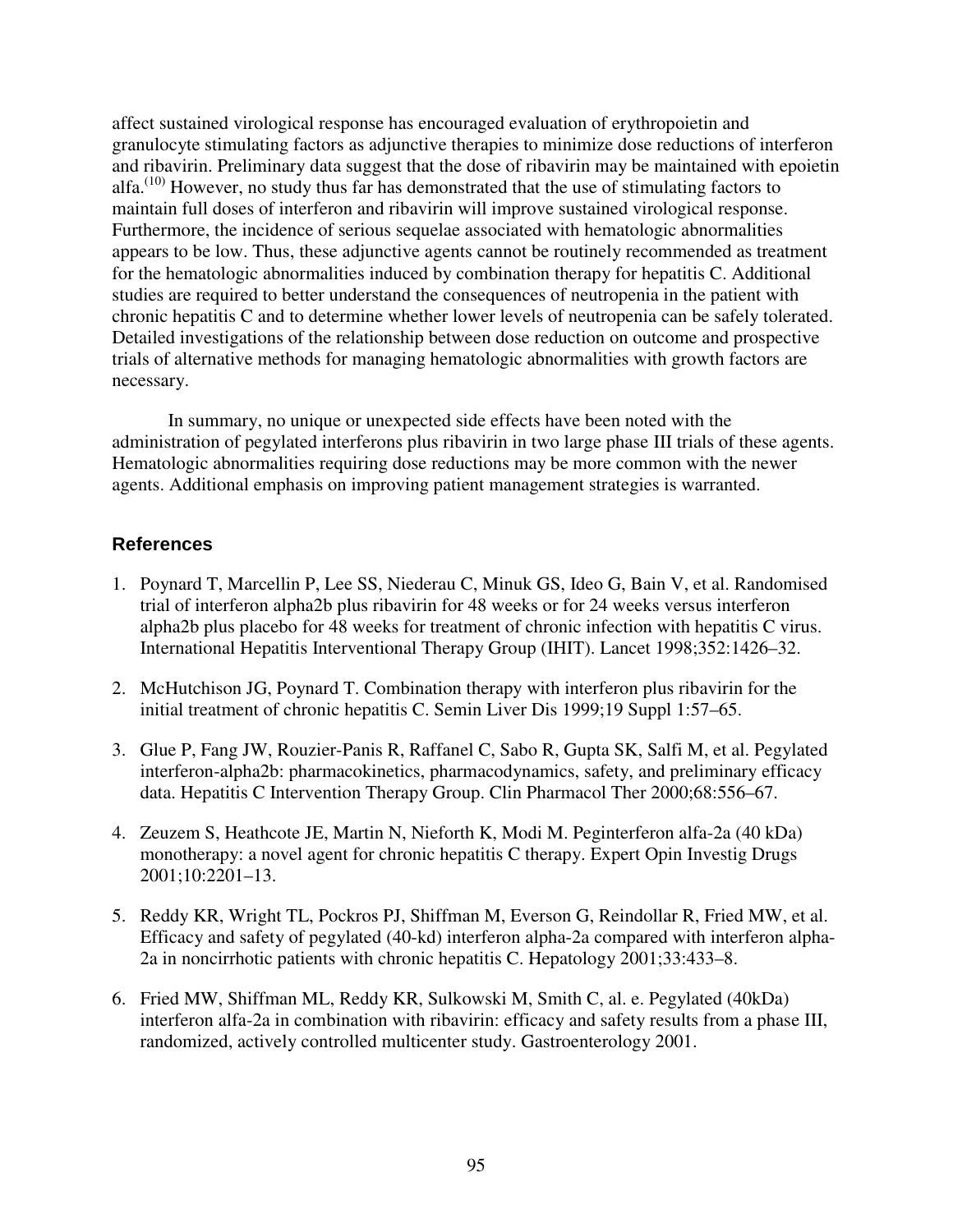- 7. Manns MP, McHutchison JG, Gordon SC, Rustgi VK, Shiffman M, Reindollar R, Goodman ZD, et al. Peginterferon alfa-2b plus ribavirin compared with interferon alfa-2b plus ribavirin for initial treatment of chronic hepatitis C: a randomised trial. Lancet 2001;358:958–65.
- 8. Afdhal NH, Geahigan T: Supporting the patient with chronic hepatitis during treatment. In: Koff RS, Wu GY, eds. Clinical Gastroeneterology: Diagnosis and Therapeutics. Totowa, NJ: Humana Press.
- 9. Musselman DL, Lawson DH, Gumnick JF, Manatunga AK, Penna S, Goodkin RS, Greiner K, et al. Paroxetine for the prevention of depression induced by high-dose interferon alfa. N Engl J Med 2001;344:961–6.
- 10. Talal AH, Weisz K, Hau T, Kreiswirth S, Dieterich DT. A preliminary study of erythropoietin for anemia associated with ribavirin and interferon-alpha. Am J Gastroenterol 2001;96:2802–4.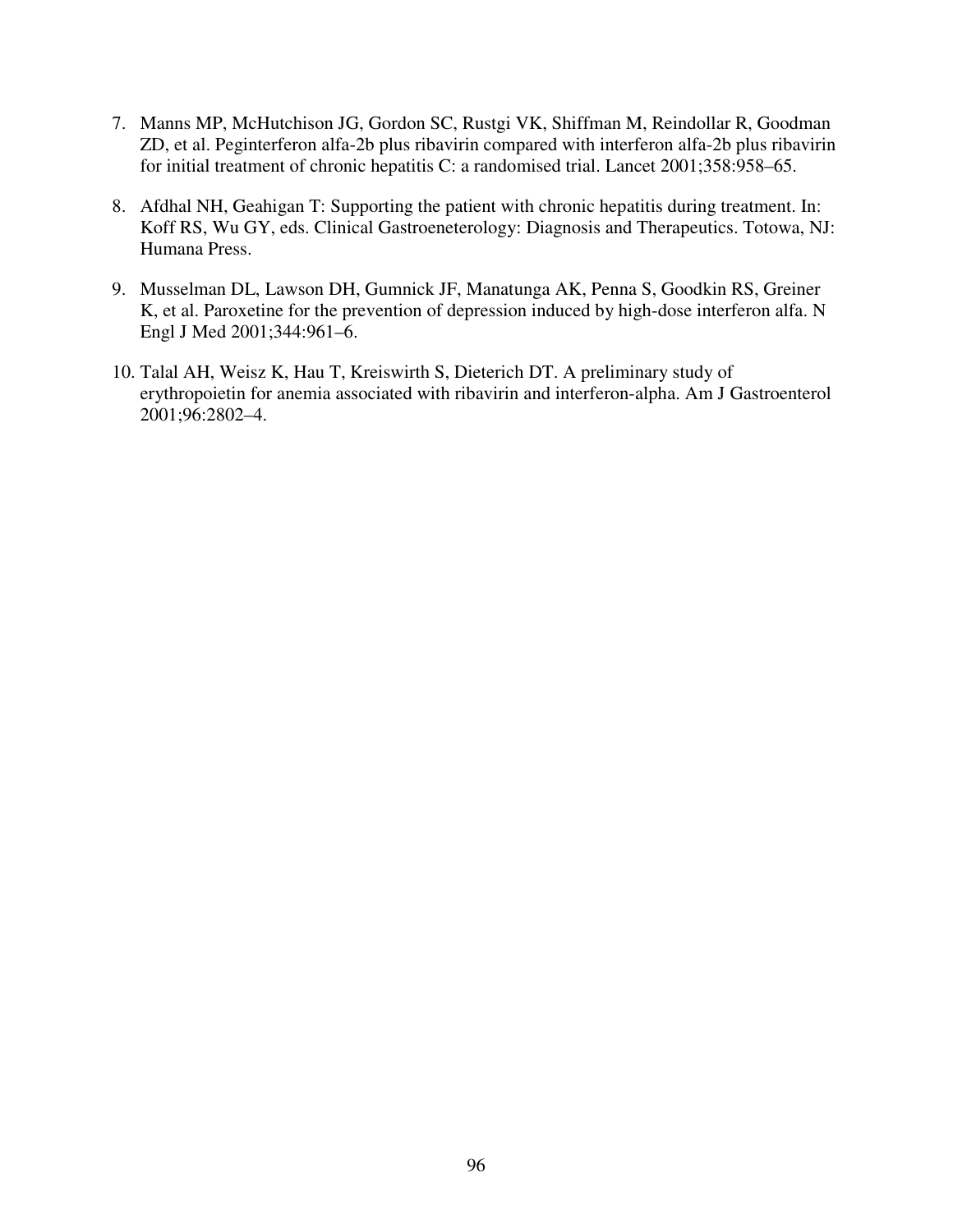# **Future Therapy of Hepatitis C**

# **John G. McHutchison, M.D.**

### **Introduction**

Although current therapies are effective in more than half of all treated patients, therapy is costly, associated with significant morbidity, requires substantial commitment from the patient and medical staff, and is not suitable for all patients. Thus, there is an important need for more effective therapies, and this remains a priority in terms of continued research endeavours. The lack of an effective cell culture system and small animal model for HCV infection has hampered the development and discovery of alternative effective small molecules or vaccines. Nevertheless, the ideal therapy for patients with chronic hepatitis C would be cost-effective, be orally bioavailable, have an acceptable side effect profile, and be effective in the majority of patients. Such therapies are probably unlikely to be developed in the near future. Therapies in current development and/or in human clinical trials will be discussed.

## **Adjuvant Agents That May Be Added to Current Regimens**

### *Alternative Interferons or Interferon Inducing Agents*

The development of alternative type 1 interferon compounds or methods of delivering longer acting preparations with theoretically different pharmacokinetic profiles may lead to the availability of alternate interferon preparations. Whether these will improve or enhance sustained response rates or side effect profiles in combination with ribavirin or other agents in larger clinical trials is unknown and is currently under early stage clinical investigation. Oral interferon inducing agents are also in pre-clinical trials, and probably phase I human development will occur in late 2002.

*IMPDH Inhibitors.* The development of compounds which specifically inhibit inosine 5' monophosphate dehydrogenase (IMPDH) may provide an alternative for patients with chronic hepatitis C when combined with interferon. This enzyme, which is also inhibited by ribavirin and mycophenolate, is essential for modulation of host cellular pathways and has antiviral and immunomodulatory effects. Phase I and II clinical trials in patients with chronic hepatitis C have shown one such agent (VX-497) to be safe, but with no observable antiviral effect when given alone. As in the initial ribavirin monotherapy studies, ALT reductions were also noted in some patients. A subsequent phase II, randomized, double-blind study of VX-497 combined with interferon in treatment naïve patients for 4 weeks indicated safety in combination with interferon, but no enhancement of antiviral activity. Further development of more potent and specific IMPDH inhibitors will require randomized controlled clinical trials to determine their efficacy and future place in the management of patients with chronic hepatitis C.

*Alternative Ribavirin-Like Drugs.* Other agents similar to ribavirin that bias the immune response toward a type 1 profile are in development. These drugs will further test the hypothesis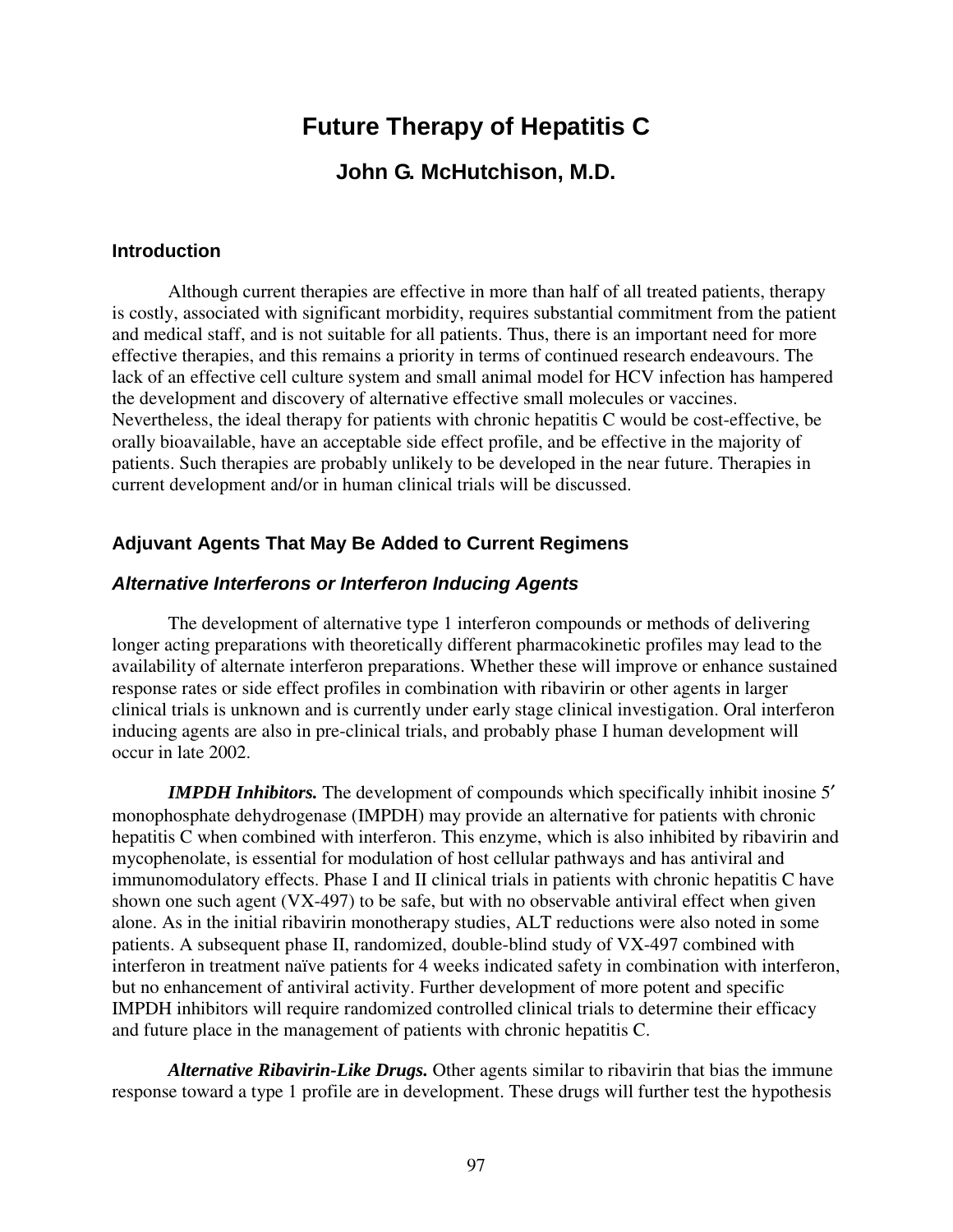that a significant component of the benefit of ribavirin is by its action as a type 1 cytokine enhancer. Levovirin, the l-isomer of ribavirin, is associated with lesser degrees of hemolytic anemia, appears safe in animal studies, and has been well tolerated in phase I dose finding studies in healthy volunteers. Viramidine, a ribavirin prodrug, also produces less hemolysis, is converted rapidly to ribavirin in vivo, has a three- to sixfold longer residence time in the liver, and is less concentrated in peripheral blood red cells compared to ribavirin. The safety, utility and future development of these and other similar agents will need to be established in largerscale clinical trials in combination with alpha interferons.

### *Other Immunomodulators*

*Histamine.* Histamine dihydrochloride, through binding of H2 receptors on phagocytic cells, disrupts NADPH-oxidase responsible for the production of reactive oxygen species and is also an immunomodulator acting on NK and T cells. This compound has been tested in combination with interferon in certain malignancies and in initial pilot studies in patients with hepatitis C. In two phase II studies where histamine dihydrochloride was administered to patients along with interferon, or in combination with interferon and ribavirin, the data suggest there may be benefit in terms of end of treatment and sustained response rates. An ongoing European, multinational trial is currently evaluating the safety and efficacy of peginterferon plus ribavirin vs. peginterferon plus ribavirin plus histamine injections in hepatitis C patients.

### **Molecular Based Therapies**

### *Hepatitis C Specific Viral Enzyme Inhibitors*

Based upon current knowledge of the structural biology and actions of HCV specific enzymes during viral replication, many groups are pursuing the development of compounds that specifically inhibit enzymes critical to the HCV life cycle. There are three initial and important virus specific targets for antiviral drug development including the HCV protease, polymerase, and helicase enzymes. The efficacy of these compounds is now being evaluated using the HCV replicon model system, and promising compounds will undergo testing in animals for oral bioavailability and toxicity. The structure of many potential inhibitors has been described, and a number of early phase I trials are being undertaken with HCV specific protease and polymerase inhibitors in chronic hepatitis C patients.

Barriers to the development of these agents are numerous, and include the shallow protease binding cleft, viral drug resistance, and the fact that such agents will be required to have activity profiles against a broad range of HCV genotypes. Also, the importance of combination therapy to multiple enzyme targets has been demonstrated in the HIV clinical setting to avoid the selection of resistant viral strains. As such, multiple targets of this class will be required in order to reduce or eliminate drug resistant HCV quasispecies, and assays to detect viral resistance patterns must be established.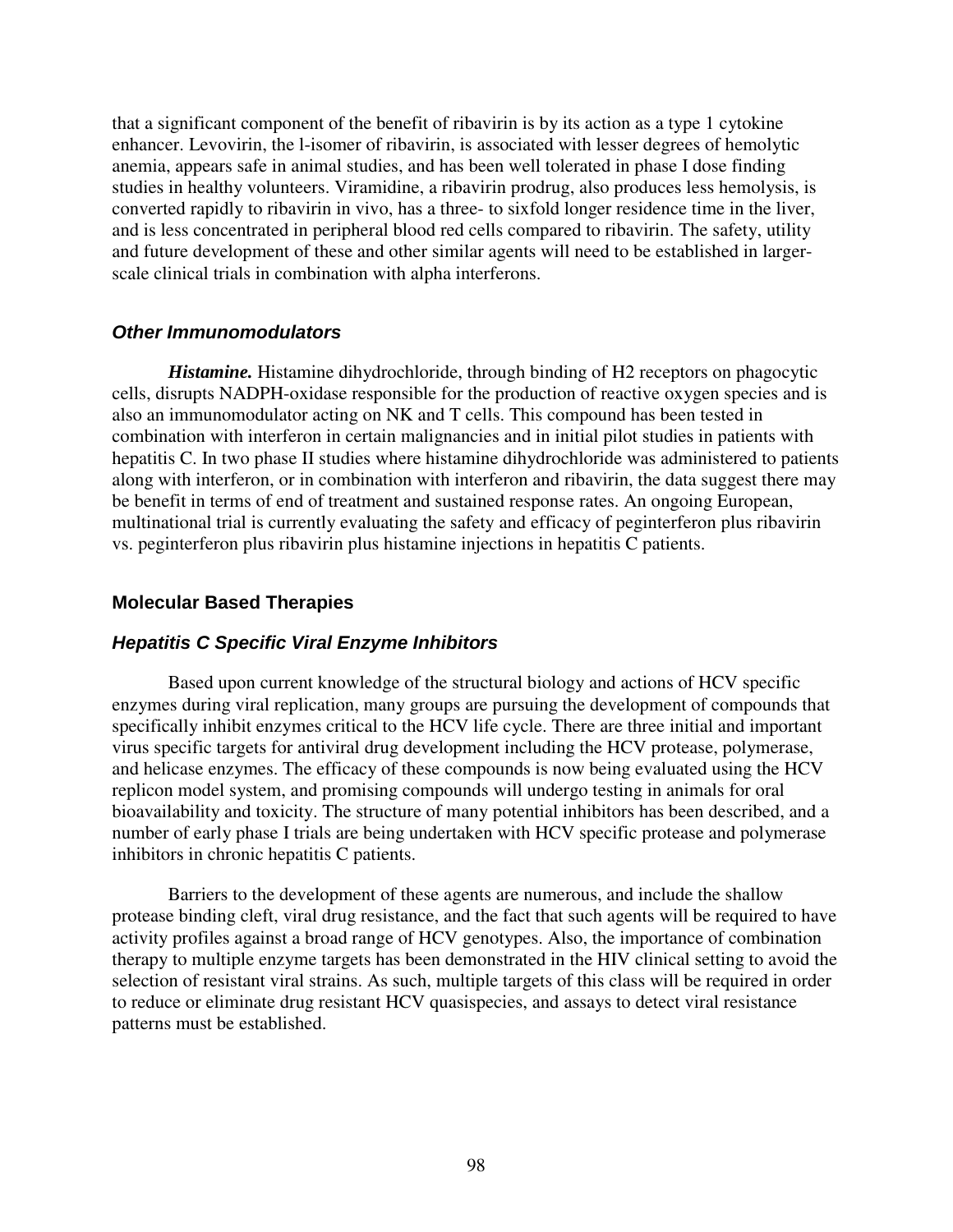### *Antisense Oligonucleotides*

HCV specific antisense oligonucleotides, short sequences of 15–40 nucleotides stabilized to protect these molecules against cellular nuclease degradation, can hybridize to and prevent translation of viral RNA and thus inhibit disease causing protein expression. A 20 nucleotide phosphorothioate oligonucleotide with a sequence complementary to the HCV translation initiation region (ISIS 14803) is currently undergoing phase I and II clinical trials in patients who have failed to respond to available antiviral therapies. Some patients have had viral load reductions of  $\geq 1$  log in HCV RNA after 28 days of therapy. For unexplained reasons these viral load changes are sometimes, but not always, associated with asymptomatic but significant ALT elevations. The efficacy and safety of this compound is now being evaluated in phase II studies of 12 weeks' duration in previous nonresponders to other antiviral therapies.

## *HCV Specific Ribozymes*

Synthetic nuclease resistant ribozymes designed to cleave the hepatitis C virus IRES are currently in phase II clinical trials. These stabilized ribozymes contain modified nucleotides and phosphorothioate linkages and are efficiently taken up by the liver. In preliminary cell culture studies, these ribozymes inhibited viral replication in a dose dependent fashion, and this effect was potentiated by interferon. Phase II trials administering these HCV specific ribozymes, alone or in combination with interferon for 12 weeks' duration, are currently in progress.

While these newer small molecule approaches provide hope and excitement for the treatment of HCV infected patients, many further studies will be necessary to determine the safety and efficacy of these approaches, their effect on liver histology, and the mechanisms of any antiviral effects, and to evaluate whether such agents will need to be administered in combination with our available antiviral therapies to prevent the development of resistance.

## *Strategies to Minimize Hepatic Fibrosis*

*Interferon Gamma*. Interferon γ is an antifibrotic cytokine in murine and human hepatic stellate cells, is an immunomodulatory cytokine, and has HCV specific antiviral activiy. A phase II randomized, double-blind, multicenter trial to determine the antifibrotic efficacy of interferon gamma 1b is currently underway in patients with hepatic fibrosis due to hepatitis C and compensated cirrhosis, using a histologic primary end point.

*Cellular immuno therapy.* Cytotoxic T lymphocytes play an important role in viral clearance and immunological memory in chronic hepatitis B, and likewise it is thought that a strong, multispecific directed CTL response contributes to HCV clearance in those individuals who are fortunate enough to spontaneously resolve HCV infection. Various groups have created vaccines containing HCV specific viral epitopes that are recognized by cytotoxic T-cells. Whether these agents can be successfully used as potential vaccines in the primary prophylaxis setting, or in the setting of a therapeutic vaccine to modify the host immune response in patients with chronic hepatitis C infection is currently unknown. One such agent is currently in early phase human trials.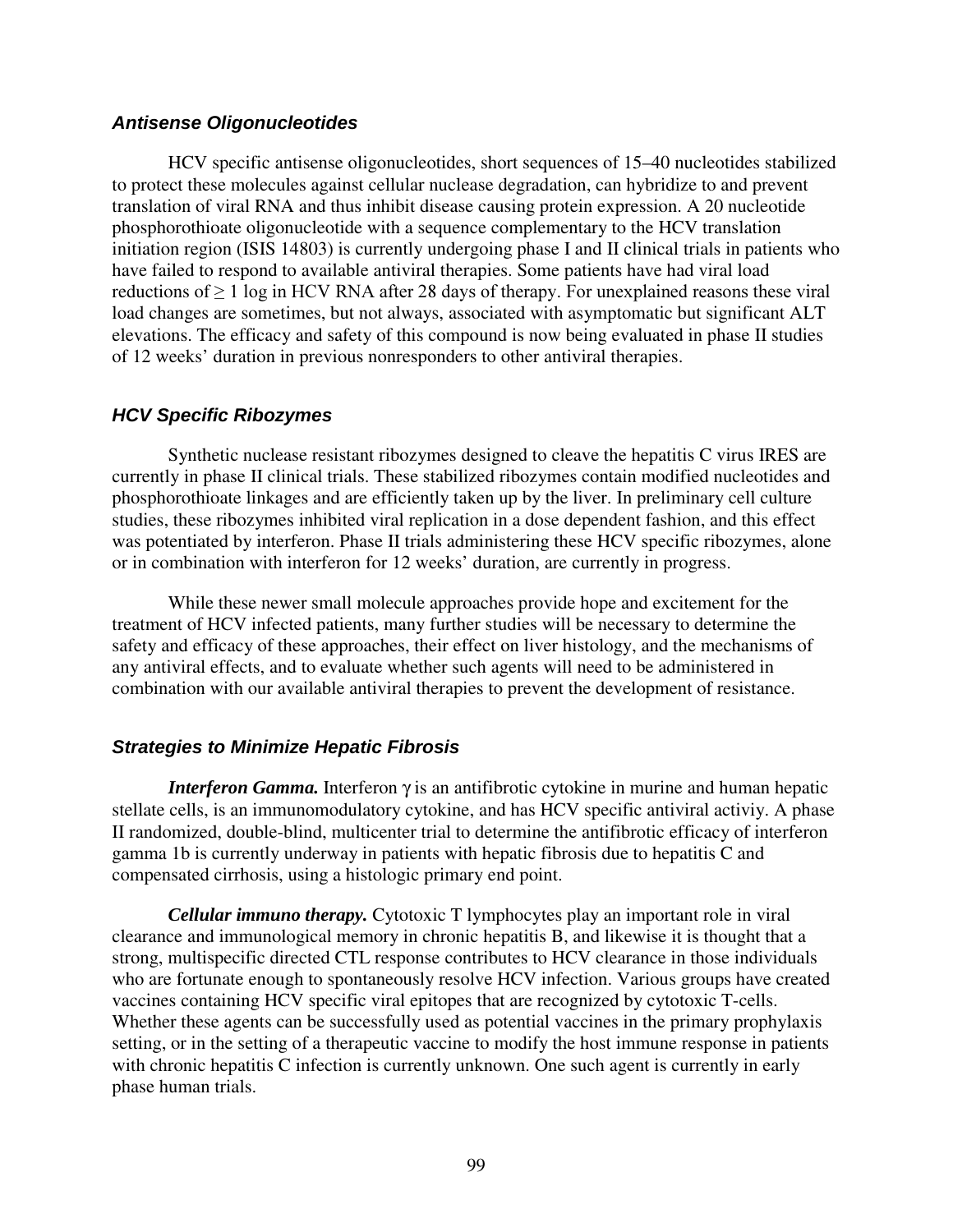## **Conclusion**

Although many of these future strategies are currently in development, it will require a number of years before the safety, short- and long-term efficacy, clinical value, and appropriate setting for each of these agents alone and in combination regimens is established. For these reasons, it is unlikely that many of these newer therapies, even if proven to be effective, will be available for routine clinical use within the next 3–5 years.

- 1. Mercer DF, Schiller DE, Elliot JF, Douglas DN, Hao C, Rinfret A, Addison WR, Fischer KP, Churchill TA, Lakey JRT, Tyrell DLJ, Kneteman NM. Hepatitis C virus replication in mice with chimeric human livers. Nat Med 2001;7:927–33.
- 2. Lohmann V, Korner F, Koch J-O, et al. Replication of subgenomic hepatitis C virus RNA's in a hepatoma cell line. Science 1999;285:110–3.
- 3. Lau JYN, Standring DN. Development of novel Therapies for Hepatitis C. In Hepatitis C, Biomedical Research Reports, Academic Press, 2000 (Eds TJ Liang and JH Hoofnagle) p. 453–67.
- 4. Di Bisceglie AM, McHutchison JG, Rice CM. New Therapeutic Strategies for Hepatitis C. Hepatology 2002;35:224–31.
- 5. Dymock BW. Emerging therapies for hepatitis C infection. Emerging Drugs 2001;6(1):13–42.
- 6. McHutchison JG, Cheung R, Shiffman ML, et al. A 4 week trial of VX 497 (an IMPDH inhibitor) combined with interferon in previously untreated patients with chronic hepatitis C. Hepatology 2001;34:329A (abstract).
- 7. Hong Z, Zhong W, Hamatake R, et al. Antiviral activities of a new generation of ribavirin analogs: Levovirin and Viramidine. Hepatology 2001;34:415A (abstract).
- 8. Tam R, Lim C, Bard J, et al. Immunomodulatory activities of viramidine, a liver-targeting ribavrin prodrug, in vitro and in vivo. Hepatology 2001;34:351A (abstract).
- 9. Rossi S, Wright T, Chin-Chung L, et al. Phase I clinical studies of levovirin a second generation ribavirin candidate. Hepatology 2001;34:327A (abstract).
- 10. Lurie Y, Pakula R, Malnick S, et al. Efficacy and safety of the combination of histamine dihydrochloride and interferon alfa-2b in a phase II trial in naïve patients with chronic hepatitis C. Hepatology 2001;34:350A (abstract).
- 11. McHutchison JG, Pockros PJ, Nyberg LN, et al. A dose-escalation study of ISIS 14803, an antisense inhibitor of HCV, in chronic hepatitis C patients. Hepatology 2001;34:350A (abstract).